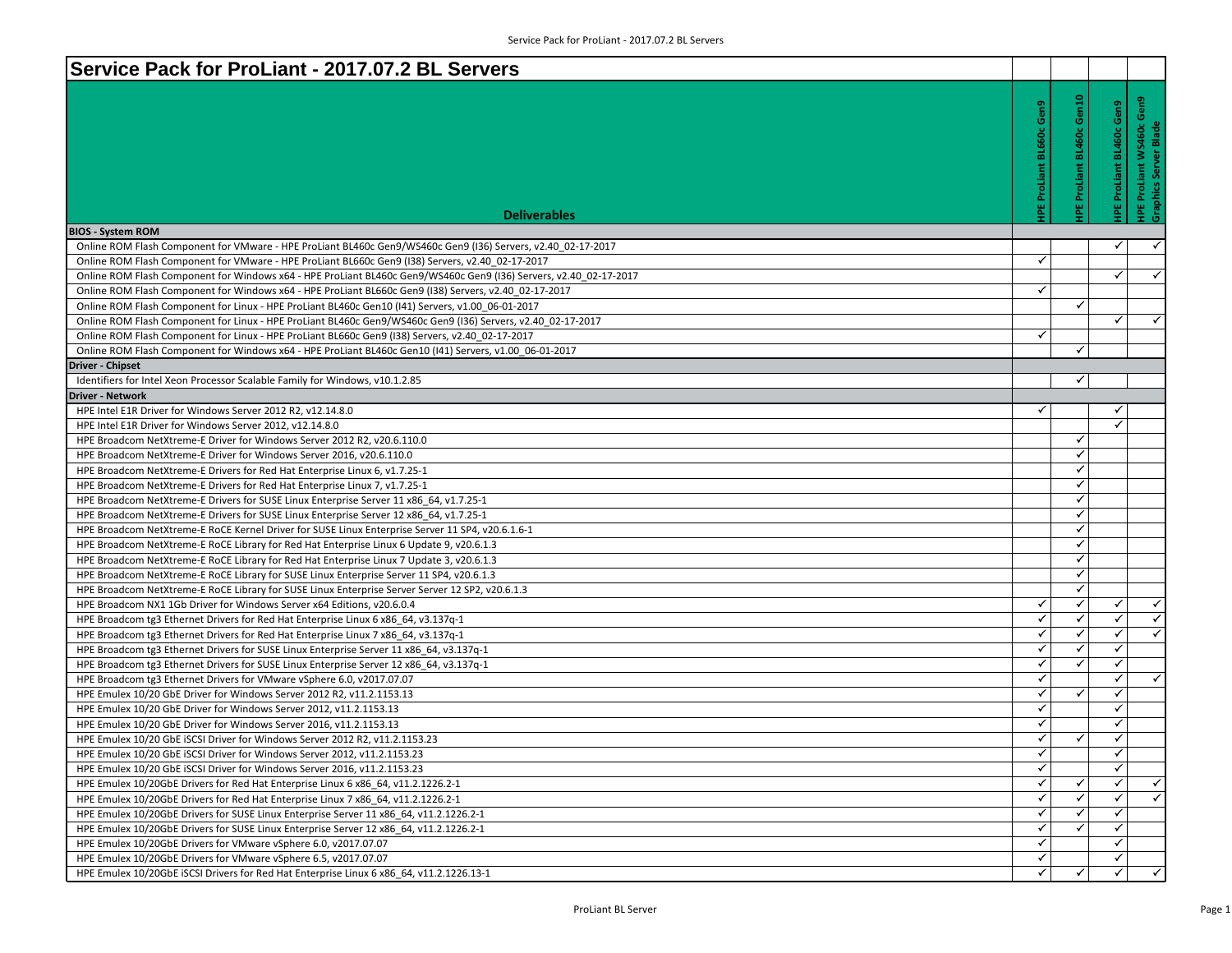| Service Pack for ProLiant - 2017.07.2 BL Servers                                                                                                                 |                   |                   |                          |                                                   |
|------------------------------------------------------------------------------------------------------------------------------------------------------------------|-------------------|-------------------|--------------------------|---------------------------------------------------|
|                                                                                                                                                                  |                   |                   |                          |                                                   |
|                                                                                                                                                                  | Gen9              | Gen10             | HPE ProLiant BL460c Gen9 | HPE ProLiant WS460c Gen9<br>Graphics Server Blade |
|                                                                                                                                                                  |                   |                   |                          |                                                   |
|                                                                                                                                                                  |                   | <b>BL460c</b>     |                          |                                                   |
|                                                                                                                                                                  |                   |                   |                          |                                                   |
|                                                                                                                                                                  |                   | ProLiant          |                          |                                                   |
|                                                                                                                                                                  | ProLi             |                   |                          |                                                   |
|                                                                                                                                                                  |                   |                   |                          |                                                   |
| <b>Deliverables</b>                                                                                                                                              |                   |                   |                          |                                                   |
| HPE Emulex 10/20GbE ISCSI Drivers for Red Hat Enterprise Linux 7 x86_64, v11.2.1226.13-1                                                                         | ✓                 | ✓                 | $\checkmark$             | ✓                                                 |
| HPE Emulex 10/20GbE iSCSI Drivers for SUSE Linux Enterprise Server 11 x86 64, v11.2.1226.13-1                                                                    | $\checkmark$      | ✓                 | $\checkmark$             |                                                   |
| HPE Emulex 10/20GbE ISCSI Drivers for SUSE Linux Enterprise Server 12 x86_64, v11.2.1226.13-1                                                                    | ✓                 | ✓                 | ✓                        |                                                   |
| HPE Emulex 10/20GbE iSCSI Drivers for VMware vSphere 6.0, v2017.07.07                                                                                            | $\checkmark$<br>✓ |                   | $\checkmark$             |                                                   |
| HPE Emulex 10/20GbE iSCSI Drivers for VMware vSphere 6.5, v2017.07.07                                                                                            | $\checkmark$      |                   | ✓                        |                                                   |
| HPE Intel E1R Driver for Windows Server 2016, v12.15.184.0 (B)                                                                                                   | $\checkmark$      |                   | ✓                        |                                                   |
| HPE Intel i40e Driver for VMware vSphere 6.0/6.5, v2017.07.07                                                                                                    |                   |                   | $\checkmark$             |                                                   |
| HPE Intel i40e Drivers for Red Hat Enterprise Linux 6 x86 64, v2.0.19-1                                                                                          | ✓                 | ✓                 | $\checkmark$             | ✓<br>$\overline{\checkmark}$                      |
| HPE Intel i40e Drivers for Red Hat Enterprise Linux 7 x86 64, v2.0.19-1                                                                                          | ✓                 | $\checkmark$      | $\checkmark$             |                                                   |
| HPE Intel i40e Drivers for SUSE Linux Enterprise Server 11 x86 64, v2.0.19-1                                                                                     | ✓                 | ✓                 | ✓                        |                                                   |
| HPE Intel i40e Drivers for SUSE Linux Enterprise Server 12 x86 64, v2.0.19-1                                                                                     | ✓<br>$\checkmark$ | ✓<br>$\checkmark$ | ✓<br>$\checkmark$        |                                                   |
| HPE Intel i40ea Driver for Windows Server 2012 R2, v1.6.102.0                                                                                                    | ✓                 |                   |                          |                                                   |
| HPE Intel i40ea Driver for Windows Server 2012, v1.6.102.0                                                                                                       | $\checkmark$      |                   | ✔<br>$\checkmark$        |                                                   |
| HPE Intel i40ea Driver for Windows Server 2016, v1.6.102.0                                                                                                       |                   | ✓                 |                          |                                                   |
| HPE Intel i40eb Driver for Windows Server 2012 R2, v1.6.104.0                                                                                                    |                   | $\checkmark$      |                          |                                                   |
| HPE Intel i40eb Driver for Windows Server 2016, v1.6.104.0                                                                                                       | $\checkmark$      | ✓                 |                          | $\checkmark$                                      |
| HPE Intel i40evf Drivers for Red Hat Enterprise Linux 6 x86 64, v2.0.16-1                                                                                        | ✓                 | ✓                 | ✓<br>$\checkmark$        | $\checkmark$                                      |
| HPE Intel i40evf Drivers for Red Hat Enterprise Linux 7 x86 64, v2.0.16-1                                                                                        | $\checkmark$      | $\checkmark$      | $\checkmark$             |                                                   |
| HPE Intel i40evf Drivers for SUSE Linux Enterprise Server 11 x86 64, v2.0.16-1<br>HPE Intel i40evf Drivers for SUSE Linux Enterprise Server 12 x86 64, v2.0.16-1 | ✓                 | ✓                 | ✓                        |                                                   |
| HPE Intel igb Drivers for Red Hat Enterprise Linux 6 x86 64, v5.3.5.7-1                                                                                          | ✓                 | $\checkmark$      | ✓                        | $\checkmark$                                      |
| HPE Intel igb Drivers for Red Hat Enterprise Linux 7 x86_64, v5.3.5.7-1                                                                                          | $\checkmark$      | $\checkmark$      | ✓                        | $\blacktriangledown$                              |
| HPE Intel igb Drivers for SUSE Linux Enterprise Server 11 x86_64, v5.3.5.7-1                                                                                     | ✓                 | ✓                 | ✔                        |                                                   |
| HPE Intel igb Drivers for SUSE Linux Enterprise Server 12 x86 64, v5.3.5.7-1                                                                                     | $\checkmark$      | $\checkmark$      | $\checkmark$             |                                                   |
| HPE Intel igb Drivers for VMware vSphere 6.0/6.5, v2017.07.07                                                                                                    | ✓                 |                   | ✓                        |                                                   |
| HPE Intel ixgbe Drivers for Red Hat Enterprise Linux 6 x86 64, v5.0.7-1                                                                                          | ✓                 | ✓                 | ✓                        | $\checkmark$                                      |
| HPE Intel ixgbe Drivers for Red Hat Enterprise Linux 7 x86 64, v5.0.7-1                                                                                          | $\checkmark$      | $\checkmark$      | ✓                        | $\overline{\checkmark}$                           |
| HPE Intel ixgbe Drivers for SUSE Linux Enterprise Server 11 x86_64, v5.0.7-1                                                                                     | $\checkmark$      | ✓                 | ✔                        |                                                   |
| HPE Intel ixgbe Drivers for SUSE Linux Enterprise Server 12 x86 64, v5.0.7-1                                                                                     | $\checkmark$      | $\checkmark$      | $\checkmark$             |                                                   |
| HPE Intel ixgbe Drivers for VMware vSphere 6.0/6.5, v2017.07.07                                                                                                  | ✓                 |                   | ✓                        |                                                   |
| HPE Intel ixgbevf Drivers for Red Hat Enterprise Linux 6 x86 64, v4.0.5-1                                                                                        | $\checkmark$      | ✓                 | $\checkmark$             | $\checkmark$                                      |
| HPE Intel ixgbevf Drivers for Red Hat Enterprise Linux 7 x86 64, v4.0.5-1                                                                                        | $\checkmark$      | $\checkmark$      | $\checkmark$             | $\overline{\checkmark}$                           |
| HPE Intel ixgbevf Drivers for SUSE Linux Enterprise Server 11 x86_64, v4.0.5-1                                                                                   | $\checkmark$      | ✓                 | ✔                        |                                                   |
| HPE Intel ixgbevf Drivers for SUSE Linux Enterprise Server 12 x86 64, v4.0.5-1                                                                                   | ✓                 | ✓                 | $\checkmark$             |                                                   |
| HPE Intel ixn/ixt Drivers for Windows Server 2012 R2, v3.9.58.9103                                                                                               | ✓                 | ✓                 | ✓                        |                                                   |
| HPE Intel ixn/ixt Drivers for Windows Server 2012, v3.9.58.9103                                                                                                  | ✓                 |                   | ✓                        |                                                   |
| HPE Intel ixn/ixt Drivers for Windows Server 2016, v4.0.217.1                                                                                                    | $\checkmark$      |                   | $\checkmark$             |                                                   |
| HPE Mellanox CX3 Driver for Windows Server 2012 R2, v5.35.12978.0                                                                                                | $\checkmark$      |                   | $\checkmark$             |                                                   |
| HPE Mellanox CX3 Driver for Windows Server 2012, v5.35.12978.0                                                                                                   | $\checkmark$      |                   | $\checkmark$             |                                                   |
| HPE Mellanox CX3 Driver for Windows Server 2016, v5.35.12978.0                                                                                                   | $\checkmark$      |                   | ✓                        |                                                   |
| HPE Mellanox CX4LX Driver for Windows Server 2016, v1.60.16216.0                                                                                                 | $\checkmark$      |                   | ✓                        |                                                   |
| HPE Mellanox RoCE (RDMA over Converged Ethernet) Driver for Red Hat Enterprise Linux 6 Update 8 (x86 64), v3.4                                                   | $\checkmark$      |                   | $\checkmark$             | $\checkmark$                                      |
| HPE Mellanox RoCE (RDMA over Converged Ethernet) Driver for Red Hat Enterprise Linux 7 Update 2 (x86 64), v3.4                                                   | $\checkmark$      |                   | $\checkmark$             | ✓                                                 |
| HPE Mellanox RoCE (RDMA over Converged Ethernet) Driver for Red Hat Enterprise Linux 7 Update 3 (x86_64), v3.4                                                   | ✓                 |                   | ✓                        | $\blacktriangleleft$                              |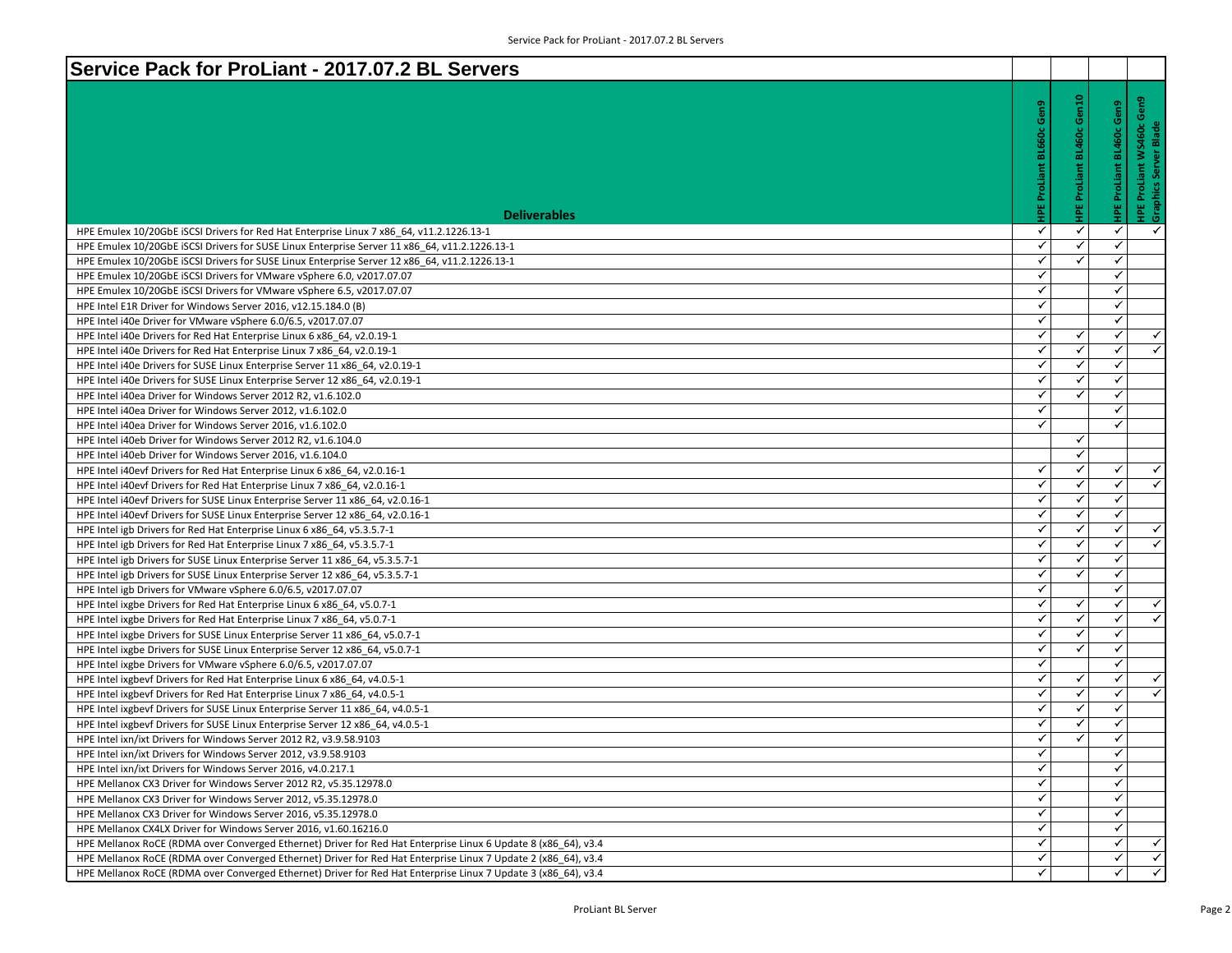| Service Pack for ProLiant - 2017.07.2 BL Servers                                                                                                    |                                 |                                    |                          |                                                                            |
|-----------------------------------------------------------------------------------------------------------------------------------------------------|---------------------------------|------------------------------------|--------------------------|----------------------------------------------------------------------------|
| <b>Deliverables</b>                                                                                                                                 | <b>HPE ProLiant BL660c Gen9</b> | Gen10<br><b>BL460c</b><br>ProLiant | HPE ProLiant BL460c Gen9 | Gen9<br>: WS460c (<br>ver Blade<br><b>HPE ProLiant \</b><br>Graphics Serve |
| HPE Mellanox RoCE (RDMA over Converged Ethernet) Driver for SUSE LINUX Enterprise Server 11 SP3 AMD64/EM64T), v3.4                                  | ✓                               |                                    | ✓                        | ✓                                                                          |
| HPE Mellanox RoCE (RDMA over Converged Ethernet) Driver for SUSE LINUX Enterprise Server 11 SP4 AMD64/EM64T), v3.4                                  | $\checkmark$                    |                                    | $\checkmark$             | $\overline{\checkmark}$                                                    |
| HPE Mellanox RoCE (RDMA over Converged Ethernet) Driver for SUSE LINUX Enterprise Server 12 SP1 (AMD64/EM64T), v3.4                                 | ✓                               |                                    | ✓                        | $\checkmark$                                                               |
| HPE Mellanox RoCE (RDMA over Converged Ethernet) Driver for SUSE LINUX Enterprise Server 12 SP2 (AMD64/EM64T), v3.4                                 | $\checkmark$                    |                                    | ✓                        | $\overline{\checkmark}$                                                    |
| HPE QLogic FastLinQ 10/25/50 GbE Driver for Windows Server x64 Editions, v8.18.30.0                                                                 | $\checkmark$                    | ✓                                  | ✓                        |                                                                            |
| HPE QLogic FastLinQ 10/25/50GbE Drivers for Red Hat Enterprise Linux 6 x86 64, v8.18.22.0-1                                                         | $\checkmark$                    | $\checkmark$                       | ✓                        | $\checkmark$                                                               |
| HPE QLogic FastLinQ 10/25/50GbE Drivers for Red Hat Enterprise Linux 7 x86 64, v8.18.22.0-1                                                         | $\checkmark$                    | ✓                                  | ✓                        | $\overline{\checkmark}$                                                    |
| HPE QLogic FastLinQ 10/25/50GbE Drivers for SUSE Linux Enterprise Server 11 x86_64, v8.18.22.0-1                                                    | ✓                               | ✓                                  | ✓                        |                                                                            |
| HPE QLogic FastLinQ 10/25/50GbE Drivers for SUSE Linux Enterprise Server 12 x86 64, v8.18.22.0-1                                                    | $\checkmark$                    | $\checkmark$                       | ✓                        |                                                                            |
| HPE QLogic FastLinQ 10/25/50GbE Multifunction Drivers for VMware vSphere 6.0, v2017.07.07                                                           | $\checkmark$                    |                                    | ✓                        |                                                                            |
| HPE QLogic FastLinQ 10/25/50GbE Multifunction Drivers for VMware vSphere 6.5, v2017.07.07                                                           | $\checkmark$                    |                                    | ✓                        |                                                                            |
| HPE QLogic FastLinQ RoCE Library for Red Hat Enterprise Linux 6 Update 8, v8.18.6.0-1                                                               | $\checkmark$                    | ✓                                  | ✓                        | $\checkmark$                                                               |
| HPE QLogic FastLinQ RoCE Library for Red Hat Enterprise Linux 6 Update 9, v8.18.6.0-1                                                               | ✓                               | ✓                                  | ✓                        | ✓                                                                          |
| HPE QLogic FastLinQ RoCE Library for Red Hat Enterprise Linux 7 Update 2, v8.18.6.0-1                                                               | $\checkmark$                    | $\checkmark$                       | ✓                        | $\overline{\checkmark}$                                                    |
| HPE QLogic FastLinQ RoCE Library for Red Hat Enterprise Linux 7 Update 3, v8.18.6.0-1                                                               | $\checkmark$                    | ✓                                  | ✓                        | $\checkmark$                                                               |
| HPE QLogic FastLinQ RoCE Library for SUSE Linux Enterprise Server 11 SP4, v8.18.6.0-1                                                               | $\checkmark$                    | $\checkmark$                       | ✓                        |                                                                            |
| HPE QLogic FastLinQ RoCE Library for SUSE Linux Enterprise Server 12 SP1, v8.18.6.0-1                                                               | $\checkmark$                    | ✓                                  | ✓                        |                                                                            |
| HPE QLogic FastLinQ RoCE Library for SUSE Linux Enterprise Server 12 SP2, v8.18.6.0-1                                                               | ✓                               | ✓                                  | ✓                        |                                                                            |
| HPE QLogic NX2 10/20 GbE Multifunction Drivers for Windows Server x64 Editions, v7.13.113.0                                                         | $\checkmark$                    | $\checkmark$                       | ✓                        | $\checkmark$                                                               |
| HPE QLogic NX2 10/20GbE Multifunction Drivers for Red Hat Enterprise Linux 6 x86_64, v7.14.19-1                                                     | $\checkmark$                    | ✓                                  | ✓                        | $\checkmark$                                                               |
| HPE QLogic NX2 10/20GbE Multifunction Drivers for Red Hat Enterprise Linux 7 x86 64, v7.14.19-1                                                     | $\checkmark$                    | $\checkmark$                       | ✓                        | $\checkmark$                                                               |
| HPE QLogic NX2 10/20GbE Multifunction Drivers for SUSE Linux Enterprise Server 11 x86_64, v7.14.19-1                                                | $\checkmark$                    | ✓                                  | ✓                        |                                                                            |
| HPE QLogic NX2 10/20GbE Multifunction Drivers for SUSE Linux Enterprise Server 12 x86_64, v7.14.19-1                                                | ✓                               | ✓                                  | ✓                        |                                                                            |
| HPE QLogic NX2 10/20GbE Multifunction Drivers for VMware vSphere 6.0/6.5, v2017.07.07                                                               | $\checkmark$                    |                                    | ✓                        |                                                                            |
| HPE QLogic NX2 Linux iSCSI Offload IO Daemon for Red Hat Enterprise Linux 6 Update 8 x86_64, v2.11.4.3-1                                            | $\checkmark$                    | ✓                                  | ✓                        | $\checkmark$                                                               |
| HPE QLogic NX2 Linux iSCSI Offload IO Daemon for Red Hat Enterprise Linux 6 Update 9 x86 64, v2.11.4.3-1                                            | $\checkmark$                    | $\checkmark$                       | ✓                        | $\checkmark$                                                               |
| HPE QLogic NX2 Linux iSCSI Offload IO Daemon for Red Hat Enterprise Linux 7 Update 2 x86_64, v2.11.4.3-1                                            | $\checkmark$                    | ✓                                  | ✓                        | $\blacktriangleleft$                                                       |
| HPE QLogic NX2 Linux iSCSI Offload IO Daemon for Red Hat Enterprise Linux 7 Update 3 x86_64, v2.11.4.3-1                                            | ✓                               | ✓                                  | ✓                        | ✓                                                                          |
| HPE QLogic NX2 Linux iSCSI Offload IO Daemon for SUSE Linux Enterprise Server 11 SP3 x86 64, v2.11.4.3-1                                            | $\checkmark$                    | $\checkmark$                       |                          |                                                                            |
| HPE QLogic NX2 Linux iSCSI Offload IO Daemon for SUSE Linux Enterprise Server 11 SP4 x86 64, v2.11.4.3-1                                            | $\checkmark$                    | ✓                                  | ✓                        |                                                                            |
| HPE QLogic NX2 Linux iSCSI Offload IO Daemon for SUSE Linux Enterprise Server 12 SP1 x86 64, v2.11.4.3-1                                            | $\checkmark$                    | $\checkmark$                       | ✓                        |                                                                            |
| HPE QLogic NX2 Linux iSCSI Offload IO Daemon for SUSE Linux Enterprise Server 12 SP2 x86 64, v2.11.4.3-1                                            | $\checkmark$                    | ✓                                  | ✓                        |                                                                            |
| net-mst kernel module driver component for VMware 6.0, v2016.12.22                                                                                  | ✓<br>$\checkmark$               |                                    | ✓                        | $\checkmark$<br>$\overline{\checkmark}$                                    |
| net-mst kernel module driver component for VMware 6.5, v2016.12.22                                                                                  |                                 |                                    | ✓                        | $\checkmark$                                                               |
| nmlx4 en driver component for VMware 6.0, v2016.07.19                                                                                               |                                 |                                    | ✓                        |                                                                            |
| nmlx4_en driver component for VMware 6.5, v2016.08.17                                                                                               | ✓<br>$\checkmark$               |                                    | ✓<br>✓                   | ✓<br>$\blacktriangle$                                                      |
| VMware ESX 6.0 MST Drivers Offline Bundle for Mellanox Adapters, v4.6.0.101                                                                         | ✓                               |                                    | ✓                        | $\checkmark$                                                               |
| VMware ESX 6.5 MST Drivers Offline Bundle for Mellanox Adapters, v4.6.0.101                                                                         |                                 |                                    |                          |                                                                            |
| <b>Driver - Storage</b><br>Dynamic Smart Array B140i Controller Driver for 64-bit Microsoft Windows Server 2012/2016 Editions, v62.12.0.64          | $\checkmark$                    |                                    | ✓                        |                                                                            |
|                                                                                                                                                     |                                 | $\checkmark$                       |                          |                                                                            |
| HPE Smart Array S100i SR Gen10 SW RAID Driver for Windows Server 2012 R2 and Windows Server 2016, v62.0.28.64<br><b>Driver - Storage Controller</b> |                                 |                                    |                          |                                                                            |
| HP Dynamic Smart Array B140i Controller Driver for VMware vSphere 6.0 (Driver Component)., v2016.04.18                                              | ✓                               |                                    |                          | ✓                                                                          |
| HP Dynamic Smart Array Controller Driver for VMware vSphere 6.0 (Bundle file)., v5.5.0.52-1                                                         | ✓                               |                                    |                          | $\checkmark$                                                               |
|                                                                                                                                                     |                                 |                                    |                          |                                                                            |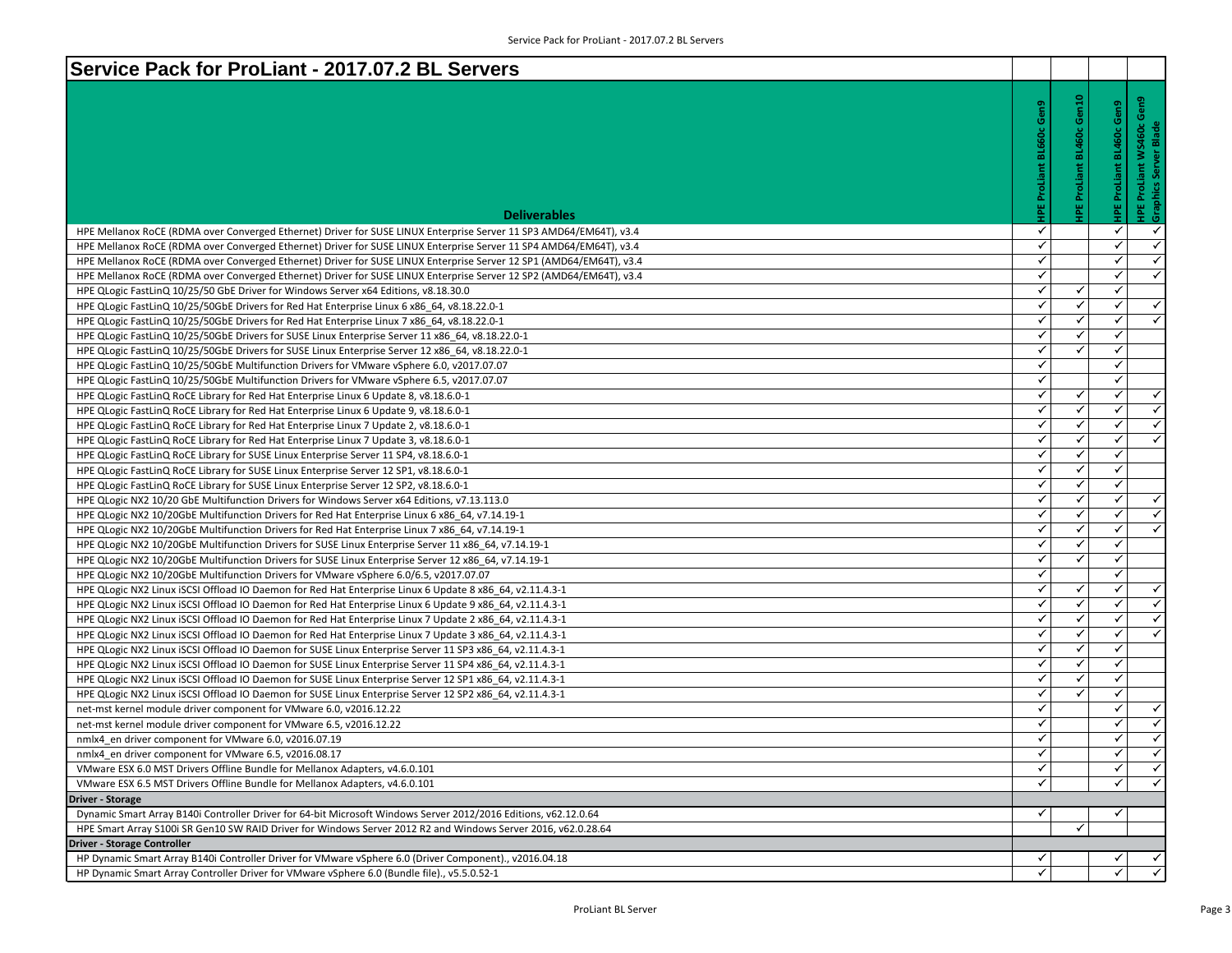| Service Pack for ProLiant - 2017.07.2 BL Servers                                                                                                                                                                                                          |                                                       |                                 |                                                             |
|-----------------------------------------------------------------------------------------------------------------------------------------------------------------------------------------------------------------------------------------------------------|-------------------------------------------------------|---------------------------------|-------------------------------------------------------------|
| <b>Deliverables</b>                                                                                                                                                                                                                                       | Gen10<br>Gen9<br><b>BL460c</b><br>ProLiant<br>ProLiar | <b>HPE ProLiant BL460c Gen9</b> | Gen9<br><b>HPE ProLiant WS460c</b><br>Graphics Server Blade |
|                                                                                                                                                                                                                                                           | ✓                                                     | ✓                               |                                                             |
| HPE Dynamic Smart Array B140i Controller Driver for VMware vSphere 6.5 (Driver Component)., v2016.10.21                                                                                                                                                   | ✓                                                     | $\checkmark$                    | $\checkmark$                                                |
| HPE Dynamic Smart Array B140i SATA RAID Controller Driver for Red Hat Enterprise Linux 6 (64-bit), v1.2.10-117 (A)<br>HPE Dynamic Smart Array B140i SATA RAID Controller Driver for Red Hat Enterprise Linux 7 (64-bit), v1.2.10-115 (A)                  | ✓                                                     | $\checkmark$                    | ✓∣                                                          |
|                                                                                                                                                                                                                                                           | $\checkmark$                                          | $\checkmark$                    | $\checkmark$                                                |
| HPE Dynamic Smart Array B140i SATA RAID Controller Driver for SUSE LINUX Enterprise Server 11 (64-bit), v1.2.10-115 (A)                                                                                                                                   | $\checkmark$                                          | $\checkmark$                    | $\blacktriangledown$                                        |
| HPE Dynamic Smart Array B140i SATA RAID Controller Driver for SUSE LINUX Enterprise Server 12 (64-bit), v1.2.10-115 (A)                                                                                                                                   | ✓                                                     | ✓                               |                                                             |
| HPE Dynamic Smart Array Controller Driver for VMware vSphere 6.5 (Bundle file)., v5.5.0.54-1                                                                                                                                                              | $\checkmark$                                          |                                 |                                                             |
| HPE ProLiant Gen10 Smart Array Controller (64-bit) Driver for Red Hat Enterprise Linux 6 (64-bit), v1.0.4-101                                                                                                                                             | ✓                                                     |                                 |                                                             |
| HPE ProLiant Gen10 Smart Array Controller (64-bit) Driver for Red Hat Enterprise Linux 7 (64-bit), v1.0.4-101                                                                                                                                             | $\checkmark$                                          |                                 |                                                             |
| HPE ProLiant Gen10 Smart Array Controller (64-bit) Driver for SUSE LINUX Enterprise Server 11 (64-bit), v1.0.4-101                                                                                                                                        | $\checkmark$                                          |                                 |                                                             |
| HPE ProLiant Gen10 Smart Array Controller (64-bit) Driver for SUSE LINUX Enterprise Server 12 (64-bit), v1.0.4-101                                                                                                                                        | ✓                                                     | $\checkmark$                    | $\checkmark$                                                |
| HPE ProLiant Smart Array Controller (64-bit) Driver for Red Hat Enterprise Linux 6 (64-bit), v3.4.20-100                                                                                                                                                  | ✓                                                     | $\checkmark$                    | $\checkmark$                                                |
| HPE ProLiant Smart Array Controller (64-bit) Driver for Red Hat Enterprise Linux 7 (64-bit), v3.4.20-100                                                                                                                                                  | ✓                                                     | $\checkmark$                    | ✓∣                                                          |
| HPE ProLiant Smart Array Controller (64-bit) Driver for SUSE LINUX Enterprise Server 11 (64-bit), v3.4.20-100<br>HPE ProLiant Smart Array Controller (64-bit) Driver for SUSE LINUX Enterprise Server 12 (64-bit), v3.4.20-100                            | ✓                                                     | ✓                               | $\blacktriangledown$                                        |
| HPE ProLiant Smart Array Controller Driver for VMware vSphere 6.0 (Bundle file), v6.0.0.124-1 (A)                                                                                                                                                         | $\checkmark$                                          | ✓                               | $\checkmark$                                                |
| HPE ProLiant Smart Array Controller Driver for VMware vSphere 6.0 (Driver Component)., v2016.11.18 (A)                                                                                                                                                    | ✓                                                     | $\checkmark$                    | ✓∣                                                          |
|                                                                                                                                                                                                                                                           | $\checkmark$                                          | $\checkmark$                    |                                                             |
| HPE ProLiant Smart Array Controller Driver for VMware vSphere 6.5 (Bundle file), v2.0.16-1<br>HPE ProLiant Smart Array Controller Driver for VMware vSphere 6.5 (Driver Component)., v2017.03.13                                                          | ✓                                                     | ✓                               |                                                             |
|                                                                                                                                                                                                                                                           | $\checkmark$                                          |                                 |                                                             |
| HPE Smart Array Gen10 Controller Driver for Windows Server 2012 R2 and Windows Server 2016, v63.32.0.64<br>*REMOVED* HPE ProLiant Smart Array HPCISSS3 Controller Driver for 64-bit Microsoft Windows Server 2012/2012 R2/2016 Editions, v100.18.2.64 (A) | $\checkmark$                                          | ✓                               | $\checkmark$                                                |
| <b>Driver - Storage Tape</b>                                                                                                                                                                                                                              |                                                       |                                 |                                                             |
| HPE StoreEver Tape Drivers for Microsoft Windows, v4.2.0.0                                                                                                                                                                                                | ✓                                                     | ✓                               | ✓∣                                                          |
| <b>Driver - System Management</b>                                                                                                                                                                                                                         |                                                       |                                 |                                                             |
| HP ProLiant iLO 3/4 Channel Interface Driver for Windows X64, v3.10.0.0 (J)                                                                                                                                                                               | ✓                                                     | ✓                               | $\checkmark$                                                |
| HPE ProLiant Gen9 Chipset Identifier for Windows, v10.1.2.77                                                                                                                                                                                              | $\checkmark$                                          | $\checkmark$                    | $\checkmark$                                                |
| iLO 3/4 Channel Interface Driver for Windows Server 2008 to Server 2012 R2, v3.30.0.0                                                                                                                                                                     | ✓                                                     | $\checkmark$                    | ✓∣                                                          |
| iLO 3/4 Channel Interface Driver for Windows Server 2016, v3.30.0.0                                                                                                                                                                                       | $\checkmark$                                          | $\checkmark$                    | $\blacktriangledown$                                        |
| iLO 3/4 Management Controller Driver Package for Windows Server 2008 to Server 2012 R2, v3.30.0.0                                                                                                                                                         | ✓                                                     | $\checkmark$                    | ✓∣                                                          |
| iLO 3/4 Management Controller Driver Package for Windows Server 2016, v3.30.0.0                                                                                                                                                                           | ✓                                                     | ✓                               | $\checkmark$                                                |
| iLO 5 Channel Interface Driver for Windows Server 2012 R2, v4.0.0.0                                                                                                                                                                                       | ✓                                                     |                                 |                                                             |
| iLO 5 Channel Interface Driver for Windows Server 2016, v4.0.0.0                                                                                                                                                                                          | ✓                                                     |                                 |                                                             |
| <b>Driver - Video</b>                                                                                                                                                                                                                                     |                                                       |                                 |                                                             |
| Matrox G200eH Video Controller Driver for Windows Server 2012 and Server 2012 R2, v9.15.1.184                                                                                                                                                             | ✓                                                     | ✔                               | ✓∣                                                          |
| Matrox G200eH Video Controller Driver for Windows Server 2016, v9.15.1.184                                                                                                                                                                                | ✓                                                     | ✓                               | $\checkmark$                                                |
| Matrox G200eH3 Video Controller Driver for Windows Server 2012 R2, v9.15.1.184                                                                                                                                                                            | ✓                                                     |                                 |                                                             |
| Matrox G200eH3 Video Controller Driver for Windows Server 2016, v9.15.1.184                                                                                                                                                                               | ✓                                                     |                                 |                                                             |
| Firmware                                                                                                                                                                                                                                                  |                                                       |                                 |                                                             |
| Online Flash Component for Linux - NVMe Backplane PIC Firmware, v8.4 (B)                                                                                                                                                                                  | ✓                                                     |                                 |                                                             |
| Online Flash Component for VMware - NVMe Backplane PIC Firmware, v8.4 (B)                                                                                                                                                                                 | ✓                                                     | ✓                               |                                                             |
| Online Flash Component for Windows x64 - NVMe Backplane PIC Firmware, v8.4 (B)                                                                                                                                                                            | $\checkmark$                                          | ✓                               |                                                             |
| Firmware - Blade Infrastructure                                                                                                                                                                                                                           |                                                       |                                 |                                                             |
| HPE BladeSystem c-Class Virtual Connect Firmware, Ethernet plus 8Gb 20-port and 8/16Gb 24-port FC Edition Component for Windows, v4.60                                                                                                                    | ✓                                                     |                                 | ✓                                                           |
| HPE BladeSystem c-Class Virtual Connect Firmware, Ethernet plus 8Gb 20-port and 8/16Gb 24-port FC Edition Component for Linux, v4.60                                                                                                                      | ✓<br>✓                                                | ✓                               | $\checkmark$                                                |
| Online HPE BladeSystem c-Class Onboard Administrator Firmware Component for Linux, v4.70                                                                                                                                                                  | ✓                                                     | ✓                               |                                                             |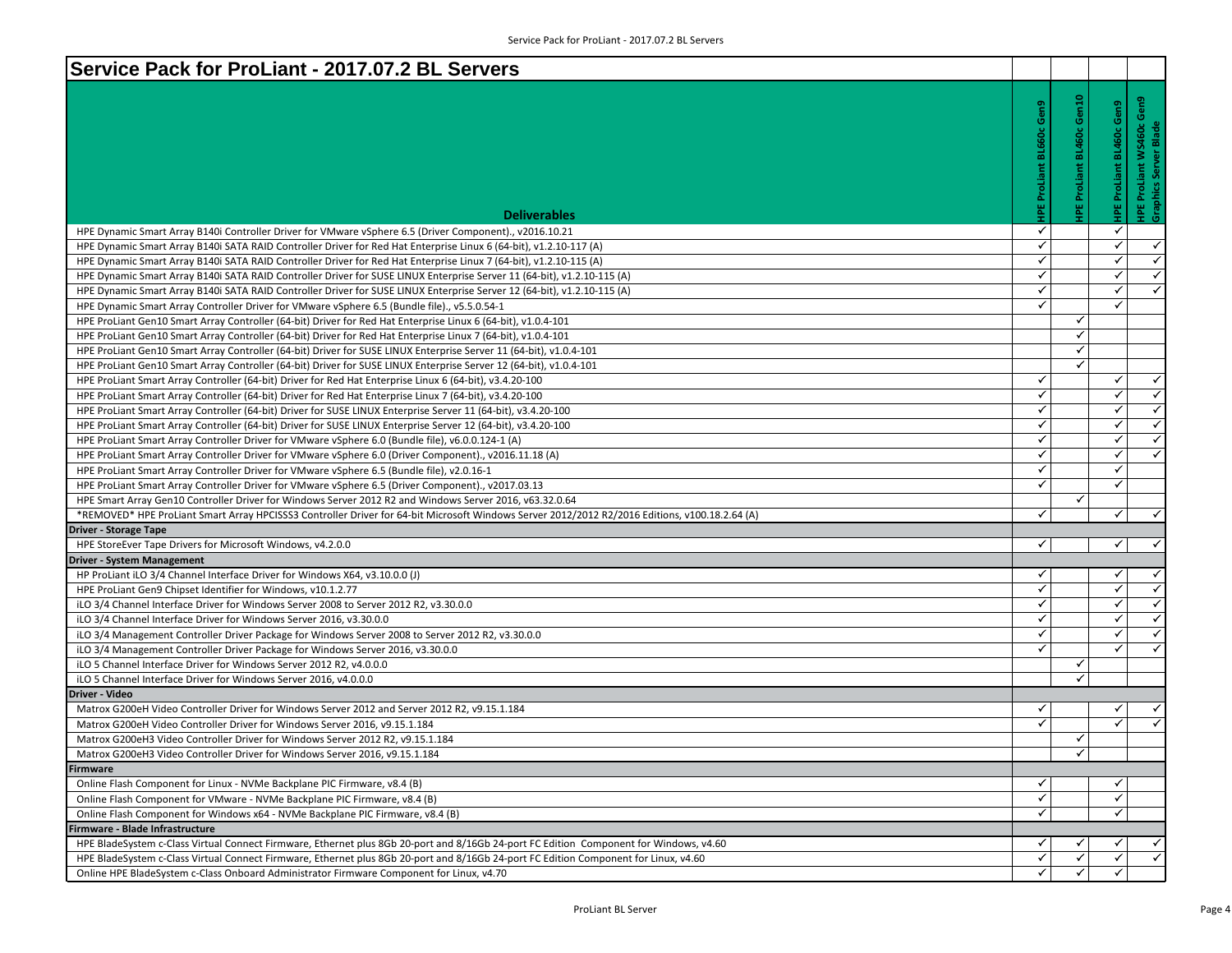| Service Pack for ProLiant - 2017.07.2 BL Servers                                                                                                                                                       |                              |                     |                                 |                                                     |
|--------------------------------------------------------------------------------------------------------------------------------------------------------------------------------------------------------|------------------------------|---------------------|---------------------------------|-----------------------------------------------------|
|                                                                                                                                                                                                        |                              |                     |                                 |                                                     |
|                                                                                                                                                                                                        |                              | Gen10               |                                 | Gen9                                                |
|                                                                                                                                                                                                        |                              |                     | <b>IPE ProLiant BL460c Gen9</b> |                                                     |
|                                                                                                                                                                                                        |                              | IPE ProLiant BL460c |                                 | <b>HPE ProLiant WS460c</b><br>Graphics Server Blade |
|                                                                                                                                                                                                        |                              |                     |                                 |                                                     |
|                                                                                                                                                                                                        |                              |                     |                                 |                                                     |
|                                                                                                                                                                                                        | ProLiant                     |                     |                                 |                                                     |
|                                                                                                                                                                                                        |                              |                     |                                 |                                                     |
| <b>Deliverables</b>                                                                                                                                                                                    | 삍                            |                     |                                 |                                                     |
| Online HPE BladeSystem c-Class Onboard Administrator Firmware Component for Windows, v4.70                                                                                                             | $\checkmark$                 | $\checkmark$        | $\checkmark$                    |                                                     |
| irmware - Lights-Out Management                                                                                                                                                                        |                              |                     |                                 |                                                     |
| Online ROM Flash Component for Linux - HPE Integrated Lights-Out 4, v2.50                                                                                                                              | ✓                            |                     | ✓                               | ✓                                                   |
| Online ROM Flash Component for VMware ESXi - HPE Integrated Lights-Out 4, v2.50                                                                                                                        | $\checkmark$                 |                     | ✓                               | $\checkmark$                                        |
| Online ROM Flash Component for Windows x64 - HPE Integrated Lights-Out 4, v2.50                                                                                                                        | $\checkmark$                 |                     | ✓                               | $\checkmark$                                        |
| Online ROM Flash Component for Linux - HPE Integrated Lights-Out 5, v1.10                                                                                                                              |                              | $\checkmark$        |                                 |                                                     |
| Online ROM Flash Component for Windows x64 - HPE Integrated Lights-Out 5, v1.10                                                                                                                        |                              | $\checkmark$        |                                 |                                                     |
| irmware - Network                                                                                                                                                                                      |                              |                     |                                 |                                                     |
| HPE QLogic NC382i/NC532x Online Firmware Upgrade Utility for Linux x86 64, v2.18.1                                                                                                                     | $\checkmark$                 |                     | ✓                               | ✓                                                   |
| HPE QLogic NC382i/NC532x Online Firmware Upgrade Utility for VMware, v1.15.1                                                                                                                           | $\checkmark$                 |                     | ✓                               |                                                     |
| HPE QLogic NC382i/NC532x Online Firmware Upgrade Utility for Windows Server x64 Editions, v4.1.0.25                                                                                                    | $\checkmark$                 |                     | $\checkmark$                    |                                                     |
| HPE Broadcom NetXtreme-E Online Firmware Upgrade Utility for Linux x86_64, v1.0.22                                                                                                                     |                              | ✓                   |                                 |                                                     |
| HPE Broadcom NetXtreme-E Online Firmware Upgrade Utility for Windows Server x64 Editions, v5.1.0.4                                                                                                     |                              | $\checkmark$        |                                 |                                                     |
| HPE Broadcom NX1 Online Firmware Upgrade Utility for Linux x86_64, v2.18.15                                                                                                                            | $\checkmark$                 | $\checkmark$        | ✓                               | $\checkmark$                                        |
| HPE Broadcom NX1 Online Firmware Upgrade Utility for VMware, v1.17.15                                                                                                                                  | $\checkmark$                 |                     | $\checkmark$                    | $\checkmark$                                        |
| HPE Broadcom NX1 Online Firmware Upgrade Utility for Windows Server x64 Editions, v5.1.0.4                                                                                                             | $\checkmark$                 | ✓                   | $\checkmark$                    | $\overline{\checkmark}$                             |
| HPE Firmware Flash for Emulex Converged Network Adapters - Linux (x64), v2017.06.01                                                                                                                    | $\checkmark$                 | $\checkmark$        | $\checkmark$                    |                                                     |
| HPE Firmware Flash for Emulex Converged Network Adapters - Windows (x64), v2017.06.01                                                                                                                  | $\checkmark$                 | $\checkmark$        | $\checkmark$                    |                                                     |
| HPE Firmware Flash for Emulex Converged Network Adapters for VMware vSphere 6.5, v2017.06.01                                                                                                           | $\checkmark$                 |                     | $\checkmark$                    |                                                     |
| HPE Firmware Flash for Emulex Converged Network Adapters for VMware vSphere 6.0, v2017.06.01                                                                                                           | $\checkmark$                 |                     | ✓                               |                                                     |
| HPE Intel Online Firmware Upgrade Utility for Linux x86 64, v1.12.18                                                                                                                                   | $\checkmark$                 | $\checkmark$        | $\checkmark$                    | $\checkmark$                                        |
| HPE Intel Online Firmware Upgrade Utility for VMware, v3.4.18                                                                                                                                          | $\checkmark$                 |                     | $\checkmark$                    |                                                     |
| HPE Intel Online Firmware Upgrade Utility for Windows Server x64 Editions, v5.1.0.4                                                                                                                    | $\checkmark$                 | ✓                   | $\checkmark$                    | $\overline{\checkmark}$                             |
| HPE QLogic FastLinQ Online Firmware Upgrade Utility for Linux x86 64, v1.1.29                                                                                                                          | $\checkmark$                 | $\checkmark$        | $\checkmark$                    | $\overline{\checkmark}$                             |
| HPE QLogic FastLinQ Online Firmware Upgrade Utility for VMware, v4.3.26                                                                                                                                | $\checkmark$                 |                     | ✓                               |                                                     |
| HPE QLogic FastLinQ Online Firmware Upgrade Utility for Windows Server x64 Editions, v5.1.0.4                                                                                                          | $\checkmark$                 | ✓                   | ✓                               |                                                     |
| HPE QLogic NX2 Online Firmware Upgrade Utility for Linux x86_64, v2.19.22                                                                                                                              | $\checkmark$                 | $\checkmark$        | $\checkmark$                    | $\blacktriangledown$                                |
| HPE QLogic NX2 Online Firmware Upgrade Utility for VMware, v1.18.22                                                                                                                                    | $\checkmark$                 |                     | ✔                               |                                                     |
| HPE QLogic NX2 Online Firmware Upgrade Utility for Windows Server x64 Editions, v5.1.0.4                                                                                                               | $\checkmark$                 | $\checkmark$        | $\checkmark$                    |                                                     |
| Online Firmware Upgrade Utility (ESXi 6.0) for HPE Mellanox VPI (Ethernet and Infiniband mode) devices on VMware ESXi 6.0, v1.0.5                                                                      | $\checkmark$                 |                     | $\checkmark$                    | $\checkmark$                                        |
| Online Firmware Upgrade Utility (ESXi 6.5) for HPE Mellanox VPI (Ethernet and Infiniband mode) devices on VMware ESXi 6.5, v1.0.0                                                                      | $\checkmark$                 |                     | $\checkmark$                    | $\overline{\checkmark}$                             |
| Online Firmware Upgrade Utility (Linux x86 64) for HPE Infiniband FDR 2P 545QSFP Adapter (HP Part # 702211-B21), HPE Infiniband FDR 2P 545FLR-QSFP Adapter (HP Part # 702212-B21) and HPE              |                              |                     |                                 |                                                     |
| Infiniband FDR 2P 545M Adapter (HP Part #702213-B21), v1.0.6                                                                                                                                           | $\checkmark$                 |                     | ✓                               | $\checkmark$                                        |
| Online Firmware Upgrade Utility (Linux x86 64) for HPE Mellanox VPI (Ethernet and Infiniband mode) devices on Linux x86 64 platform, v1.0.5                                                            | $\checkmark$                 |                     | $\checkmark$                    | $\overline{\checkmark}$                             |
| Online Firmware Upgrade Utility (Windows x64) for HPE Mellanox VPI (Ethernet and Infiniband mode) devices on Windows x86 64 platform, v1.0.0.5                                                         | $\checkmark$                 |                     | $\checkmark$                    | $\overline{\checkmark}$                             |
| irmware - Storage Controller                                                                                                                                                                           |                              |                     |                                 |                                                     |
| HPE D6020 12Gb SAS Disk Enclosure ROM Flash Component for Linux (x64), v2.09 (A)                                                                                                                       | ✓                            | ✔                   | ✓                               |                                                     |
| HPE D6020 12Gb SAS Disk Enclosure ROM Flash Component for Windows (x64), v2.09 (A)                                                                                                                     | $\checkmark$                 | $\checkmark$        | $\checkmark$                    |                                                     |
| Online ROM Flash Component for VMware ESXi - Smart Array D2220sb Storage Blade, v8.00 (B)                                                                                                              | $\checkmark$                 |                     | $\checkmark$                    |                                                     |
| Online ROM Flash Component for VMware ESXi - Smart Array H240ar, H240nr, H240, H241, H244br, P240nr, P244br, P246br, P440ar, P440, P441, P542D, P741m, P840, P840ar, and P841, v5.52                   | $\checkmark$                 |                     | ✓                               | $\checkmark$                                        |
| Online ROM Flash Component for Windows (x64) - HPE Smart Array P408i-p, P408e-p, P408i-a, P408i-c, E208i-p, E208i-p, E208i-c, E208i-c, P408e-m, P204i-c, P204i-c, P816i-a and P416ie-m SR Gen10, v1.04 |                              | $\checkmark$        |                                 |                                                     |
| Online ROM Flash Component for Windows (x64) - Smart Array D2220sb Storage Blade, v8.00 (B)                                                                                                            | $\checkmark$<br>$\checkmark$ |                     | $\checkmark$                    |                                                     |
| Online ROM Flash Component for Windows (x64) - Smart Array H240ar, H240nr, H240, H241, H244br, P240nr, P244br, P246br, P440ar, P440, P441, P542D, P741m, P840, P840ar, and P841, v5.52                 |                              |                     | $\checkmark$                    | $\checkmark$                                        |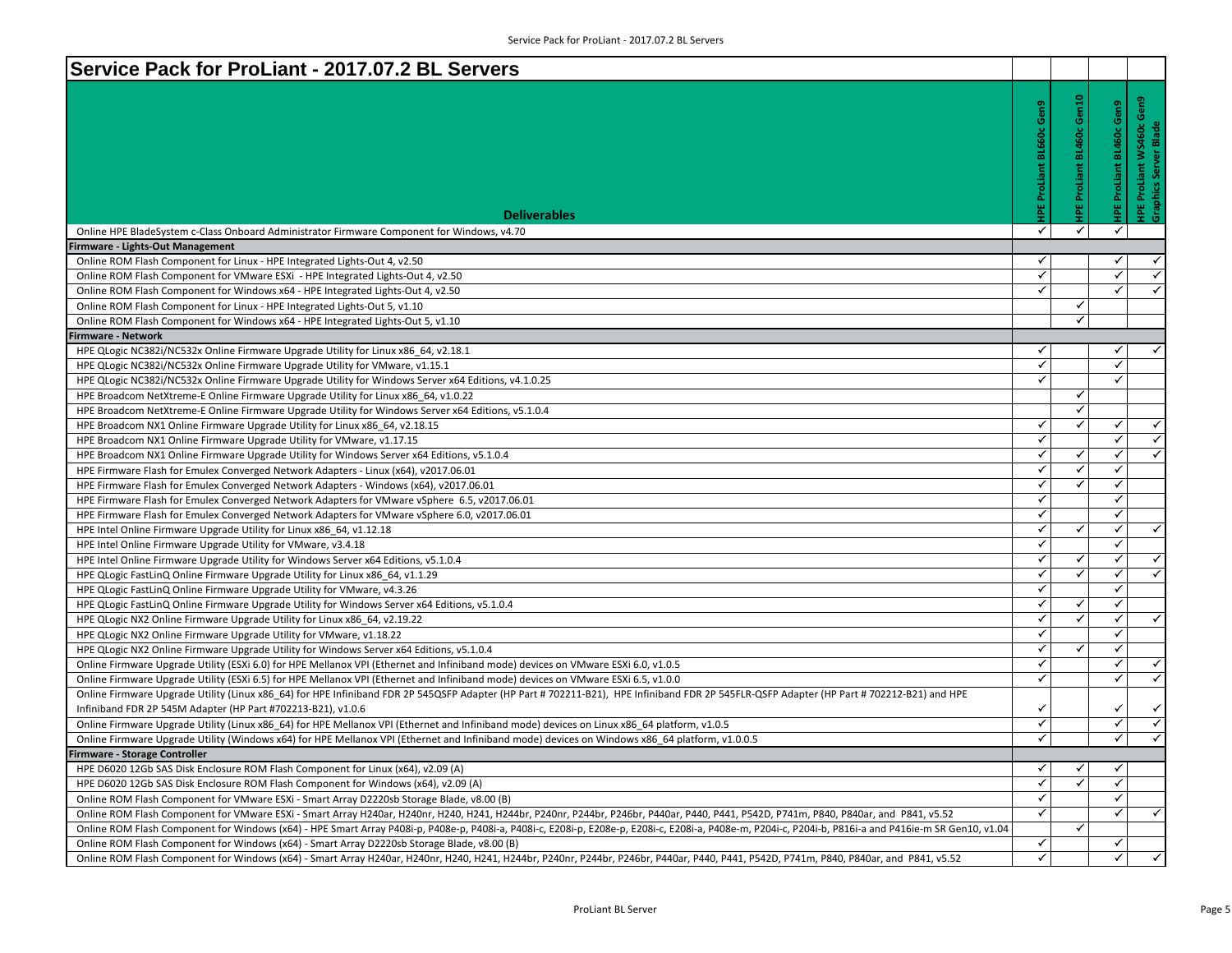| Service Pack for ProLiant - 2017.07.2 BL Servers                                                                                                                                                                                                |                   |                   |                          |                                                   |
|-------------------------------------------------------------------------------------------------------------------------------------------------------------------------------------------------------------------------------------------------|-------------------|-------------------|--------------------------|---------------------------------------------------|
|                                                                                                                                                                                                                                                 |                   |                   |                          |                                                   |
|                                                                                                                                                                                                                                                 | Gen9              | Gen10             | HPE ProLiant BL460c Gen9 | HPE ProLiant WS460c Gen9<br>Graphics Server Blade |
|                                                                                                                                                                                                                                                 |                   |                   |                          |                                                   |
|                                                                                                                                                                                                                                                 |                   | : BL460c          |                          |                                                   |
|                                                                                                                                                                                                                                                 |                   |                   |                          |                                                   |
|                                                                                                                                                                                                                                                 |                   |                   |                          |                                                   |
|                                                                                                                                                                                                                                                 | ProLiant          | ProLiant          |                          |                                                   |
|                                                                                                                                                                                                                                                 |                   |                   |                          |                                                   |
| <b>Deliverables</b>                                                                                                                                                                                                                             |                   |                   |                          |                                                   |
| Supplemental Update / Online ROM Flash Component for Linux (x64) - HPE Smart Array P408i-p, P408i-a, P408i-a, P408i-c, E208i-p, E208e-p, E208i-c, E208i-a, P408e-m, P204i-c, P204i-c, P204i-b, P816i-a and                                      |                   |                   |                          |                                                   |
| P416ie-m SR Gen10, v1.04                                                                                                                                                                                                                        |                   | $\checkmark$      |                          |                                                   |
| Supplemental Update / Online ROM Flash Component for Linux (x64) - Smart Array D2220sb Storage Blade, v8.00 (B)                                                                                                                                 | $\checkmark$      |                   | ✓                        |                                                   |
| Supplemental Update / Online ROM Flash Component for Linux (x64) - Smart Array H240ar, H240nr, H240, H241, H244br, P2440r, P244br, P244br, P440ar, P440, P441, P542D, P741m, P840, P840ar, and P8-                                              | $\checkmark$      |                   | $\checkmark$             | $\checkmark$                                      |
| irmware - Storage Fibre Channel                                                                                                                                                                                                                 |                   |                   |                          |                                                   |
| HPE Firmware Flash for Emulex Fibre Channel Host Bus Adapters - Linux (x64), v2017.06.01                                                                                                                                                        | ✓                 | ✓                 | ✓                        |                                                   |
| HPE Firmware Flash for Emulex Fibre Channel Host Bus Adapters for VMware vSphere 6.5, v2017.06.01                                                                                                                                               | $\checkmark$      |                   | $\checkmark$             |                                                   |
| HPE Firmware Flash for Emulex Fibre Channel Host Bus for VMware vSphere 6.0, v2017.06.01                                                                                                                                                        | $\checkmark$      |                   | ✓                        |                                                   |
| HPE Firmware Flash for QLogic Fibre Channel Host Bus Adapters - Linux (x86 64), v2017.06.01                                                                                                                                                     | $\checkmark$      | ✓                 | $\checkmark$             |                                                   |
| HPE Firmware Flash for QLogic Fibre Channel Host Bus Adapters for VMware vSphere 6.0, v2017.06.01                                                                                                                                               | $\checkmark$      |                   | $\checkmark$             |                                                   |
| HPE Firmware Flash for QLogic Fibre Channel Host Bus Adapters for VMware vSphere 6.5, v2017.06.01                                                                                                                                               | $\checkmark$      |                   | $\checkmark$             |                                                   |
| HPE Firmware Online Flash for Emulex Fibre Channel Host Bus Adapters - Windows 2012/2012 R2/2016 x64, v2017.06.01                                                                                                                               | $\checkmark$      | ✓                 | $\checkmark$             |                                                   |
| HPE Firmware Online Flash for QLogic Fibre Channel Host Bus Adapters - Windows 2012/2012R2/2016 (x64), v2017.06.01                                                                                                                              | $\checkmark$      | ✓                 | $\checkmark$             |                                                   |
| Firmware - Storage Tape                                                                                                                                                                                                                         |                   |                   |                          |                                                   |
| HPE StoreEver Tape Firmware for Microsoft Windows, v4.2.0.0                                                                                                                                                                                     | $\checkmark$      |                   | $\checkmark$             | $\checkmark$                                      |
| Software - Lights-Out Management                                                                                                                                                                                                                |                   |                   |                          |                                                   |
| HP Lights-Out Online Configuration Utility for Linux (AMD64/EM64T), v5.0.0-0                                                                                                                                                                    | ✓                 |                   | ✓                        | $\checkmark$                                      |
| HP Lights-Out Online Configuration Utility for Windows x64 Editions, v5.0.0.0                                                                                                                                                                   | $\checkmark$      | $\checkmark$      | $\checkmark$             | ✓                                                 |
| PFA Server Registry Update for Windows Server 2012 and Server 2012 R2, v1.0.0.0 (H)                                                                                                                                                             | $\checkmark$      |                   | ✓                        | $\checkmark$                                      |
| PFA Server Registry Update for Windows Server 2016, v1.5.0.0 (B)                                                                                                                                                                                | $\checkmark$      |                   | $\checkmark$             | $\overline{\checkmark}$                           |
| Software - Storage Controller                                                                                                                                                                                                                   |                   |                   |                          |                                                   |
| HPE ProLiant Smart Array SAS/SATA Event Notification Service for for 64-bit Windows Server Editions, v6.46.0.64 (B)                                                                                                                             |                   |                   | ✓                        | $\checkmark$                                      |
| HPE Smart Array SR Event Notification Service for Windows Server 64-bit Editions, v1.0.0.64                                                                                                                                                     |                   | ✓                 |                          |                                                   |
| Software - Storage Fibre Channel HBA                                                                                                                                                                                                            |                   |                   |                          |                                                   |
| HPE Emulex Smart SAN Enablement Kit for Linux, v1.0.0.0-4                                                                                                                                                                                       | ✓<br>$\checkmark$ | ✓<br>$\checkmark$ | ✓                        |                                                   |
| HPE Emulex Smart SAN Enablement Kit for Windows 64 bit operating systems, v1.0.0.1 (e)                                                                                                                                                          | $\checkmark$      |                   | $\checkmark$             |                                                   |
| HPE Fibre Channel Enablement Kit for Linux - QLogic, v6.0.0.0-4 (b)                                                                                                                                                                             | $\checkmark$      | $\checkmark$      | $\checkmark$             |                                                   |
| HPE Fibre Channel Enablement Kit for Red Hat Enterprise Linux 6 Server - Emulex, v11.2.254.6                                                                                                                                                    | $\checkmark$      | ✓<br>$\checkmark$ | ✔<br>$\checkmark$        |                                                   |
| HPE Fibre Channel Enablement Kit for Red Hat Enterprise Linux 7 Server - Emulex, v11.2.254.6                                                                                                                                                    | $\checkmark$      | ✓                 | ✓                        |                                                   |
| HPE Fibre Channel Enablement Kit for SUSE Linux Enterprise Server 11 (AMD64/EM64T) - Emulex, v11.2.254.6                                                                                                                                        | $\checkmark$      | ✓                 | $\checkmark$             |                                                   |
| HPE Fibre Channel Enablement Kit for SUSE Linux Enterprise Server 12- Emulex, v11.2.254.6                                                                                                                                                       | $\checkmark$      | $\checkmark$      | $\checkmark$             |                                                   |
| HPE Fibre Channel Over Ethernet Enablement Kit for Red Hat Enterprise Linux 6 Server - Emulex(BRCM), v11.2.1224.0                                                                                                                               | ✓                 | ✓                 | ✔                        |                                                   |
| HPE Fibre Channel Over Ethernet Enablement Kit for Red Hat Enterprise Linux 7 Server - Emulex(BRCM), v11.2.1224.0                                                                                                                               | ✓                 | ✓                 | $\checkmark$             |                                                   |
| HPE Fibre Channel Over Ethernet Enablement Kit for SUSE Linux Enterprise Server 11 (AMD64/EM64T) - Emulex(BRCM), v11.2.1224.0<br>HPE Fibre Channel Over Ethernet Enablement Kit for SUSE Linux Enterprise Server 12- Emulex(BRCM), v11.2.1224.0 | ✓                 | ✓                 | ✓                        |                                                   |
|                                                                                                                                                                                                                                                 |                   |                   |                          |                                                   |
| HPE QLogic Smart SAN enablement kit for Linux, v3.3-3                                                                                                                                                                                           | ✓<br>$\checkmark$ | ✓                 | ✓<br>✓                   |                                                   |
| HPE QLogic Smart SAN Enablement Kit for Windows 64 bit operating systems, v1.0.0.1 (d)<br>Software - System Management                                                                                                                          |                   |                   |                          |                                                   |
| Integrated Management Log Viewer for Windows Server x64 Editions, v7.8.0.0                                                                                                                                                                      | $\checkmark$      |                   | ✓                        | $\checkmark$                                      |
| HPE SNMP Agents for Red Hat Enterprise Linux 6 (AMD64/EM64T), v10.6.0                                                                                                                                                                           | $\checkmark$      |                   | ✓                        | $\blacktriangle$                                  |
| HPE SNMP Agents for Red Hat Enterprise Linux 7 Server, v10.6.0                                                                                                                                                                                  | $\checkmark$      |                   | ✓                        |                                                   |
| HPE SNMP Agents for SUSE LINUX Enterprise Server 11 (AMD64/EM64T), v10.6.0                                                                                                                                                                      | $\checkmark$      |                   | $\checkmark$             |                                                   |
| HPE SNMP Agents for SUSE LINUX Enterprise Server 12, v10.6.0                                                                                                                                                                                    | $\checkmark$      |                   | ✓                        |                                                   |
| HPE System Health Application and Command Line Utilities for Red Hat Enterprise Linux 6 (AMD64/EM64T), v10.6.0                                                                                                                                  | ✓                 |                   | ✓                        | $\checkmark$                                      |
|                                                                                                                                                                                                                                                 |                   |                   |                          |                                                   |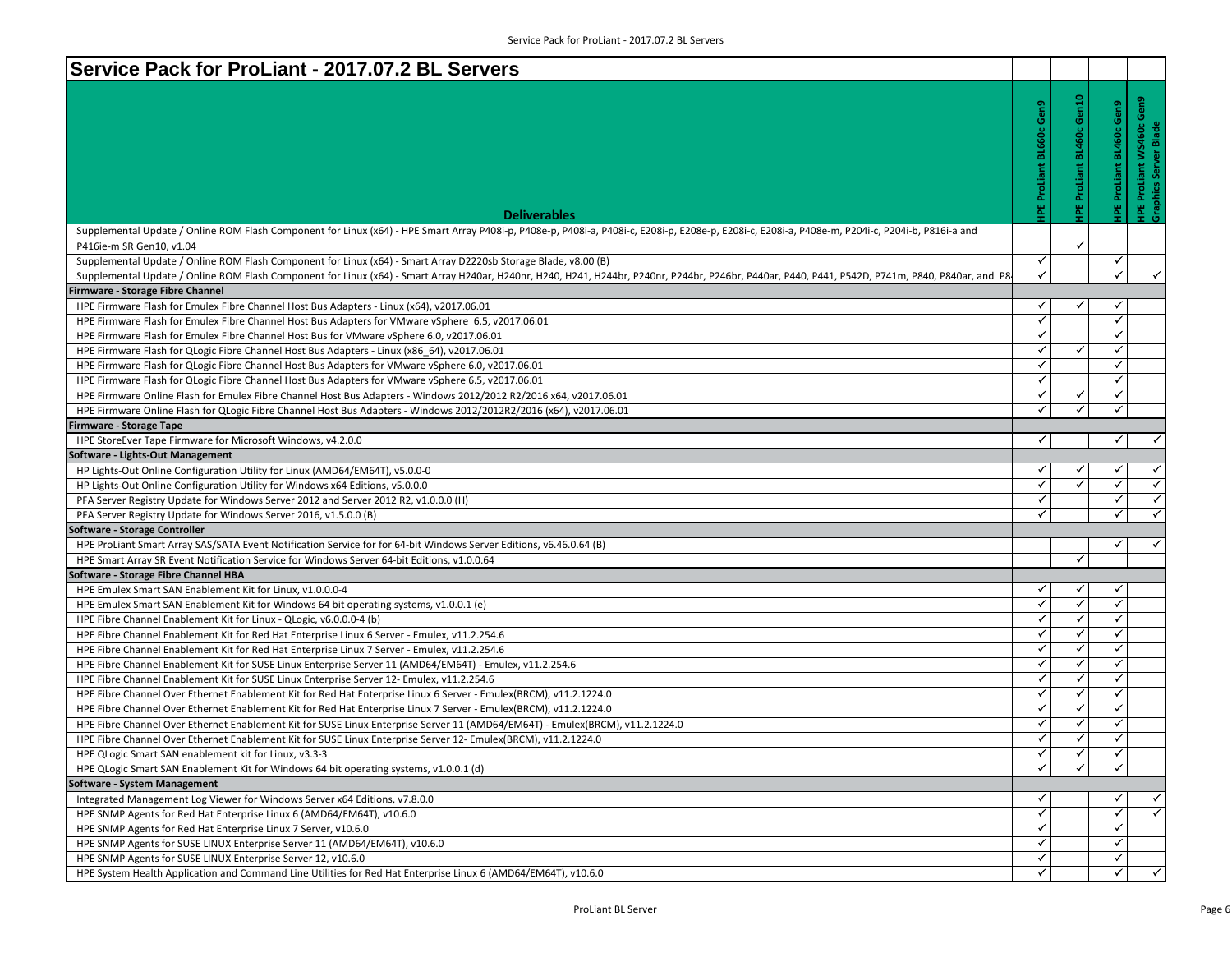| <b>BL460c Gen10</b><br>HPE ProLiant WS460c Gen9<br>Graphics Server Blade<br>HPE ProLiant BL460c Gen9<br>ProLiant<br>ProLiant<br><b>Deliverables</b><br>✓<br>$\checkmark$<br>HPE System Health Application and Command Line Utilities for Red Hat Enterprise Linux 7 Server, v10.6.0<br>$\checkmark$<br>$\checkmark$<br>HPE System Health Application and Command Line Utilities for SUSE LINUX Enterprise Server 11 (AMD64/EM64T), v10.6.0<br>$\checkmark$<br>✓<br>HPE System Health Application and Command Line Utilities for SUSE LINUX Enterprise Server 12, v10.6.0<br>$\checkmark$<br>$\checkmark$<br>$\checkmark$<br>HPE System Management Homepage Templates for Linux, v10.6.0<br>✓<br>Agentless Management Service for HPE Apollo, ProLiant, and Synergy Gen10 Servers, v1.1.0.0<br>$\checkmark$<br>$\checkmark$<br>$\checkmark$<br>HPE Insight Management Agents for Windows Server x64 Editions, v10.70.0.0<br>$\checkmark$<br>$\checkmark$<br>$\checkmark$<br>HPE Insight Management WBEM Providers for Windows Server x64 Editions, v10.65.0.0<br>$\checkmark$<br>✓<br>✓<br>HPE ProLiant Agentless Management Service for HPE Apollo, ProLiant and Synergy Gen9 servers, v10.70.0.0<br>$\checkmark$<br>$\checkmark$<br>$\checkmark$<br>HPE ProLiant Agentless Management Service for Red Hat Enterprise Linux 6 (AMD64/EM64T), v2.6.1<br>$\blacktriangle$<br>$\checkmark$<br>✓<br>HPE ProLiant Agentless Management Service for Red Hat Enterprise Linux 7 Server, v2.6.1<br>$\checkmark$<br>$\checkmark$<br>HPE ProLiant Agentless Management Service for SUSE LINUX Enterprise Server 11 (AMD64/EM64T), v2.6.1<br>$\checkmark$<br>$\checkmark$<br>HPE ProLiant Agentless Management Service for SUSE LINUX Enterprise Server 12, v2.6.1<br>$\blacktriangle$<br>$\checkmark$<br>$\checkmark$<br>HPE ProLiant Agentless Management Service for Windows X64, v10.60.0.0 (B)<br>$\checkmark$<br>$\checkmark$<br>$\checkmark$<br>HPE Smart Storage Administrator (HPE SSA) CLI for Linux 64-bit, v3.10-3.0<br>$\checkmark$<br>✓<br>✓<br>HPE Smart Storage Administrator (HPE SSA) CLI for Windows 64-bit, v3.10.3.0<br>✓<br>$\checkmark$<br>$\checkmark$<br>HPE Smart Storage Administrator (HPE SSA) for Linux 64-bit, v3.10-3.0<br>$\checkmark$<br>$\checkmark$<br>$\checkmark$<br>HPE Smart Storage Administrator (HPE SSA) for Windows 64-bit, v3.10.3.0<br>✓<br>✓<br>$\checkmark$<br>HPE Smart Storage Administrator Diagnostic Utility (HPE SSADU) CLI for Linux 64-bit, v3.10-3.0<br>$\checkmark$<br>$\checkmark$<br>$\checkmark$<br>HPE Smart Storage Administrator Diagnostic Utility (HPE SSADU) CLI for Windows 64-bit, v3.10.3.0<br>$\checkmark$<br>$\checkmark$<br>✓<br>HPE System Management Homepage for Linux (AMD64/EM64T), v7.6.1-9<br>$\checkmark$<br>$\checkmark$<br>$\checkmark$<br>HPE System Management Homepage for Windows x64, v7.6.1.9<br>$\checkmark$<br>$\checkmark$<br>Insight Diagnostics Online Edition for Linux (x86-64), v10.60.2109 (A)<br>$\checkmark$<br>$\checkmark$<br>$\checkmark$<br>✓<br>Insight Diagnostics Online Edition for Windows x64 Editions, v10.60.2116.0 (A)<br>✓<br>NVMe Drive Eject NMI Fix for Intel Xeon Processor Scalable Family for Windows, v1.1.0.0<br>$\checkmark$<br>$\checkmark$<br>NVMe Drive Eject NMI Fix for Intel Xeon v3 and Xeon v4 Processors for Windows Server 2012 R2 and Server 2016, v1.0.5.0 (B)<br>$\checkmark$<br>Agentless Management Service (iLO 5) for Red Hat Enterprise Linux 6 Server, v1.0.0<br>$\checkmark$<br>Agentless Management Service (iLO 5) for Red Hat Enterprise Linux 7 Server, v1.0.0<br>✓<br>Agentless Management Service (iLO 5) for SUSE Linux Enterprise Server 11, v1.0.0<br>✓<br>Agentless Management Service (iLO 5) for SUSE Linux Enterprise Server 12, v1.0.0<br><b>Firmware - Power Management</b><br>$\checkmark$<br>Online ROM Flash for Linux - Advanced Power Capping Microcontroller Firmware for HPE Gen9 Servers, v1.0.9 (F)<br>✓<br>$\checkmark$<br>Online ROM Flash for Linux - Advanced Power Capping Microcontroller Firmware for HPE Gen10 Servers, v1.0.2<br>✓<br>$\checkmark$<br>Online ROM Flash for VMware ESXi - Advanced Power Capping Microcontroller Firmware for HPE Gen9 Servers, v1.0.9 (F)<br>Online ROM Flash for Windows x64 - Advanced Power Capping Microcontroller Firmware for HPE Gen10 Servers, v1.0.2<br>✓<br>$\checkmark$<br>$\checkmark$<br>✓<br>Online ROM Flash for Windows x64 - Advanced Power Capping Microcontroller Firmware for HPE Gen9 Servers, v1.0.9 (F)<br>Software - Network<br>Broadcom Active Health System Agent for HPE ProLiant Network Adapters for Linux x86 64, v1.0.20-1<br>$\checkmark$<br>✓<br>$\checkmark$<br>$\checkmark$<br>✓<br>✓<br>HPE ProLiant Converged Network Utility for Windows Server x64 Editions, v5.2.3.1<br>$\checkmark$<br>✓<br>HPE Intel esx-provider for VMware, v2017.07.07<br>$\checkmark$<br>✓<br>Intel Active Health System Agent for HPE ProLiant Network Adapters for Linux x86 64, v1.1.83.0-1<br>Software - Storage Fibre Channel<br>Emulex Fibre Channel driver component for VMware vSphere 6.0, v2017.06.01<br>✓<br>✓ | Service Pack for ProLiant - 2017.07.2 BL Servers                          |   |   |  |
|-----------------------------------------------------------------------------------------------------------------------------------------------------------------------------------------------------------------------------------------------------------------------------------------------------------------------------------------------------------------------------------------------------------------------------------------------------------------------------------------------------------------------------------------------------------------------------------------------------------------------------------------------------------------------------------------------------------------------------------------------------------------------------------------------------------------------------------------------------------------------------------------------------------------------------------------------------------------------------------------------------------------------------------------------------------------------------------------------------------------------------------------------------------------------------------------------------------------------------------------------------------------------------------------------------------------------------------------------------------------------------------------------------------------------------------------------------------------------------------------------------------------------------------------------------------------------------------------------------------------------------------------------------------------------------------------------------------------------------------------------------------------------------------------------------------------------------------------------------------------------------------------------------------------------------------------------------------------------------------------------------------------------------------------------------------------------------------------------------------------------------------------------------------------------------------------------------------------------------------------------------------------------------------------------------------------------------------------------------------------------------------------------------------------------------------------------------------------------------------------------------------------------------------------------------------------------------------------------------------------------------------------------------------------------------------------------------------------------------------------------------------------------------------------------------------------------------------------------------------------------------------------------------------------------------------------------------------------------------------------------------------------------------------------------------------------------------------------------------------------------------------------------------------------------------------------------------------------------------------------------------------------------------------------------------------------------------------------------------------------------------------------------------------------------------------------------------------------------------------------------------------------------------------------------------------------------------------------------------------------------------------------------------------------------------------------------------------------------------------------------------------------------------------------------------------------------------------------------------------------------------------------------------------------------------------------------------------------------------------------------------------------------------------------------------------------------------------------------------------------------------------------------------------------------------------------------------------------------------------------------------------------------------------------------------------------------------------------------------------------------------------------------------------------------------------------------------------------------------------------------------------------------------------------------------------------------------------------------------------------------------------------------------------------------------------------------------------------------------------------------------------------------------------------------------------------------------------------------------------------------------------------------------------------------------------------------------------------------------------------------------------------------------------------------------------------------------------------------------------------------------------------------|---------------------------------------------------------------------------|---|---|--|
|                                                                                                                                                                                                                                                                                                                                                                                                                                                                                                                                                                                                                                                                                                                                                                                                                                                                                                                                                                                                                                                                                                                                                                                                                                                                                                                                                                                                                                                                                                                                                                                                                                                                                                                                                                                                                                                                                                                                                                                                                                                                                                                                                                                                                                                                                                                                                                                                                                                                                                                                                                                                                                                                                                                                                                                                                                                                                                                                                                                                                                                                                                                                                                                                                                                                                                                                                                                                                                                                                                                                                                                                                                                                                                                                                                                                                                                                                                                                                                                                                                                                                                                                                                                                                                                                                                                                                                                                                                                                                                                                                                                                                                                                                                                                                                                                                                                                                                                                                                                                                                                                                                                                               |                                                                           |   |   |  |
|                                                                                                                                                                                                                                                                                                                                                                                                                                                                                                                                                                                                                                                                                                                                                                                                                                                                                                                                                                                                                                                                                                                                                                                                                                                                                                                                                                                                                                                                                                                                                                                                                                                                                                                                                                                                                                                                                                                                                                                                                                                                                                                                                                                                                                                                                                                                                                                                                                                                                                                                                                                                                                                                                                                                                                                                                                                                                                                                                                                                                                                                                                                                                                                                                                                                                                                                                                                                                                                                                                                                                                                                                                                                                                                                                                                                                                                                                                                                                                                                                                                                                                                                                                                                                                                                                                                                                                                                                                                                                                                                                                                                                                                                                                                                                                                                                                                                                                                                                                                                                                                                                                                                               |                                                                           |   |   |  |
| $\checkmark$<br>$\checkmark$                                                                                                                                                                                                                                                                                                                                                                                                                                                                                                                                                                                                                                                                                                                                                                                                                                                                                                                                                                                                                                                                                                                                                                                                                                                                                                                                                                                                                                                                                                                                                                                                                                                                                                                                                                                                                                                                                                                                                                                                                                                                                                                                                                                                                                                                                                                                                                                                                                                                                                                                                                                                                                                                                                                                                                                                                                                                                                                                                                                                                                                                                                                                                                                                                                                                                                                                                                                                                                                                                                                                                                                                                                                                                                                                                                                                                                                                                                                                                                                                                                                                                                                                                                                                                                                                                                                                                                                                                                                                                                                                                                                                                                                                                                                                                                                                                                                                                                                                                                                                                                                                                                                  |                                                                           |   |   |  |
|                                                                                                                                                                                                                                                                                                                                                                                                                                                                                                                                                                                                                                                                                                                                                                                                                                                                                                                                                                                                                                                                                                                                                                                                                                                                                                                                                                                                                                                                                                                                                                                                                                                                                                                                                                                                                                                                                                                                                                                                                                                                                                                                                                                                                                                                                                                                                                                                                                                                                                                                                                                                                                                                                                                                                                                                                                                                                                                                                                                                                                                                                                                                                                                                                                                                                                                                                                                                                                                                                                                                                                                                                                                                                                                                                                                                                                                                                                                                                                                                                                                                                                                                                                                                                                                                                                                                                                                                                                                                                                                                                                                                                                                                                                                                                                                                                                                                                                                                                                                                                                                                                                                                               |                                                                           |   |   |  |
|                                                                                                                                                                                                                                                                                                                                                                                                                                                                                                                                                                                                                                                                                                                                                                                                                                                                                                                                                                                                                                                                                                                                                                                                                                                                                                                                                                                                                                                                                                                                                                                                                                                                                                                                                                                                                                                                                                                                                                                                                                                                                                                                                                                                                                                                                                                                                                                                                                                                                                                                                                                                                                                                                                                                                                                                                                                                                                                                                                                                                                                                                                                                                                                                                                                                                                                                                                                                                                                                                                                                                                                                                                                                                                                                                                                                                                                                                                                                                                                                                                                                                                                                                                                                                                                                                                                                                                                                                                                                                                                                                                                                                                                                                                                                                                                                                                                                                                                                                                                                                                                                                                                                               |                                                                           |   |   |  |
|                                                                                                                                                                                                                                                                                                                                                                                                                                                                                                                                                                                                                                                                                                                                                                                                                                                                                                                                                                                                                                                                                                                                                                                                                                                                                                                                                                                                                                                                                                                                                                                                                                                                                                                                                                                                                                                                                                                                                                                                                                                                                                                                                                                                                                                                                                                                                                                                                                                                                                                                                                                                                                                                                                                                                                                                                                                                                                                                                                                                                                                                                                                                                                                                                                                                                                                                                                                                                                                                                                                                                                                                                                                                                                                                                                                                                                                                                                                                                                                                                                                                                                                                                                                                                                                                                                                                                                                                                                                                                                                                                                                                                                                                                                                                                                                                                                                                                                                                                                                                                                                                                                                                               |                                                                           |   |   |  |
|                                                                                                                                                                                                                                                                                                                                                                                                                                                                                                                                                                                                                                                                                                                                                                                                                                                                                                                                                                                                                                                                                                                                                                                                                                                                                                                                                                                                                                                                                                                                                                                                                                                                                                                                                                                                                                                                                                                                                                                                                                                                                                                                                                                                                                                                                                                                                                                                                                                                                                                                                                                                                                                                                                                                                                                                                                                                                                                                                                                                                                                                                                                                                                                                                                                                                                                                                                                                                                                                                                                                                                                                                                                                                                                                                                                                                                                                                                                                                                                                                                                                                                                                                                                                                                                                                                                                                                                                                                                                                                                                                                                                                                                                                                                                                                                                                                                                                                                                                                                                                                                                                                                                               |                                                                           |   |   |  |
|                                                                                                                                                                                                                                                                                                                                                                                                                                                                                                                                                                                                                                                                                                                                                                                                                                                                                                                                                                                                                                                                                                                                                                                                                                                                                                                                                                                                                                                                                                                                                                                                                                                                                                                                                                                                                                                                                                                                                                                                                                                                                                                                                                                                                                                                                                                                                                                                                                                                                                                                                                                                                                                                                                                                                                                                                                                                                                                                                                                                                                                                                                                                                                                                                                                                                                                                                                                                                                                                                                                                                                                                                                                                                                                                                                                                                                                                                                                                                                                                                                                                                                                                                                                                                                                                                                                                                                                                                                                                                                                                                                                                                                                                                                                                                                                                                                                                                                                                                                                                                                                                                                                                               |                                                                           |   |   |  |
|                                                                                                                                                                                                                                                                                                                                                                                                                                                                                                                                                                                                                                                                                                                                                                                                                                                                                                                                                                                                                                                                                                                                                                                                                                                                                                                                                                                                                                                                                                                                                                                                                                                                                                                                                                                                                                                                                                                                                                                                                                                                                                                                                                                                                                                                                                                                                                                                                                                                                                                                                                                                                                                                                                                                                                                                                                                                                                                                                                                                                                                                                                                                                                                                                                                                                                                                                                                                                                                                                                                                                                                                                                                                                                                                                                                                                                                                                                                                                                                                                                                                                                                                                                                                                                                                                                                                                                                                                                                                                                                                                                                                                                                                                                                                                                                                                                                                                                                                                                                                                                                                                                                                               |                                                                           |   |   |  |
|                                                                                                                                                                                                                                                                                                                                                                                                                                                                                                                                                                                                                                                                                                                                                                                                                                                                                                                                                                                                                                                                                                                                                                                                                                                                                                                                                                                                                                                                                                                                                                                                                                                                                                                                                                                                                                                                                                                                                                                                                                                                                                                                                                                                                                                                                                                                                                                                                                                                                                                                                                                                                                                                                                                                                                                                                                                                                                                                                                                                                                                                                                                                                                                                                                                                                                                                                                                                                                                                                                                                                                                                                                                                                                                                                                                                                                                                                                                                                                                                                                                                                                                                                                                                                                                                                                                                                                                                                                                                                                                                                                                                                                                                                                                                                                                                                                                                                                                                                                                                                                                                                                                                               |                                                                           |   |   |  |
|                                                                                                                                                                                                                                                                                                                                                                                                                                                                                                                                                                                                                                                                                                                                                                                                                                                                                                                                                                                                                                                                                                                                                                                                                                                                                                                                                                                                                                                                                                                                                                                                                                                                                                                                                                                                                                                                                                                                                                                                                                                                                                                                                                                                                                                                                                                                                                                                                                                                                                                                                                                                                                                                                                                                                                                                                                                                                                                                                                                                                                                                                                                                                                                                                                                                                                                                                                                                                                                                                                                                                                                                                                                                                                                                                                                                                                                                                                                                                                                                                                                                                                                                                                                                                                                                                                                                                                                                                                                                                                                                                                                                                                                                                                                                                                                                                                                                                                                                                                                                                                                                                                                                               |                                                                           |   |   |  |
|                                                                                                                                                                                                                                                                                                                                                                                                                                                                                                                                                                                                                                                                                                                                                                                                                                                                                                                                                                                                                                                                                                                                                                                                                                                                                                                                                                                                                                                                                                                                                                                                                                                                                                                                                                                                                                                                                                                                                                                                                                                                                                                                                                                                                                                                                                                                                                                                                                                                                                                                                                                                                                                                                                                                                                                                                                                                                                                                                                                                                                                                                                                                                                                                                                                                                                                                                                                                                                                                                                                                                                                                                                                                                                                                                                                                                                                                                                                                                                                                                                                                                                                                                                                                                                                                                                                                                                                                                                                                                                                                                                                                                                                                                                                                                                                                                                                                                                                                                                                                                                                                                                                                               |                                                                           |   |   |  |
|                                                                                                                                                                                                                                                                                                                                                                                                                                                                                                                                                                                                                                                                                                                                                                                                                                                                                                                                                                                                                                                                                                                                                                                                                                                                                                                                                                                                                                                                                                                                                                                                                                                                                                                                                                                                                                                                                                                                                                                                                                                                                                                                                                                                                                                                                                                                                                                                                                                                                                                                                                                                                                                                                                                                                                                                                                                                                                                                                                                                                                                                                                                                                                                                                                                                                                                                                                                                                                                                                                                                                                                                                                                                                                                                                                                                                                                                                                                                                                                                                                                                                                                                                                                                                                                                                                                                                                                                                                                                                                                                                                                                                                                                                                                                                                                                                                                                                                                                                                                                                                                                                                                                               |                                                                           |   |   |  |
|                                                                                                                                                                                                                                                                                                                                                                                                                                                                                                                                                                                                                                                                                                                                                                                                                                                                                                                                                                                                                                                                                                                                                                                                                                                                                                                                                                                                                                                                                                                                                                                                                                                                                                                                                                                                                                                                                                                                                                                                                                                                                                                                                                                                                                                                                                                                                                                                                                                                                                                                                                                                                                                                                                                                                                                                                                                                                                                                                                                                                                                                                                                                                                                                                                                                                                                                                                                                                                                                                                                                                                                                                                                                                                                                                                                                                                                                                                                                                                                                                                                                                                                                                                                                                                                                                                                                                                                                                                                                                                                                                                                                                                                                                                                                                                                                                                                                                                                                                                                                                                                                                                                                               |                                                                           |   |   |  |
|                                                                                                                                                                                                                                                                                                                                                                                                                                                                                                                                                                                                                                                                                                                                                                                                                                                                                                                                                                                                                                                                                                                                                                                                                                                                                                                                                                                                                                                                                                                                                                                                                                                                                                                                                                                                                                                                                                                                                                                                                                                                                                                                                                                                                                                                                                                                                                                                                                                                                                                                                                                                                                                                                                                                                                                                                                                                                                                                                                                                                                                                                                                                                                                                                                                                                                                                                                                                                                                                                                                                                                                                                                                                                                                                                                                                                                                                                                                                                                                                                                                                                                                                                                                                                                                                                                                                                                                                                                                                                                                                                                                                                                                                                                                                                                                                                                                                                                                                                                                                                                                                                                                                               |                                                                           |   |   |  |
|                                                                                                                                                                                                                                                                                                                                                                                                                                                                                                                                                                                                                                                                                                                                                                                                                                                                                                                                                                                                                                                                                                                                                                                                                                                                                                                                                                                                                                                                                                                                                                                                                                                                                                                                                                                                                                                                                                                                                                                                                                                                                                                                                                                                                                                                                                                                                                                                                                                                                                                                                                                                                                                                                                                                                                                                                                                                                                                                                                                                                                                                                                                                                                                                                                                                                                                                                                                                                                                                                                                                                                                                                                                                                                                                                                                                                                                                                                                                                                                                                                                                                                                                                                                                                                                                                                                                                                                                                                                                                                                                                                                                                                                                                                                                                                                                                                                                                                                                                                                                                                                                                                                                               |                                                                           |   |   |  |
|                                                                                                                                                                                                                                                                                                                                                                                                                                                                                                                                                                                                                                                                                                                                                                                                                                                                                                                                                                                                                                                                                                                                                                                                                                                                                                                                                                                                                                                                                                                                                                                                                                                                                                                                                                                                                                                                                                                                                                                                                                                                                                                                                                                                                                                                                                                                                                                                                                                                                                                                                                                                                                                                                                                                                                                                                                                                                                                                                                                                                                                                                                                                                                                                                                                                                                                                                                                                                                                                                                                                                                                                                                                                                                                                                                                                                                                                                                                                                                                                                                                                                                                                                                                                                                                                                                                                                                                                                                                                                                                                                                                                                                                                                                                                                                                                                                                                                                                                                                                                                                                                                                                                               |                                                                           |   |   |  |
|                                                                                                                                                                                                                                                                                                                                                                                                                                                                                                                                                                                                                                                                                                                                                                                                                                                                                                                                                                                                                                                                                                                                                                                                                                                                                                                                                                                                                                                                                                                                                                                                                                                                                                                                                                                                                                                                                                                                                                                                                                                                                                                                                                                                                                                                                                                                                                                                                                                                                                                                                                                                                                                                                                                                                                                                                                                                                                                                                                                                                                                                                                                                                                                                                                                                                                                                                                                                                                                                                                                                                                                                                                                                                                                                                                                                                                                                                                                                                                                                                                                                                                                                                                                                                                                                                                                                                                                                                                                                                                                                                                                                                                                                                                                                                                                                                                                                                                                                                                                                                                                                                                                                               |                                                                           |   |   |  |
|                                                                                                                                                                                                                                                                                                                                                                                                                                                                                                                                                                                                                                                                                                                                                                                                                                                                                                                                                                                                                                                                                                                                                                                                                                                                                                                                                                                                                                                                                                                                                                                                                                                                                                                                                                                                                                                                                                                                                                                                                                                                                                                                                                                                                                                                                                                                                                                                                                                                                                                                                                                                                                                                                                                                                                                                                                                                                                                                                                                                                                                                                                                                                                                                                                                                                                                                                                                                                                                                                                                                                                                                                                                                                                                                                                                                                                                                                                                                                                                                                                                                                                                                                                                                                                                                                                                                                                                                                                                                                                                                                                                                                                                                                                                                                                                                                                                                                                                                                                                                                                                                                                                                               |                                                                           |   |   |  |
|                                                                                                                                                                                                                                                                                                                                                                                                                                                                                                                                                                                                                                                                                                                                                                                                                                                                                                                                                                                                                                                                                                                                                                                                                                                                                                                                                                                                                                                                                                                                                                                                                                                                                                                                                                                                                                                                                                                                                                                                                                                                                                                                                                                                                                                                                                                                                                                                                                                                                                                                                                                                                                                                                                                                                                                                                                                                                                                                                                                                                                                                                                                                                                                                                                                                                                                                                                                                                                                                                                                                                                                                                                                                                                                                                                                                                                                                                                                                                                                                                                                                                                                                                                                                                                                                                                                                                                                                                                                                                                                                                                                                                                                                                                                                                                                                                                                                                                                                                                                                                                                                                                                                               |                                                                           |   |   |  |
|                                                                                                                                                                                                                                                                                                                                                                                                                                                                                                                                                                                                                                                                                                                                                                                                                                                                                                                                                                                                                                                                                                                                                                                                                                                                                                                                                                                                                                                                                                                                                                                                                                                                                                                                                                                                                                                                                                                                                                                                                                                                                                                                                                                                                                                                                                                                                                                                                                                                                                                                                                                                                                                                                                                                                                                                                                                                                                                                                                                                                                                                                                                                                                                                                                                                                                                                                                                                                                                                                                                                                                                                                                                                                                                                                                                                                                                                                                                                                                                                                                                                                                                                                                                                                                                                                                                                                                                                                                                                                                                                                                                                                                                                                                                                                                                                                                                                                                                                                                                                                                                                                                                                               |                                                                           |   |   |  |
|                                                                                                                                                                                                                                                                                                                                                                                                                                                                                                                                                                                                                                                                                                                                                                                                                                                                                                                                                                                                                                                                                                                                                                                                                                                                                                                                                                                                                                                                                                                                                                                                                                                                                                                                                                                                                                                                                                                                                                                                                                                                                                                                                                                                                                                                                                                                                                                                                                                                                                                                                                                                                                                                                                                                                                                                                                                                                                                                                                                                                                                                                                                                                                                                                                                                                                                                                                                                                                                                                                                                                                                                                                                                                                                                                                                                                                                                                                                                                                                                                                                                                                                                                                                                                                                                                                                                                                                                                                                                                                                                                                                                                                                                                                                                                                                                                                                                                                                                                                                                                                                                                                                                               |                                                                           |   |   |  |
|                                                                                                                                                                                                                                                                                                                                                                                                                                                                                                                                                                                                                                                                                                                                                                                                                                                                                                                                                                                                                                                                                                                                                                                                                                                                                                                                                                                                                                                                                                                                                                                                                                                                                                                                                                                                                                                                                                                                                                                                                                                                                                                                                                                                                                                                                                                                                                                                                                                                                                                                                                                                                                                                                                                                                                                                                                                                                                                                                                                                                                                                                                                                                                                                                                                                                                                                                                                                                                                                                                                                                                                                                                                                                                                                                                                                                                                                                                                                                                                                                                                                                                                                                                                                                                                                                                                                                                                                                                                                                                                                                                                                                                                                                                                                                                                                                                                                                                                                                                                                                                                                                                                                               |                                                                           |   |   |  |
|                                                                                                                                                                                                                                                                                                                                                                                                                                                                                                                                                                                                                                                                                                                                                                                                                                                                                                                                                                                                                                                                                                                                                                                                                                                                                                                                                                                                                                                                                                                                                                                                                                                                                                                                                                                                                                                                                                                                                                                                                                                                                                                                                                                                                                                                                                                                                                                                                                                                                                                                                                                                                                                                                                                                                                                                                                                                                                                                                                                                                                                                                                                                                                                                                                                                                                                                                                                                                                                                                                                                                                                                                                                                                                                                                                                                                                                                                                                                                                                                                                                                                                                                                                                                                                                                                                                                                                                                                                                                                                                                                                                                                                                                                                                                                                                                                                                                                                                                                                                                                                                                                                                                               |                                                                           |   |   |  |
|                                                                                                                                                                                                                                                                                                                                                                                                                                                                                                                                                                                                                                                                                                                                                                                                                                                                                                                                                                                                                                                                                                                                                                                                                                                                                                                                                                                                                                                                                                                                                                                                                                                                                                                                                                                                                                                                                                                                                                                                                                                                                                                                                                                                                                                                                                                                                                                                                                                                                                                                                                                                                                                                                                                                                                                                                                                                                                                                                                                                                                                                                                                                                                                                                                                                                                                                                                                                                                                                                                                                                                                                                                                                                                                                                                                                                                                                                                                                                                                                                                                                                                                                                                                                                                                                                                                                                                                                                                                                                                                                                                                                                                                                                                                                                                                                                                                                                                                                                                                                                                                                                                                                               |                                                                           |   |   |  |
|                                                                                                                                                                                                                                                                                                                                                                                                                                                                                                                                                                                                                                                                                                                                                                                                                                                                                                                                                                                                                                                                                                                                                                                                                                                                                                                                                                                                                                                                                                                                                                                                                                                                                                                                                                                                                                                                                                                                                                                                                                                                                                                                                                                                                                                                                                                                                                                                                                                                                                                                                                                                                                                                                                                                                                                                                                                                                                                                                                                                                                                                                                                                                                                                                                                                                                                                                                                                                                                                                                                                                                                                                                                                                                                                                                                                                                                                                                                                                                                                                                                                                                                                                                                                                                                                                                                                                                                                                                                                                                                                                                                                                                                                                                                                                                                                                                                                                                                                                                                                                                                                                                                                               |                                                                           |   |   |  |
|                                                                                                                                                                                                                                                                                                                                                                                                                                                                                                                                                                                                                                                                                                                                                                                                                                                                                                                                                                                                                                                                                                                                                                                                                                                                                                                                                                                                                                                                                                                                                                                                                                                                                                                                                                                                                                                                                                                                                                                                                                                                                                                                                                                                                                                                                                                                                                                                                                                                                                                                                                                                                                                                                                                                                                                                                                                                                                                                                                                                                                                                                                                                                                                                                                                                                                                                                                                                                                                                                                                                                                                                                                                                                                                                                                                                                                                                                                                                                                                                                                                                                                                                                                                                                                                                                                                                                                                                                                                                                                                                                                                                                                                                                                                                                                                                                                                                                                                                                                                                                                                                                                                                               |                                                                           |   |   |  |
|                                                                                                                                                                                                                                                                                                                                                                                                                                                                                                                                                                                                                                                                                                                                                                                                                                                                                                                                                                                                                                                                                                                                                                                                                                                                                                                                                                                                                                                                                                                                                                                                                                                                                                                                                                                                                                                                                                                                                                                                                                                                                                                                                                                                                                                                                                                                                                                                                                                                                                                                                                                                                                                                                                                                                                                                                                                                                                                                                                                                                                                                                                                                                                                                                                                                                                                                                                                                                                                                                                                                                                                                                                                                                                                                                                                                                                                                                                                                                                                                                                                                                                                                                                                                                                                                                                                                                                                                                                                                                                                                                                                                                                                                                                                                                                                                                                                                                                                                                                                                                                                                                                                                               |                                                                           |   |   |  |
|                                                                                                                                                                                                                                                                                                                                                                                                                                                                                                                                                                                                                                                                                                                                                                                                                                                                                                                                                                                                                                                                                                                                                                                                                                                                                                                                                                                                                                                                                                                                                                                                                                                                                                                                                                                                                                                                                                                                                                                                                                                                                                                                                                                                                                                                                                                                                                                                                                                                                                                                                                                                                                                                                                                                                                                                                                                                                                                                                                                                                                                                                                                                                                                                                                                                                                                                                                                                                                                                                                                                                                                                                                                                                                                                                                                                                                                                                                                                                                                                                                                                                                                                                                                                                                                                                                                                                                                                                                                                                                                                                                                                                                                                                                                                                                                                                                                                                                                                                                                                                                                                                                                                               |                                                                           |   |   |  |
|                                                                                                                                                                                                                                                                                                                                                                                                                                                                                                                                                                                                                                                                                                                                                                                                                                                                                                                                                                                                                                                                                                                                                                                                                                                                                                                                                                                                                                                                                                                                                                                                                                                                                                                                                                                                                                                                                                                                                                                                                                                                                                                                                                                                                                                                                                                                                                                                                                                                                                                                                                                                                                                                                                                                                                                                                                                                                                                                                                                                                                                                                                                                                                                                                                                                                                                                                                                                                                                                                                                                                                                                                                                                                                                                                                                                                                                                                                                                                                                                                                                                                                                                                                                                                                                                                                                                                                                                                                                                                                                                                                                                                                                                                                                                                                                                                                                                                                                                                                                                                                                                                                                                               |                                                                           |   |   |  |
|                                                                                                                                                                                                                                                                                                                                                                                                                                                                                                                                                                                                                                                                                                                                                                                                                                                                                                                                                                                                                                                                                                                                                                                                                                                                                                                                                                                                                                                                                                                                                                                                                                                                                                                                                                                                                                                                                                                                                                                                                                                                                                                                                                                                                                                                                                                                                                                                                                                                                                                                                                                                                                                                                                                                                                                                                                                                                                                                                                                                                                                                                                                                                                                                                                                                                                                                                                                                                                                                                                                                                                                                                                                                                                                                                                                                                                                                                                                                                                                                                                                                                                                                                                                                                                                                                                                                                                                                                                                                                                                                                                                                                                                                                                                                                                                                                                                                                                                                                                                                                                                                                                                                               |                                                                           |   |   |  |
|                                                                                                                                                                                                                                                                                                                                                                                                                                                                                                                                                                                                                                                                                                                                                                                                                                                                                                                                                                                                                                                                                                                                                                                                                                                                                                                                                                                                                                                                                                                                                                                                                                                                                                                                                                                                                                                                                                                                                                                                                                                                                                                                                                                                                                                                                                                                                                                                                                                                                                                                                                                                                                                                                                                                                                                                                                                                                                                                                                                                                                                                                                                                                                                                                                                                                                                                                                                                                                                                                                                                                                                                                                                                                                                                                                                                                                                                                                                                                                                                                                                                                                                                                                                                                                                                                                                                                                                                                                                                                                                                                                                                                                                                                                                                                                                                                                                                                                                                                                                                                                                                                                                                               |                                                                           |   |   |  |
|                                                                                                                                                                                                                                                                                                                                                                                                                                                                                                                                                                                                                                                                                                                                                                                                                                                                                                                                                                                                                                                                                                                                                                                                                                                                                                                                                                                                                                                                                                                                                                                                                                                                                                                                                                                                                                                                                                                                                                                                                                                                                                                                                                                                                                                                                                                                                                                                                                                                                                                                                                                                                                                                                                                                                                                                                                                                                                                                                                                                                                                                                                                                                                                                                                                                                                                                                                                                                                                                                                                                                                                                                                                                                                                                                                                                                                                                                                                                                                                                                                                                                                                                                                                                                                                                                                                                                                                                                                                                                                                                                                                                                                                                                                                                                                                                                                                                                                                                                                                                                                                                                                                                               |                                                                           |   |   |  |
|                                                                                                                                                                                                                                                                                                                                                                                                                                                                                                                                                                                                                                                                                                                                                                                                                                                                                                                                                                                                                                                                                                                                                                                                                                                                                                                                                                                                                                                                                                                                                                                                                                                                                                                                                                                                                                                                                                                                                                                                                                                                                                                                                                                                                                                                                                                                                                                                                                                                                                                                                                                                                                                                                                                                                                                                                                                                                                                                                                                                                                                                                                                                                                                                                                                                                                                                                                                                                                                                                                                                                                                                                                                                                                                                                                                                                                                                                                                                                                                                                                                                                                                                                                                                                                                                                                                                                                                                                                                                                                                                                                                                                                                                                                                                                                                                                                                                                                                                                                                                                                                                                                                                               |                                                                           |   |   |  |
|                                                                                                                                                                                                                                                                                                                                                                                                                                                                                                                                                                                                                                                                                                                                                                                                                                                                                                                                                                                                                                                                                                                                                                                                                                                                                                                                                                                                                                                                                                                                                                                                                                                                                                                                                                                                                                                                                                                                                                                                                                                                                                                                                                                                                                                                                                                                                                                                                                                                                                                                                                                                                                                                                                                                                                                                                                                                                                                                                                                                                                                                                                                                                                                                                                                                                                                                                                                                                                                                                                                                                                                                                                                                                                                                                                                                                                                                                                                                                                                                                                                                                                                                                                                                                                                                                                                                                                                                                                                                                                                                                                                                                                                                                                                                                                                                                                                                                                                                                                                                                                                                                                                                               |                                                                           |   |   |  |
|                                                                                                                                                                                                                                                                                                                                                                                                                                                                                                                                                                                                                                                                                                                                                                                                                                                                                                                                                                                                                                                                                                                                                                                                                                                                                                                                                                                                                                                                                                                                                                                                                                                                                                                                                                                                                                                                                                                                                                                                                                                                                                                                                                                                                                                                                                                                                                                                                                                                                                                                                                                                                                                                                                                                                                                                                                                                                                                                                                                                                                                                                                                                                                                                                                                                                                                                                                                                                                                                                                                                                                                                                                                                                                                                                                                                                                                                                                                                                                                                                                                                                                                                                                                                                                                                                                                                                                                                                                                                                                                                                                                                                                                                                                                                                                                                                                                                                                                                                                                                                                                                                                                                               |                                                                           |   |   |  |
|                                                                                                                                                                                                                                                                                                                                                                                                                                                                                                                                                                                                                                                                                                                                                                                                                                                                                                                                                                                                                                                                                                                                                                                                                                                                                                                                                                                                                                                                                                                                                                                                                                                                                                                                                                                                                                                                                                                                                                                                                                                                                                                                                                                                                                                                                                                                                                                                                                                                                                                                                                                                                                                                                                                                                                                                                                                                                                                                                                                                                                                                                                                                                                                                                                                                                                                                                                                                                                                                                                                                                                                                                                                                                                                                                                                                                                                                                                                                                                                                                                                                                                                                                                                                                                                                                                                                                                                                                                                                                                                                                                                                                                                                                                                                                                                                                                                                                                                                                                                                                                                                                                                                               |                                                                           |   |   |  |
|                                                                                                                                                                                                                                                                                                                                                                                                                                                                                                                                                                                                                                                                                                                                                                                                                                                                                                                                                                                                                                                                                                                                                                                                                                                                                                                                                                                                                                                                                                                                                                                                                                                                                                                                                                                                                                                                                                                                                                                                                                                                                                                                                                                                                                                                                                                                                                                                                                                                                                                                                                                                                                                                                                                                                                                                                                                                                                                                                                                                                                                                                                                                                                                                                                                                                                                                                                                                                                                                                                                                                                                                                                                                                                                                                                                                                                                                                                                                                                                                                                                                                                                                                                                                                                                                                                                                                                                                                                                                                                                                                                                                                                                                                                                                                                                                                                                                                                                                                                                                                                                                                                                                               |                                                                           |   |   |  |
|                                                                                                                                                                                                                                                                                                                                                                                                                                                                                                                                                                                                                                                                                                                                                                                                                                                                                                                                                                                                                                                                                                                                                                                                                                                                                                                                                                                                                                                                                                                                                                                                                                                                                                                                                                                                                                                                                                                                                                                                                                                                                                                                                                                                                                                                                                                                                                                                                                                                                                                                                                                                                                                                                                                                                                                                                                                                                                                                                                                                                                                                                                                                                                                                                                                                                                                                                                                                                                                                                                                                                                                                                                                                                                                                                                                                                                                                                                                                                                                                                                                                                                                                                                                                                                                                                                                                                                                                                                                                                                                                                                                                                                                                                                                                                                                                                                                                                                                                                                                                                                                                                                                                               |                                                                           |   |   |  |
|                                                                                                                                                                                                                                                                                                                                                                                                                                                                                                                                                                                                                                                                                                                                                                                                                                                                                                                                                                                                                                                                                                                                                                                                                                                                                                                                                                                                                                                                                                                                                                                                                                                                                                                                                                                                                                                                                                                                                                                                                                                                                                                                                                                                                                                                                                                                                                                                                                                                                                                                                                                                                                                                                                                                                                                                                                                                                                                                                                                                                                                                                                                                                                                                                                                                                                                                                                                                                                                                                                                                                                                                                                                                                                                                                                                                                                                                                                                                                                                                                                                                                                                                                                                                                                                                                                                                                                                                                                                                                                                                                                                                                                                                                                                                                                                                                                                                                                                                                                                                                                                                                                                                               |                                                                           |   |   |  |
|                                                                                                                                                                                                                                                                                                                                                                                                                                                                                                                                                                                                                                                                                                                                                                                                                                                                                                                                                                                                                                                                                                                                                                                                                                                                                                                                                                                                                                                                                                                                                                                                                                                                                                                                                                                                                                                                                                                                                                                                                                                                                                                                                                                                                                                                                                                                                                                                                                                                                                                                                                                                                                                                                                                                                                                                                                                                                                                                                                                                                                                                                                                                                                                                                                                                                                                                                                                                                                                                                                                                                                                                                                                                                                                                                                                                                                                                                                                                                                                                                                                                                                                                                                                                                                                                                                                                                                                                                                                                                                                                                                                                                                                                                                                                                                                                                                                                                                                                                                                                                                                                                                                                               |                                                                           |   |   |  |
|                                                                                                                                                                                                                                                                                                                                                                                                                                                                                                                                                                                                                                                                                                                                                                                                                                                                                                                                                                                                                                                                                                                                                                                                                                                                                                                                                                                                                                                                                                                                                                                                                                                                                                                                                                                                                                                                                                                                                                                                                                                                                                                                                                                                                                                                                                                                                                                                                                                                                                                                                                                                                                                                                                                                                                                                                                                                                                                                                                                                                                                                                                                                                                                                                                                                                                                                                                                                                                                                                                                                                                                                                                                                                                                                                                                                                                                                                                                                                                                                                                                                                                                                                                                                                                                                                                                                                                                                                                                                                                                                                                                                                                                                                                                                                                                                                                                                                                                                                                                                                                                                                                                                               |                                                                           |   |   |  |
|                                                                                                                                                                                                                                                                                                                                                                                                                                                                                                                                                                                                                                                                                                                                                                                                                                                                                                                                                                                                                                                                                                                                                                                                                                                                                                                                                                                                                                                                                                                                                                                                                                                                                                                                                                                                                                                                                                                                                                                                                                                                                                                                                                                                                                                                                                                                                                                                                                                                                                                                                                                                                                                                                                                                                                                                                                                                                                                                                                                                                                                                                                                                                                                                                                                                                                                                                                                                                                                                                                                                                                                                                                                                                                                                                                                                                                                                                                                                                                                                                                                                                                                                                                                                                                                                                                                                                                                                                                                                                                                                                                                                                                                                                                                                                                                                                                                                                                                                                                                                                                                                                                                                               |                                                                           |   |   |  |
|                                                                                                                                                                                                                                                                                                                                                                                                                                                                                                                                                                                                                                                                                                                                                                                                                                                                                                                                                                                                                                                                                                                                                                                                                                                                                                                                                                                                                                                                                                                                                                                                                                                                                                                                                                                                                                                                                                                                                                                                                                                                                                                                                                                                                                                                                                                                                                                                                                                                                                                                                                                                                                                                                                                                                                                                                                                                                                                                                                                                                                                                                                                                                                                                                                                                                                                                                                                                                                                                                                                                                                                                                                                                                                                                                                                                                                                                                                                                                                                                                                                                                                                                                                                                                                                                                                                                                                                                                                                                                                                                                                                                                                                                                                                                                                                                                                                                                                                                                                                                                                                                                                                                               | Emulex Fibre Channel driver component for VMware vSphere 6.5, v2017.06.01 | ✓ | ✔ |  |
| $\checkmark$<br>✓<br>Emulex(BRCM) Fibre Channel Over Ethernet driver component for VMware vSphere 6.0, v2017.06.01                                                                                                                                                                                                                                                                                                                                                                                                                                                                                                                                                                                                                                                                                                                                                                                                                                                                                                                                                                                                                                                                                                                                                                                                                                                                                                                                                                                                                                                                                                                                                                                                                                                                                                                                                                                                                                                                                                                                                                                                                                                                                                                                                                                                                                                                                                                                                                                                                                                                                                                                                                                                                                                                                                                                                                                                                                                                                                                                                                                                                                                                                                                                                                                                                                                                                                                                                                                                                                                                                                                                                                                                                                                                                                                                                                                                                                                                                                                                                                                                                                                                                                                                                                                                                                                                                                                                                                                                                                                                                                                                                                                                                                                                                                                                                                                                                                                                                                                                                                                                                            |                                                                           |   |   |  |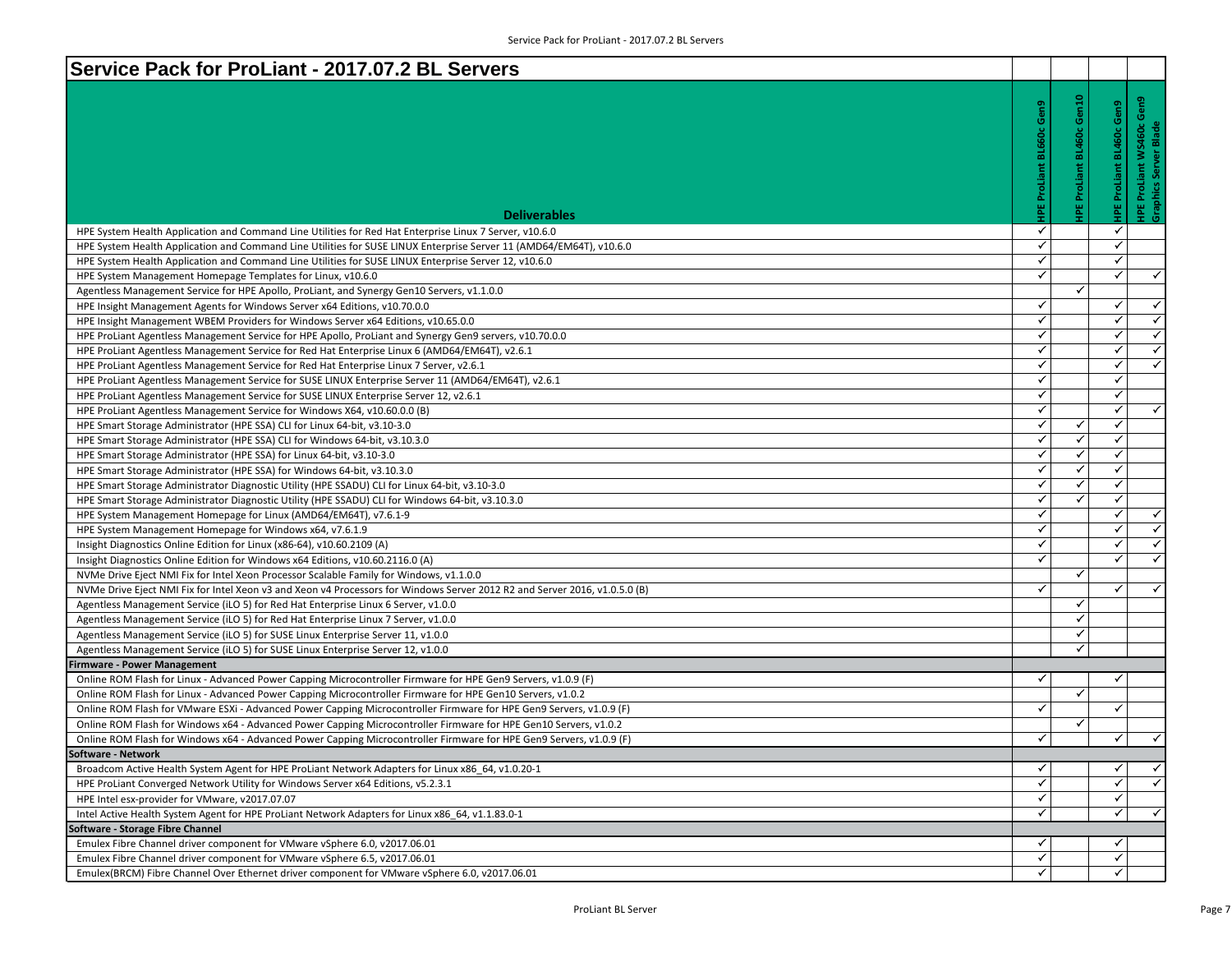| Service Pack for ProLiant - 2017.07.2 BL Servers                                                                         |                          |       |                                 |                                                                 |
|--------------------------------------------------------------------------------------------------------------------------|--------------------------|-------|---------------------------------|-----------------------------------------------------------------|
| <b>Deliverables</b>                                                                                                      | HPE ProLiant BL660c Gen9 | Gen10 | <b>HPE ProLiant BL460c Gen9</b> | ProLiant WS460c Gen9<br>Server Blade<br>HPE ProLi<br>Graphics : |
| Emulex(BRCM) Fibre Channel over Ethernet driver component for VMware vSphere 6.5, v2017.06.01                            | $\checkmark$             |       | $\checkmark$                    |                                                                 |
| QLogic Fibre Channel driver component for VMware vSphere 6.0, v2017.06.01                                                | ✓                        |       | ✓                               |                                                                 |
| QLogic Fibre Channel driver component for VMware vSphere 6.5, v2017.06.01                                                | ✓                        |       | ✓                               |                                                                 |
| Driver - Storage Fibre Channel and Fibre Channel Over Ethernet                                                           |                          |       |                                 |                                                                 |
| HPE Storage Fibre Channel Adapter Kit for the QLogic Storport Driver for Windows Server 2012 and 2012 R2, v9.2.4.21      | ✓                        |       |                                 |                                                                 |
| HPE Storage Fibre Channel Adapter Kit for the QLogic Storport Driver for Windows Server 2016, v9.2.4.21                  | $\checkmark$             |       | ✓                               |                                                                 |
| HPE Storage Fibre Channel Adapter Kit for the x64 Emulex Storport Driver, v11.2.139.0                                    | $\checkmark$             |       | ✓                               |                                                                 |
| HPE Storage Fibre Channel Over Ethernet Adapter Kit for the x64 Emulex Storport Driver, v11.2.1135.0                     | $\checkmark$             |       | ✓                               |                                                                 |
| Red Hat Enterprise Linux 6 Server (x86-64) FC Driver Kit for HPE Emulex HBAs and mezzanine HBAs, v11.2.254.6             | $\checkmark$             |       | ✓                               |                                                                 |
| Red Hat Enterprise Linux 6 Server (x86-64) FC Driver Kit for HPE Qlogic HBAs and mezzanine HBAs, v8.07.00.50.06.0-k3     | ✓                        |       | ✓                               |                                                                 |
| Red Hat Enterprise Linux 6 Server (x86-64) FCoE Driver Kit for HPE Emulex(BRCM) CNAs and mezzanine CNAs, v11.2.1226.2    | ✓                        |       | ✓                               |                                                                 |
| Red Hat Enterprise Linux 7 Server FC Driver Kit for HPE Emulex HBAs and mezzanine HBAs, v11.2.254.6                      | $\checkmark$             |       | ✓                               |                                                                 |
| Red Hat Enterprise Linux 7 Server FC Driver Kit for HPE QLogic HBAs and mezzanine HBAs, v8.07.00.50.07.0-k3              | $\checkmark$             | ✓     | ✓                               |                                                                 |
| Red Hat Enterprise Linux 7 Server FCoE Driver Kit for HPE Emulex(BRCM) CNAs and mezzanine CNAs, v11.2.1226.2             | ✓                        |       | ✓                               |                                                                 |
| SUSE Linux Enterprise Server 11 (AMD64/EM64T) FC Driver Kit for HPE Emulex HBAs and mezzanine HBAs, v11.2.254.6          | $\checkmark$             |       | $\checkmark$                    |                                                                 |
| SUSE Linux Enterprise Server 11 (AMD64/EM64T) FC Driver Kit for HPE Qlogic HBAs and mezzanine HBAs, v8.07.00.50.11.3-k3  | ✓                        |       | ✓                               |                                                                 |
| SUSE Linux Enterprise Server 11 (AMD64/EM64T) FCoE Driver Kit for HPE Emulex(BRCM) CNAs and mezzanine CNAs, v11.2.1226.2 | $\checkmark$             |       | ✓                               |                                                                 |
| SUSE Linux Enterprise Server 12 FC Driver Kit for HPE Emulex HBAs and mezzanine HBAs, v11.2.254.6                        | ✓                        |       | ✓                               |                                                                 |
| SUSE Linux Enterprise Server 12 FC Driver Kit for HPE QLogic HBAs and mezzanine HBAs, v8.07.00.50.12.0-k3                | ✓                        |       | ✓                               |                                                                 |
| SUSE Linux Enterprise Server 12 FCoE Driver Kit for HPE Emulex(BRCM) CNAs and mezzanine CNAs, v11.2.1226.2               | ✓                        |       | ✓                               |                                                                 |
| Firmware - System                                                                                                        |                          |       |                                 |                                                                 |
| Online Flash Component for Linux - Gen10 NVMe Backplane PIC Firmware, v1.18                                              |                          |       |                                 |                                                                 |
| Online Flash Component for Windows x64 - Gen10 NVMe Backplane PIC Firmware, v1.18                                        |                          |       |                                 |                                                                 |
|                                                                                                                          |                          |       |                                 |                                                                 |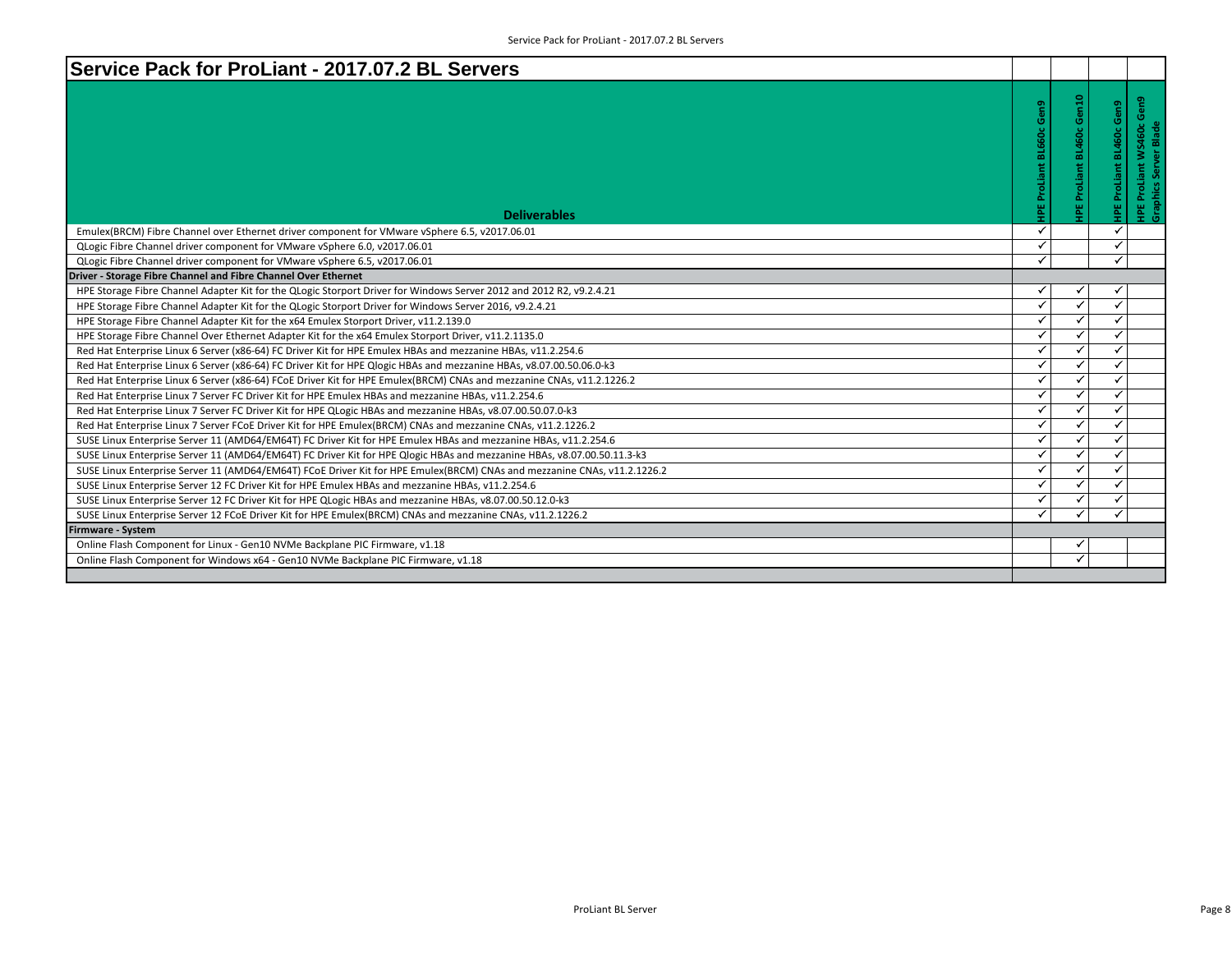| Service Pack for ProLiant - 2017.07.2 DL Servers                                                                |                    |                    |                    |                          |                         |                                |                         |                               |                                |                         |                              |                               |
|-----------------------------------------------------------------------------------------------------------------|--------------------|--------------------|--------------------|--------------------------|-------------------------|--------------------------------|-------------------------|-------------------------------|--------------------------------|-------------------------|------------------------------|-------------------------------|
|                                                                                                                 |                    |                    |                    |                          |                         |                                |                         |                               |                                |                         |                              |                               |
|                                                                                                                 |                    |                    |                    |                          |                         |                                |                         |                               |                                |                         |                              |                               |
|                                                                                                                 | Gen9               | Gen10              | Gen9               |                          |                         |                                |                         |                               |                                |                         |                              |                               |
|                                                                                                                 |                    |                    |                    |                          |                         |                                |                         |                               |                                |                         |                              | Gen9                          |
|                                                                                                                 |                    |                    |                    |                          |                         |                                |                         |                               |                                |                         |                              |                               |
|                                                                                                                 |                    |                    |                    |                          |                         |                                |                         |                               |                                |                         |                              |                               |
|                                                                                                                 |                    |                    |                    |                          |                         |                                |                         |                               |                                |                         |                              |                               |
|                                                                                                                 |                    |                    |                    |                          |                         |                                |                         |                               |                                |                         |                              | ProLiant DL20                 |
| <b>Deliverables</b>                                                                                             | IPE ProLiant DL580 | IPE ProLiant DL560 | IPE ProLiant DL560 | IPE ProLiant DL380 Gen10 | IPE ProLiant DL380 Gen9 | <b>PE ProLiant DL360 Gen10</b> | IPE ProLiant DL360 Gen9 | <b>PE ProLiant DL180 Gen9</b> | <b>IPE ProLiant DL160 Gen9</b> | IPE ProLiant DL120 Gen9 | <b>PE ProLiant DL80 Gen9</b> | <b>IPE ProLiant DL60 Gen9</b> |
| <b>BIOS - System ROM</b>                                                                                        |                    |                    |                    |                          |                         |                                |                         |                               |                                |                         |                              |                               |
| Online ROM Flash Component for VMware - HPE ProLiant DL120 Gen9 (P86) Servers, v2.40 02-17-2017                 |                    |                    |                    |                          |                         |                                |                         |                               |                                | $\checkmark$            |                              |                               |
| Online ROM Flash Component for VMware - HPE ProLiant DL160 Gen9/DL180 Gen9 (U20) Servers, v2.40 02-17-2017      |                    |                    |                    |                          |                         |                                |                         | $\checkmark$                  | $\checkmark$                   |                         |                              |                               |
| Online ROM Flash Component for VMware - HPE ProLiant DL560 Gen9 (P85) Servers, v2.40 02-17-2017                 |                    |                    | ✓                  |                          |                         |                                |                         |                               |                                |                         |                              |                               |
| Online ROM Flash Component for VMware - HPE ProLiant DL60 Gen9/DL80 Gen9 (U15) Servers, v2.40 02-17-2017        |                    |                    |                    |                          |                         |                                |                         |                               |                                |                         | $\checkmark$                 | ✓                             |
| Online ROM Flash Component for Windows x64 - HPE ProLiant DL120 Gen9 (P86) Servers, v2.40 02-17-2017            |                    |                    |                    |                          |                         |                                |                         |                               |                                | $\checkmark$            |                              |                               |
| Online ROM Flash Component for Windows x64 - HPE ProLiant DL160 Gen9/DL180 Gen9 (U20) Servers, v2.40 02-17-2017 |                    |                    |                    |                          |                         |                                |                         | ✓                             | ✓                              |                         |                              |                               |
| Online ROM Flash Component for Windows x64 - HPE ProLiant DL560 Gen9 (P85) Servers, v2.40 02-17-2017            |                    |                    | ✓                  |                          |                         |                                |                         |                               |                                |                         |                              |                               |
| Online ROM Flash Component for Windows x64 - HPE ProLiant DL60 Gen9/DL80 Gen9 (U15) Servers, v2.40 02-17-2017   |                    |                    |                    |                          |                         |                                |                         |                               |                                |                         | ✓                            | ✓                             |
| Online ROM Flash Component for Linux - HPE ProLiant DL120 Gen9 (P86) Servers, v2.40 02-17-2017                  |                    |                    |                    |                          |                         |                                |                         |                               |                                | $\checkmark$            |                              |                               |
| Online ROM Flash Component for Linux - HPE ProLiant DL160 Gen9/DL180 Gen9 (U20) Servers, v2.40 02-17-2017       |                    |                    |                    |                          |                         |                                |                         | ✓                             | √                              |                         |                              |                               |
| Online ROM Flash Component for Linux - HPE ProLiant DL20 Gen9 (U22) Servers, v2.20 04-28-2017                   |                    |                    |                    |                          |                         |                                |                         |                               |                                |                         |                              | ✓                             |
| Online ROM Flash Component for Linux - HPE ProLiant DL360 Gen10 (U32) Servers, v1.00 06-01-2017                 |                    |                    |                    |                          |                         | $\checkmark$                   |                         |                               |                                |                         |                              |                               |
| Online ROM Flash Component for Linux - HPE ProLiant DL380 Gen10 (U30) Servers, v1.00 06-01-2017                 |                    |                    |                    | $\checkmark$             |                         |                                |                         |                               |                                |                         |                              |                               |
| Online ROM Flash Component for Linux - HPE ProLiant DL380 Gen9/DL360 Gen9 (P89) Servers, v2.42 04-25-2017       |                    |                    |                    |                          | ✓                       |                                | ✓                       |                               |                                |                         |                              |                               |
| Online ROM Flash Component for Linux - HPE ProLiant DL560 Gen10 (U34) Servers, v1.00 06-01-2017                 |                    | $\checkmark$       |                    |                          |                         |                                |                         |                               |                                |                         |                              |                               |
| Online ROM Flash Component for Linux - HPE ProLiant DL560 Gen9 (P85) Servers, v2.40 02-17-2017                  |                    |                    | ✓                  |                          |                         |                                |                         |                               |                                |                         |                              |                               |
| Online ROM Flash Component for Linux - HPE ProLiant DL580 Gen9 (U17) Servers, v2.42 04-05-2017 (B)              | $\checkmark$       |                    |                    |                          |                         |                                |                         |                               |                                |                         |                              |                               |
| Online ROM Flash Component for Linux - HPE ProLiant DL60 Gen9/DL80 Gen9 (U15) Servers, v2.40 02-17-2017         |                    |                    |                    |                          |                         |                                |                         |                               |                                |                         | ✓                            | ✓                             |
| Online ROM Flash Component for VMware - HPE ProLiant DL20 Gen9 (U22) Servers, v2.20 04-28-2017                  |                    |                    |                    |                          |                         |                                |                         |                               |                                |                         |                              |                               |
| Online ROM Flash Component for VMware - HPE ProLiant DL380 Gen9/DL360 Gen9 (P89) Servers, v2.42 04-25-2017      |                    |                    |                    |                          | ✓                       |                                | ✓                       |                               |                                |                         |                              |                               |
| Online ROM Flash Component for VMware - HPE ProLiant DL580 Gen9 (U17) Servers, v2.42 04-05-2017                 | $\checkmark$       |                    |                    |                          |                         |                                |                         |                               |                                |                         |                              |                               |
| Online ROM Flash Component for Windows x64 - HPE ProLiant DL20 Gen9 (U22) Servers, v2.20 04-28-2017             |                    |                    |                    |                          |                         |                                |                         |                               |                                |                         |                              |                               |
| Online ROM Flash Component for Windows x64 - HPE ProLiant DL360 Gen10 (U32) Servers, v1.00 06-01-2017           |                    |                    |                    |                          |                         | $\checkmark$                   |                         |                               |                                |                         |                              |                               |
| Online ROM Flash Component for Windows x64 - HPE ProLiant DL380 Gen10 (U30) Servers, v1.00 06-01-2017           |                    |                    |                    | $\checkmark$             |                         |                                |                         |                               |                                |                         |                              |                               |
| Online ROM Flash Component for Windows x64 - HPE ProLiant DL380 Gen9/DL360 Gen9 (P89) Servers, v2.42 04-25-2017 |                    |                    |                    |                          | ✓                       |                                | ✓                       |                               |                                |                         |                              |                               |
| Online ROM Flash Component for Windows x64 - HPE ProLiant DL560 Gen10 (U34) Servers, v1.00 06-01-2017           |                    | ✔                  |                    |                          |                         |                                |                         |                               |                                |                         |                              |                               |
| Online ROM Flash Component for Windows x64 - HPE ProLiant DL580 Gen9 (U17) Servers, v2.42 04-05-2017            | $\checkmark$       |                    |                    |                          |                         |                                |                         |                               |                                |                         |                              |                               |
| <b>Driver - Chipset</b>                                                                                         |                    |                    |                    |                          |                         |                                |                         |                               |                                |                         |                              |                               |
| Identifiers for Intel Xeon Processor Scalable Family for Windows, v10.1.2.85                                    |                    | ✓                  |                    | ✓                        |                         | ✓                              |                         |                               |                                |                         |                              |                               |
| <b>Driver - Network</b>                                                                                         |                    |                    |                    |                          |                         |                                |                         |                               |                                |                         |                              |                               |
| HPE Intel E1R Driver for Windows Server 2012 R2, v12.14.8.0                                                     | ✓                  |                    | ✓                  |                          | ✓                       |                                |                         |                               |                                |                         |                              | ✓                             |
| HPE Intel E1R Driver for Windows Server 2012, v12.14.8.0                                                        | $\checkmark$       |                    | $\checkmark$       |                          | $\checkmark$            |                                | ✓                       | $\checkmark$                  | $\checkmark$                   | ✓                       | $\checkmark$                 | $\checkmark$                  |
| HPE Broadcom NetXtreme-E Driver for Windows Server 2012 R2, v20.6.110.0                                         |                    | ✓                  |                    | ✓                        |                         | ✓                              |                         |                               |                                |                         |                              |                               |
| HPE Broadcom NetXtreme-E Driver for Windows Server 2016, v20.6.110.0                                            |                    | ✓                  |                    |                          |                         | ✓                              |                         |                               |                                |                         |                              |                               |
| HPE Broadcom NetXtreme-E Drivers for Red Hat Enterprise Linux 6, v1.7.25-1                                      |                    | ✓                  |                    |                          |                         | $\checkmark$                   |                         |                               |                                |                         |                              |                               |
| HPE Broadcom NetXtreme-E Drivers for Red Hat Enterprise Linux 7, v1.7.25-1                                      |                    | $\checkmark$       |                    | $\checkmark$             |                         | $\checkmark$                   |                         |                               |                                |                         |                              |                               |
| HPE Broadcom NetXtreme-E Drivers for SUSE Linux Enterprise Server 11 x86 64, v1.7.25-1                          |                    | ✓                  |                    | $\checkmark$             |                         | $\checkmark$                   |                         |                               |                                |                         |                              |                               |
| HPE Broadcom NetXtreme-E Drivers for SUSE Linux Enterprise Server 12 x86 64, v1.7.25-1                          |                    | ✓                  |                    | $\checkmark$             |                         | $\checkmark$                   |                         |                               |                                |                         |                              |                               |
| HPE Broadcom NetXtreme-E RoCE Kernel Driver for SUSE Linux Enterprise Server 11 SP4, v20.6.1.6-1                |                    | ✓                  |                    | ✓                        |                         | $\checkmark$                   |                         |                               |                                |                         |                              |                               |
| HPE Broadcom NetXtreme-E RoCE Library for Red Hat Enterprise Linux 6 Update 9, v20.6.1.3                        |                    | $\checkmark$       |                    |                          |                         | $\checkmark$                   |                         |                               |                                |                         |                              |                               |
| HPE Broadcom NetXtreme-E RoCE Library for Red Hat Enterprise Linux 7 Update 3, v20.6.1.3                        |                    | $\checkmark$       |                    | $\checkmark$             |                         | $\checkmark$                   |                         |                               |                                |                         |                              |                               |
| HPE Broadcom NetXtreme-E RoCE Library for SUSE Linux Enterprise Server 11 SP4, v20.6.1.3                        |                    | ✓                  |                    | $\checkmark$             |                         | $\checkmark$                   |                         |                               |                                |                         |                              |                               |
| HPE Broadcom NetXtreme-E RoCE Library for SUSE Linux Enterprise Server Server 12 SP2, v20.6.1.3                 |                    | ✓                  |                    | ✓                        |                         | ✓                              |                         |                               |                                |                         |                              |                               |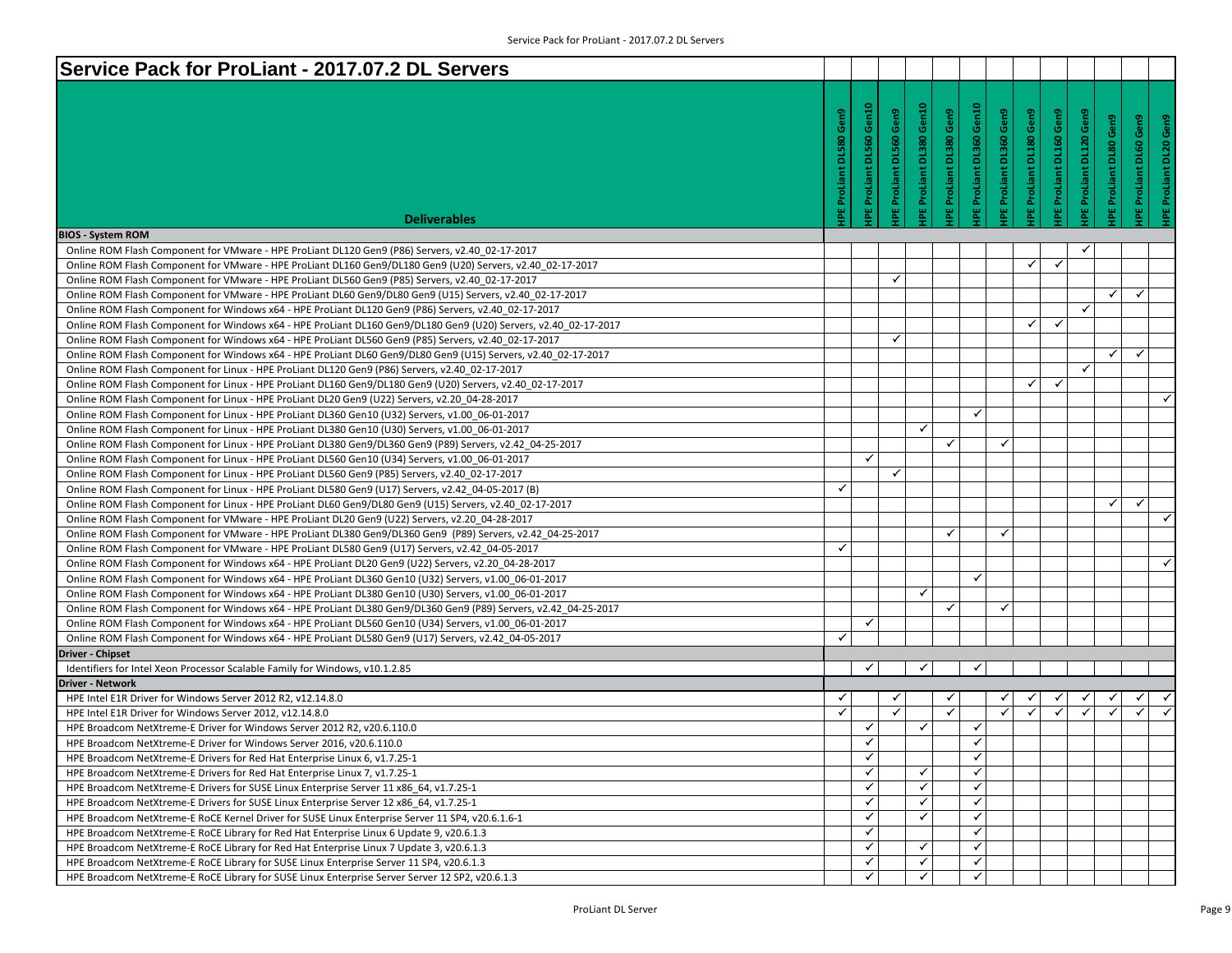| Service Pack for ProLiant - 2017.07.2 DL Servers                                                                                               |                              |                              |                   |                                 |                                |                          |                              |                     |                                |                                |                                                           |              |
|------------------------------------------------------------------------------------------------------------------------------------------------|------------------------------|------------------------------|-------------------|---------------------------------|--------------------------------|--------------------------|------------------------------|---------------------|--------------------------------|--------------------------------|-----------------------------------------------------------|--------------|
|                                                                                                                                                |                              |                              |                   |                                 |                                |                          |                              |                     |                                |                                |                                                           |              |
|                                                                                                                                                |                              |                              |                   |                                 |                                |                          |                              |                     |                                |                                |                                                           |              |
|                                                                                                                                                | Gen9                         | Gen10                        | Gen9              |                                 |                                |                          | Gen9                         | Gen9                |                                |                                | Gen9                                                      | Gen9         |
|                                                                                                                                                |                              |                              |                   |                                 |                                |                          |                              |                     |                                |                                |                                                           |              |
|                                                                                                                                                | <b>DL580</b>                 |                              | <b>DL560</b>      |                                 |                                |                          |                              | <b>DL180</b>        |                                |                                |                                                           | <b>DL20</b>  |
|                                                                                                                                                |                              |                              |                   |                                 |                                |                          |                              |                     |                                |                                |                                                           |              |
|                                                                                                                                                |                              |                              |                   |                                 |                                |                          |                              |                     |                                |                                |                                                           |              |
|                                                                                                                                                |                              |                              | ProLiant          |                                 |                                |                          |                              |                     |                                |                                |                                                           |              |
| <b>Deliverables</b>                                                                                                                            | <b>IPE ProLiant</b>          | <b>IPE ProLiant DL560</b>    | 삍                 | <b>IPE ProLiant DL380 Gen10</b> | <b>IPE ProLiant DL380 Gen9</b> | HPE ProLiant DL360 Gen10 | <b>IPE ProLiant DL360</b>    | <b>IPE ProLiant</b> | <b>IPE ProLiant DL160 Gen9</b> | <b>IPE ProLiant DL120 Gen9</b> | <b>IPE ProLiant DL80 Gen9</b><br><b>HPE ProLiant DL60</b> |              |
| HPE Broadcom NX1 1Gb Driver for Windows Server x64 Editions, v20.6.0.4                                                                         | ✓                            | ✓                            | $\checkmark$      | ✓                               | ✓                              | ✓                        | $\checkmark$                 | ✓                   | ✔                              | ✓                              | ✓<br>✓                                                    | $\checkmark$ |
| HPE Broadcom tg3 Ethernet Drivers for Red Hat Enterprise Linux 6 x86 64, v3.137q-1                                                             | ✓                            | $\checkmark$                 | ✓                 |                                 | $\checkmark$                   | ✓                        | ✓                            | ✓                   | ✓                              | ✓                              | ✓<br>✓                                                    |              |
| HPE Broadcom tg3 Ethernet Drivers for Red Hat Enterprise Linux 7 x86 64, v3.137q-1                                                             | $\checkmark$                 | ✓                            | ✓                 | ✓                               | ✓                              | ✓                        | ✓                            | $\checkmark$        | ✓                              | ✓                              | ✓<br>✓                                                    | $\checkmark$ |
| HPE Broadcom tg3 Ethernet Drivers for SUSE Linux Enterprise Server 11 x86_64, v3.137q-1                                                        | $\checkmark$                 | ✓                            | √                 |                                 | ✓                              | $\checkmark$             | $\checkmark$                 | √                   | $\checkmark$                   | ✓                              | ✓<br>$\checkmark$                                         |              |
| HPE Broadcom tg3 Ethernet Drivers for SUSE Linux Enterprise Server 12 x86_64, v3.137q-1                                                        | $\checkmark$                 | $\checkmark$                 | $\checkmark$      | ✓                               | $\checkmark$                   | $\checkmark$             | $\checkmark$                 | $\checkmark$        | ✓                              | ✓                              | $\checkmark$<br>$\checkmark$                              | $\checkmark$ |
| HPE Broadcom tg3 Ethernet Drivers for VMware vSphere 6.0, v2017.07.07                                                                          | $\checkmark$                 |                              | ✓                 | ✓                               | $\checkmark$                   | $\checkmark$             | $\checkmark$                 | ✓                   | $\checkmark$                   | $\checkmark$                   | ✓<br>$\checkmark$                                         |              |
| HPE Emulex 10/20 GbE Driver for Windows Server 2012 R2, v11.2.1153.13                                                                          | ✓                            | $\checkmark$                 | ✓                 | ✓                               | ✓                              | ✓                        | ✓                            | ✓                   | ✓                              | ✓                              | ✓<br>✓                                                    |              |
| HPE Emulex 10/20 GbE Driver for Windows Server 2012, v11.2.1153.13                                                                             | $\checkmark$                 |                              | ✓                 |                                 | ✓                              |                          | ✓                            | $\checkmark$        | √                              | ✓                              | $\checkmark$<br>✓                                         | $\checkmark$ |
| HPE Emulex 10/20 GbE Driver for Windows Server 2016, v11.2.1153.13                                                                             | $\checkmark$                 | $\checkmark$                 | $\checkmark$      |                                 | ✓                              | ✓                        | $\checkmark$                 | $\checkmark$        | $\checkmark$                   | $\checkmark$                   | $\checkmark$<br>✓                                         |              |
| HPE Emulex 10/20 GbE iSCSI Driver for Windows Server 2012 R2, v11.2.1153.23                                                                    | $\checkmark$                 | $\checkmark$                 | $\checkmark$      | ✓                               | ✓                              | $\checkmark$             | $\checkmark$                 | $\checkmark$        | ✓                              | $\checkmark$                   | ✓<br>✓                                                    | $\checkmark$ |
| HPE Emulex 10/20 GbE ISCSI Driver for Windows Server 2012, v11.2.1153.23                                                                       | $\checkmark$                 |                              | ✓                 |                                 | ✓                              |                          | $\checkmark$                 | ✓                   | ✓                              | $\checkmark$                   | ✓<br>✓                                                    |              |
| HPE Emulex 10/20 GbE ISCSI Driver for Windows Server 2016, v11.2.1153.23                                                                       | ✓                            | $\checkmark$                 | ✓                 |                                 | ✓                              | ✓                        | ✓                            | ✓                   | ✓                              | ✓                              | ✓<br>✓                                                    |              |
| HPE Emulex 10/20GbE Drivers for Red Hat Enterprise Linux 6 x86 64, v11.2.1226.2-1                                                              | $\checkmark$                 | ✓                            | ✓                 |                                 | $\checkmark$                   | $\checkmark$             | ✓                            | ✓                   | ✓                              | ✓                              | $\checkmark$<br>✓                                         | $\checkmark$ |
| HPE Emulex 10/20GbE Drivers for Red Hat Enterprise Linux 7 x86_64, v11.2.1226.2-1                                                              | $\checkmark$                 | ✓                            | $\checkmark$      |                                 | $\checkmark$                   | $\checkmark$             | $\checkmark$                 | $\checkmark$        | $\checkmark$                   | ✓                              | $\checkmark$<br>✓                                         |              |
| HPE Emulex 10/20GbE Drivers for SUSE Linux Enterprise Server 11 x86 64, v11.2.1226.2-1                                                         | $\checkmark$                 | ✓                            | $\checkmark$      | ✓                               | $\checkmark$                   | $\checkmark$             | $\checkmark$                 | $\checkmark$        | $\checkmark$                   | $\checkmark$                   | ✓<br>$\checkmark$                                         | $\checkmark$ |
| HPE Emulex 10/20GbE Drivers for SUSE Linux Enterprise Server 12 x86 64, v11.2.1226.2-1                                                         | $\checkmark$                 | $\checkmark$                 | ✓                 | ✓                               | ✓                              | $\checkmark$             | $\checkmark$                 | ✓                   | ✓                              | $\checkmark$                   | ✓<br>$\checkmark$                                         |              |
| HPE Emulex 10/20GbE Drivers for VMware vSphere 6.0, v2017.07.07                                                                                | ✓                            |                              | ✓                 |                                 | $\checkmark$                   |                          | ✓                            | ✓                   | ✓                              | ✓                              | ✓<br>✓                                                    |              |
| HPE Emulex 10/20GbE Drivers for VMware vSphere 6.5, v2017.07.07                                                                                | $\checkmark$                 |                              | ✓                 |                                 | ✓                              |                          | ✓                            | ✓                   | ✓                              | ✓                              | $\checkmark$<br>✓                                         | $\checkmark$ |
| HPE Emulex 10/20GbE iSCSI Drivers for Red Hat Enterprise Linux 6 x86_64, v11.2.1226.13-1                                                       | $\checkmark$                 | ✓                            | ٧                 |                                 | ✓<br>$\checkmark$              | ✓<br>$\checkmark$        | $\checkmark$                 | ٧                   | $\checkmark$                   | ✓                              | $\checkmark$<br>$\checkmark$                              |              |
| HPE Emulex 10/20GbE iSCSI Drivers for Red Hat Enterprise Linux 7 x86_64, v11.2.1226.13-1                                                       | $\checkmark$<br>$\checkmark$ | $\checkmark$<br>$\checkmark$ | $\checkmark$<br>✓ | ✓<br>✓                          | $\checkmark$                   | $\checkmark$             | $\checkmark$<br>$\checkmark$ | $\checkmark$<br>✓   | ✓<br>$\checkmark$              | ✓<br>$\checkmark$              | $\checkmark$<br>✓<br>✓<br>$\checkmark$                    | $\checkmark$ |
| HPE Emulex 10/20GbE ISCSI Drivers for SUSE Linux Enterprise Server 11 x86_64, v11.2.1226.13-1                                                  | $\checkmark$                 | $\checkmark$                 | ✓                 |                                 | $\checkmark$                   | ✓                        | ✓                            | ✓                   | ✓                              | ✓                              | ✓<br>✓                                                    |              |
| HPE Emulex 10/20GbE iSCSI Drivers for SUSE Linux Enterprise Server 12 x86 64, v11.2.1226.13-1                                                  | $\checkmark$                 |                              | ✓                 |                                 | ✓                              |                          | ✓                            | $\checkmark$        | √                              | ✓                              | $\checkmark$<br>✓                                         | $\checkmark$ |
| HPE Emulex 10/20GbE ISCSI Drivers for VMware vSphere 6.0, v2017.07.07<br>HPE Emulex 10/20GbE iSCSI Drivers for VMware vSphere 6.5, v2017.07.07 | $\checkmark$                 |                              | ✓                 |                                 | ✓                              |                          | $\checkmark$                 | $\checkmark$        | ✓                              | ✓                              | ✓<br>$\checkmark$                                         |              |
| HPE Intel E1R Driver for Windows Server 2016, v12.15.184.0 (B)                                                                                 | $\checkmark$                 | $\checkmark$                 | ✓                 |                                 | ✓                              | $\checkmark$             | $\checkmark$                 | $\checkmark$        | ✓                              | $\checkmark$                   | ✓<br>✓                                                    | $\checkmark$ |
| HPE Intel i40e Driver for VMware vSphere 6.0/6.5, v2017.07.07                                                                                  | $\checkmark$                 |                              | ✓                 |                                 | ✓                              |                          | $\checkmark$                 | ✓                   | ✓                              | $\checkmark$                   | $\checkmark$<br>✓                                         |              |
| HPE Intel i40e Drivers for Red Hat Enterprise Linux 6 x86 64, v2.0.19-1                                                                        | ✓                            | ✓                            | ✓                 |                                 | ✓                              | ✓                        | ✓                            | ✓                   | ✓                              | ✓                              | ✓<br>✓                                                    |              |
| HPE Intel i40e Drivers for Red Hat Enterprise Linux 7 x86 64, v2.0.19-1                                                                        | ✓                            | ✓                            | ✓                 | ✓                               | ✓                              | ✓                        | ✓                            | ✓                   | ✓                              | ✓                              | $\checkmark$<br>✓                                         | $\checkmark$ |
| HPE Intel i40e Drivers for SUSE Linux Enterprise Server 11 x86 64, v2.0.19-1                                                                   | $\checkmark$                 | ✓                            | ٧                 | √                               | $\checkmark$                   | $\checkmark$             | $\checkmark$                 | √                   | $\checkmark$                   | ✓                              | $\checkmark$<br>✓                                         |              |
| HPE Intel i40e Drivers for SUSE Linux Enterprise Server 12 x86 64, v2.0.19-1                                                                   | $\checkmark$                 | ✓                            | $\checkmark$      | ✓                               | $\checkmark$                   | $\checkmark$             | $\checkmark$                 | $\checkmark$        | $\checkmark$                   | $\checkmark$                   | ✓<br>$\checkmark$                                         | $\checkmark$ |
| HPE Intel i40ea Driver for Windows Server 2012 R2, v1.6.102.0                                                                                  | $\checkmark$                 | $\checkmark$                 | ✓                 | ✓                               | ✓                              | $\checkmark$             | $\checkmark$                 | ✓                   | $\checkmark$                   | ✓                              | $\checkmark$<br>✓                                         |              |
| HPE Intel i40ea Driver for Windows Server 2012, v1.6.102.0                                                                                     | ✓                            |                              | ✓                 |                                 | ✓                              |                          | ✓                            | ✓                   | $\checkmark$                   | ✓                              | ✓<br>✓                                                    |              |
| HPE Intel i40ea Driver for Windows Server 2016, v1.6.102.0                                                                                     | $\checkmark$                 | ✓                            | ✓                 |                                 | ✓                              | ✓                        | ✓                            | $\checkmark$        | ✓                              | ✓                              | $\checkmark$<br>✓                                         |              |
| HPE Intel i40eb Driver for Windows Server 2012 R2, v1.6.104.0                                                                                  |                              | ✓                            |                   | $\checkmark$                    |                                | ✓                        |                              |                     |                                |                                |                                                           |              |
| HPE Intel i40eb Driver for Windows Server 2016, v1.6.104.0                                                                                     |                              | ✓                            |                   |                                 |                                | $\checkmark$             |                              |                     |                                |                                |                                                           |              |
| HPE Intel i40evf Drivers for Red Hat Enterprise Linux 6 x86_64, v2.0.16-1                                                                      | ✔                            |                              |                   |                                 |                                |                          | ✔                            | Y.                  | ✔                              |                                | ✓                                                         |              |
| HPE Intel i40evf Drivers for Red Hat Enterprise Linux 7 x86 64, v2.0.16-1                                                                      | ✓                            | $\checkmark$                 |                   |                                 | ✓                              | ✓                        | ✓                            | ✓                   |                                | ✓                              | ✓<br>✓                                                    |              |
| HPE Intel i40evf Drivers for SUSE Linux Enterprise Server 11 x86 64, v2.0.16-1                                                                 | ✓                            | ✓                            |                   |                                 | ✓                              | ✓                        | ✓                            | $\checkmark$        | √                              | ✓                              | $\checkmark$<br>✓                                         | $\checkmark$ |
| HPE Intel i40evf Drivers for SUSE Linux Enterprise Server 12 x86_64, v2.0.16-1                                                                 | ✓                            | ✓                            |                   |                                 |                                | ✓                        | ✓                            |                     |                                |                                | $\checkmark$                                              |              |
| HPE Intel igb Drivers for Red Hat Enterprise Linux 6 x86 64, v5.3.5.7-1                                                                        | $\checkmark$                 | ✓                            | ✓                 |                                 | ✓                              | ✓                        | ✓                            | $\checkmark$        | $\checkmark$                   | ✓                              | $\checkmark$<br>✓                                         | $\checkmark$ |
| HPE Intel igb Drivers for Red Hat Enterprise Linux 7 x86 64, v5.3.5.7-1                                                                        | ✓                            | ✓                            |                   |                                 | ✓                              | ✓                        | ✓                            |                     |                                | ✓                              | ✓                                                         |              |
| HPE Intel igb Drivers for SUSE Linux Enterprise Server 11 x86_64, v5.3.5.7-1                                                                   | ✓                            | ✓                            |                   |                                 |                                | ✓                        | $\checkmark$                 |                     |                                |                                | ✓<br>✓                                                    |              |
| HPE Intel igb Drivers for SUSE Linux Enterprise Server 12 x86 64, v5.3.5.7-1                                                                   | ✓                            | ✓                            |                   |                                 |                                | ✓                        | ✓                            |                     |                                |                                | ✓                                                         |              |
| HPE Intel igb Drivers for VMware vSphere 6.0/6.5, v2017.07.07                                                                                  |                              |                              |                   |                                 |                                |                          |                              |                     |                                |                                |                                                           |              |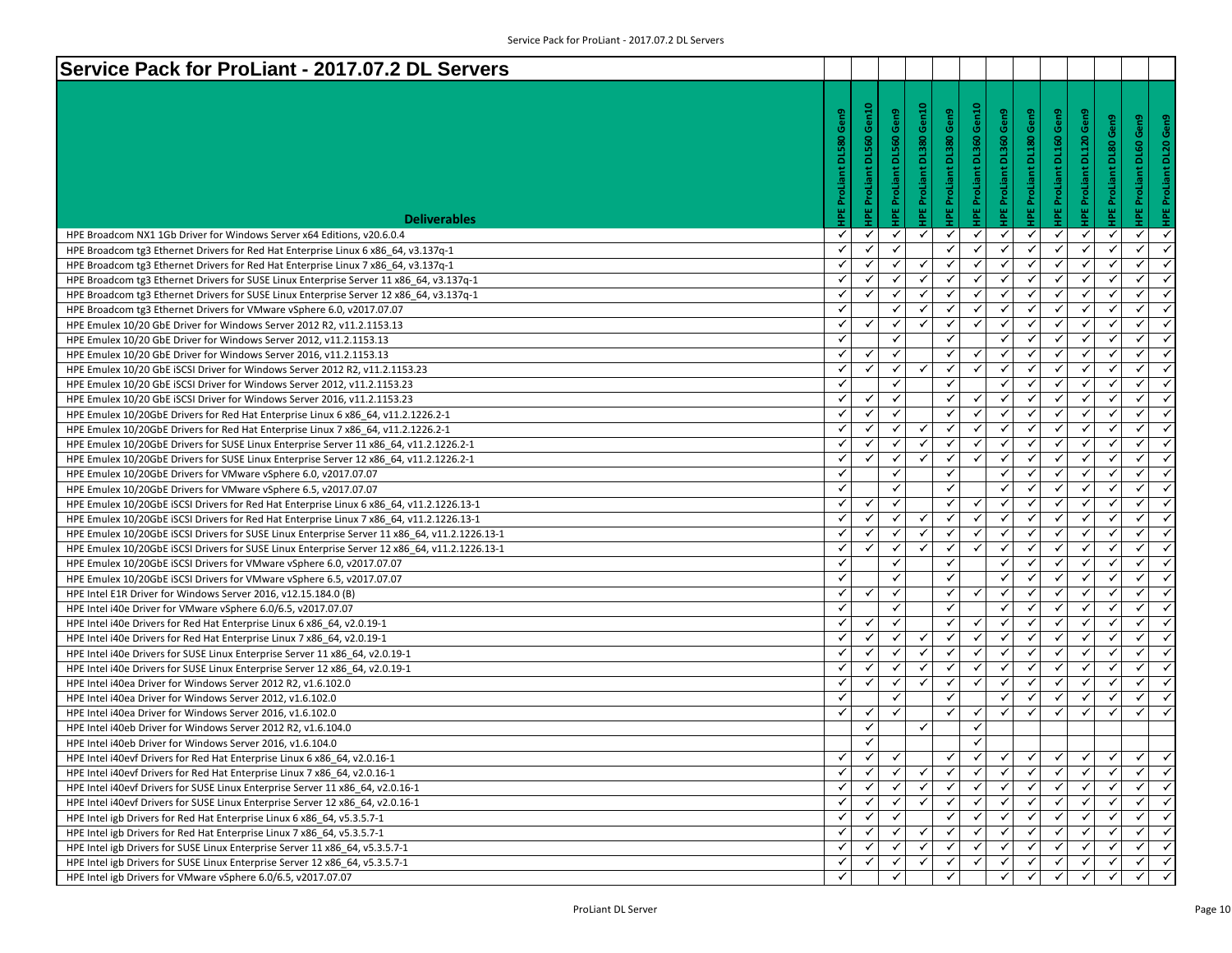| Service Pack for ProLiant - 2017.07.2 DL Servers                                                                                                                                                           |                              |                           |              |                                 |                         |                          |                                |              |                                |                                |                          |                                              |
|------------------------------------------------------------------------------------------------------------------------------------------------------------------------------------------------------------|------------------------------|---------------------------|--------------|---------------------------------|-------------------------|--------------------------|--------------------------------|--------------|--------------------------------|--------------------------------|--------------------------|----------------------------------------------|
|                                                                                                                                                                                                            |                              |                           |              |                                 |                         |                          |                                |              |                                |                                |                          |                                              |
|                                                                                                                                                                                                            |                              |                           |              |                                 |                         |                          |                                |              |                                |                                |                          |                                              |
|                                                                                                                                                                                                            | Gen9                         | Gen10                     | Gen9         |                                 |                         |                          |                                | Gen9         |                                |                                |                          | Gen9                                         |
|                                                                                                                                                                                                            |                              |                           |              |                                 |                         |                          |                                |              |                                |                                | Gen9                     | Gen9                                         |
|                                                                                                                                                                                                            | <b>DL580</b>                 |                           | <b>DL560</b> |                                 |                         |                          |                                | <b>DL180</b> |                                |                                |                          | <b>DL20</b>                                  |
|                                                                                                                                                                                                            |                              |                           |              |                                 |                         |                          |                                |              |                                |                                |                          |                                              |
|                                                                                                                                                                                                            |                              |                           |              |                                 |                         |                          |                                |              |                                |                                |                          |                                              |
|                                                                                                                                                                                                            |                              |                           | ProLia       |                                 |                         |                          |                                | ProLiant     |                                |                                |                          |                                              |
|                                                                                                                                                                                                            | <b>IPE ProLiant</b>          | <b>IPE ProLiant DL560</b> |              | <b>IPE ProLiant DL380 Gen10</b> | IPE ProLiant DL380 Gen9 | HPE ProLiant DL360 Gen10 | <b>IPE ProLiant DL360 Gen9</b> | w.           | <b>HPE ProLiant DL160 Gen9</b> | <b>IPE ProLiant DL120 Gen9</b> | <b>IPE ProLiant DL80</b> | <b>HPE ProLiant DL60</b>                     |
| <b>Deliverables</b>                                                                                                                                                                                        |                              |                           |              |                                 |                         |                          |                                |              |                                |                                |                          |                                              |
| HPE Intel ixgbe Drivers for Red Hat Enterprise Linux 6 x86_64, v5.0.7-1                                                                                                                                    | ✓                            | ✓                         | ✓            |                                 | $\checkmark$            | ✓                        | $\checkmark$                   | ✓            | $\checkmark$                   | $\checkmark$                   | ✓                        | ✓<br>$\checkmark$                            |
| HPE Intel ixgbe Drivers for Red Hat Enterprise Linux 7 x86 64, v5.0.7-1                                                                                                                                    | $\checkmark$                 | $\checkmark$              | ✓            | $\checkmark$                    | $\checkmark$            | $\checkmark$             | $\checkmark$                   | $\checkmark$ | $\checkmark$                   | ✓                              | ✓                        | ✓                                            |
| HPE Intel ixgbe Drivers for SUSE Linux Enterprise Server 11 x86 64, v5.0.7-1                                                                                                                               | $\checkmark$                 | ✓                         | ✓            | ✓                               | ✓                       | $\checkmark$             | ✓                              | $\checkmark$ | $\checkmark$                   | $\checkmark$                   | $\checkmark$             | ✓<br>$\checkmark$                            |
| HPE Intel ixgbe Drivers for SUSE Linux Enterprise Server 12 x86_64, v5.0.7-1                                                                                                                               | $\checkmark$                 | $\checkmark$              | $\checkmark$ | $\checkmark$                    | $\checkmark$            | $\checkmark$             | $\checkmark$                   | $\checkmark$ | $\checkmark$                   | ✓                              | ✓                        | $\checkmark$                                 |
| HPE Intel ixgbe Drivers for VMware vSphere 6.0/6.5, v2017.07.07                                                                                                                                            | ✓                            |                           | ✓            |                                 | ✓                       |                          | $\checkmark$                   | $\checkmark$ | ✓                              | ✓                              | ✓                        | $\checkmark$<br>$\checkmark$                 |
| HPE Intel ixgbevf Drivers for Red Hat Enterprise Linux 6 x86_64, v4.0.5-1                                                                                                                                  | $\checkmark$                 | ✓                         | ✓            |                                 | ✓                       | $\checkmark$             | $\checkmark$                   | $\checkmark$ | ✓                              | ✓                              | $\checkmark$             | $\checkmark$                                 |
| HPE Intel ixgbevf Drivers for Red Hat Enterprise Linux 7 x86_64, v4.0.5-1                                                                                                                                  | ✓                            | ✓                         | ✓            | ✓                               | ✓                       | ✓                        | $\checkmark$                   | $\checkmark$ | $\checkmark$                   | ✓                              | ✓                        | ✓                                            |
| HPE Intel ixgbevf Drivers for SUSE Linux Enterprise Server 11 x86 64, v4.0.5-1                                                                                                                             | $\checkmark$                 | ✓                         | ✓            | ✓                               | ✓                       | $\checkmark$             | ✓                              | $\checkmark$ | ✓                              | ✓                              | ✓                        | ✓                                            |
| HPE Intel ixgbevf Drivers for SUSE Linux Enterprise Server 12 x86_64, v4.0.5-1                                                                                                                             | $\checkmark$                 | ✓                         | $\checkmark$ | $\checkmark$                    | ✓                       | $\checkmark$             | $\checkmark$                   | $\checkmark$ | $\checkmark$                   | ✓                              | ✓                        | $\checkmark$                                 |
| HPE Intel ixn/ixt Drivers for Windows Server 2012 R2, v3.9.58.9103                                                                                                                                         | $\checkmark$                 | $\checkmark$              | $\checkmark$ | ✓                               | $\checkmark$            | $\checkmark$             | $\checkmark$<br>$\checkmark$   | $\checkmark$ | $\checkmark$                   | $\checkmark$                   | $\checkmark$             | $\checkmark$<br>$\checkmark$<br>$\checkmark$ |
| HPE Intel ixn/ixt Drivers for Windows Server 2012, v3.9.58.9103                                                                                                                                            | $\checkmark$                 | $\checkmark$              | ✓            |                                 | ✓                       | $\checkmark$             |                                | $\checkmark$ | ✓                              | ✓<br>✓                         | $\checkmark$             | ✓                                            |
| HPE Intel ixn/ixt Drivers for Windows Server 2016, v4.0.217.1                                                                                                                                              | $\checkmark$<br>$\checkmark$ |                           | ✓            |                                 | ✓                       |                          | ✓<br>✓                         | ✓            | ✓                              |                                | ✓<br>✓                   | ✓<br>$\checkmark$                            |
| HPE Mellanox CX3 Driver for Windows Server 2012 R2, v5.35.12978.0                                                                                                                                          |                              |                           | ✓            |                                 | ✓                       |                          |                                | ✓            | ✓<br>$\checkmark$              | ✓                              | ✓                        | $\checkmark$                                 |
| HPE Mellanox CX3 Driver for Windows Server 2012, v5.35.12978.0                                                                                                                                             | $\checkmark$<br>$\checkmark$ |                           | ✓            |                                 | ✓<br>$\checkmark$       |                          | $\checkmark$<br>$\checkmark$   | ✓            |                                | ✓                              | ✓                        | $\checkmark$                                 |
| HPE Mellanox CX3 Driver for Windows Server 2016, v5.35.12978.0                                                                                                                                             |                              |                           | ✓            |                                 |                         |                          |                                | ✔            | ✓                              | ✓                              |                          | $\checkmark$<br>$\checkmark$                 |
| HPE Mellanox CX4LX Driver for Windows Server 2012 R2, v1.60.16216.0                                                                                                                                        | $\checkmark$<br>$\checkmark$ | ✓                         | ✓<br>✓       | $\checkmark$                    | ✓<br>✓                  | $\checkmark$             | $\checkmark$<br>✓              | ✓<br>✓       | ✓                              | ✓<br>✓                         | $\checkmark$<br>✓        | ✓                                            |
| HPE Mellanox CX4LX Driver for Windows Server 2012, v1.60.16216.0                                                                                                                                           | $\checkmark$                 |                           | ✓            |                                 | ✓                       | $\checkmark$             | ✓                              | ✓            | ✓                              | ✓                              | ✓                        | ✓<br>✓                                       |
| HPE Mellanox CX4LX Driver for Windows Server 2016, v1.60.16216.0                                                                                                                                           | $\checkmark$                 | ✓<br>✓                    | $\checkmark$ | $\checkmark$                    | ✓                       | $\checkmark$             | $\checkmark$                   | $\checkmark$ | ✓<br>$\checkmark$              | ✓                              | ✓                        | $\checkmark$                                 |
| HPE Mellanox RoCE (RDMA over Converged Ethernet) Driver for Red Hat Enterprise Linux 6 Update 8 (x86 64), v3.4                                                                                             | $\checkmark$                 | $\checkmark$              | $\checkmark$ | $\checkmark$                    | $\checkmark$            | $\checkmark$             | $\checkmark$                   | $\checkmark$ | $\checkmark$                   | ✓                              | $\checkmark$             | $\checkmark$<br>$\checkmark$                 |
| HPE Mellanox RoCE (RDMA over Converged Ethernet) Driver for Red Hat Enterprise Linux 7 Update 2 (x86 64), v3.4                                                                                             | ✓                            | ✓                         | ✓            | ✓                               | ✓                       | $\checkmark$             | $\checkmark$                   | $\checkmark$ | ✓                              | ✓                              | $\checkmark$             | $\checkmark$                                 |
| HPE Mellanox RoCE (RDMA over Converged Ethernet) Driver for Red Hat Enterprise Linux 7 Update 3 (x86_64), v3.4                                                                                             | ✓                            | $\checkmark$              | ✓            | ✓                               | ✓                       | $\checkmark$             | $\checkmark$                   | ✓            | ✓                              | ✓                              | ✓                        | ✓                                            |
| HPE Mellanox RoCE (RDMA over Converged Ethernet) Driver for SUSE LINUX Enterprise Server 11 SP3 AMD64/EM64T), v3.4                                                                                         | $\checkmark$                 | ✓                         | $\checkmark$ | ✓                               | ✓                       | ✓                        | ✓                              | ✓            | ✓                              | ✓                              | ✓                        | ✓                                            |
| HPE Mellanox RoCE (RDMA over Converged Ethernet) Driver for SUSE LINUX Enterprise Server 11 SP4 AMD64/EM64T), v3.4                                                                                         | $\checkmark$                 | ✓                         | ✓            | $\checkmark$                    | ✓                       | $\checkmark$             | $\checkmark$                   | ✓            | $\checkmark$                   | ✓                              | ✓                        | $\checkmark$                                 |
| HPE Mellanox RoCE (RDMA over Converged Ethernet) Driver for SUSE LINUX Enterprise Server 12 SP1 (AMD64/EM64T), v3.4                                                                                        | $\checkmark$                 | $\checkmark$              | ✔            | ✓                               | $\checkmark$            | $\checkmark$             | $\checkmark$                   | $\checkmark$ | ✓                              | $\checkmark$                   | ✓                        | $\checkmark$<br>$\checkmark$                 |
| HPE Mellanox RoCE (RDMA over Converged Ethernet) Driver for SUSE LINUX Enterprise Server 12 SP2 (AMD64/EM64T), v3.4<br>HPE QLogic FastLinQ 10/25/50 GbE Driver for Windows Server x64 Editions, v8.18.30.0 | $\checkmark$                 | $\checkmark$              | ✓            | ✓                               | ✓                       | $\checkmark$             | $\checkmark$                   | ✓            | ✓                              | ✓                              | $\checkmark$             | $\checkmark$                                 |
| HPE QLogic FastLinQ 10/25/50GbE Drivers for Red Hat Enterprise Linux 6 x86_64, v8.18.22.0-1                                                                                                                | ✓                            | ✓                         | ✓            |                                 | ✓                       | ✓                        | ✓                              | $\checkmark$ | ✓                              | ✓                              | ✓                        | ✓                                            |
| HPE QLogic FastLinQ 10/25/50GbE Drivers for Red Hat Enterprise Linux 7 x86 64, v8.18.22.0-1                                                                                                                | $\checkmark$                 | ✓                         | ✓            | ✓                               | ✓                       | $\checkmark$             | ✓                              | $\checkmark$ | ✓                              | ✓                              | ✓                        | ✓<br>$\checkmark$                            |
| HPE QLogic FastLinQ 10/25/50GbE Drivers for SUSE Linux Enterprise Server 11 x86_64, v8.18.22.0-1                                                                                                           | $\checkmark$                 | ✓                         | ✓            | $\checkmark$                    | $\checkmark$            | $\checkmark$             | $\checkmark$                   | ✓            | $\checkmark$                   | ✓                              | ✓                        | $\checkmark$                                 |
| HPE QLogic FastLinQ 10/25/50GbE Drivers for SUSE Linux Enterprise Server 12 x86_64, v8.18.22.0-1                                                                                                           | $\checkmark$                 | $\checkmark$              | $\checkmark$ | $\checkmark$                    | $\checkmark$            | $\checkmark$             | $\checkmark$                   | $\checkmark$ | $\checkmark$                   | $\checkmark$                   | $\checkmark$             | $\checkmark$<br>$\checkmark$                 |
| HPE QLogic FastLinQ 10/25/50GbE Multifunction Drivers for VMware vSphere 6.0, v2017.07.07                                                                                                                  | $\checkmark$                 |                           | ✓            |                                 | ✓                       |                          | ✓                              | $\checkmark$ | ✓                              | ✓                              | $\checkmark$             | $\checkmark$                                 |
| HPE QLogic FastLinQ 10/25/50GbE Multifunction Drivers for VMware vSphere 6.5, v2017.07.07                                                                                                                  | $\checkmark$                 |                           | ✓            |                                 | ✓                       |                          | ✓                              | ✓            | ✓                              | ✓                              | ✓                        | $\checkmark$                                 |
| HPE QLogic FastLinQ RoCE Library for Red Hat Enterprise Linux 6 Update 8, v8.18.6.0-1                                                                                                                      | $\checkmark$                 | ✓                         | ✓            |                                 | ✓                       | ✓                        | ✓                              | ✓            | ✓                              | ✓                              | ✓                        | ✓<br>$\checkmark$                            |
| HPE QLogic FastLinQ RoCE Library for Red Hat Enterprise Linux 6 Update 9, v8.18.6.0-1                                                                                                                      | ✓                            | ✓                         |              |                                 | ✓                       | $\checkmark$             | $\checkmark$                   | √            | $\checkmark$                   | ✓                              | ✓                        | ✓                                            |
| HPE QLogic FastLinQ RoCE Library for Red Hat Enterprise Linux 7 Update 2, v8.18.6.0-1                                                                                                                      | $\checkmark$                 | $\checkmark$              | $\checkmark$ | $\checkmark$                    | $\checkmark$            | $\checkmark$             | $\checkmark$                   | $\checkmark$ | ✓                              | $\checkmark$                   | ✓                        | $\checkmark$<br>$\checkmark$                 |
| HPE QLogic FastLinQ RoCE Library for Red Hat Enterprise Linux 7 Update 3, v8.18.6.0-1                                                                                                                      | ✔                            | ✔                         | ✓            |                                 | $\checkmark$            | ✔                        | ✔                              | Y.           |                                |                                |                          | ✔                                            |
| HPE QLogic FastLinQ RoCE Library for SUSE Linux Enterprise Server 11 SP4, v8.18.6.0-1                                                                                                                      | ✓                            | $\checkmark$              |              |                                 | ✓                       | ✓                        | $\checkmark$                   | ✓            |                                | ✓                              | ✓                        | ✓                                            |
| HPE QLogic FastLinQ RoCE Library for SUSE Linux Enterprise Server 12 SP1, v8.18.6.0-1                                                                                                                      | ✓                            | ✓                         | $\checkmark$ | $\checkmark$                    | ✓                       | ✓                        | ✓                              | $\checkmark$ | $\checkmark$                   | ✓                              | ✓                        | ✓<br>$\checkmark$                            |
| HPE QLogic FastLinQ RoCE Library for SUSE Linux Enterprise Server 12 SP2, v8.18.6.0-1                                                                                                                      | ✓                            | ✓                         |              |                                 |                         | $\checkmark$             | $\checkmark$                   |              |                                |                                |                          | ✓                                            |
| HPE QLogic NX2 10/20 GbE Multifunction Drivers for Windows Server x64 Editions, v7.13.113.0                                                                                                                | ✓                            | $\checkmark$              | $\checkmark$ |                                 | $\checkmark$            | $\checkmark$             | ✓                              | $\checkmark$ |                                | ✓                              | $\checkmark$             | $\checkmark$<br>$\checkmark$                 |
| HPE QLogic NX2 10/20GbE Multifunction Drivers for Red Hat Enterprise Linux 6 x86 64, v7.14.19-1                                                                                                            | ✓                            | ✓                         |              |                                 | ✓                       | ✓                        | ✓                              |              |                                |                                | ✓                        | $\checkmark$                                 |
| HPE QLogic NX2 10/20GbE Multifunction Drivers for Red Hat Enterprise Linux 7 x86 64, v7.14.19-1                                                                                                            | ✓                            | ✓                         |              |                                 | ✓                       | ✓                        | ✓                              |              |                                |                                | ✓                        | $\checkmark$                                 |
| HPE QLogic NX2 10/20GbE Multifunction Drivers for SUSE Linux Enterprise Server 11 x86 64, v7.14.19-1                                                                                                       | ✓                            |                           |              |                                 | ✓                       | ✓                        | ✓                              |              |                                |                                | ✓                        | ✓                                            |
| HPE QLogic NX2 10/20GbE Multifunction Drivers for SUSE Linux Enterprise Server 12 x86_64, v7.14.19-1                                                                                                       |                              |                           |              |                                 |                         |                          |                                |              |                                |                                |                          |                                              |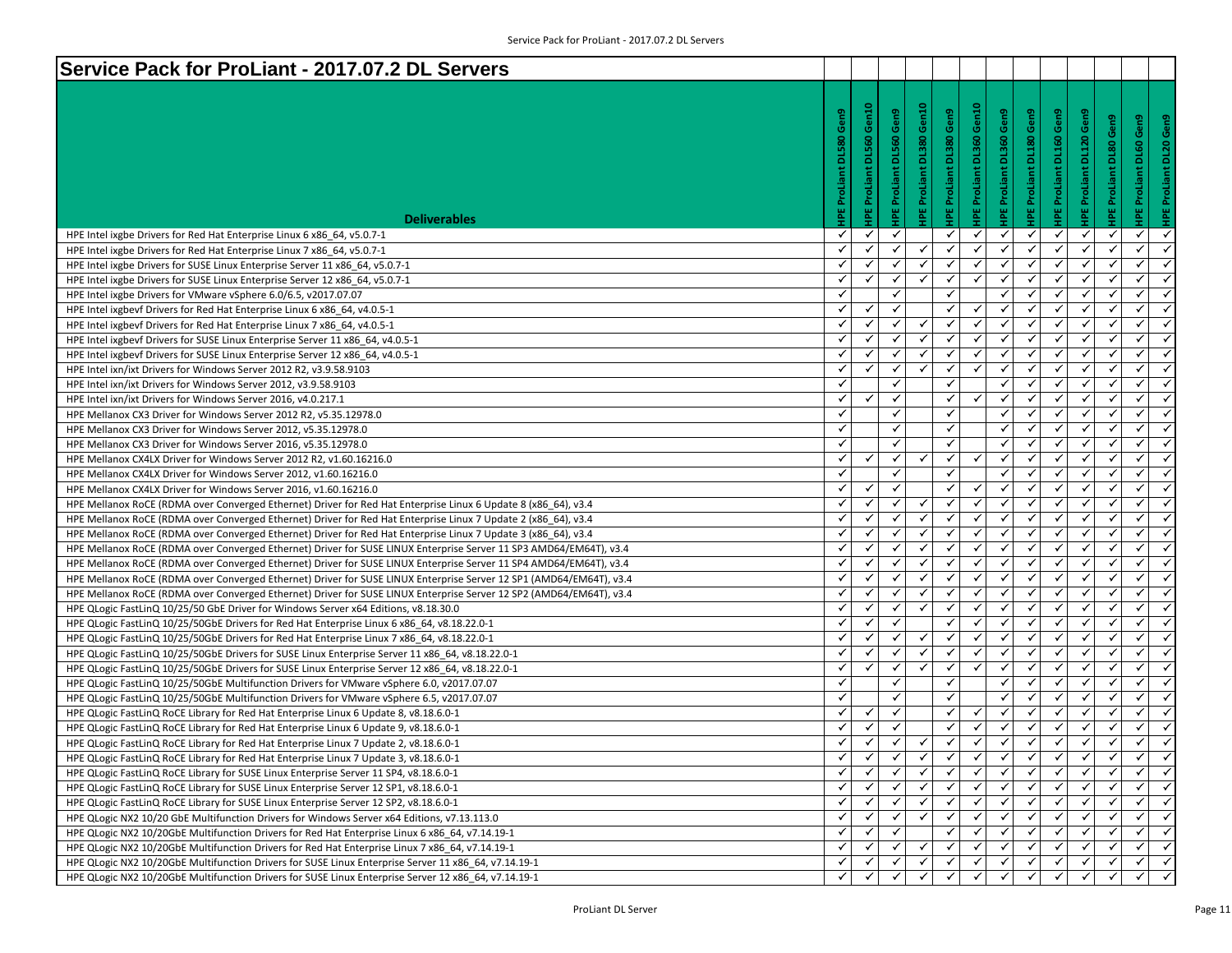| Service Pack for ProLiant - 2017.07.2 DL Servers                                                                                                                                                                    |                     |                     |                     |                          |                                |                                 |                                |                         |                                |                         |                        |                                |
|---------------------------------------------------------------------------------------------------------------------------------------------------------------------------------------------------------------------|---------------------|---------------------|---------------------|--------------------------|--------------------------------|---------------------------------|--------------------------------|-------------------------|--------------------------------|-------------------------|------------------------|--------------------------------|
|                                                                                                                                                                                                                     |                     |                     |                     |                          |                                |                                 |                                |                         |                                |                         |                        |                                |
|                                                                                                                                                                                                                     |                     | Gen10               | Gen9                | IPE ProLiant DL380 Gen10 |                                | <b>IPE ProLiant DL360 Gen10</b> |                                |                         |                                |                         |                        |                                |
|                                                                                                                                                                                                                     | DL580 Gen9          |                     |                     |                          | <b>IPE ProLiant DL380 Gen9</b> |                                 | <b>IPE ProLiant DL360 Gen9</b> | IPE ProLiant DL180 Gen9 | <b>IPE ProLiant DL160 Gen9</b> | IPE ProLiant DL120 Gen9 | IPE ProLiant DL80 Gen9 | Gen9<br>HPE ProLiant DL20 Gen9 |
|                                                                                                                                                                                                                     |                     | <b>DL560</b>        | <b>DL560</b>        |                          |                                |                                 |                                |                         |                                |                         |                        | DL60                           |
|                                                                                                                                                                                                                     |                     |                     |                     |                          |                                |                                 |                                |                         |                                |                         |                        |                                |
|                                                                                                                                                                                                                     |                     |                     |                     |                          |                                |                                 |                                |                         |                                |                         |                        |                                |
|                                                                                                                                                                                                                     |                     |                     |                     |                          |                                |                                 |                                |                         |                                |                         |                        |                                |
|                                                                                                                                                                                                                     | <b>IPE ProLiant</b> | <b>IPE ProLiant</b> | <b>IPE ProLiant</b> |                          |                                |                                 |                                |                         |                                |                         |                        | <b>IPE ProLiant</b>            |
| <b>Deliverables</b>                                                                                                                                                                                                 |                     |                     |                     |                          |                                |                                 |                                |                         |                                |                         |                        |                                |
| HPE QLogic NX2 10/20GbE Multifunction Drivers for VMware vSphere 6.0/6.5, v2017.07.07                                                                                                                               | ✓                   |                     | $\checkmark$        |                          | $\checkmark$                   |                                 | $\checkmark$                   | ✓                       | $\checkmark$                   | ✓                       | $\checkmark$           | ✓<br>✓                         |
| HPE QLogic NX2 Linux iSCSI Offload IO Daemon for Red Hat Enterprise Linux 6 Update 8 x86 64, v2.11.4.3-1                                                                                                            | ✓                   | ✓                   | $\checkmark$        |                          | $\checkmark$                   | ✓                               | ✓                              | ✓                       | $\checkmark$                   | $\checkmark$            | ✓                      | $\checkmark$                   |
| HPE QLogic NX2 Linux iSCSI Offload IO Daemon for Red Hat Enterprise Linux 6 Update 9 x86 64, v2.11.4.3-1                                                                                                            | ✓                   | ✓                   | $\checkmark$        |                          | $\checkmark$                   | $\checkmark$                    | ✓                              | $\checkmark$            | $\checkmark$                   | $\checkmark$            | ✓                      | $\checkmark$                   |
| HPE QLogic NX2 Linux iSCSI Offload IO Daemon for Red Hat Enterprise Linux 7 Update 2 x86_64, v2.11.4.3-1                                                                                                            | ✓                   | $\checkmark$        | ✓                   | $\checkmark$             | $\checkmark$                   | ✓                               | $\checkmark$                   | $\checkmark$            | $\checkmark$                   | $\checkmark$            | ✓                      | $\checkmark$<br>✓              |
| HPE QLogic NX2 Linux iSCSI Offload IO Daemon for Red Hat Enterprise Linux 7 Update 3 x86 64, v2.11.4.3-1                                                                                                            | ✓                   | $\checkmark$        | ✓                   | $\checkmark$             | $\checkmark$                   | $\checkmark$                    | $\checkmark$                   | $\checkmark$            | ✓                              | $\checkmark$            | ✓                      | $\checkmark$                   |
| HPE QLogic NX2 Linux iSCSI Offload IO Daemon for SUSE Linux Enterprise Server 11 SP3 x86_64, v2.11.4.3-1                                                                                                            | ✓                   | $\checkmark$        | ✓                   | ✓                        | $\checkmark$                   | ✓                               | ✓                              | ✓                       | ✓                              | $\checkmark$            | √                      | ✓<br>$\checkmark$              |
| HPE QLogic NX2 Linux iSCSI Offload IO Daemon for SUSE Linux Enterprise Server 11 SP4 x86 64, v2.11.4.3-1                                                                                                            | ✓                   | $\checkmark$        | ✓                   | ✓                        | ✓                              | ✓                               | ✓                              | ✓                       | ✓                              | ✓                       | ✓                      | ✓                              |
| HPE QLogic NX2 Linux iSCSI Offload IO Daemon for SUSE Linux Enterprise Server 12 SP1 x86_64, v2.11.4.3-1                                                                                                            | ✓                   | ✓                   | $\checkmark$        | $\checkmark$             | $\checkmark$                   | $\checkmark$                    | ✓                              | $\checkmark$            | $\checkmark$                   | $\checkmark$            | $\checkmark$           | $\checkmark$<br>$\checkmark$   |
| HPE QLogic NX2 Linux iSCSI Offload IO Daemon for SUSE Linux Enterprise Server 12 SP2 x86_64, v2.11.4.3-1                                                                                                            | ✓                   | ✓                   | $\checkmark$        | $\checkmark$             | $\checkmark$                   | ✓                               | $\checkmark$                   | $\checkmark$            | $\checkmark$                   | $\checkmark$            | ✓                      | $\checkmark$<br>✓              |
| net-mst kernel module driver component for VMware 6.0, v2016.12.22                                                                                                                                                  | ✓                   |                     | ✓                   |                          | ✓                              |                                 | $\checkmark$                   | $\checkmark$            | ✓                              | $\checkmark$            | ✓                      | $\checkmark$                   |
| net-mst kernel module driver component for VMware 6.5, v2016.12.22                                                                                                                                                  | ✓                   |                     | $\checkmark$        |                          | $\checkmark$                   |                                 | ✓                              | ✓                       | ✓                              | $\checkmark$            | ✓                      | $\checkmark$<br>$\checkmark$   |
| nmlx4 en driver component for VMware 6.0, v2016.07.19                                                                                                                                                               | ✓                   |                     | $\checkmark$        |                          | $\checkmark$                   |                                 | ✓                              | ✓                       | ✓                              | ✓                       | ✓                      | ✓                              |
| nmlx4 en driver component for VMware 6.5, v2016.08.17                                                                                                                                                               | $\checkmark$        |                     | $\checkmark$        |                          | $\checkmark$                   |                                 | $\checkmark$                   | $\checkmark$            | $\checkmark$                   | $\checkmark$            | $\checkmark$           | $\checkmark$                   |
| nmlx5 en driver component for VMware 6.0, v2016.07.29                                                                                                                                                               | ✓                   |                     | $\checkmark$        |                          | $\checkmark$                   |                                 | $\checkmark$                   |                         |                                | $\checkmark$            |                        |                                |
| nmlx5 en driver component for VMware 6.5, v2016.07.29                                                                                                                                                               | ✓                   |                     | $\checkmark$        |                          | ✓                              |                                 | $\checkmark$                   |                         |                                | $\checkmark$            |                        |                                |
| VMware ESX 6.0 MST Drivers Offline Bundle for Mellanox Adapters, v4.6.0.101                                                                                                                                         | ✓                   |                     | $\checkmark$        |                          | $\checkmark$                   |                                 | ✓                              | ✓                       | $\checkmark$                   | ✓                       | ✓                      | $\checkmark$<br>$\checkmark$   |
|                                                                                                                                                                                                                     |                     |                     |                     |                          |                                |                                 |                                |                         |                                |                         |                        |                                |
| VMware ESX 6.5 MST Drivers Offline Bundle for Mellanox Adapters, v4.6.0.101                                                                                                                                         | ✓                   |                     | ✓                   |                          |                                |                                 | $\checkmark$                   |                         | ✓                              |                         |                        |                                |
| <b>Driver - Storage</b>                                                                                                                                                                                             |                     |                     |                     |                          |                                |                                 |                                |                         |                                |                         |                        |                                |
| Dynamic Smart Array B140i Controller Driver for 64-bit Microsoft Windows Server 2012/2016 Editions, v62.12.0.64                                                                                                     |                     |                     |                     |                          |                                |                                 |                                |                         | ✓                              | ✓                       | ✓                      | ✓                              |
| HPE Smart Array S100i SR Gen10 SW RAID Driver for Windows Server 2012 R2 and Windows Server 2016, v62.0.28.64                                                                                                       |                     | ✓                   |                     | ✓                        |                                | ✓                               |                                |                         |                                |                         |                        |                                |
| <b>Driver - Storage Controller</b>                                                                                                                                                                                  |                     |                     |                     |                          |                                |                                 |                                |                         |                                |                         |                        |                                |
| HP Dynamic Smart Array B140i Controller Driver for VMware vSphere 6.0 (Driver Component)., v2016.04.18                                                                                                              |                     |                     | √                   |                          |                                |                                 |                                |                         |                                |                         |                        |                                |
| HP Dynamic Smart Array Controller Driver for VMware vSphere 6.0 (Bundle file)., v5.5.0.52-1                                                                                                                         |                     |                     | ✓                   |                          | $\checkmark$                   |                                 | $\checkmark$                   | ✓                       | $\checkmark$                   | ✓                       | $\checkmark$           | $\checkmark$                   |
| HPE Dynamic Smart Array B140i Controller Driver for VMware vSphere 6.5 (Driver Component)., v2016.10.21                                                                                                             |                     |                     | $\checkmark$        |                          | $\checkmark$                   |                                 | ✓                              | $\checkmark$            | $\checkmark$                   | $\checkmark$            | ✓                      | $\checkmark$                   |
| HPE Dynamic Smart Array B140i SATA RAID Controller Driver for Red Hat Enterprise Linux 6 (64-bit), v1.2.10-117 (A)                                                                                                  |                     |                     | $\checkmark$        |                          | ✓                              |                                 | $\checkmark$                   | $\checkmark$            | ✓                              | $\checkmark$            | ✓                      | $\checkmark$                   |
| HPE Dynamic Smart Array B140i SATA RAID Controller Driver for Red Hat Enterprise Linux 7 (64-bit), v1.2.10-115 (A)                                                                                                  |                     |                     | $\checkmark$        |                          | ✓                              |                                 | ✓                              | ✓                       | ✓                              | $\checkmark$            | ✓                      | ✓<br>$\checkmark$              |
| HPE Dynamic Smart Array B140i SATA RAID Controller Driver for SUSE LINUX Enterprise Server 11 (64-bit), v1.2.10-115 (A)                                                                                             |                     |                     | ✓                   |                          | $\checkmark$                   |                                 | ✓                              | $\checkmark$            | ✓                              | $\checkmark$            | ✓                      | ✓                              |
| HPE Dynamic Smart Array B140i SATA RAID Controller Driver for SUSE LINUX Enterprise Server 12 (64-bit), v1.2.10-115 (A)                                                                                             |                     |                     | $\checkmark$        |                          | $\checkmark$                   |                                 | $\checkmark$                   | $\checkmark$            | $\checkmark$                   | $\checkmark$            | ✓                      | $\checkmark$<br>$\checkmark$   |
| HPE Dynamic Smart Array Controller Driver for VMware vSphere 6.5 (Bundle file)., v5.5.0.54-1                                                                                                                        |                     |                     | $\checkmark$        |                          | $\checkmark$                   |                                 | ✓                              | $\checkmark$            | $\checkmark$                   | $\checkmark$            | ✓                      | ✓                              |
| HPE H2xx SAS/SATA Host Bus Adapter (64-bit) Driver for vSphere 6.0 (Driver Component)., v2016.03.21 (A)                                                                                                             |                     |                     | ✓                   |                          | ✓                              |                                 | ✓                              |                         |                                |                         |                        |                                |
| HPE H2xx SAS/SATA Host Bus Adapter (64-bit) Driver for vSphere 6.5 (Driver Component)., v2017.01.20 (A)                                                                                                             |                     |                     | ✓                   |                          | ✓<br>$\checkmark$              |                                 | ✓                              |                         |                                |                         |                        |                                |
| HPE H2xx SAS/SATA Host Bus Adapter (64-bit) Driver for vSphere 6.5, v15.10.07.00-1 (A)                                                                                                                              |                     |                     | ✓<br>✓              |                          | ✓                              |                                 | ✓<br>$\checkmark$              |                         |                                |                         |                        |                                |
| HPE H2xx SAS/SATA Host Bus Adapter Driver for 64-bit Microsoft Windows Server 2016 Editions, v2.68.64.2 (B)                                                                                                         |                     |                     | ✓                   |                          | ✓                              |                                 | $\checkmark$                   |                         |                                |                         |                        |                                |
| HPE H2xx SAS/SATA Host Bus Adapter Driver for Microsoft Windows Server 2012 64-bit Editions, v2.68.64.0 (B)                                                                                                         |                     |                     | ✓                   |                          | $\checkmark$                   |                                 | ✓                              |                         |                                |                         |                        |                                |
| HPE H2xx SAS/SATA Host Bus Adapter Driver for Microsoft Windows Server 2012 R2 64-bit Editions, v2.68.64.1 (B)                                                                                                      |                     |                     |                     |                          | ✓                              |                                 | ✓                              |                         |                                |                         |                        |                                |
| HPE H2xx SAS/SATA Host Bus Adapter Driver for Red Hat Enterprise Linux 6 (64-bit), v15.10.04.00-10 (A)                                                                                                              |                     |                     | ✓<br>$\checkmark$   |                          | $\checkmark$                   |                                 | $\checkmark$                   |                         |                                |                         |                        |                                |
| HPE H2xx SAS/SATA Host Bus Adapter Driver for Red Hat Enterprise Linux 7 (64-bit), v15.10.05.00-3 (A)<br>HPE H2xx SAS/SATA Host Bus Adapter Driver for SUSE LINUX Enterprise Server 11 (64-bit), v15.10.04.00-5 (B) |                     |                     | ✓                   |                          | $\checkmark$                   |                                 | $\checkmark$                   |                         |                                |                         |                        |                                |
| HPE H2xx SAS/SATA Host Bus Adapter Driver for SUSE LINUX Enterprise Server 12 (64-bit), v15.10.04.00-7 (B)                                                                                                          |                     |                     | ✓                   |                          | ✓                              |                                 | $\checkmark$                   |                         |                                |                         |                        |                                |
| HPE ProLiant Gen10 Smart Array Controller (64-bit) Driver for Red Hat Enterprise Linux 6 (64-bit), v1.0.4-101                                                                                                       |                     | $\checkmark$        |                     | ✓                        |                                | ✓                               |                                |                         |                                |                         |                        |                                |
| HPE ProLiant Gen10 Smart Array Controller (64-bit) Driver for Red Hat Enterprise Linux 7 (64-bit), v1.0.4-101                                                                                                       |                     | $\checkmark$        |                     | $\checkmark$             |                                | ✓                               |                                |                         |                                |                         |                        |                                |
| HPE ProLiant Gen10 Smart Array Controller (64-bit) Driver for SUSE LINUX Enterprise Server 11 (64-bit), v1.0.4-101                                                                                                  |                     | $\checkmark$        |                     | ✓                        |                                | ✓                               |                                |                         |                                |                         |                        |                                |
| HPE ProLiant Gen10 Smart Array Controller (64-bit) Driver for SUSE LINUX Enterprise Server 12 (64-bit), v1.0.4-101                                                                                                  |                     | ✓                   |                     | $\checkmark$             |                                | ✓                               |                                |                         |                                |                         |                        |                                |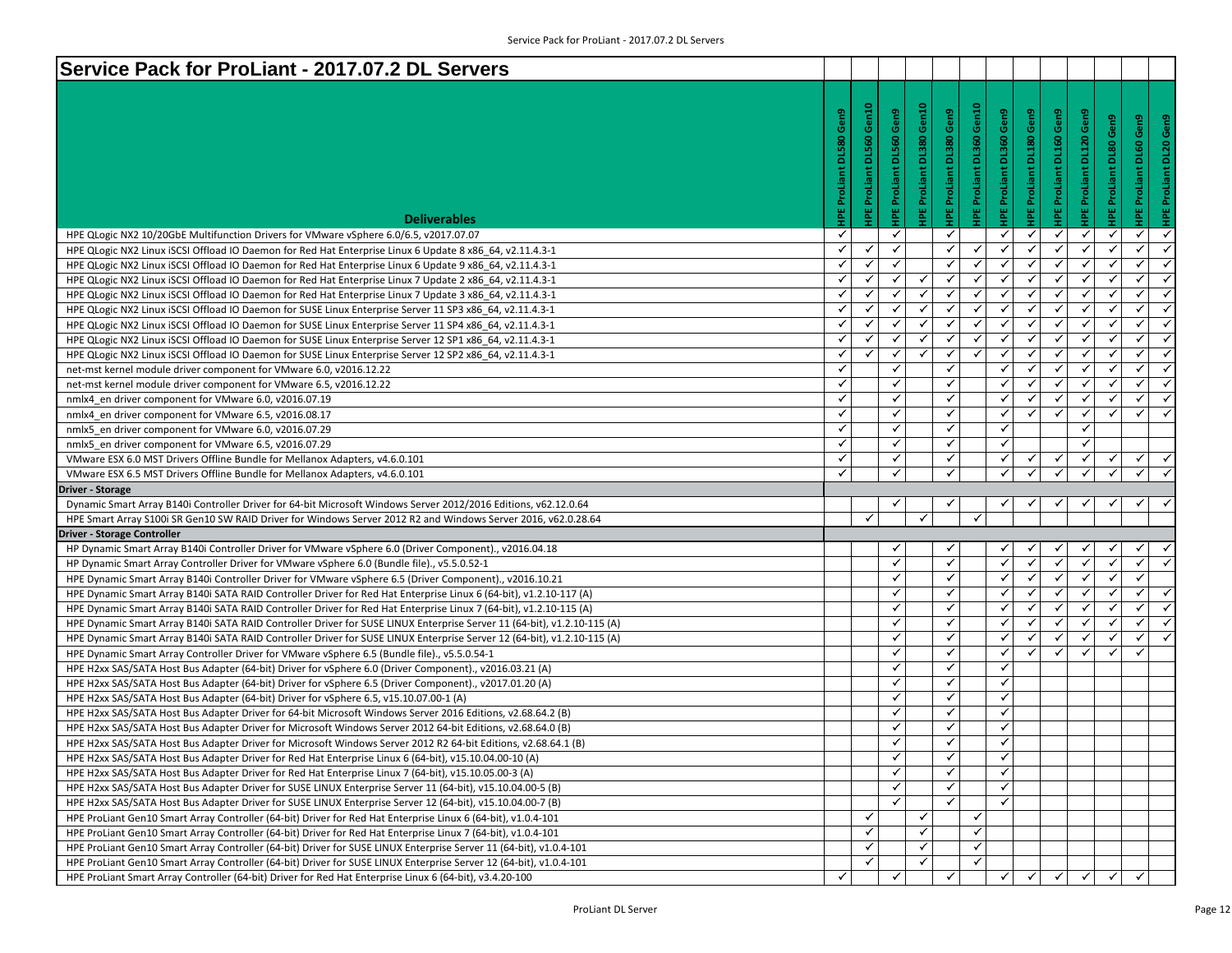| Service Pack for ProLiant - 2017.07.2 DL Servers                                                              |                     |                                 |                     |                          |                         |                          |                                |                     |                                                    |                          |                               |
|---------------------------------------------------------------------------------------------------------------|---------------------|---------------------------------|---------------------|--------------------------|-------------------------|--------------------------|--------------------------------|---------------------|----------------------------------------------------|--------------------------|-------------------------------|
|                                                                                                               |                     |                                 |                     |                          |                         |                          |                                |                     |                                                    |                          |                               |
|                                                                                                               | Gen9                | <b>IPE ProLiant DL560 Gen10</b> | Gen9                | IPE ProLiant DL380 Gen10 | IPE ProLiant DL380 Gen9 | IPE ProLiant DL360 Gen10 | <b>IPE ProLiant DL360 Gen9</b> | Gen9                | IPE ProLiant DL160 Gen9<br>IPE ProLiant DL120 Gen9 | Gen9                     | Gen9                          |
|                                                                                                               |                     |                                 |                     |                          |                         |                          |                                |                     |                                                    |                          | <b>IPE ProLiant DL60 Gen9</b> |
|                                                                                                               | <b>DL580</b>        |                                 | <b>DL560</b>        |                          |                         |                          |                                | <b>DL180</b>        |                                                    |                          | DL2O                          |
|                                                                                                               |                     |                                 |                     |                          |                         |                          |                                |                     |                                                    |                          |                               |
|                                                                                                               |                     |                                 |                     |                          |                         |                          |                                |                     |                                                    |                          | ProLiant                      |
|                                                                                                               |                     |                                 |                     |                          |                         |                          |                                |                     |                                                    |                          |                               |
| <b>Deliverables</b>                                                                                           | <b>IPE ProLiant</b> |                                 | <b>IPE ProLiant</b> |                          |                         |                          |                                | <b>IPE ProLiant</b> |                                                    | <b>IPE ProLiant DL80</b> | 쀻                             |
| HPE ProLiant Smart Array Controller (64-bit) Driver for Red Hat Enterprise Linux 7 (64-bit), v3.4.20-100      | $\checkmark$        |                                 | $\checkmark$        |                          | ✓                       |                          | $\checkmark$                   | $\checkmark$        | ✓<br>$\checkmark$                                  | ✓                        | ✓                             |
| HPE ProLiant Smart Array Controller (64-bit) Driver for SUSE LINUX Enterprise Server 11 (64-bit), v3.4.20-100 | $\checkmark$        |                                 | ✓                   |                          | $\checkmark$            |                          | $\checkmark$                   | ✓                   | $\checkmark$<br>✓                                  | ✓                        | $\checkmark$                  |
| HPE ProLiant Smart Array Controller (64-bit) Driver for SUSE LINUX Enterprise Server 12 (64-bit), v3.4.20-100 | $\checkmark$        |                                 | ✓                   |                          | $\checkmark$            |                          | $\checkmark$                   | ✓                   | $\checkmark$<br>$\checkmark$                       | $\checkmark$             | $\checkmark$                  |
| HPE ProLiant Smart Array Controller Driver for VMware vSphere 6.0 (Bundle file), v6.0.0.124-1 (A)             | $\checkmark$        |                                 | ✓                   |                          | $\checkmark$            |                          | ✓                              | ✓                   | ✓<br>✓                                             | ✓                        | $\checkmark$                  |
| HPE ProLiant Smart Array Controller Driver for VMware vSphere 6.0 (Driver Component)., v2016.11.18 (A)        | $\checkmark$        |                                 | ✓                   |                          | $\checkmark$            |                          | ✓                              | $\checkmark$        | $\checkmark$<br>✓                                  | ✓                        | $\checkmark$                  |
| HPE ProLiant Smart Array Controller Driver for VMware vSphere 6.5 (Bundle file), v2.0.16-1                    | $\checkmark$        |                                 | $\checkmark$        |                          | ✓                       |                          | ✓                              | ✓                   | ✓<br>✓                                             | ✓                        | ✓                             |
| HPE ProLiant Smart Array Controller Driver for VMware vSphere 6.5 (Driver Component)., v2017.03.13            | $\checkmark$        |                                 | ✓                   |                          | $\checkmark$            |                          | ✓                              | ✓                   | $\checkmark$<br>✓                                  | ✓                        | $\checkmark$                  |
| HPE Smart Array Gen10 Controller Driver for Windows Server 2012 R2 and Windows Server 2016, v63.32.0.64       |                     | ✓                               |                     | ✓                        |                         | $\checkmark$             |                                |                     |                                                    |                          |                               |
| <b>Driver - Storage Tape</b>                                                                                  |                     |                                 |                     |                          |                         |                          |                                |                     |                                                    |                          |                               |
| HPE StoreEver Tape Drivers for Microsoft Windows, v4.2.0.0                                                    | ✓                   |                                 | ✓                   |                          | ✓                       |                          | ✓                              | $\checkmark$        | $\checkmark$<br>$\checkmark$                       | ✓                        | ✓                             |
| <b>Driver - System Management</b>                                                                             |                     |                                 |                     |                          |                         |                          |                                |                     |                                                    |                          |                               |
| HP ProLiant iLO 3/4 Channel Interface Driver for Windows X64, v3.10.0.0 (J)                                   | ✓                   |                                 | ✓                   |                          | ✓                       |                          | ✓                              |                     |                                                    |                          | ✓                             |
| HPE ProLiant Gen9 Chipset Identifier for Windows, v10.1.2.77                                                  | $\checkmark$        |                                 | ✓                   |                          | $\checkmark$            |                          | ✓                              | $\checkmark$        | ✓<br>$\checkmark$                                  | $\checkmark$             | ✓                             |
| iLO 3/4 Channel Interface Driver for Windows Server 2008 to Server 2012 R2, v3.30.0.0                         | $\checkmark$        |                                 | ✓                   |                          | ✓                       |                          | ✓                              | ✓                   | $\checkmark$<br>✓                                  | ✓                        | ✓                             |
| iLO 3/4 Channel Interface Driver for Windows Server 2016, v3.30.0.0                                           | $\checkmark$        |                                 | ✓                   |                          | $\checkmark$            |                          | $\checkmark$                   | ✓                   | ✓<br>$\checkmark$                                  | ✓                        | $\checkmark$<br>$\checkmark$  |
| iLO 3/4 Management Controller Driver Package for Windows Server 2008 to Server 2012 R2, v3.30.0.0             | $\checkmark$        |                                 | $\checkmark$        |                          | ✓                       |                          | ✓                              | ✓                   | ✓<br>✓                                             | ✓                        | ✓<br>$\checkmark$             |
| iLO 3/4 Management Controller Driver Package for Windows Server 2016, v3.30.0.0                               | $\checkmark$        |                                 | ✓                   |                          | $\checkmark$            |                          | $\checkmark$                   | $\checkmark$        | $\checkmark$<br>✓                                  | ✓                        | $\checkmark$                  |
| iLO 5 Channel Interface Driver for Windows Server 2012 R2, v4.0.0.0                                           |                     | ✓                               |                     | ✓                        |                         | $\checkmark$             |                                |                     |                                                    |                          |                               |
| iLO 5 Channel Interface Driver for Windows Server 2016, v4.0.0.0                                              |                     | ✓                               |                     | ✓                        |                         | $\checkmark$             |                                |                     |                                                    |                          |                               |
| Driver - Video                                                                                                |                     |                                 |                     |                          |                         |                          |                                |                     |                                                    |                          |                               |
| Matrox G200eH Video Controller Driver for Windows Server 2012 and Server 2012 R2, v9.15.1.184                 | ✓                   |                                 |                     |                          | $\checkmark$            |                          |                                |                     |                                                    |                          |                               |
| Matrox G200eH Video Controller Driver for Windows Server 2016, v9.15.1.184                                    | $\checkmark$        |                                 | $\checkmark$        |                          | $\checkmark$            |                          | ✓                              |                     |                                                    |                          | ✓                             |
| Matrox G200eH3 Video Controller Driver for Windows Server 2012 R2, v9.15.1.184                                |                     | ✓                               |                     | ✓                        |                         | $\checkmark$             |                                |                     |                                                    |                          |                               |
| Matrox G200eH3 Video Controller Driver for Windows Server 2016, v9.15.1.184                                   |                     | ✓                               |                     | ✓                        |                         | $\checkmark$             |                                |                     |                                                    |                          |                               |
| Firmware - Lights-Out Management                                                                              |                     |                                 |                     |                          |                         |                          |                                |                     |                                                    |                          |                               |
| Online ROM Flash Component for Linux - HPE Integrated Lights-Out 4, v2.50                                     | ✓                   |                                 |                     |                          | ✓                       |                          | ✓                              |                     |                                                    |                          | ✓                             |
| Online ROM Flash Component for VMware ESXi - HPE Integrated Lights-Out 4, v2.50                               | $\checkmark$        |                                 | ✓                   |                          | $\checkmark$            |                          | $\checkmark$                   | ✓                   | $\checkmark$                                       | ✓                        | ✓                             |
| Online ROM Flash Component for Windows x64 - HPE Integrated Lights-Out 4, v2.50                               | $\checkmark$        |                                 | $\checkmark$        |                          | $\checkmark$            |                          | $\checkmark$                   | ✓                   | ✓<br>$\checkmark$                                  | $\checkmark$             | $\checkmark$<br>$\checkmark$  |
| Online ROM Flash Component for Linux - HPE Integrated Lights-Out 5, v1.10                                     |                     | ✓                               |                     | ✓                        |                         | $\checkmark$             |                                |                     |                                                    |                          |                               |
| Online ROM Flash Component for Windows x64 - HPE Integrated Lights-Out 5, v1.10                               |                     | ✓                               |                     | ✓                        |                         | $\checkmark$             |                                |                     |                                                    |                          |                               |
| Firmware - Network                                                                                            |                     |                                 |                     |                          |                         |                          |                                |                     |                                                    |                          |                               |
| HPE QLogic NC382i/NC532x Online Firmware Upgrade Utility for Linux x86_64, v2.18.1                            | ✓                   |                                 | ✓                   |                          | ✓                       |                          | ✓                              |                     |                                                    |                          | ✓                             |
| HPE QLogic NC382i/NC532x Online Firmware Upgrade Utility for VMware, v1.15.1                                  | $\checkmark$        |                                 | ✓                   |                          | $\checkmark$            |                          | ✓                              | $\checkmark$        | $\checkmark$<br>$\checkmark$                       | $\checkmark$             | ✓<br>$\checkmark$             |
| HPE QLogic NC382i/NC532x Online Firmware Upgrade Utility for Windows Server x64 Editions, v4.1.0.25           | $\checkmark$        |                                 | ✓                   |                          | ✓                       |                          | ✓                              | ✓                   | ✓<br>✓                                             | ✓                        | ✓<br>✓                        |
| HPE Broadcom NetXtreme-E Online Firmware Upgrade Utility for Linux x86 64, v1.0.22                            |                     | ✓                               |                     | ✓                        |                         | $\checkmark$             |                                |                     |                                                    |                          |                               |
| HPE Broadcom NetXtreme-E Online Firmware Upgrade Utility for Windows Server x64 Editions, v5.1.0.4            |                     | ✓                               |                     | ✓                        |                         | ✓                        |                                |                     |                                                    |                          |                               |
| HPE Broadcom NX1 Online Firmware Upgrade Utility for Linux x86 64, v2.18.15                                   | ✓                   | $\checkmark$                    | ✓                   | ✓                        | ✓                       | $\checkmark$             | ✓                              | ✓                   | ✓                                                  | ✓                        | ✓                             |
| HPE Broadcom NX1 Online Firmware Upgrade Utility for VMware, v1.17.15                                         | $\checkmark$        |                                 |                     |                          | $\checkmark$            | $\checkmark$             | $\checkmark$                   | $\checkmark$        | ✓<br>$\checkmark$                                  | $\checkmark$             | $\checkmark$                  |
| HPE Broadcom NX1 Online Firmware Upgrade Utility for Windows Server x64 Editions, v5.1.0.4                    | ✓                   | ✓                               |                     | ✓                        | ✓                       | ✓                        | ✓                              | ✓                   | ✓<br>✓                                             | ✓                        | $\checkmark$                  |
| HPE Firmware Flash for Emulex Converged Network Adapters - Linux (x64), v2017.06.01                           | ✓                   | ✓                               |                     |                          |                         | ✓                        | ✓                              |                     |                                                    |                          | ✓                             |
| HPE Firmware Flash for Emulex Converged Network Adapters - Windows (x64), v2017.06.01                         | ✓                   | ✓                               |                     | ✓                        | ✓                       | $\checkmark$             | ✓                              | ✓                   | ✓                                                  | $\checkmark$             | ✓                             |
| HPE Firmware Flash for Emulex Converged Network Adapters for VMware vSphere 6.5, v2017.06.01                  | ✓                   |                                 |                     |                          | ✓                       |                          | ✓                              |                     | ✓                                                  | ✓                        | ✓                             |
| HPE Firmware Flash for Emulex Converged Network Adapters for VMware vSphere 6.0, v2017.06.01                  | $\checkmark$        |                                 | $\checkmark$        |                          | $\checkmark$            |                          | $\checkmark$                   | $\checkmark$        | ✓<br>✓                                             | $\checkmark$             | $\checkmark$<br>$\checkmark$  |
| HPE Intel Online Firmware Upgrade Utility for Linux x86_64, v1.12.18                                          | ✓                   | ✓                               | ✓                   | ✓                        | ✓                       | $\checkmark$             | ✓                              | ✓                   | ✓<br>✓                                             | ✓                        | $\checkmark$                  |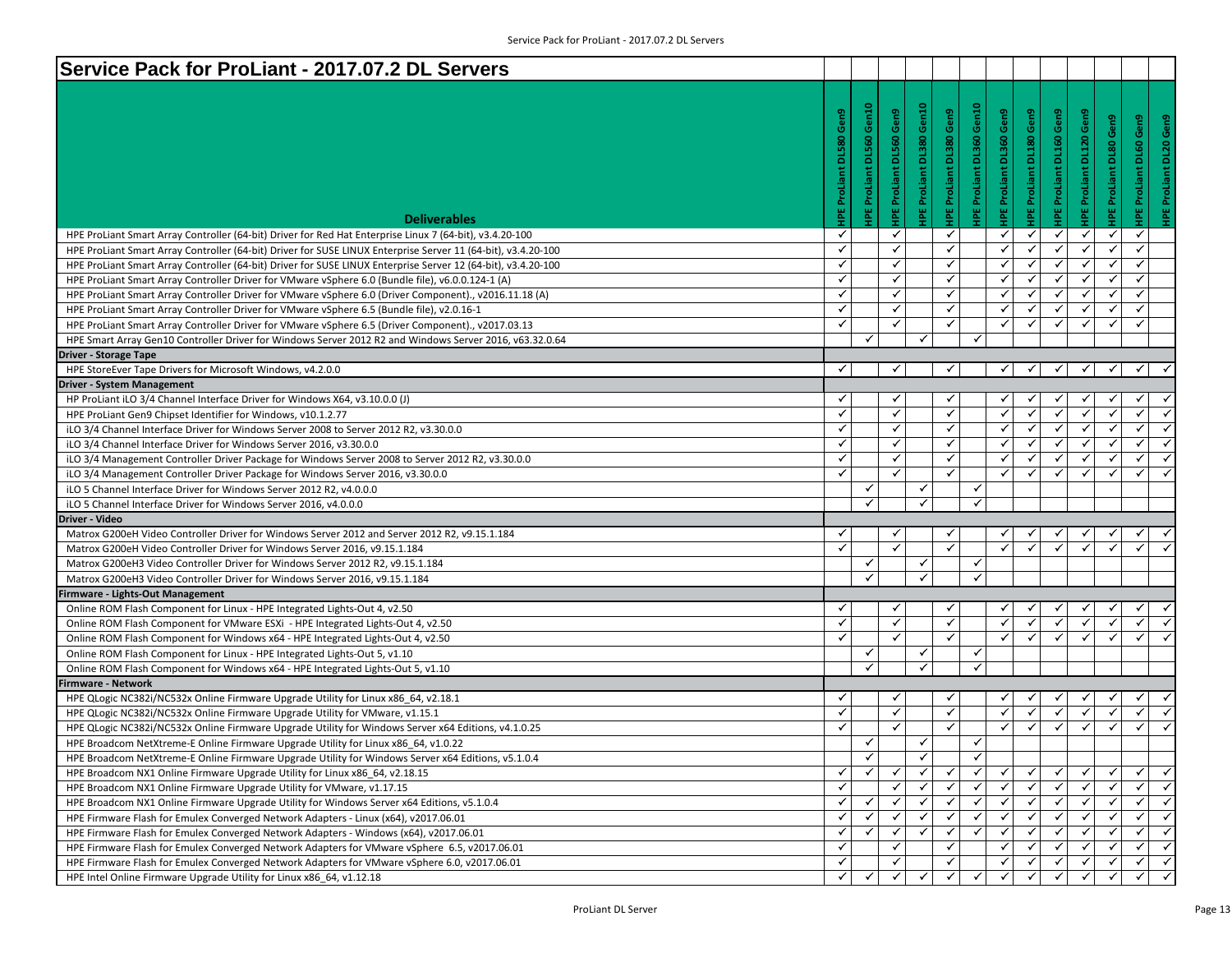| Service Pack for ProLiant - 2017.07.2 DL Servers                                                                                                                               |                     |                                 |                     |                          |                         |                                 |                                |                           |                         |                                |                              |                              |                   |
|--------------------------------------------------------------------------------------------------------------------------------------------------------------------------------|---------------------|---------------------------------|---------------------|--------------------------|-------------------------|---------------------------------|--------------------------------|---------------------------|-------------------------|--------------------------------|------------------------------|------------------------------|-------------------|
|                                                                                                                                                                                |                     |                                 |                     |                          |                         |                                 |                                |                           |                         |                                |                              |                              |                   |
|                                                                                                                                                                                |                     |                                 |                     |                          |                         |                                 |                                |                           |                         |                                |                              |                              |                   |
|                                                                                                                                                                                | Gen9                | <b>IPE ProLiant DL560 Gen10</b> | Gen9                | HPE ProLiant DL380 Gen10 | HPE ProLiant DL380 Gen9 | <b>HPE ProLiant DL360 Gen10</b> | <b>HPE ProLiant DL360 Gen9</b> | Gen9                      | HPE ProLiant DL160 Gen9 | <b>IPE ProLiant DL120 Gen9</b> | Gen9                         | Gen9                         | Gen9              |
|                                                                                                                                                                                | <b>DL580</b>        |                                 | <b>DL560</b>        |                          |                         |                                 |                                | <b>IPE ProLiant DL180</b> |                         |                                |                              |                              |                   |
|                                                                                                                                                                                |                     |                                 |                     |                          |                         |                                 |                                |                           |                         |                                | HPE ProLiant DL80            | <b>HPEProLiant DL60</b>      | HPE ProLiant DL20 |
|                                                                                                                                                                                |                     |                                 |                     |                          |                         |                                 |                                |                           |                         |                                |                              |                              |                   |
|                                                                                                                                                                                | <b>HPE ProLiant</b> |                                 | <b>HPE ProLiant</b> |                          |                         |                                 |                                |                           |                         |                                |                              |                              |                   |
|                                                                                                                                                                                |                     |                                 |                     |                          |                         |                                 |                                |                           |                         |                                |                              |                              |                   |
| <b>Deliverables</b>                                                                                                                                                            |                     |                                 |                     |                          |                         |                                 |                                |                           |                         |                                |                              |                              |                   |
| HPE Intel Online Firmware Upgrade Utility for VMware, v3.4.18                                                                                                                  | $\checkmark$        |                                 | ✓                   |                          | ✓                       |                                 | ✓                              | $\checkmark$              | ✔                       | ✓                              | $\checkmark$                 | ✓<br>$\checkmark$            |                   |
| HPE Intel Online Firmware Upgrade Utility for Windows Server x64 Editions, v5.1.0.4                                                                                            | $\checkmark$        | ✓                               | ✓                   | ✓                        | $\checkmark$            | $\checkmark$                    | $\checkmark$                   | ✓                         | ✓                       | $\checkmark$                   | $\checkmark$                 | $\checkmark$<br>$\checkmark$ |                   |
| HPE QLogic FastLinQ Online Firmware Upgrade Utility for Linux x86 64, v1.1.29                                                                                                  | $\checkmark$        | ✓                               | ✓                   | ✓                        | ✓                       | $\checkmark$                    | ✓                              | ✓                         | $\checkmark$            | ✓                              | $\checkmark$                 | ✓<br>$\checkmark$            |                   |
| HPE QLogic FastLinQ Online Firmware Upgrade Utility for VMware, v4.3.26                                                                                                        | $\checkmark$        |                                 | ✓                   |                          | $\checkmark$            |                                 | $\checkmark$                   | ✓                         | ✓                       | $\checkmark$                   | $\checkmark$                 | ✓<br>$\checkmark$            |                   |
| HPE QLogic FastLinQ Online Firmware Upgrade Utility for Windows Server x64 Editions, v5.1.0.4                                                                                  | $\checkmark$        | ✓                               | $\checkmark$        | ✓                        | $\checkmark$            | $\checkmark$                    | $\checkmark$                   | $\checkmark$              | $\checkmark$            | $\checkmark$                   | $\checkmark$                 | $\checkmark$<br>$\checkmark$ |                   |
| HPE QLogic NX2 Online Firmware Upgrade Utility for Linux x86 64, v2.19.22                                                                                                      | $\checkmark$        | ✓                               | ✓                   | ✓                        | $\checkmark$            | $\checkmark$                    | $\checkmark$                   | ✓                         | ✓                       | ✓                              | $\checkmark$                 | ✓<br>$\checkmark$            |                   |
| HPE QLogic NX2 Online Firmware Upgrade Utility for VMware, v1.18.22                                                                                                            | $\checkmark$        |                                 | ✓                   |                          | $\checkmark$            |                                 | ✓                              | ✓                         | ✓                       | $\checkmark$                   | ✓                            | ✓<br>$\checkmark$            |                   |
| HPE QLogic NX2 Online Firmware Upgrade Utility for Windows Server x64 Editions, v5.1.0.4                                                                                       | $\checkmark$        | ✓                               | $\checkmark$        | ✓                        | $\checkmark$            | $\checkmark$                    | ✓                              | $\checkmark$              | $\checkmark$            | ✓                              | $\checkmark$                 | ✓<br>$\checkmark$            |                   |
| Online Firmware Upgrade Utility (ESXi 6.0) for HPE Mellanox Ethernet only adapters, v1.0.5                                                                                     | $\checkmark$        |                                 | ✓                   |                          | $\checkmark$            |                                 | $\checkmark$                   | ✓                         | ✓                       | $\checkmark$                   | $\checkmark$                 | $\checkmark$<br>$\checkmark$ |                   |
| Online Firmware Upgrade Utility (ESXi 6.0) for HPE Mellanox VPI (Ethernet and Infiniband mode) ConnectX4 devices on VMware ESXi 6.0, v1.0.1                                    | $\checkmark$        |                                 | ✓                   |                          | $\checkmark$            |                                 | $\checkmark$                   |                           |                         |                                |                              |                              |                   |
| Online Firmware Upgrade Utility (ESXi 6.0) for HPE Mellanox VPI (Ethernet and Infiniband mode) devices on VMware ESXi 6.0, v1.0.5                                              | $\checkmark$        |                                 | ✓                   |                          | $\checkmark$            |                                 | ✓                              | ✓                         | ✓                       | ✓                              | $\checkmark$                 | ✓                            |                   |
| Online Firmware Upgrade Utility (ESXi 6.5) for HPE Mellanox Ethernet only adapters, v1.0.0                                                                                     | ✓                   |                                 | ✓                   |                          | ✓                       |                                 | ✓                              | ✓                         | ✓                       | $\checkmark$                   | $\checkmark$                 | $\checkmark$<br>$\checkmark$ |                   |
| Online Firmware Upgrade Utility (ESXi 6.5) for HPE Mellanox VPI (Ethernet and Infiniband mode) ConnectX4 devices on VMware ESXi 6.5, v1.0.0                                    | $\checkmark$        |                                 | ✓                   |                          | $\checkmark$            |                                 | ✓                              |                           |                         |                                |                              |                              |                   |
| Online Firmware Upgrade Utility (ESXi 6.5) for HPE Mellanox VPI (Ethernet and Infiniband mode) devices on VMware ESXi 6.5, v1.0.0                                              | $\checkmark$        |                                 | ✓                   |                          | $\checkmark$            |                                 | $\checkmark$                   | $\checkmark$              | $\checkmark$            | ✓                              | $\checkmark$                 | $\checkmark$                 |                   |
| Online Firmware Upgrade Utility (Linux x86_64) for HPE Infiniband FDR 2P 545QSFP Adapter (HP Part # 702211-B21), HPE Infiniband FDR 2P 545FLR-QSFP Adapter                     |                     |                                 |                     |                          |                         |                                 |                                |                           |                         |                                |                              |                              |                   |
| (HP Part # 702212-B21) and HPE Infiniband FDR 2P 545M Adapter (HP Part #702213-B21), v1.0.6                                                                                    | $\checkmark$        |                                 |                     |                          | ✓                       |                                 | ✓                              |                           | ✓                       | ✓                              | ✓                            | ✓                            |                   |
| Online Firmware Upgrade Utility (Linux x86_64) for HPE Mellanox Ethernet only adapters, v1.0.5 (A)                                                                             | $\checkmark$        | $\checkmark$                    | ✓                   | ✓                        | $\checkmark$            | $\checkmark$                    | $\checkmark$                   | $\checkmark$              | $\checkmark$            | $\checkmark$                   | $\checkmark$                 | $\checkmark$<br>$\checkmark$ |                   |
| Online Firmware Upgrade Utility (Linux x86_64) for HPE Mellanox VPI (Ethernet and Infiniband mode) ConnectX4 devices on Linux x86_64 platform, v1.0.1                          | $\checkmark$        |                                 | $\checkmark$        | $\checkmark$             | ✓                       | $\checkmark$                    | ✓                              |                           |                         |                                |                              |                              |                   |
| Online Firmware Upgrade Utility (Linux x86_64) for HPE Mellanox VPI (Ethernet and Infiniband mode) devices on Linux x86_64 platform, v1.0.5                                    | $\checkmark$        |                                 | ✓                   | ✓                        | $\checkmark$            | $\checkmark$                    | $\checkmark$                   | ✓                         | $\checkmark$            | ✓                              | ✓                            | $\checkmark$                 |                   |
| Online Firmware Upgrade Utility (Windows x64) for HPE Mellanox ConnectX4 VPI (Ethernet and Infiniband mode) on Windows x86 64 platform, v1.0.0.1                               | $\checkmark$        |                                 | ✓                   | ✓                        | $\checkmark$            | $\checkmark$                    | $\checkmark$                   |                           |                         |                                |                              |                              |                   |
| Online Firmware Upgrade Utility (Windows x64) for HPE Mellanox Ethernet only adapters, v1.0.0.5                                                                                | $\checkmark$        | ✓                               | ✓                   | ✓                        | ✓<br>$\checkmark$       | $\checkmark$<br>$\checkmark$    | ✓<br>$\checkmark$              | $\checkmark$              | ✓                       | ✓<br>$\checkmark$              | $\checkmark$<br>$\checkmark$ | ✓<br>$\checkmark$            |                   |
| Online Firmware Upgrade Utility (Windows x64) for HPE Mellanox VPI (Ethernet and Infiniband mode) devices on Windows x86 64 platform, v1.0.0.5                                 | $\checkmark$        |                                 | ✓                   | ✓                        |                         |                                 |                                | $\checkmark$              | ✓                       |                                |                              |                              |                   |
| <b>Firmware - Storage Controller</b>                                                                                                                                           | ✓                   |                                 | ✓                   |                          | ✓                       |                                 |                                |                           |                         | ✓                              | ✓                            | ✓                            |                   |
| Online ROM Flash component for VMware ESXi - HPE Dual 8GB microSD USB, v1.3.2.19                                                                                               |                     |                                 |                     |                          | $\checkmark$            |                                 | ✓<br>$\checkmark$              | ✓<br>✓                    | ✔<br>✓                  |                                |                              |                              |                   |
| HP D6000 6Gb SAS Disk Enclosure ROM Flash Component for Windows (x64), v2.98                                                                                                   |                     |                                 |                     |                          | ✓                       |                                 | ✓                              | $\checkmark$              | $\checkmark$            |                                |                              |                              |                   |
| HP D2600/D2700 6Gb SAS Disk Enclosure ROM Flash Component for Linux (x64), v0150 (B)<br>HP D2600/D2700 6Gb SAS Disk Enclosure ROM Flash Component for Windows (x64), v0150 (B) |                     |                                 |                     |                          | $\checkmark$            |                                 | ✓                              | ✓                         | ✓                       |                                |                              |                              |                   |
| HP D6000 6Gb SAS Disk Enclosure ROM Flash Component for Linux (x64), v2.98                                                                                                     |                     |                                 |                     |                          | $\checkmark$            |                                 | ✓                              | $\checkmark$              | ✓                       |                                |                              |                              |                   |
| HP D6000 6Gb SAS Disk Enclosure ROM Flash Component for VMware (esxi), v2.98                                                                                                   |                     |                                 |                     |                          | $\checkmark$            |                                 | ✓                              | ✓                         | ✓                       |                                |                              |                              |                   |
| HP D3600/D3700/D3610/D3710 12Gb SAS Disk Enclosure ROM Flash Component for Linux (x64), v3.64                                                                                  | $\checkmark$        | $\checkmark$                    | ✓                   | ✓                        | $\checkmark$            | $\checkmark$                    | $\checkmark$                   | ✓                         | $\checkmark$            | $\checkmark$                   | $\checkmark$                 | ✓                            |                   |
| HP D3600/D3700/D3610/D3710 12Gb SAS Disk Enclosure ROM Flash Component for VMware (esxi), v3.64                                                                                | $\checkmark$        |                                 | ✓                   |                          | $\checkmark$            |                                 | ✓                              | ✓                         | $\checkmark$            | $\checkmark$                   | $\checkmark$                 | $\checkmark$                 |                   |
| HPE D3600/D3700/D3610/D3710 12Gb SAS Disk Enclosure ROM Flash Component for Windows (x64), v3.64                                                                               | $\checkmark$        | ✓                               | ✓                   | ✓                        | $\checkmark$            | ✓                               | ✓                              | ✓                         | ✓                       | $\checkmark$                   | $\checkmark$                 | $\checkmark$                 |                   |
| HPE D6020 12Gb SAS Disk Enclosure ROM Flash Component for Linux (x64), v2.09 (A)                                                                                               |                     | ✓                               | ✓                   | ٧                        | ✓                       | $\checkmark$                    | ✓                              | ✓                         |                         | ✓                              | ✓                            | $\checkmark$                 |                   |
| HPE D6020 12Gb SAS Disk Enclosure ROM Flash Component for Windows (x64), v2.09 (A)                                                                                             |                     | ✓                               | ✓                   | $\checkmark$             | $\checkmark$            | $\checkmark$                    | $\checkmark$                   | $\checkmark$              |                         | $\checkmark$                   | ✓                            | $\checkmark$                 |                   |
| Online ROM Flash Component for Linux - HPE Host Bus Adapters H221, v15.10.10.00 (A)                                                                                            |                     |                                 | $\checkmark$        |                          | $\checkmark$            |                                 | $\checkmark$                   |                           |                         |                                |                              |                              |                   |
| Online ROM Flash Component for VMware ESXi - HPE Express Bay Enablement Switch Card, v1.73 (C)                                                                                 | ✓                   |                                 | ✓                   |                          | ✓                       |                                 | ✔                              |                           |                         |                                |                              |                              |                   |
| Online ROM Flash Component for VMware ESXi - Smart Array H240ar, H240nr, H240, H241, H244br, P240nr, P244br, P246br, P440ar, P440, P441, P542D, P741m,                         |                     |                                 |                     |                          |                         |                                 |                                |                           |                         |                                |                              |                              |                   |
| P840, P840ar, and P841, v5.52                                                                                                                                                  | $\checkmark$        |                                 |                     |                          | ✓                       |                                 | ✓                              |                           |                         | ✓                              | $\checkmark$                 | ✓                            | $\checkmark$      |
| Online ROM Flash Component for VMware ESXi - HPE 12Gb/s SAS Expander Firmware for HPE Smart Array Controllers and HPE HBA Controllers, v3.14                                   |                     |                                 |                     |                          | $\checkmark$            |                                 |                                |                           |                         |                                |                              |                              |                   |
| Online ROM Flash Component for Windows (x64) - HPE 12Gb/s SAS Expander Firmware for HPE Smart Array Controllers and HPE HBA Controllers, v3.14                                 |                     | ✓                               |                     | ✓                        | $\checkmark$            |                                 |                                |                           |                         |                                |                              |                              |                   |
| Online ROM Flash Component for Windows (x64) - HPE Express Bay Enablement Switch Card, v1.73 (D)                                                                               | $\checkmark$        |                                 |                     |                          | ✓                       |                                 | ✓                              |                           |                         |                                |                              |                              |                   |
| Online ROM Flash Component for Windows (x64) - HPE Host Bus Adapters H221, v15.10.10.00 (A)                                                                                    |                     |                                 | ✓                   |                          | $\checkmark$            |                                 | $\checkmark$                   |                           |                         |                                |                              |                              |                   |
| Online ROM Flash Component for Windows (x64) - HPE Smart Array P408i-p, P408e-p, P408i-a, P408i-c, E208i-p, E208i-p, E208i-c, E208i-c, E208i-c, P408e-m, P204i-c, P204i-b,     |                     |                                 |                     |                          |                         |                                 |                                |                           |                         |                                |                              |                              |                   |
| P816i-a and P416ie-m SR Gen10, v1.04                                                                                                                                           |                     | ✓                               |                     |                          |                         | $\checkmark$                    |                                |                           |                         |                                |                              |                              |                   |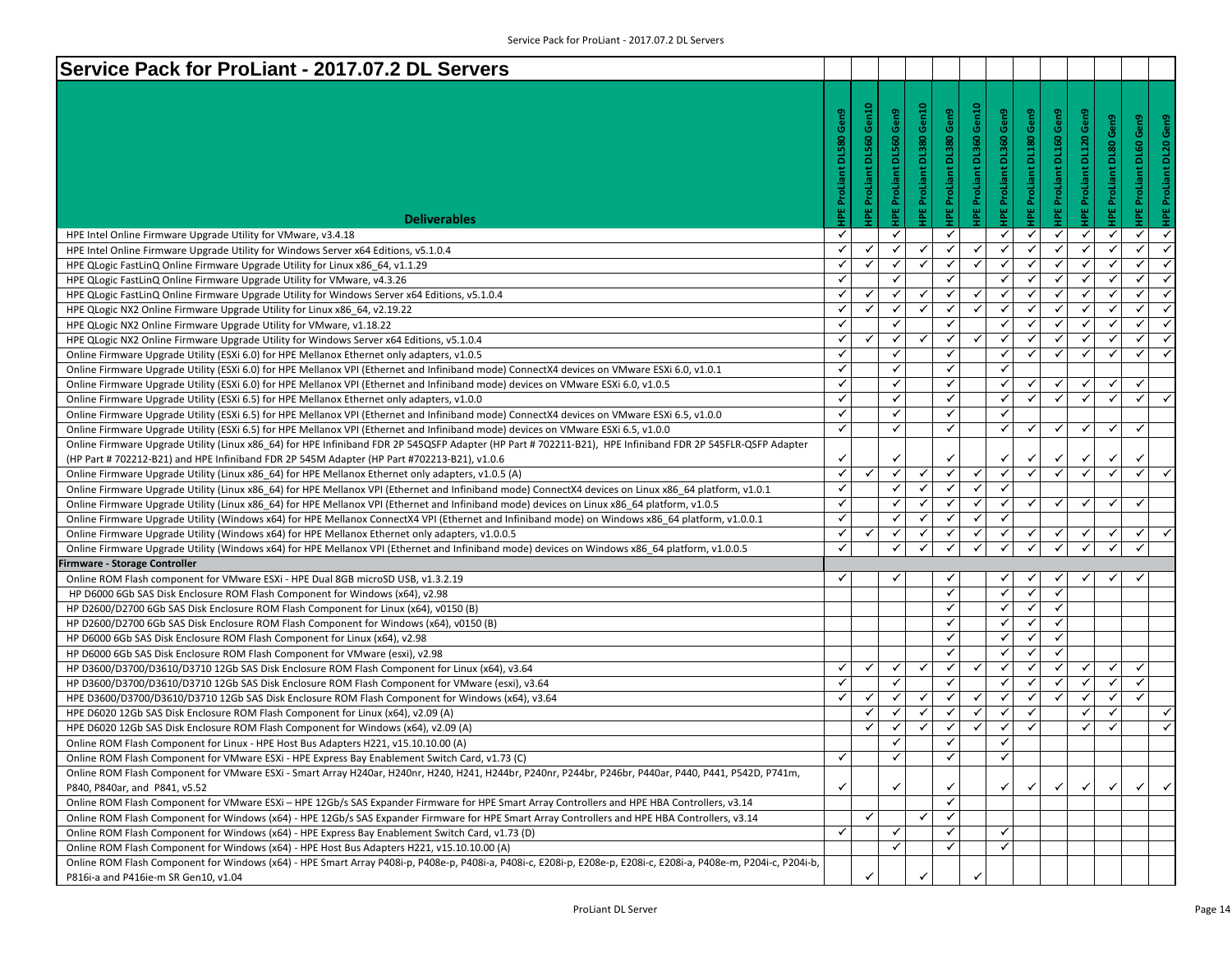| Service Pack for ProLiant - 2017.07.2 DL Servers                                                                                                                                                                                       |                     |                                 |                     |                          |                         |                  |                                |                                |                         |                         |              |                               |                        |
|----------------------------------------------------------------------------------------------------------------------------------------------------------------------------------------------------------------------------------------|---------------------|---------------------------------|---------------------|--------------------------|-------------------------|------------------|--------------------------------|--------------------------------|-------------------------|-------------------------|--------------|-------------------------------|------------------------|
|                                                                                                                                                                                                                                        |                     |                                 |                     |                          |                         |                  |                                |                                |                         |                         |              |                               |                        |
|                                                                                                                                                                                                                                        |                     |                                 |                     | IPE ProLiant DL380 Gen10 |                         | Gen10            |                                |                                |                         |                         |              |                               |                        |
|                                                                                                                                                                                                                                        |                     |                                 | DL560 Gen9          |                          |                         |                  |                                |                                |                         |                         | Gen9         |                               |                        |
|                                                                                                                                                                                                                                        | <b>DL580</b>        |                                 |                     |                          |                         |                  |                                |                                |                         |                         | DL80         |                               |                        |
|                                                                                                                                                                                                                                        |                     |                                 |                     |                          |                         |                  |                                |                                |                         |                         |              |                               |                        |
|                                                                                                                                                                                                                                        |                     |                                 |                     |                          |                         |                  |                                |                                |                         |                         |              |                               |                        |
|                                                                                                                                                                                                                                        |                     |                                 |                     |                          |                         | E ProLiant DL360 |                                |                                |                         |                         | ProLiant     |                               |                        |
| <b>Deliverables</b>                                                                                                                                                                                                                    | <b>IPE ProLiant</b> | <b>IPE ProLiant DL560 Gen10</b> | <b>IPE ProLiant</b> |                          | IPE ProLiant DL380 Gen9 | 画                | <b>IPE ProLiant DL360 Gen9</b> | <b>IPE ProLiant DL180 Gen9</b> | IPE ProLiant DL160 Gen9 | IPE ProLiant DL120 Gen9 | ш<br>횰       | <b>IPE ProLiant DL60 Gen9</b> | HPE ProLiant DL20 Gen9 |
| Online ROM Flash Component for Windows (x64) - Smart Array H240ar, H240nr, H240, H241, H244br, P240nr, P244br, P246br, P440ar, P440, P441, P542D, P741m,                                                                               |                     |                                 |                     |                          |                         |                  |                                |                                |                         |                         |              |                               |                        |
| P840, P840ar, and P841, v5.52                                                                                                                                                                                                          |                     |                                 | $\checkmark$        |                          | ✓                       |                  | ✓                              | ✓                              | ✓                       | ✓                       | ✓            | $\checkmark$                  | $\checkmark$           |
| Supplemental Update / Online ROM Flash Component for Linux (x64) - HPE Smart Array P408i-p, P408e-p, P408i-a, P408i-c, E208i-p, E208e-p, E208i-c, E208i-c, E208i-a, P408e-                                                             |                     |                                 |                     |                          |                         |                  |                                |                                |                         |                         |              |                               |                        |
| m, P204i-c, P204i-b, P816i-a and P416ie-m SR Gen10, v1.04                                                                                                                                                                              |                     | $\checkmark$                    |                     | $\checkmark$             |                         | ✓                |                                |                                |                         |                         |              |                               |                        |
| Supplemental Update / Online ROM Flash Component for Linux (x64) - Smart Array H240ar, H240nr, H240, H241, H244br, P240nr, P244br, P246br, P440ar, P440,                                                                               |                     |                                 |                     |                          |                         |                  |                                |                                |                         |                         |              |                               |                        |
| P441, P542D, P741m, P840, P840ar, and P841, v5.52                                                                                                                                                                                      |                     |                                 | ✓                   |                          | ✓                       |                  | ✓                              | ✓                              | $\checkmark$            | ✓                       | $\checkmark$ | ✓                             | $\checkmark$           |
| Supplemental Update / Online ROM Flash Component for Linux (x64) - HPE 12Gb/s SAS Expander Firmware for HPE Smart Array Controllers and HPE HBA Controllers, v3.14                                                                     |                     | ✓                               |                     | $\checkmark$             | $\checkmark$            |                  |                                |                                |                         |                         |              |                               |                        |
| Supplemental Update / Online ROM Flash Component for Linux (x64) - HPE Express Bay Enablement Switch Card, v1.73 (D)                                                                                                                   | $\checkmark$        |                                 | $\checkmark$        |                          | $\checkmark$            |                  | ✓                              |                                |                         |                         |              |                               |                        |
| Firmware - Storage Fibre Channel                                                                                                                                                                                                       |                     |                                 |                     |                          |                         |                  |                                |                                |                         |                         |              |                               |                        |
| HPE Firmware Flash for Emulex Fibre Channel Host Bus Adapters - Linux (x64), v2017.06.01                                                                                                                                               | ✓                   | ✓                               | ✓                   |                          | ✓                       | ✓                | ✓                              |                                |                         | ✓                       | ✓            | ✓                             |                        |
| HPE Firmware Flash for Emulex Fibre Channel Host Bus Adapters for VMware vSphere 6.5, v2017.06.01                                                                                                                                      | ✓                   |                                 | $\checkmark$        |                          | ✓                       |                  | ✓                              | ✓                              |                         | ✓                       | ✓            | ✓                             | ✓                      |
| HPE Firmware Flash for Emulex Fibre Channel Host Bus for VMware vSphere 6.0, v2017.06.01                                                                                                                                               | $\checkmark$        |                                 | $\checkmark$        |                          | $\checkmark$            |                  | ✓                              | ✓                              | $\checkmark$            | $\checkmark$            | $\checkmark$ | ✓                             | ✓                      |
| HPE Firmware Flash for QLogic Fibre Channel Host Bus Adapters - Linux (x86_64), v2017.06.01                                                                                                                                            | $\checkmark$        | ✓                               | $\checkmark$        | $\checkmark$             | $\checkmark$            | $\checkmark$     | $\checkmark$                   | $\checkmark$                   | $\checkmark$            | $\checkmark$            | $\checkmark$ | $\checkmark$                  | $\checkmark$           |
| HPE Firmware Flash for QLogic Fibre Channel Host Bus Adapters for VMware vSphere 6.0, v2017.06.01                                                                                                                                      | ✓                   |                                 | $\checkmark$        |                          | ✓                       |                  | ✓                              | ✓                              | $\checkmark$            | $\checkmark$            | $\checkmark$ | ✓                             | $\checkmark$           |
| HPE Firmware Flash for QLogic Fibre Channel Host Bus Adapters for VMware vSphere 6.5, v2017.06.01                                                                                                                                      | $\checkmark$        |                                 | $\checkmark$        |                          | ✓                       |                  | ✓                              | $\checkmark$                   | $\checkmark$            | ✓                       | ✓            | ✓                             | $\checkmark$           |
| HPE Firmware Online Flash for Emulex Fibre Channel Host Bus Adapters - Windows 2012/2012 R2/2016 x64, v2017.06.01                                                                                                                      | ✓                   | ✓                               | ✓                   | ✓                        | $\checkmark$            | $\checkmark$     | ✓                              | ✓                              | $\checkmark$            | $\checkmark$            | ✓            | ✓                             | $\checkmark$           |
| HPE Firmware Online Flash for QLogic Fibre Channel Host Bus Adapters - Windows 2012/2012R2/2016 (x64), v2017.06.01                                                                                                                     | ✓                   |                                 | ✓                   |                          |                         |                  |                                |                                |                         |                         |              | ✓                             |                        |
| <b>Firmware - Storage Tape</b>                                                                                                                                                                                                         |                     |                                 |                     |                          |                         |                  |                                |                                |                         |                         |              |                               |                        |
| HPE StoreEver Tape Firmware for Microsoft Windows, v4.2.0.0                                                                                                                                                                            | ✓                   |                                 | ✓                   |                          | ✓                       |                  | ✓                              | ✓                              | $\checkmark$            | $\checkmark$            | ✓            | ✓                             | ✓                      |
| Software - Lights-Out Management                                                                                                                                                                                                       |                     |                                 |                     |                          |                         |                  |                                |                                |                         |                         |              |                               |                        |
| HP Lights-Out Online Configuration Utility for Linux (AMD64/EM64T), v5.0.0-0                                                                                                                                                           | ✓                   |                                 |                     |                          | ✓                       |                  |                                |                                |                         |                         |              |                               |                        |
| HP Lights-Out Online Configuration Utility for Windows x64 Editions, v5.0.0.0                                                                                                                                                          | $\checkmark$        | $\checkmark$                    | $\checkmark$        |                          | ✓                       | $\checkmark$     | $\checkmark$                   | ✓                              | ✓                       | $\checkmark$            | ✓            | ✓                             | ✓                      |
| PFA Server Registry Update for Windows Server 2012 and Server 2012 R2, v1.0.0.0 (H)                                                                                                                                                    | ✓                   |                                 | $\checkmark$        |                          | $\checkmark$            |                  | $\checkmark$                   | $\checkmark$                   | $\checkmark$            | $\checkmark$            | $\checkmark$ | $\checkmark$                  | $\checkmark$           |
| PFA Server Registry Update for Windows Server 2016, v1.5.0.0 (B)                                                                                                                                                                       | ✓                   |                                 | $\checkmark$        |                          | ✓                       |                  | $\checkmark$                   | ✓                              | $\checkmark$            | $\checkmark$            | $\checkmark$ | $\checkmark$                  | ✓                      |
| Software - Storage Controller                                                                                                                                                                                                          |                     |                                 |                     |                          |                         |                  |                                |                                |                         |                         |              |                               |                        |
| HPE ProLiant Smart Array SAS/SATA Event Notification Service for for 64-bit Windows Server Editions, v6.46.0.64 (B)                                                                                                                    |                     | $\checkmark$                    |                     |                          | ✓                       |                  | √                              |                                |                         |                         |              | ✓                             |                        |
| HPE Smart Array SR Event Notification Service for Windows Server 64-bit Editions, v1.0.0.64                                                                                                                                            |                     |                                 |                     | ✓                        |                         |                  |                                |                                |                         |                         |              |                               |                        |
| Software - Storage Fibre Channel HBA                                                                                                                                                                                                   | ✓                   | √                               |                     |                          |                         |                  | √                              |                                |                         |                         |              | ✓                             |                        |
| HPE Emulex Smart SAN Enablement Kit for Linux, v1.0.0.0-4                                                                                                                                                                              | ✓                   | ✓                               | $\checkmark$        |                          | ✓<br>$\checkmark$       | ✓<br>✓           | $\checkmark$                   | $\checkmark$                   | $\checkmark$            | $\checkmark$            | ✓            | ✓                             | $\checkmark$           |
| HPE Emulex Smart SAN Enablement Kit for Windows 64 bit operating systems, v1.0.0.1 (e)                                                                                                                                                 | ✓                   | ✓                               | $\checkmark$        | $\checkmark$             | $\checkmark$            | ✓                | ✓                              | ✓                              | $\checkmark$            | $\checkmark$            | ✓            | ✓                             | $\checkmark$           |
| HPE Fibre Channel Enablement Kit for Linux - QLogic, v6.0.0.0-4 (b)                                                                                                                                                                    | ✓                   | ✓                               | ✓                   | ✓                        | $\checkmark$            | $\checkmark$     | ✓                              | ✓                              | $\checkmark$            | $\checkmark$            | $\checkmark$ | ✓                             | $\checkmark$           |
| HPE Fibre Channel Enablement Kit for Red Hat Enterprise Linux 6 Server - Emulex, v11.2.254.6                                                                                                                                           | $\checkmark$        | $\checkmark$                    | $\checkmark$        | $\checkmark$             | $\checkmark$            | $\checkmark$     | $\checkmark$                   | $\checkmark$                   | $\checkmark$            | $\checkmark$            | $\checkmark$ | $\checkmark$                  | $\checkmark$           |
| HPE Fibre Channel Enablement Kit for Red Hat Enterprise Linux 7 Server - Emulex, v11.2.254.6<br>HPE Fibre Channel Enablement Kit for SUSE Linux Enterprise Server 11 (AMD64/EM64T) - Emulex, v11.2.254.6                               | ✓                   | ✓                               | ✓                   | ✓                        | $\checkmark$            | ✓                | ✓                              | ✓                              | ✓                       | $\checkmark$            | $\checkmark$ | ✓                             | $\checkmark$           |
| HPE Fibre Channel Enablement Kit for SUSE Linux Enterprise Server 12- Emulex, v11.2.254.6                                                                                                                                              | ✓                   | ✓                               | $\checkmark$        | ✓                        | ✓                       | ✓                | $\checkmark$                   | $\checkmark$                   | ✓                       | ✓                       | ✓            | ✓                             | $\checkmark$           |
|                                                                                                                                                                                                                                        | $\checkmark$        | ✔                               | $\checkmark$        | ✓                        | ✓                       | $\checkmark$     | ✓                              | $\checkmark$                   |                         |                         |              |                               |                        |
| HPE Fibre Channel Over Ethernet Enablement Kit for Red Hat Enterprise Linux 6 Server - Emulex(BRCM), v11.2.1224.0<br>HPE Fibre Channel Over Ethernet Enablement Kit for Red Hat Enterprise Linux 7 Server - Emulex(BRCM), v11.2.1224.0 | $\checkmark$        | ✓                               | ✓                   |                          | $\checkmark$            | $\checkmark$     | $\checkmark$                   | ✓                              |                         | ✓                       |              | ✓                             | $\checkmark$           |
| HPE Fibre Channel Over Ethernet Enablement Kit for SUSE Linux Enterprise Server 11 (AMD64/EM64T) - Emulex(BRCM), v11.2.1224.0                                                                                                          | $\checkmark$        | ✓                               | $\checkmark$        | ✓                        | ✓                       | $\checkmark$     | $\checkmark$                   | $\checkmark$                   | $\checkmark$            | $\checkmark$            | $\checkmark$ | ✓                             | $\checkmark$           |
| HPE Fibre Channel Over Ethernet Enablement Kit for SUSE Linux Enterprise Server 12- Emulex(BRCM), v11.2.1224.0                                                                                                                         | ✓                   | ✓                               | ✓                   | ✓                        | $\checkmark$            | ✓                | ✓                              | ✓                              | ✓                       | $\checkmark$            | ✓            | $\checkmark$                  | $\checkmark$           |
| HPE QLogic Smart SAN enablement kit for Linux, v3.3-3                                                                                                                                                                                  | ✓                   |                                 |                     |                          | ✓                       | ✓                | ✓                              | ✓                              |                         |                         |              | ✓                             | $\checkmark$           |
| HPE QLogic Smart SAN Enablement Kit for Windows 64 bit operating systems, v1.0.0.1 (d)                                                                                                                                                 | ✓                   | $\checkmark$                    | ✓                   |                          | ✓                       | ✓                | ✓                              | ✓                              |                         | ✓                       |              | ✓                             | ✓                      |
|                                                                                                                                                                                                                                        |                     |                                 |                     |                          |                         |                  |                                |                                |                         |                         |              |                               |                        |
|                                                                                                                                                                                                                                        |                     |                                 |                     |                          |                         |                  |                                |                                |                         |                         |              |                               |                        |
| Software - System Management<br>Integrated Management Log Viewer for Windows Server x64 Editions, v7.8.0.0                                                                                                                             | $\checkmark$        |                                 | ✓                   |                          |                         |                  |                                |                                |                         |                         |              |                               |                        |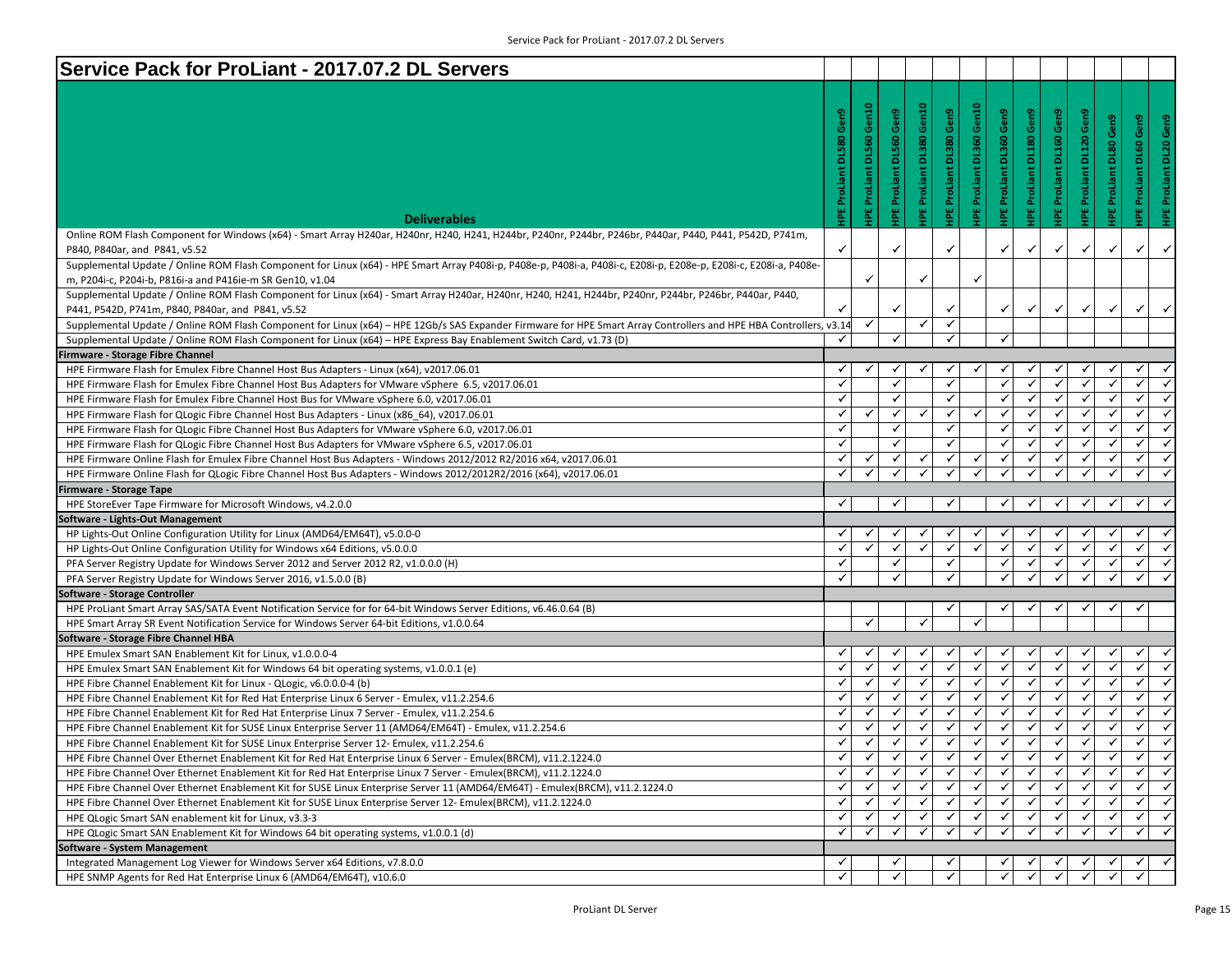| Service Pack for ProLiant - 2017.07.2 DL Servers                                                                    |                     |                    |                     |                                 |                                |                                 |                                |                     |                                                                  |                          |                               |              |
|---------------------------------------------------------------------------------------------------------------------|---------------------|--------------------|---------------------|---------------------------------|--------------------------------|---------------------------------|--------------------------------|---------------------|------------------------------------------------------------------|--------------------------|-------------------------------|--------------|
|                                                                                                                     |                     |                    |                     |                                 |                                |                                 |                                |                     |                                                                  |                          |                               |              |
|                                                                                                                     |                     | Gen10              |                     |                                 |                                |                                 |                                |                     |                                                                  |                          |                               |              |
|                                                                                                                     | DL580 Gen9          |                    | Gen9                | <b>IPE ProLiant DL380 Gen10</b> | <b>IPE ProLiant DL380 Gen9</b> | <b>IPE ProLiant DL360 Gen10</b> | <b>IPE ProLiant DL360 Gen9</b> | Gen9                | <b>IPE ProLiant DL160 Gen9</b><br><b>IPE ProLiant DL120 Gen9</b> | Gen9                     | <b>HPE ProLiant DL60 Gen9</b> | Gen9         |
|                                                                                                                     |                     |                    | <b>DL560</b>        |                                 |                                |                                 |                                | <b>DL180</b>        |                                                                  |                          |                               |              |
|                                                                                                                     |                     |                    |                     |                                 |                                |                                 |                                |                     |                                                                  |                          |                               | <b>DL20</b>  |
|                                                                                                                     |                     |                    |                     |                                 |                                |                                 |                                |                     |                                                                  |                          |                               |              |
|                                                                                                                     | <b>HPE ProLiant</b> | IPE ProLiant DL560 | <b>IPE ProLiant</b> |                                 |                                |                                 |                                | <b>IPE ProLiant</b> |                                                                  | <b>HPE ProLiant DL80</b> |                               | ProLiant     |
|                                                                                                                     |                     |                    |                     |                                 |                                |                                 |                                |                     |                                                                  |                          |                               |              |
| <b>Deliverables</b>                                                                                                 |                     |                    |                     |                                 |                                |                                 |                                |                     |                                                                  |                          |                               | 쀭            |
| HPE SNMP Agents for Red Hat Enterprise Linux 7 Server, v10.6.0                                                      | ✓                   |                    | ✓                   |                                 | ✓                              |                                 | ✓                              | ✓                   | ✓<br>$\checkmark$                                                | $\checkmark$             | ✓                             |              |
| HPE SNMP Agents for SUSE LINUX Enterprise Server 11 (AMD64/EM64T), v10.6.0                                          | $\checkmark$        |                    | ✓                   |                                 | $\checkmark$                   |                                 | ✓                              | ✓                   | ✓<br>✓                                                           | ✓                        | ✓                             |              |
| HPE SNMP Agents for SUSE LINUX Enterprise Server 12, v10.6.0                                                        | $\checkmark$        |                    | ✓                   |                                 | $\checkmark$                   |                                 | ✓                              | $\checkmark$        | $\checkmark$<br>$\checkmark$                                     | $\checkmark$             | $\checkmark$                  |              |
| HPE System Health Application and Command Line Utilities for Red Hat Enterprise Linux 6 (AMD64/EM64T), v10.6.0      | $\checkmark$        |                    | ✓                   |                                 | $\checkmark$                   |                                 | $\checkmark$                   | ✓                   | ✓<br>$\checkmark$                                                | $\checkmark$             | $\checkmark$                  |              |
| HPE System Health Application and Command Line Utilities for Red Hat Enterprise Linux 7 Server, v10.6.0             | $\checkmark$        |                    | ✓                   |                                 | $\checkmark$                   |                                 | ✓                              | ✓                   | ✓<br>$\checkmark$                                                | $\checkmark$             | $\checkmark$                  |              |
| HPE System Health Application and Command Line Utilities for SUSE LINUX Enterprise Server 11 (AMD64/EM64T), v10.6.0 | $\checkmark$        |                    | ✓                   |                                 | $\checkmark$                   |                                 | ✓                              | ✓                   | $\checkmark$<br>✓                                                | $\checkmark$             | ✓                             |              |
| HPE System Health Application and Command Line Utilities for SUSE LINUX Enterprise Server 12, v10.6.0               | $\checkmark$        |                    | ✓                   |                                 | ✓                              |                                 | ✓                              | ✓                   | ✓<br>$\checkmark$                                                | ✓                        | ✓                             |              |
| HPE System Management Homepage Templates for Linux, v10.6.0                                                         | $\checkmark$        |                    | ✓                   |                                 | $\checkmark$                   |                                 | ✓                              | ✓                   | $\checkmark$<br>✓                                                | $\checkmark$             | $\checkmark$                  |              |
| Agentless Management Service for HPE Apollo, ProLiant, and Synergy Gen10 Servers, v1.1.0.0                          |                     | $\checkmark$       |                     | $\checkmark$                    |                                | $\checkmark$                    |                                |                     |                                                                  |                          |                               |              |
| HPE Insight Management Agents for Windows Server x64 Editions, v10.70.0.0                                           | $\checkmark$        |                    | ✓                   |                                 | $\checkmark$                   |                                 | $\checkmark$                   | $\checkmark$        | ✓<br>$\checkmark$                                                | ✓                        | ✓                             | $\checkmark$ |
| HPE Insight Management WBEM Providers for Windows Server x64 Editions, v10.65.0.0                                   | $\checkmark$        |                    | ✓                   |                                 | $\checkmark$                   |                                 | ✓                              | ✓                   | $\checkmark$<br>✓                                                | $\checkmark$             | ✓                             | $\checkmark$ |
| HPE ProLiant Agentless Management Service for HPE Apollo, ProLiant and Synergy Gen9 servers, v10.70.0.0             | $\checkmark$        |                    | ✓                   |                                 | ✓                              |                                 | ✓                              | ✓                   | ✓                                                                |                          |                               |              |
| HPE ProLiant Agentless Management Service for Red Hat Enterprise Linux 6 (AMD64/EM64T), v2.6.1                      | $\checkmark$        |                    | ✓                   |                                 | $\checkmark$                   |                                 | ✓                              | ✓                   | ✓<br>✓                                                           | $\checkmark$             | ✓                             | $\checkmark$ |
| HPE ProLiant Agentless Management Service for Red Hat Enterprise Linux 7 Server, v2.6.1                             | $\checkmark$        |                    | ✓                   |                                 | $\checkmark$                   |                                 | $\checkmark$                   | ✓                   | $\checkmark$<br>✓                                                | $\checkmark$             | $\checkmark$                  | $\checkmark$ |
| HPE ProLiant Agentless Management Service for SUSE LINUX Enterprise Server 11 (AMD64/EM64T), v2.6.1                 | $\checkmark$        |                    | ✓                   |                                 | $\checkmark$                   |                                 | ✓                              | ✓                   | ✓<br>$\checkmark$                                                | $\checkmark$             | ✓                             | $\checkmark$ |
| HPE ProLiant Agentless Management Service for SUSE LINUX Enterprise Server 12, v2.6.1                               | $\checkmark$        |                    | ✓                   |                                 | $\checkmark$                   |                                 | ✓                              | ✓                   | ✓<br>$\checkmark$                                                | $\checkmark$             | ✓                             | $\checkmark$ |
| HPE ProLiant Agentless Management Service for Windows X64, v10.60.0.0 (B)                                           | $\checkmark$        |                    | ✓                   |                                 | ✓                              |                                 | ✓                              | ✓                   | ✓                                                                |                          |                               |              |
| HPE Smart Storage Administrator (HPE SSA) CLI for Linux 64-bit, v3.10-3.0                                           | $\checkmark$        | ✓                  | ✓                   | ✓                               | ✓                              | $\checkmark$                    | ✓                              | ✓                   | $\checkmark$<br>✓                                                | $\checkmark$             | ✓                             | $\checkmark$ |
| HPE Smart Storage Administrator (HPE SSA) CLI for Windows 64-bit, v3.10.3.0                                         | $\checkmark$        | $\checkmark$       | ✓                   | ✓                               | $\checkmark$                   | $\checkmark$                    | $\checkmark$                   | ✓                   | ✓<br>$\checkmark$                                                | $\checkmark$             | $\checkmark$                  |              |
| HPE Smart Storage Administrator (HPE SSA) for Linux 64-bit, v3.10-3.0                                               | $\checkmark$        | $\checkmark$       | $\checkmark$        | ✓                               | $\checkmark$                   | $\checkmark$                    | $\checkmark$                   | $\checkmark$        | ✓<br>$\checkmark$                                                | $\checkmark$             | ✓                             | $\checkmark$ |
| HPE Smart Storage Administrator (HPE SSA) for Windows 64-bit, v3.10.3.0                                             | $\checkmark$        | ✓                  | ✓                   | ✓                               | ✓                              | $\checkmark$                    | ✓                              | ✓                   | ✓<br>$\checkmark$                                                | $\checkmark$             | ✓                             | $\checkmark$ |
| HPE Smart Storage Administrator Diagnostic Utility (HPE SSADU) CLI for Linux 64-bit, v3.10-3.0                      | $\checkmark$        | ✓                  |                     | √                               | ✓                              | $\checkmark$                    | ✓                              | ✓                   | ✓<br>✓                                                           | ✓                        | ✓                             |              |
| HPE Smart Storage Administrator Diagnostic Utility (HPE SSADU) CLI for Windows 64-bit, v3.10.3.0                    | $\checkmark$        | ✓                  | ✓                   | ✓                               | ✓                              | $\checkmark$                    | ✓                              | $\checkmark$        | $\checkmark$<br>$\checkmark$                                     | $\checkmark$             | ✓                             | $\checkmark$ |
| HPE System Management Homepage for Linux (AMD64/EM64T), v7.6.1-9                                                    | $\checkmark$        |                    | ✓                   |                                 | ✓                              |                                 | ✓                              | ✓                   | ✓<br>$\checkmark$                                                | $\checkmark$             | $\checkmark$                  | $\checkmark$ |
| HPE System Management Homepage for Windows x64, v7.6.1.9                                                            | $\checkmark$        |                    | ✓                   |                                 | $\checkmark$                   |                                 | ✓                              | ✓                   | ✓<br>$\checkmark$                                                | $\checkmark$             | ✓                             | $\checkmark$ |
| Insight Diagnostics Online Edition for Linux (x86-64), v10.60.2109 (A)                                              | $\checkmark$        |                    | ✓                   |                                 | $\checkmark$                   |                                 | ✓                              | ✓                   | $\checkmark$<br>✓                                                | $\checkmark$             | ✓                             | $\checkmark$ |
| Insight Diagnostics Online Edition for Windows x64 Editions, v10.60.2116.0 (A)                                      | $\checkmark$        |                    | ✓                   |                                 | $\checkmark$                   |                                 | ✓                              | ✓                   | ✓<br>$\checkmark$                                                | ✓                        | ✓                             |              |
| NVMe Drive Eject NMI Fix for Intel Xeon Processor Scalable Family for Windows, v1.1.0.0                             |                     | ✓                  |                     | ✓                               |                                | $\checkmark$                    |                                |                     |                                                                  |                          |                               |              |
| Agentless Management Service (iLO 5) for Red Hat Enterprise Linux 6 Server, v1.0.0                                  |                     | $\checkmark$       |                     | ✓                               |                                | $\checkmark$                    |                                |                     |                                                                  |                          |                               |              |
| Agentless Management Service (iLO 5) for Red Hat Enterprise Linux 7 Server, v1.0.0                                  |                     | ✓                  |                     | ✓                               |                                | $\checkmark$                    |                                |                     |                                                                  |                          |                               |              |
| Agentless Management Service (iLO 5) for SUSE Linux Enterprise Server 11, v1.0.0                                    |                     | ✓                  |                     | ✓                               |                                | $\checkmark$                    |                                |                     |                                                                  |                          |                               |              |
| Agentless Management Service (iLO 5) for SUSE Linux Enterprise Server 12, v1.0.0                                    |                     | ✓                  |                     | ✓                               |                                | ✓                               |                                |                     |                                                                  |                          |                               |              |
| <b>Firmware - Power Management</b>                                                                                  |                     |                    |                     |                                 |                                |                                 |                                |                     |                                                                  |                          |                               |              |
| Online ROM Flash for VMware ESXi - Power Management Controller, v4.1 (E)                                            | ✓                   |                    |                     |                                 |                                |                                 |                                |                     |                                                                  |                          |                               |              |
| Online ROM Flash for Linux - Power Management Controller, v4.1 (E)                                                  | $\checkmark$        |                    |                     |                                 |                                |                                 |                                |                     |                                                                  |                          |                               |              |
| Online ROM Flash for Linux - Advanced Power Capping Microcontroller Firmware for HPE Gen9 Servers, v1.0.9 (F)       |                     |                    | ✓                   |                                 | ✓                              |                                 | ✓                              | ✓                   | ✓<br>✓                                                           | ✔                        | ✔                             |              |
| Online ROM Flash for Linux - Advanced Power Capping Microcontroller Firmware for HPE Gen10 Servers, v1.0.2          |                     | ✓                  |                     | ✓                               |                                | $\checkmark$                    |                                |                     |                                                                  |                          |                               |              |
| Online ROM Flash for VMware ESXi - Advanced Power Capping Microcontroller Firmware for HPE Gen9 Servers, v1.0.9 (F) |                     |                    |                     |                                 | ✓                              |                                 | ✓                              | $\checkmark$        | ✓                                                                | $\checkmark$             | $\checkmark$                  | $\checkmark$ |
| Online ROM Flash for Windows x64 - Advanced Power Capping Microcontroller Firmware for HPE Gen10 Servers, v1.0.2    |                     | ✓                  |                     | ✓                               |                                | ✓                               |                                |                     |                                                                  |                          |                               |              |
| Online ROM Flash for Windows x64 - Advanced Power Capping Microcontroller Firmware for HPE Gen9 Servers, v1.0.9 (F) |                     |                    | $\checkmark$        |                                 | $\checkmark$                   |                                 | $\checkmark$                   | $\checkmark$        | $\checkmark$<br>$\checkmark$                                     | $\checkmark$             | $\checkmark$                  | $\checkmark$ |
| oftware - Network                                                                                                   |                     |                    |                     |                                 |                                |                                 |                                |                     |                                                                  |                          |                               |              |
| Broadcom Active Health System Agent for HPE ProLiant Network Adapters for Linux x86_64, v1.0.20-1                   | ✓                   |                    |                     |                                 |                                |                                 |                                |                     |                                                                  |                          | ✓                             |              |
| HPE ProLiant Converged Network Utility for Windows Server x64 Editions, v5.2.3.1                                    | $\checkmark$        |                    | ✓                   |                                 | ✓                              |                                 | ✓                              |                     | ✓                                                                | ✓                        | ✓<br>$\checkmark$             |              |
| HPE Intel esx-provider for VMware, v2017.07.07                                                                      | ✓                   |                    | ✓                   |                                 | ✓                              |                                 | $\checkmark$                   | $\checkmark$        | $\checkmark$<br>$\checkmark$                                     | ✓                        |                               |              |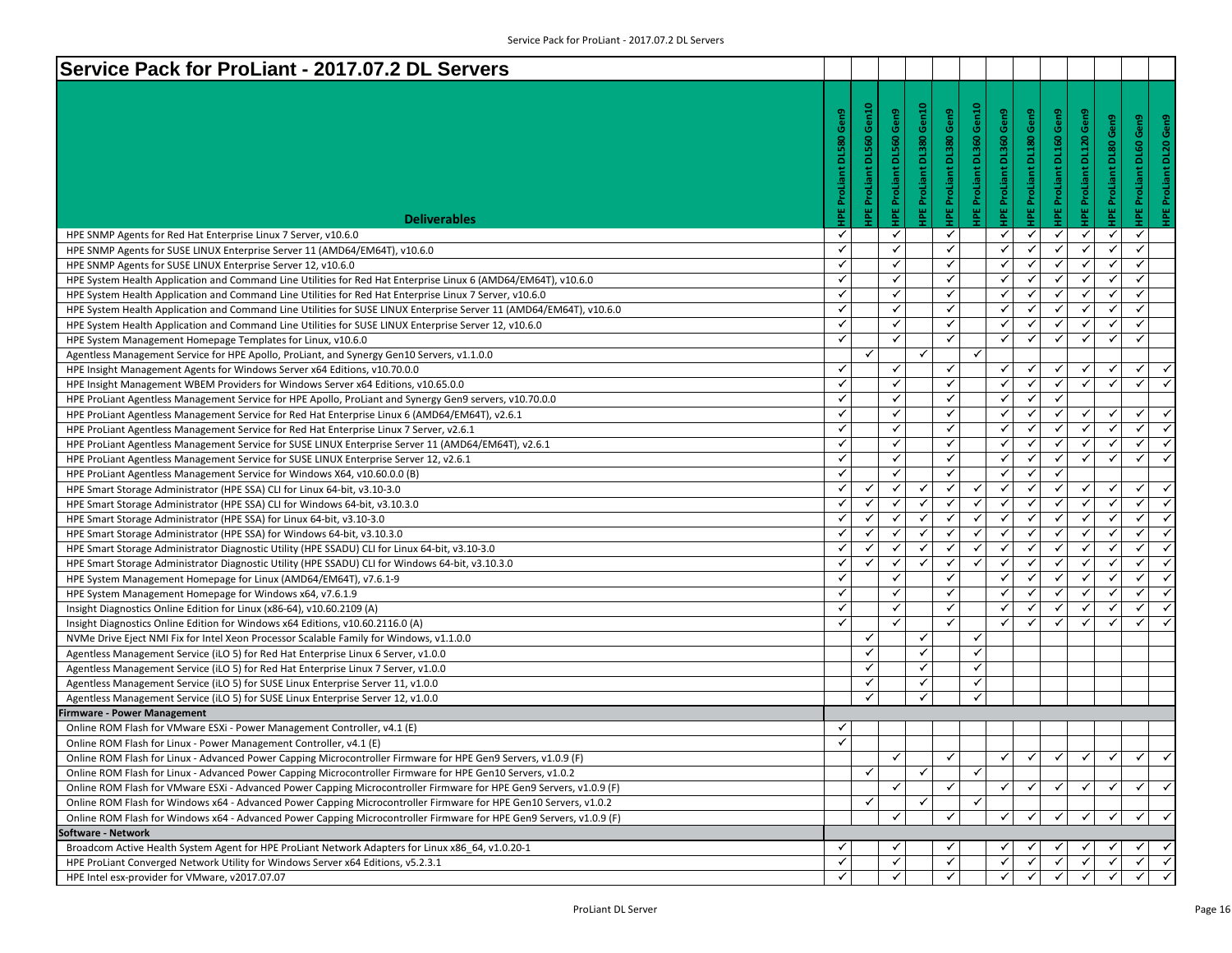| Service Pack for ProLiant - 2017.07.2 DL Servers                                                                         |                                             |                          |                                   |                             |                                |                                          |                                |                         |                         |                                                           |                               |                    |
|--------------------------------------------------------------------------------------------------------------------------|---------------------------------------------|--------------------------|-----------------------------------|-----------------------------|--------------------------------|------------------------------------------|--------------------------------|-------------------------|-------------------------|-----------------------------------------------------------|-------------------------------|--------------------|
| <b>Deliverables</b>                                                                                                      | Gen9<br><b>DL580</b><br><b>HPE ProLiant</b> | IPE ProLiant DL560 Gen10 | Gen9<br><b>HPE ProLiant DL560</b> | Gen10<br>IPE ProLiant DL380 | <b>IPE ProLiant DL380 Gen9</b> | Gen <sub>10</sub><br>ProLiant DL360<br>꾑 | <b>IPE ProLiant DL360 Gen9</b> | IPE ProLiant DL180 Gen9 | IPE ProLiant DL160 Gen9 | <b>IPE ProLiant DL120 Gen9</b><br>ProLiant DL80 Gen9<br>鬘 | <b>HPE ProLiant DL60 Gen9</b> | ProLiant DL20 Gen9 |
| Intel Active Health System Agent for HPE ProLiant Network Adapters for Linux x86 64, v1.1.83.0-1                         | $\checkmark$                                |                          | $\checkmark$                      |                             | ✓                              |                                          | $\checkmark$                   | ✓                       | ✓                       | $\checkmark$<br>$\checkmark$                              | ✓                             |                    |
| Software - Storage Fibre Channel                                                                                         |                                             |                          |                                   |                             |                                |                                          |                                |                         |                         |                                                           |                               |                    |
| Emulex Fibre Channel driver component for VMware vSphere 6.0, v2017.06.01                                                | ✓                                           |                          | ✓                                 |                             | √                              |                                          |                                |                         |                         |                                                           | ✓                             |                    |
| Emulex Fibre Channel driver component for VMware vSphere 6.5, v2017.06.01                                                | $\checkmark$                                |                          | $\checkmark$                      |                             | $\checkmark$                   |                                          | $\checkmark$                   | ✓                       | $\checkmark$            | $\checkmark$<br>$\checkmark$                              | ✓                             |                    |
| Emulex(BRCM) Fibre Channel Over Ethernet driver component for VMware vSphere 6.0, v2017.06.01                            | $\checkmark$                                |                          | $\checkmark$                      |                             | ✓                              |                                          | $\checkmark$                   | ✓                       | ✓                       | $\checkmark$<br>✓                                         | ✓                             |                    |
| Emulex(BRCM) Fibre Channel over Ethernet driver component for VMware vSphere 6.5, v2017.06.01                            | $\checkmark$                                |                          | $\checkmark$                      |                             | ✓                              |                                          | $\checkmark$                   | ✓                       | $\checkmark$            | $\checkmark$<br>$\checkmark$                              | $\checkmark$                  |                    |
| QLogic Fibre Channel driver component for VMware vSphere 6.0, v2017.06.01                                                | $\checkmark$                                |                          | $\checkmark$                      |                             | ✓                              |                                          | ✓                              | ✓                       | $\checkmark$            | $\checkmark$<br>✓                                         | $\checkmark$                  |                    |
| QLogic Fibre Channel driver component for VMware vSphere 6.5, v2017.06.01                                                | $\checkmark$                                |                          | $\checkmark$                      |                             | ✓                              |                                          |                                |                         |                         |                                                           |                               |                    |
| Driver - Storage Fibre Channel and Fibre Channel Over Ethernet                                                           |                                             |                          |                                   |                             |                                |                                          |                                |                         |                         |                                                           |                               |                    |
| HPE Storage Fibre Channel Adapter Kit for the QLogic Storport Driver for Windows Server 2012 and 2012 R2, v9.2.4.21      | ✓                                           |                          |                                   |                             |                                |                                          |                                |                         |                         | ✓                                                         |                               |                    |
| HPE Storage Fibre Channel Adapter Kit for the QLogic Storport Driver for Windows Server 2016, v9.2.4.21                  | $\checkmark$                                | $\checkmark$             | $\checkmark$                      | ✓                           | $\checkmark$                   | $\checkmark$                             | ✓                              | ✓                       | $\checkmark$            | $\checkmark$<br>$\checkmark$                              | ✓                             |                    |
| HPE Storage Fibre Channel Adapter Kit for the x64 Emulex Storport Driver, v11.2.139.0                                    | ✓                                           | $\checkmark$             | ✓                                 | $\checkmark$                | $\checkmark$                   | $\checkmark$                             | $\checkmark$                   | $\checkmark$            | $\checkmark$            | $\checkmark$<br>$\checkmark$                              | $\checkmark$                  |                    |
| HPE Storage Fibre Channel Over Ethernet Adapter Kit for the x64 Emulex Storport Driver, v11.2.1135.0                     | $\checkmark$                                | ✓                        | $\checkmark$                      | ✓                           | $\checkmark$                   | $\checkmark$                             | $\checkmark$                   | $\checkmark$            | $\checkmark$            | $\checkmark$<br>✓                                         | $\checkmark$                  |                    |
| Red Hat Enterprise Linux 6 Server (x86-64) FC Driver Kit for HPE Emulex HBAs and mezzanine HBAs, v11.2.254.6             | ✓                                           | $\checkmark$             | $\checkmark$                      | ✓                           | ✓                              | $\checkmark$                             | $\checkmark$                   | ✓                       | $\checkmark$            | $\checkmark$<br>✓                                         | $\checkmark$                  |                    |
| Red Hat Enterprise Linux 6 Server (x86-64) FC Driver Kit for HPE Qlogic HBAs and mezzanine HBAs, v8.07.00.50.06.0-k3     | $\checkmark$                                | $\checkmark$             | $\checkmark$                      |                             | $\checkmark$                   | $\checkmark$                             | $\checkmark$                   | $\checkmark$            | $\checkmark$            | $\checkmark$<br>$\checkmark$                              | ✓                             |                    |
| Red Hat Enterprise Linux 6 Server (x86-64) FCoE Driver Kit for HPE Emulex(BRCM) CNAs and mezzanine CNAs, v11.2.1226.2    | $\checkmark$                                | $\checkmark$             | $\checkmark$                      | $\checkmark$                | $\checkmark$                   | $\checkmark$                             | $\checkmark$                   | $\checkmark$            | $\checkmark$            | $\checkmark$<br>$\checkmark$                              | ✓                             | $\checkmark$       |
| Red Hat Enterprise Linux 7 Server FC Driver Kit for HPE Emulex HBAs and mezzanine HBAs, v11.2.254.6                      | ✓                                           | $\checkmark$             | ✓                                 | ✓                           | $\checkmark$                   | ✓                                        | ✓                              | ✓                       | $\checkmark$            | $\checkmark$<br>✓                                         | ✓                             |                    |
| Red Hat Enterprise Linux 7 Server FC Driver Kit for HPE QLogic HBAs and mezzanine HBAs, v8.07.00.50.07.0-k3              | $\checkmark$                                | $\checkmark$             | $\checkmark$                      | $\checkmark$                | $\checkmark$                   | $\checkmark$                             | ✓                              | $\checkmark$            | $\checkmark$            | $\checkmark$<br>$\checkmark$                              | ✓                             |                    |
| Red Hat Enterprise Linux 7 Server FCoE Driver Kit for HPE Emulex(BRCM) CNAs and mezzanine CNAs, v11.2.1226.2             | $\checkmark$                                | $\checkmark$             | $\checkmark$                      | ✓                           | $\checkmark$                   | $\checkmark$                             | $\checkmark$                   | $\checkmark$            | $\checkmark$            | $\checkmark$<br>✓                                         | $\checkmark$                  |                    |
| SUSE Linux Enterprise Server 11 (AMD64/EM64T) FC Driver Kit for HPE Emulex HBAs and mezzanine HBAs, v11.2.254.6          | $\checkmark$                                | $\checkmark$             | $\checkmark$                      | $\checkmark$                | $\checkmark$                   | $\checkmark$                             | $\checkmark$                   | $\checkmark$            | $\checkmark$            | $\checkmark$<br>$\checkmark$                              | $\checkmark$                  |                    |
| SUSE Linux Enterprise Server 11 (AMD64/EM64T) FC Driver Kit for HPE Qlogic HBAs and mezzanine HBAs, v8.07.00.50.11.3-k3  | ✓                                           | $\checkmark$             | $\checkmark$                      | $\checkmark$                | $\checkmark$                   | $\checkmark$                             | $\checkmark$                   | $\checkmark$            | $\checkmark$            | $\checkmark$<br>$\checkmark$                              | ✓                             |                    |
| SUSE Linux Enterprise Server 11 (AMD64/EM64T) FCoE Driver Kit for HPE Emulex(BRCM) CNAs and mezzanine CNAs, v11.2.1226.2 | $\checkmark$                                | $\checkmark$             | $\checkmark$                      | $\checkmark$                | $\checkmark$                   | $\checkmark$                             | $\checkmark$                   | ✓                       | $\checkmark$            | $\checkmark$<br>✓                                         | ✓                             | ✓                  |
| SUSE Linux Enterprise Server 12 FC Driver Kit for HPE Emulex HBAs and mezzanine HBAs, v11.2.254.6                        | ✓                                           | $\checkmark$             | $\checkmark$                      | $\checkmark$                | $\checkmark$                   | $\checkmark$                             | ✓                              | ✓                       | $\checkmark$            | $\checkmark$                                              | ✓                             |                    |
| SUSE Linux Enterprise Server 12 FC Driver Kit for HPE QLogic HBAs and mezzanine HBAs, v8.07.00.50.12.0-k3                | ✓                                           | $\checkmark$             | $\checkmark$                      | √                           | ✓                              | ✓                                        | $\checkmark$                   | ✓                       | $\checkmark$            | ✓<br>$\checkmark$                                         | $\checkmark$                  |                    |
| SUSE Linux Enterprise Server 12 FCoE Driver Kit for HPE Emulex(BRCM) CNAs and mezzanine CNAs, v11.2.1226.2               | $\checkmark$                                |                          | $\checkmark$                      | ✓                           | $\checkmark$                   | $\checkmark$                             | $\checkmark$                   | ✓                       |                         | $\checkmark$                                              | ✓                             |                    |
| <b>Firmware - System</b>                                                                                                 |                                             |                          |                                   |                             |                                |                                          |                                |                         |                         |                                                           |                               |                    |
| Online Flash Component for Linux - Gen10 NVMe Backplane PIC Firmware, v1.18                                              |                                             | ✓                        |                                   |                             |                                | ✔                                        |                                |                         |                         |                                                           |                               |                    |
| Online Flash Component for Windows x64 - Gen10 NVMe Backplane PIC Firmware, v1.18                                        |                                             | $\checkmark$             |                                   | $\checkmark$                |                                | $\checkmark$                             |                                |                         |                         |                                                           |                               |                    |
|                                                                                                                          |                                             |                          |                                   |                             |                                |                                          |                                |                         |                         |                                                           |                               |                    |
|                                                                                                                          |                                             |                          |                                   |                             |                                |                                          |                                |                         |                         |                                                           |                               |                    |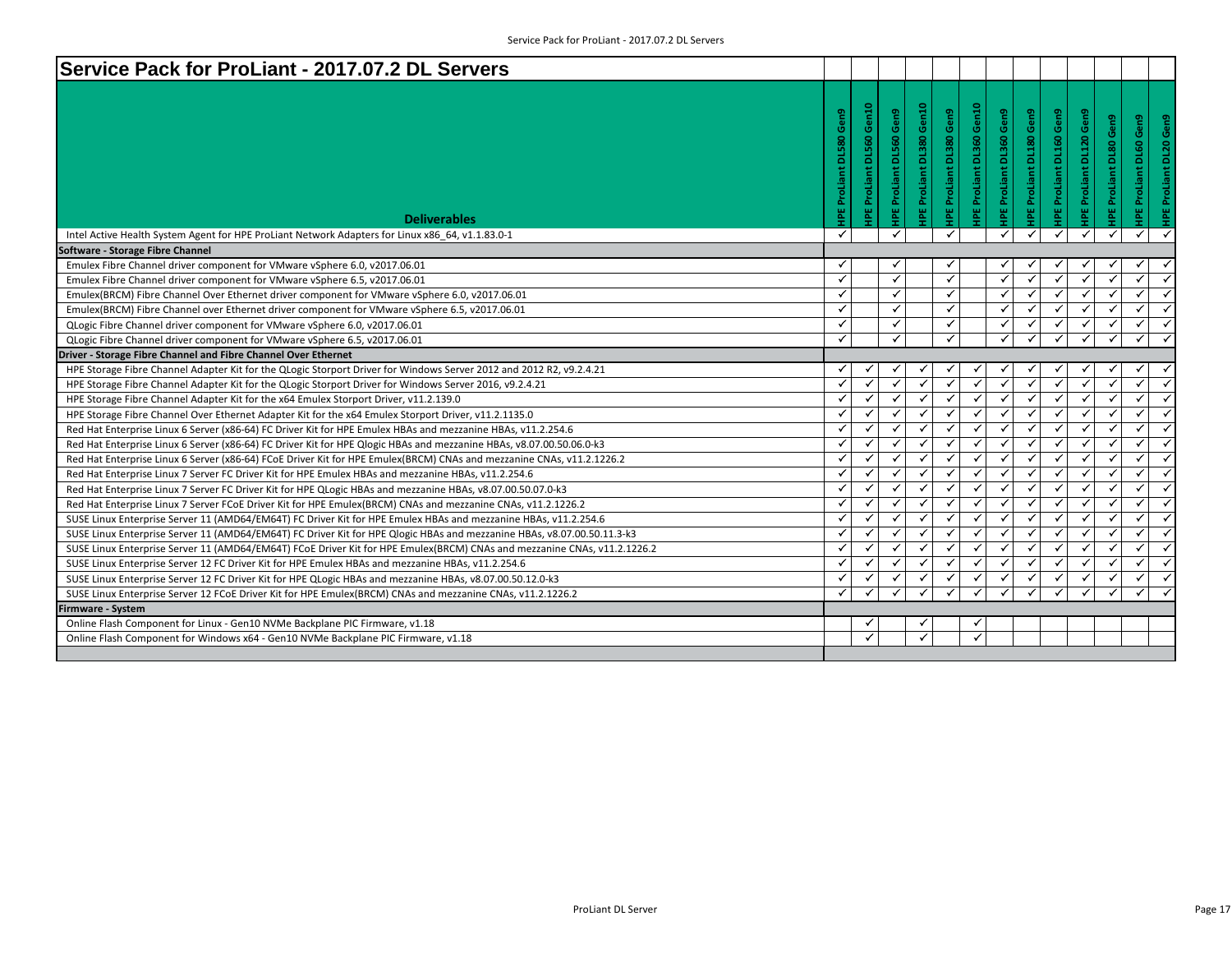| Service Pack for ProLiant - 2017.07.2 ML Servers                                                                                                                                                       |                         |                     |              |              |
|--------------------------------------------------------------------------------------------------------------------------------------------------------------------------------------------------------|-------------------------|---------------------|--------------|--------------|
|                                                                                                                                                                                                        |                         |                     |              |              |
|                                                                                                                                                                                                        | Gen9                    |                     | Gen9         |              |
|                                                                                                                                                                                                        |                         | ProLiant ML150 Gen9 |              | Õ.           |
|                                                                                                                                                                                                        | <b>ML350</b>            |                     | <b>ML110</b> | <b>ML30</b>  |
|                                                                                                                                                                                                        |                         |                     |              |              |
|                                                                                                                                                                                                        | ProLiant                |                     | ProLiant     |              |
|                                                                                                                                                                                                        |                         |                     |              |              |
|                                                                                                                                                                                                        | 몰                       | 삍                   |              |              |
| <b>Deliverables</b>                                                                                                                                                                                    |                         |                     |              |              |
| <b>BIOS - System ROM</b>                                                                                                                                                                               |                         |                     |              |              |
| Online ROM Flash Component for VMware - HPE ProLiant ML110 Gen9 (P99) Servers, v2.40 02-17-2017                                                                                                        |                         |                     |              |              |
| Online ROM Flash Component for VMware - HPE ProLiant ML150 Gen9 (P95) Servers, v2.40 02-17-2017                                                                                                        |                         | ✓                   |              |              |
| Online ROM Flash Component for Windows x64 - HPE ProLiant ML110 Gen9 (P99) Servers, v2.40 02-17-2017                                                                                                   |                         |                     | ✓            |              |
| Online ROM Flash Component for Windows x64 - HPE ProLiant ML150 Gen9 (P95) Servers, v2.40 02-17-2017                                                                                                   |                         | ✓                   |              |              |
| Online ROM Flash Component for Linux - HPE ProLiant ML110 Gen9 (P99) Servers, v2.40 02-17-2017                                                                                                         |                         | $\checkmark$        | ✓            |              |
| Online ROM Flash Component for Linux - HPE ProLiant ML150 Gen9 (P95) Servers, v2.40 02-17-2017                                                                                                         |                         |                     |              | $\checkmark$ |
| Online ROM Flash Component for Linux - HPE ProLiant ML30 Gen9 (U23) Servers, v2.20 04-28-2017                                                                                                          | ✓                       |                     |              |              |
| Online ROM Flash Component for Linux - HPE ProLiant ML350 Gen9 (P92) Servers, v2.42 04-25-2017                                                                                                         |                         |                     |              | $\checkmark$ |
| Online ROM Flash Component for VMware - HPE ProLiant ML30 Gen9 (U23) Servers, v2.20_04-28-2017                                                                                                         | ✓                       |                     |              |              |
| Online ROM Flash Component for VMware - HPE ProLiant ML350 Gen9 (P92) Servers, v2.42_04-25-2017<br>Online ROM Flash Component for Windows x64 - HPE ProLiant ML30 Gen9 (U23) Servers, v2.20 04-28-2017 |                         |                     |              | $\checkmark$ |
| Online ROM Flash Component for Windows x64 - HPE ProLiant ML350 Gen9 (P92) Servers, v2.42 04-25-2017                                                                                                   | ✓                       |                     |              |              |
| <b>Driver - Network</b>                                                                                                                                                                                |                         |                     |              |              |
| HPE Intel E1R Driver for Windows Server 2012 R2, v12.14.8.0                                                                                                                                            | ✓                       | ✓                   | ✓            | $\checkmark$ |
| HPE Intel E1R Driver for Windows Server 2012, v12.14.8.0                                                                                                                                               | $\checkmark$            | ✓                   | $\checkmark$ | $\checkmark$ |
| HPE Broadcom NX1 1Gb Driver for Windows Server x64 Editions, v20.6.0.4                                                                                                                                 | ✓                       | $\checkmark$        | ✓            | $\checkmark$ |
| HPE Broadcom tg3 Ethernet Drivers for Red Hat Enterprise Linux 6 x86_64, v3.137q-1                                                                                                                     | $\checkmark$            | $\checkmark$        | ✓            | $\checkmark$ |
| HPE Broadcom tg3 Ethernet Drivers for Red Hat Enterprise Linux 7 x86_64, v3.137q-1                                                                                                                     | ✓                       | ✓                   | ✓            | ✓            |
| HPE Broadcom tg3 Ethernet Drivers for SUSE Linux Enterprise Server 11 x86_64, v3.137q-1                                                                                                                | ✓                       | $\checkmark$        | ✓            | $\checkmark$ |
| HPE Broadcom tg3 Ethernet Drivers for SUSE Linux Enterprise Server 12 x86_64, v3.137q-1                                                                                                                | ✓                       | ✓                   | ✓            | $\checkmark$ |
| HPE Broadcom tg3 Ethernet Drivers for VMware vSphere 6.0, v2017.07.07                                                                                                                                  | $\checkmark$            | ✓                   | ✓            | $\checkmark$ |
| HPE Emulex 10/20 GbE Driver for Windows Server 2012 R2, v11.2.1153.13                                                                                                                                  | ✓                       | $\checkmark$        | ✓            | $\checkmark$ |
| HPE Emulex 10/20 GbE Driver for Windows Server 2012, v11.2.1153.13                                                                                                                                     | ✓                       | $\checkmark$        | ✓            | $\checkmark$ |
| HPE Emulex 10/20 GbE Driver for Windows Server 2016, v11.2.1153.13                                                                                                                                     | ✓                       | ✓                   | ✓            | $\checkmark$ |
| HPE Emulex 10/20 GbE iSCSI Driver for Windows Server 2012 R2, v11.2.1153.23                                                                                                                            | ✓                       | ✓                   | ✓            | $\checkmark$ |
| HPE Emulex 10/20 GbE ISCSI Driver for Windows Server 2012, v11.2.1153.23                                                                                                                               | ✓                       | ✓                   | ✓            | ✓            |
| HPE Emulex 10/20 GbE ISCSI Driver for Windows Server 2016, v11.2.1153.23                                                                                                                               | ✓                       | ✓                   | ✓            | ✓            |
| HPE Emulex 10/20GbE Drivers for Red Hat Enterprise Linux 6 x86 64, v11.2.1226.2-1                                                                                                                      | $\checkmark$            | ✓                   | $\checkmark$ | $\checkmark$ |
| HPE Emulex 10/20GbE Drivers for Red Hat Enterprise Linux 7 x86 64, v11.2.1226.2-1                                                                                                                      | ✓                       | ✓                   | $\checkmark$ | $\checkmark$ |
| HPE Emulex 10/20GbE Drivers for SUSE Linux Enterprise Server 11 x86 64, v11.2.1226.2-1                                                                                                                 | ✓                       | ✓                   | ✓            | $\checkmark$ |
| HPE Emulex 10/20GbE Drivers for SUSE Linux Enterprise Server 12 x86_64, v11.2.1226.2-1                                                                                                                 | $\checkmark$            | ✓                   | $\checkmark$ | $\checkmark$ |
| HPE Emulex 10/20GbE Drivers for VMware vSphere 6.0, v2017.07.07                                                                                                                                        | $\checkmark$            | ✓                   | $\checkmark$ | $\checkmark$ |
| HPE Emulex 10/20GbE Drivers for VMware vSphere 6.5, v2017.07.07                                                                                                                                        | ✓                       | ✔                   | ✓            | ✓            |
| HPE Emulex 10/20GbE ISCSI Drivers for Red Hat Enterprise Linux 6 x86 64, v11.2.1226.13-1                                                                                                               | $\overline{\checkmark}$ | $\checkmark$        | ✓            | $\checkmark$ |
| HPE Emulex 10/20GbE iSCSI Drivers for Red Hat Enterprise Linux 7 x86 64, v11.2.1226.13-1                                                                                                               | ✓                       |                     | ✓            | ✓            |
| HPE Emulex 10/20GbE iSCSI Drivers for SUSE Linux Enterprise Server 11 x86 64, v11.2.1226.13-1                                                                                                          | ✓                       | ✓                   | ✓            | ✓            |
| HPE Emulex 10/20GbE ISCSI Drivers for SUSE Linux Enterprise Server 12 x86_64, v11.2.1226.13-1                                                                                                          | ✓                       | ✓                   | ✓            | $\checkmark$ |
| HPE Emulex 10/20GbE iSCSI Drivers for VMware vSphere 6.0, v2017.07.07                                                                                                                                  | ✓                       |                     |              | $\checkmark$ |
| HPE Emulex 10/20GbE ISCSI Drivers for VMware vSphere 6.5, v2017.07.07                                                                                                                                  | ✓                       | ✓                   | ✓            | $\checkmark$ |
| HPE Intel E1R Driver for Windows Server 2016, v12.15.184.0 (B)                                                                                                                                         | ✓                       | ✓                   |              | ✓            |
| HPE Intel i40e Driver for VMware vSphere 6.0/6.5, v2017.07.07                                                                                                                                          |                         |                     |              | $\checkmark$ |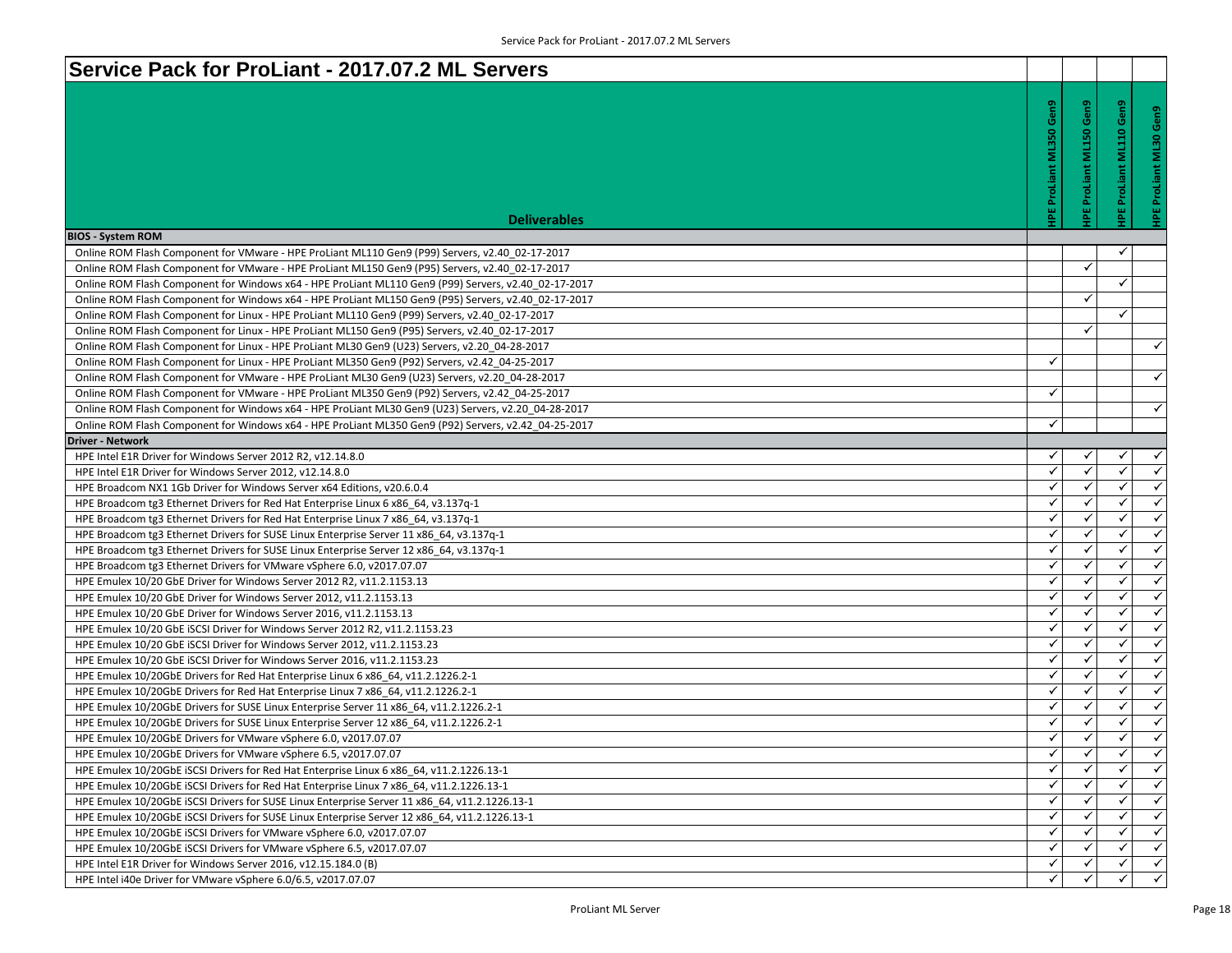| Service Pack for ProLiant - 2017.07.2 ML Servers                                                                                                                 |                                             |                         |                   |                              |
|------------------------------------------------------------------------------------------------------------------------------------------------------------------|---------------------------------------------|-------------------------|-------------------|------------------------------|
|                                                                                                                                                                  | Gen9<br><b>ML350</b><br><b>HPE ProLiant</b> | IPE ProLiant ML150 Gen9 | Gen9<br>e.<br>≣   | Gen9<br>ī<br>roLiant<br>๛    |
| <b>Deliverables</b>                                                                                                                                              |                                             |                         | 뾥                 |                              |
| HPE Intel i40e Drivers for Red Hat Enterprise Linux 6 x86_64, v2.0.19-1                                                                                          | ✓                                           | ✓                       | ✓                 | $\checkmark$                 |
| HPE Intel i40e Drivers for Red Hat Enterprise Linux 7 x86_64, v2.0.19-1                                                                                          | ✓                                           | ✓                       | ✓                 | ✓                            |
| HPE Intel i40e Drivers for SUSE Linux Enterprise Server 11 x86_64, v2.0.19-1                                                                                     | $\checkmark$                                | ✓                       | $\checkmark$      | $\checkmark$                 |
| HPE Intel i40e Drivers for SUSE Linux Enterprise Server 12 x86 64, v2.0.19-1                                                                                     | ✓                                           | ✓                       | ✓                 | $\checkmark$<br>$\checkmark$ |
| HPE Intel i40ea Driver for Windows Server 2012 R2, v1.6.102.0                                                                                                    | ✓<br>$\checkmark$                           | ✓<br>✓                  | ✓<br>$\checkmark$ | $\checkmark$                 |
| HPE Intel i40ea Driver for Windows Server 2012, v1.6.102.0                                                                                                       | $\checkmark$                                | ✓                       | $\checkmark$      | $\checkmark$                 |
| HPE Intel i40ea Driver for Windows Server 2016, v1.6.102.0                                                                                                       | $\checkmark$                                | ✓                       | ✓                 | $\checkmark$                 |
| HPE Intel i40evf Drivers for Red Hat Enterprise Linux 6 x86 64, v2.0.16-1                                                                                        | $\checkmark$                                | ✓                       | ✓                 | $\checkmark$                 |
| HPE Intel i40evf Drivers for Red Hat Enterprise Linux 7 x86 64, v2.0.16-1                                                                                        | ✓                                           | ✓                       | ✓                 | $\checkmark$                 |
| HPE Intel i40evf Drivers for SUSE Linux Enterprise Server 11 x86_64, v2.0.16-1<br>HPE Intel i40evf Drivers for SUSE Linux Enterprise Server 12 x86_64, v2.0.16-1 | $\checkmark$                                | ✓                       | ✓                 | $\checkmark$                 |
| HPE Intel igb Drivers for Red Hat Enterprise Linux 6 x86 64, v5.3.5.7-1                                                                                          | ✓                                           | ✓                       | ✓                 | $\checkmark$                 |
| HPE Intel igb Drivers for Red Hat Enterprise Linux 7 x86_64, v5.3.5.7-1                                                                                          | ✓                                           | ✓                       | ✓                 | $\checkmark$                 |
| HPE Intel igb Drivers for SUSE Linux Enterprise Server 11 x86_64, v5.3.5.7-1                                                                                     | $\checkmark$                                | ✓                       | $\checkmark$      | $\checkmark$                 |
| HPE Intel igb Drivers for SUSE Linux Enterprise Server 12 x86 64, v5.3.5.7-1                                                                                     | ✓                                           | ✓                       | ✓                 | $\checkmark$                 |
| HPE Intel igb Drivers for VMware vSphere 6.0/6.5, v2017.07.07                                                                                                    | ✓                                           | ✓                       | ✓                 | $\checkmark$                 |
| HPE Intel ixgbe Drivers for Red Hat Enterprise Linux 6 x86_64, v5.0.7-1                                                                                          | $\checkmark$                                | $\checkmark$            | $\checkmark$      | $\checkmark$                 |
| HPE Intel ixgbe Drivers for Red Hat Enterprise Linux 7 x86_64, v5.0.7-1                                                                                          | $\checkmark$                                | ✓                       | ✓                 | ✓                            |
| HPE Intel ixgbe Drivers for SUSE Linux Enterprise Server 11 x86 64, v5.0.7-1                                                                                     | ✓                                           | $\checkmark$            | ✓                 | $\checkmark$                 |
| HPE Intel ixgbe Drivers for SUSE Linux Enterprise Server 12 x86_64, v5.0.7-1                                                                                     | $\checkmark$                                | $\checkmark$            | ✓                 | $\checkmark$                 |
| HPE Intel ixgbe Drivers for VMware vSphere 6.0/6.5, v2017.07.07                                                                                                  | ✓                                           | ✓                       | ✓                 | $\checkmark$                 |
| HPE Intel ixgbevf Drivers for Red Hat Enterprise Linux 6 x86_64, v4.0.5-1                                                                                        | ✓                                           | ✓                       | $\checkmark$      | $\checkmark$                 |
| HPE Intel ixgbevf Drivers for Red Hat Enterprise Linux 7 x86 64, v4.0.5-1                                                                                        | $\checkmark$                                | $\checkmark$            | $\checkmark$      | $\checkmark$                 |
| HPE Intel ixgbevf Drivers for SUSE Linux Enterprise Server 11 x86_64, v4.0.5-1                                                                                   | $\checkmark$                                | ✓                       | ✓                 | $\checkmark$                 |
| HPE Intel ixgbevf Drivers for SUSE Linux Enterprise Server 12 x86 64, v4.0.5-1                                                                                   | $\checkmark$                                | ✓                       | ✓                 | $\checkmark$                 |
| HPE Intel ixn/ixt Drivers for Windows Server 2012 R2, v3.9.58.9103                                                                                               | $\checkmark$                                | ✓                       | ✓                 | ✓                            |
| HPE Intel ixn/ixt Drivers for Windows Server 2012, v3.9.58.9103                                                                                                  | ✓                                           | ✓                       | ✓                 | ✓                            |
| HPE Intel ixn/ixt Drivers for Windows Server 2016, v4.0.217.1                                                                                                    | $\checkmark$                                | $\checkmark$            | $\checkmark$      | $\checkmark$                 |
| HPE Mellanox CX3 Driver for Windows Server 2012 R2, v5.35.12978.0                                                                                                | ✓                                           | ✓                       | ✓                 | $\checkmark$                 |
| HPE Mellanox CX3 Driver for Windows Server 2012, v5.35.12978.0                                                                                                   | ✓                                           | $\checkmark$            | ✓                 | $\checkmark$                 |
| HPE Mellanox CX3 Driver for Windows Server 2016, v5.35.12978.0                                                                                                   | ✓                                           | ✓                       | ✓                 | $\checkmark$                 |
| HPE Mellanox CX4LX Driver for Windows Server 2012 R2, v1.60.16216.0                                                                                              | $\checkmark$                                |                         | $\checkmark$      | $\checkmark$                 |
| HPE Mellanox CX4LX Driver for Windows Server 2012, v1.60.16216.0                                                                                                 | $\checkmark$                                | ✓                       | ✓                 | $\checkmark$                 |
| HPE Mellanox CX4LX Driver for Windows Server 2016, v1.60.16216.0                                                                                                 | ✓                                           | ✓                       | $\checkmark$      | ✓                            |
| HPE Mellanox RoCE (RDMA over Converged Ethernet) Driver for Red Hat Enterprise Linux 6 Update 8 (x86 64), v3.4                                                   | $\checkmark$                                |                         | ✓                 |                              |
| HPE Mellanox RoCE (RDMA over Converged Ethernet) Driver for Red Hat Enterprise Linux 7 Update 2 (x86 64), v3.4                                                   | $\checkmark$                                |                         | ✓                 |                              |
| HPE Mellanox RoCE (RDMA over Converged Ethernet) Driver for Red Hat Enterprise Linux 7 Update 3 (x86 64), v3.4                                                   | ✓                                           |                         | ✓                 |                              |
| HPE Mellanox RoCE (RDMA over Converged Ethernet) Driver for SUSE LINUX Enterprise Server 11 SP3 AMD64/EM64T), v3.4                                               | ✓                                           |                         | ✓                 |                              |
| HPE Mellanox RoCE (RDMA over Converged Ethernet) Driver for SUSE LINUX Enterprise Server 11 SP4 AMD64/EM64T), v3.4                                               | $\checkmark$                                |                         | ✓                 |                              |
| HPE Mellanox RoCE (RDMA over Converged Ethernet) Driver for SUSE LINUX Enterprise Server 12 SP1 (AMD64/EM64T), v3.4                                              | ✓                                           |                         | ✓                 |                              |
| HPE Mellanox RoCE (RDMA over Converged Ethernet) Driver for SUSE LINUX Enterprise Server 12 SP2 (AMD64/EM64T), v3.4                                              | ✓                                           |                         | ✓                 |                              |
| HPE QLogic FastLinQ 10/25/50 GbE Driver for Windows Server x64 Editions, v8.18.30.0                                                                              | $\checkmark$                                | $\checkmark$            | $\checkmark$      | $\checkmark$                 |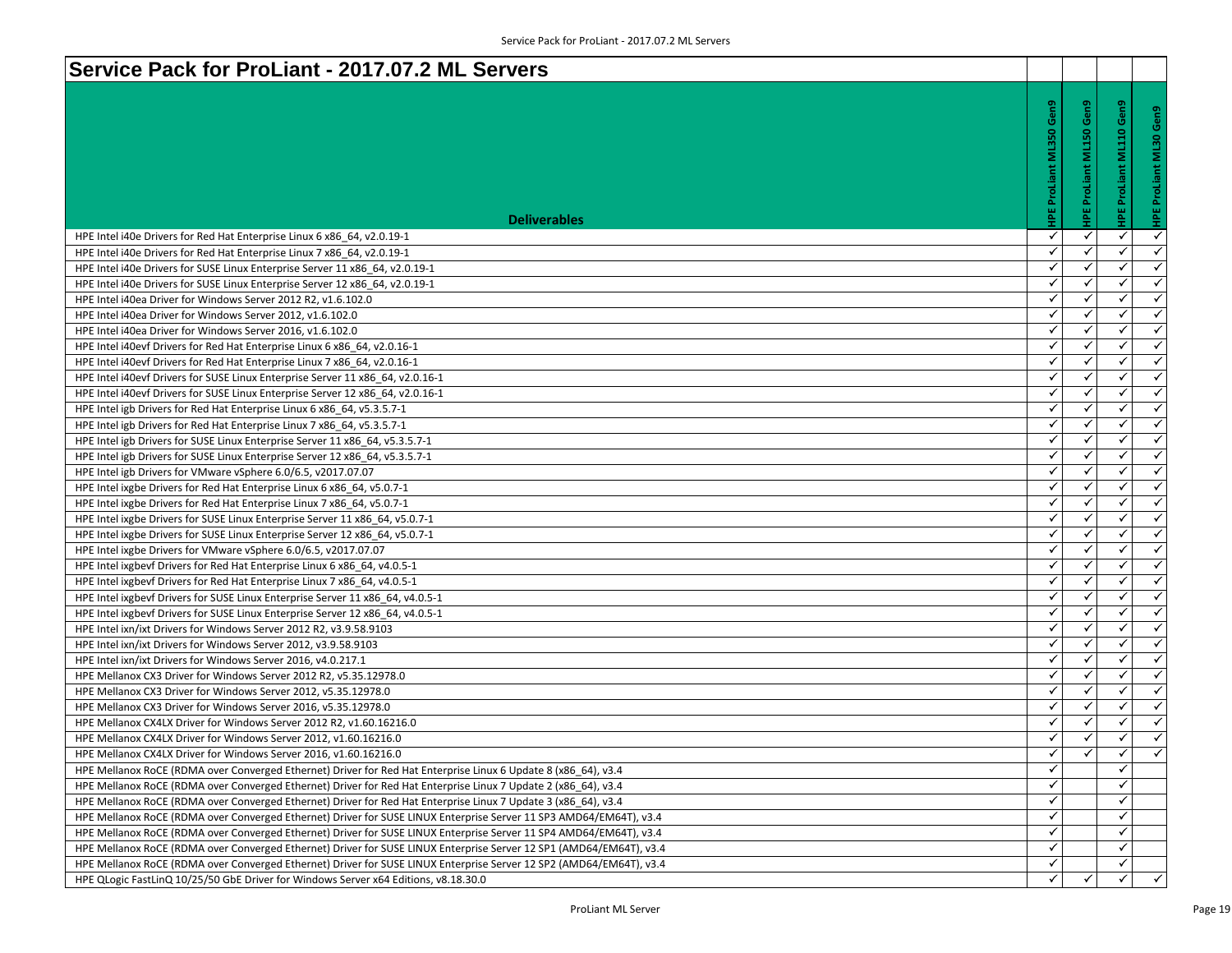| Service Pack for ProLiant - 2017.07.2 ML Servers                                                                        |                     |                                |              |                      |
|-------------------------------------------------------------------------------------------------------------------------|---------------------|--------------------------------|--------------|----------------------|
|                                                                                                                         |                     |                                |              |                      |
|                                                                                                                         | Gen9                | <b>HPE ProLiant ML150 Gen9</b> | Gen9         |                      |
|                                                                                                                         |                     |                                | a.           |                      |
|                                                                                                                         | <b>ML350</b>        |                                |              |                      |
|                                                                                                                         |                     |                                | ≣            |                      |
|                                                                                                                         |                     |                                |              |                      |
|                                                                                                                         | <b>HPE ProLiant</b> |                                |              |                      |
|                                                                                                                         |                     |                                |              |                      |
| <b>Deliverables</b>                                                                                                     |                     |                                | 쀭            |                      |
| HPE QLogic FastLinQ 10/25/50GbE Drivers for Red Hat Enterprise Linux 6 x86_64, v8.18.22.0-1                             | ✓                   | ✓                              | ✓            | $\checkmark$         |
| HPE QLogic FastLinQ 10/25/50GbE Drivers for Red Hat Enterprise Linux 7 x86_64, v8.18.22.0-1                             | ✓                   | ✓                              | ✓            | ✓                    |
| HPE QLogic FastLinQ 10/25/50GbE Drivers for SUSE Linux Enterprise Server 11 x86_64, v8.18.22.0-1                        | $\checkmark$        | $\checkmark$                   | ✓            | $\checkmark$         |
| HPE QLogic FastLinQ 10/25/50GbE Drivers for SUSE Linux Enterprise Server 12 x86_64, v8.18.22.0-1                        | ✓                   | ✓                              | ✓            | $\checkmark$         |
| HPE QLogic FastLinQ 10/25/50GbE Multifunction Drivers for VMware vSphere 6.0, v2017.07.07                               | ✓                   | ✓                              | ✓            | $\checkmark$         |
| HPE QLogic FastLinQ 10/25/50GbE Multifunction Drivers for VMware vSphere 6.5, v2017.07.07                               | ✓                   | ✓                              | ✓            | $\checkmark$         |
| HPE QLogic FastLinQ RoCE Library for Red Hat Enterprise Linux 6 Update 8, v8.18.6.0-1                                   | ✓                   | $\checkmark$                   | $\checkmark$ | $\checkmark$         |
| HPE QLogic FastLinQ RoCE Library for Red Hat Enterprise Linux 6 Update 9, v8.18.6.0-1                                   | $\checkmark$        | $\checkmark$                   | ✓            | $\checkmark$         |
| HPE QLogic FastLinQ RoCE Library for Red Hat Enterprise Linux 7 Update 2, v8.18.6.0-1                                   | $\checkmark$        | ✓                              | ✓            | $\checkmark$         |
| HPE QLogic FastLinQ RoCE Library for Red Hat Enterprise Linux 7 Update 3, v8.18.6.0-1                                   | ✓                   | ✓                              | ✓            | $\checkmark$         |
| HPE QLogic FastLinQ RoCE Library for SUSE Linux Enterprise Server 11 SP4, v8.18.6.0-1                                   | ✓                   | $\checkmark$                   | ✓            | $\checkmark$         |
| HPE QLogic FastLinQ RoCE Library for SUSE Linux Enterprise Server 12 SP1, v8.18.6.0-1                                   | ✓                   | ✓                              | ✓            | $\checkmark$         |
| HPE QLogic FastLinQ RoCE Library for SUSE Linux Enterprise Server 12 SP2, v8.18.6.0-1                                   | ✓                   | ✓                              | ✓            | $\checkmark$         |
| HPE QLogic NX2 10/20 GbE Multifunction Drivers for Windows Server x64 Editions, v7.13.113.0                             | ✓                   | $\checkmark$                   | ✓            | $\checkmark$         |
| HPE QLogic NX2 10/20GbE Multifunction Drivers for Red Hat Enterprise Linux 6 x86 64, v7.14.19-1                         | $\checkmark$        | ✓                              | ✓            | $\checkmark$         |
| HPE QLogic NX2 10/20GbE Multifunction Drivers for Red Hat Enterprise Linux 7 x86 64, v7.14.19-1                         | $\checkmark$        | ✓                              | ✓            | $\checkmark$         |
| HPE QLogic NX2 10/20GbE Multifunction Drivers for SUSE Linux Enterprise Server 11 x86_64, v7.14.19-1                    | $\checkmark$        | $\checkmark$                   | ✓            | $\checkmark$         |
| HPE QLogic NX2 10/20GbE Multifunction Drivers for SUSE Linux Enterprise Server 12 x86_64, v7.14.19-1                    | ✓                   | ✓                              | ✓            | $\checkmark$         |
| HPE QLogic NX2 10/20GbE Multifunction Drivers for VMware vSphere 6.0/6.5, v2017.07.07                                   | ✓                   | $\checkmark$                   | ✓            | $\checkmark$         |
| HPE QLogic NX2 Linux iSCSI Offload IO Daemon for Red Hat Enterprise Linux 6 Update 8 x86_64, v2.11.4.3-1                | ✓                   | ✓                              | ✓            | $\checkmark$         |
| HPE QLogic NX2 Linux iSCSI Offload IO Daemon for Red Hat Enterprise Linux 6 Update 9 x86_64, v2.11.4.3-1                | ✓                   | ✓                              | ✓            | $\checkmark$         |
| HPE QLogic NX2 Linux iSCSI Offload IO Daemon for Red Hat Enterprise Linux 7 Update 2 x86_64, v2.11.4.3-1                | ✓                   | ✓                              | ✓            | $\checkmark$         |
| HPE QLogic NX2 Linux iSCSI Offload IO Daemon for Red Hat Enterprise Linux 7 Update 3 x86_64, v2.11.4.3-1                | $\checkmark$        | $\checkmark$                   | $\checkmark$ | $\checkmark$         |
| HPE QLogic NX2 Linux iSCSI Offload IO Daemon for SUSE Linux Enterprise Server 11 SP3 x86_64, v2.11.4.3-1                | $\checkmark$        | ✓                              | ✓            | $\checkmark$         |
| HPE QLogic NX2 Linux iSCSI Offload IO Daemon for SUSE Linux Enterprise Server 11 SP4 x86 64, v2.11.4.3-1                | $\checkmark$        | $\checkmark$                   | ✓            | $\checkmark$         |
| HPE QLogic NX2 Linux iSCSI Offload IO Daemon for SUSE Linux Enterprise Server 12 SP1 x86_64, v2.11.4.3-1                | $\checkmark$        | ✓                              | ✓            | ✓                    |
| HPE QLogic NX2 Linux iSCSI Offload IO Daemon for SUSE Linux Enterprise Server 12 SP2 x86_64, v2.11.4.3-1                | ✓                   | ✓                              | ✓            | ✓                    |
| net-mst kernel module driver component for VM ware 6.0, v2016.12.22                                                     | $\checkmark$        |                                | $\checkmark$ |                      |
| net-mst kernel module driver component for VMware 6.5, v2016.12.22                                                      | ✓                   |                                | ✓            |                      |
| nmlx4 en driver component for VMware 6.5, v2016.08.17                                                                   | ✓                   |                                | ✓            |                      |
| nmlx5 en driver component for VMware 6.5, v2016.07.29                                                                   | ✓                   |                                |              |                      |
| VMware ESX 6.0 MST Drivers Offline Bundle for Mellanox Adapters, v4.6.0.101                                             | ✓                   |                                | ✓            |                      |
| VMware ESX 6.5 MST Drivers Offline Bundle for Mellanox Adapters, v4.6.0.101                                             | $\checkmark$        |                                | ✓            |                      |
| <b>Driver - Storage</b>                                                                                                 |                     |                                |              |                      |
| Dynamic Smart Array B140i Controller Driver for 64-bit Microsoft Windows Server 2012/2016 Editions, v62.12.0.64         | ✓                   | ✓                              |              | $\checkmark$         |
| <b>Driver - Storage Controller</b>                                                                                      |                     |                                |              |                      |
| HP Dynamic Smart Array B140i Controller Driver for VMware vSphere 6.0 (Driver Component)., v2016.04.18                  | ✓                   | ✓                              |              | $\checkmark$         |
| HP Dynamic Smart Array Controller Driver for VMware vSphere 6.0 (Bundle file)., v5.5.0.52-1                             | ✓                   | $\checkmark$                   |              | $\checkmark$         |
| HPE Dynamic Smart Array B140i Controller Driver for VMware vSphere 6.5 (Driver Component)., v2016.10.21                 | ✓                   | ✓                              | ✓            | $\checkmark$         |
| HPE Dynamic Smart Array B140i SATA RAID Controller Driver for Red Hat Enterprise Linux 6 (64-bit), v1.2.10-117 (A)      | ✓                   | ✓                              | ✓            | $\checkmark$         |
| HPE Dynamic Smart Array B140i SATA RAID Controller Driver for Red Hat Enterprise Linux 7 (64-bit), v1.2.10-115 (A)      | ✓                   |                                |              | $\checkmark$         |
| HPE Dynamic Smart Array B140i SATA RAID Controller Driver for SUSE LINUX Enterprise Server 11 (64-bit), v1.2.10-115 (A) | $\checkmark$        |                                | ✓            | $\blacktriangledown$ |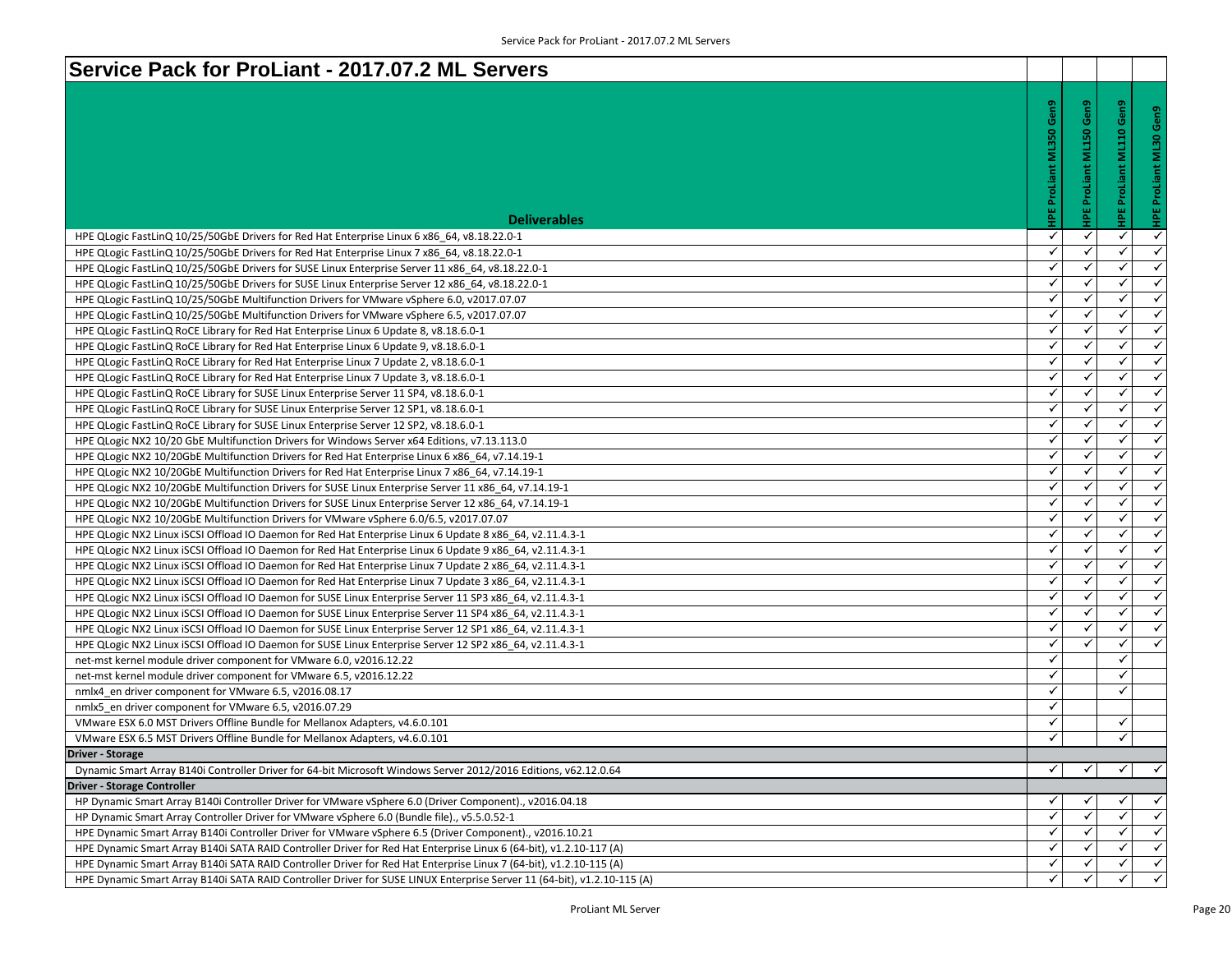| Service Pack for ProLiant - 2017.07.2 ML Servers                                                                        |                           |                         |              |                          |
|-------------------------------------------------------------------------------------------------------------------------|---------------------------|-------------------------|--------------|--------------------------|
|                                                                                                                         |                           |                         |              |                          |
|                                                                                                                         | Gen9                      | IPE ProLiant ML150 Gen9 | ്            | Gen9                     |
|                                                                                                                         | <b>HPE ProLiant ML350</b> |                         | ្ព           |                          |
|                                                                                                                         |                           |                         | E<br>N       | <b>HPE ProLiant ML30</b> |
|                                                                                                                         |                           |                         |              |                          |
|                                                                                                                         |                           |                         |              |                          |
|                                                                                                                         |                           |                         |              |                          |
| <b>Deliverables</b>                                                                                                     |                           |                         |              |                          |
| HPE Dynamic Smart Array B140i SATA RAID Controller Driver for SUSE LINUX Enterprise Server 12 (64-bit), v1.2.10-115 (A) | ✓                         | $\checkmark$            | ✓            | $\checkmark$             |
| HPE Dynamic Smart Array Controller Driver for VMware vSphere 6.5 (Bundle file)., v5.5.0.54-1                            | ✓                         | ✓                       | ✓            | $\checkmark$             |
| HPE H2xx SAS/SATA Host Bus Adapter (64-bit) Driver for vSphere 6.0 (Driver Component)., v2016.03.21 (A)                 | ✓                         |                         |              |                          |
| HPE H2xx SAS/SATA Host Bus Adapter (64-bit) Driver for vSphere 6.5 (Driver Component)., v2017.01.20 (A)                 | ✓                         |                         |              |                          |
| HPE H2xx SAS/SATA Host Bus Adapter (64-bit) Driver for vSphere 6.5, v15.10.07.00-1 (A)                                  | ✓                         |                         |              |                          |
| HPE H2xx SAS/SATA Host Bus Adapter Driver for 64-bit Microsoft Windows Server 2016 Editions, v2.68.64.2 (B)             | $\checkmark$              |                         |              |                          |
| HPE H2xx SAS/SATA Host Bus Adapter Driver for Microsoft Windows Server 2012 64-bit Editions, v2.68.64.0 (B)             | ✓                         |                         |              |                          |
| HPE H2xx SAS/SATA Host Bus Adapter Driver for Microsoft Windows Server 2012 R2 64-bit Editions, v2.68.64.1 (B)          | ✓                         |                         |              |                          |
| HPE H2xx SAS/SATA Host Bus Adapter Driver for Red Hat Enterprise Linux 6 (64-bit), v15.10.04.00-10 (A)                  | ✓                         |                         |              |                          |
| HPE H2xx SAS/SATA Host Bus Adapter Driver for Red Hat Enterprise Linux 7 (64-bit), v15.10.05.00-3 (A)                   | $\checkmark$              |                         |              |                          |
| HPE H2xx SAS/SATA Host Bus Adapter Driver for SUSE LINUX Enterprise Server 11 (64-bit), v15.10.04.00-5 (B)              | ✓                         |                         |              |                          |
| HPE H2xx SAS/SATA Host Bus Adapter Driver for SUSE LINUX Enterprise Server 12 (64-bit), v15.10.04.00-7 (B)              | ✓                         |                         |              |                          |
| HPE ProLiant Smart Array Controller (64-bit) Driver for Red Hat Enterprise Linux 6 (64-bit), v3.4.20-100                | ✓                         | ✓                       | ✓            | $\checkmark$             |
| HPE ProLiant Smart Array Controller (64-bit) Driver for Red Hat Enterprise Linux 7 (64-bit), v3.4.20-100                | ✓                         | $\checkmark$            | $\checkmark$ | $\checkmark$             |
| HPE ProLiant Smart Array Controller (64-bit) Driver for SUSE LINUX Enterprise Server 11 (64-bit), v3.4.20-100           | ✓                         | ✓                       | ✓            | $\checkmark$             |
| HPE ProLiant Smart Array Controller (64-bit) Driver for SUSE LINUX Enterprise Server 12 (64-bit), v3.4.20-100           | ✓                         | ✓                       | ✓            | $\checkmark$             |
| HPE ProLiant Smart Array Controller Driver for VMware vSphere 6.0 (Bundle file), v6.0.0.124-1 (A)                       | ✓                         | $\checkmark$            | $\checkmark$ | $\checkmark$             |
| HPE ProLiant Smart Array Controller Driver for VMware vSphere 6.0 (Driver Component)., v2016.11.18 (A)                  | ✓                         | ✓                       | ✓            | $\checkmark$             |
| HPE ProLiant Smart Array Controller Driver for VMware vSphere 6.5 (Bundle file), v2.0.16-1                              | ✓                         | ✓                       | ✓            | $\overline{\checkmark}$  |
| HPE ProLiant Smart Array Controller Driver for VMware vSphere 6.5 (Driver Component)., v2017.03.13                      | ✓                         |                         | ✓            | $\checkmark$             |
| <b>Driver - Storage Tape</b>                                                                                            |                           |                         |              |                          |
| HPE StoreEver Tape Drivers for Microsoft Windows, v4.2.0.0                                                              | ✓                         | ✓                       | ✓            | $\checkmark$             |
| <b>Driver - System Management</b>                                                                                       |                           |                         |              |                          |
| HP ProLiant iLO 3/4 Channel Interface Driver for Windows X64, v3.10.0.0 (J)                                             | ✓                         | ✓                       |              | $\checkmark$             |
| HPE ProLiant Gen9 Chipset Identifier for Windows, v10.1.2.77                                                            | $\checkmark$              | $\checkmark$            | $\checkmark$ | $\blacktriangle$         |
| iLO 3/4 Channel Interface Driver for Windows Server 2008 to Server 2012 R2, v3.30.0.0                                   | $\checkmark$              | ✓                       | ✓            | $\checkmark$             |
| iLO 3/4 Channel Interface Driver for Windows Server 2016, v3.30.0.0                                                     | ✓                         | $\checkmark$            | ✓            | $\checkmark$             |
| iLO 3/4 Management Controller Driver Package for Windows Server 2008 to Server 2012 R2, v3.30.0.0                       | ✓                         | ✓                       | ✓            | $\checkmark$             |
| iLO 3/4 Management Controller Driver Package for Windows Server 2016, v3.30.0.0                                         | ✓                         |                         | ✓            | $\checkmark$             |
| Driver - Video                                                                                                          |                           |                         |              |                          |
| Matrox G200eH Video Controller Driver for Windows Server 2012 and Server 2012 R2, v9.15.1.184                           |                           |                         |              | ✓                        |
| Matrox G200eH Video Controller Driver for Windows Server 2016, v9.15.1.184                                              |                           |                         |              | $\checkmark$             |
| Firmware - Lights-Out Management                                                                                        |                           |                         |              |                          |
| Online ROM Flash Component for Linux - HPE Integrated Lights-Out 4, v2.50                                               | ✓                         | ✓                       |              | ✓                        |
| Online ROM Flash Component for VMware ESXi - HPE Integrated Lights-Out 4, v2.50                                         | $\checkmark$              | ✓                       |              | $\checkmark$             |
| Online ROM Flash Component for Windows x64 - HPE Integrated Lights-Out 4, v2.50                                         | $\checkmark$              | $\checkmark$            | ✓            | $\blacktriangledown$     |
| <b>Firmware - Network</b>                                                                                               |                           |                         |              |                          |
| HPE QLogic NC382i/NC532x Online Firmware Upgrade Utility for Linux x86 64, v2.18.1                                      | ✔                         | ✓                       |              | $\checkmark$             |
| HPE QLogic NC382i/NC532x Online Firmware Upgrade Utility for VMware, v1.15.1                                            | $\checkmark$              | ✓                       |              | $\checkmark$             |
| HPE QLogic NC382i/NC532x Online Firmware Upgrade Utility for Windows Server x64 Editions, v4.1.0.25                     | ✓                         | ✓                       |              | $\checkmark$             |
| HPE Broadcom NX1 Online Firmware Upgrade Utility for Linux x86 64, v2.18.15                                             | ✓                         | ✓                       |              | $\checkmark$             |
| HPE Broadcom NX1 Online Firmware Upgrade Utility for VMware, v1.17.15                                                   | ✓                         | $\checkmark$            |              | $\blacktriangledown$     |
|                                                                                                                         |                           |                         |              |                          |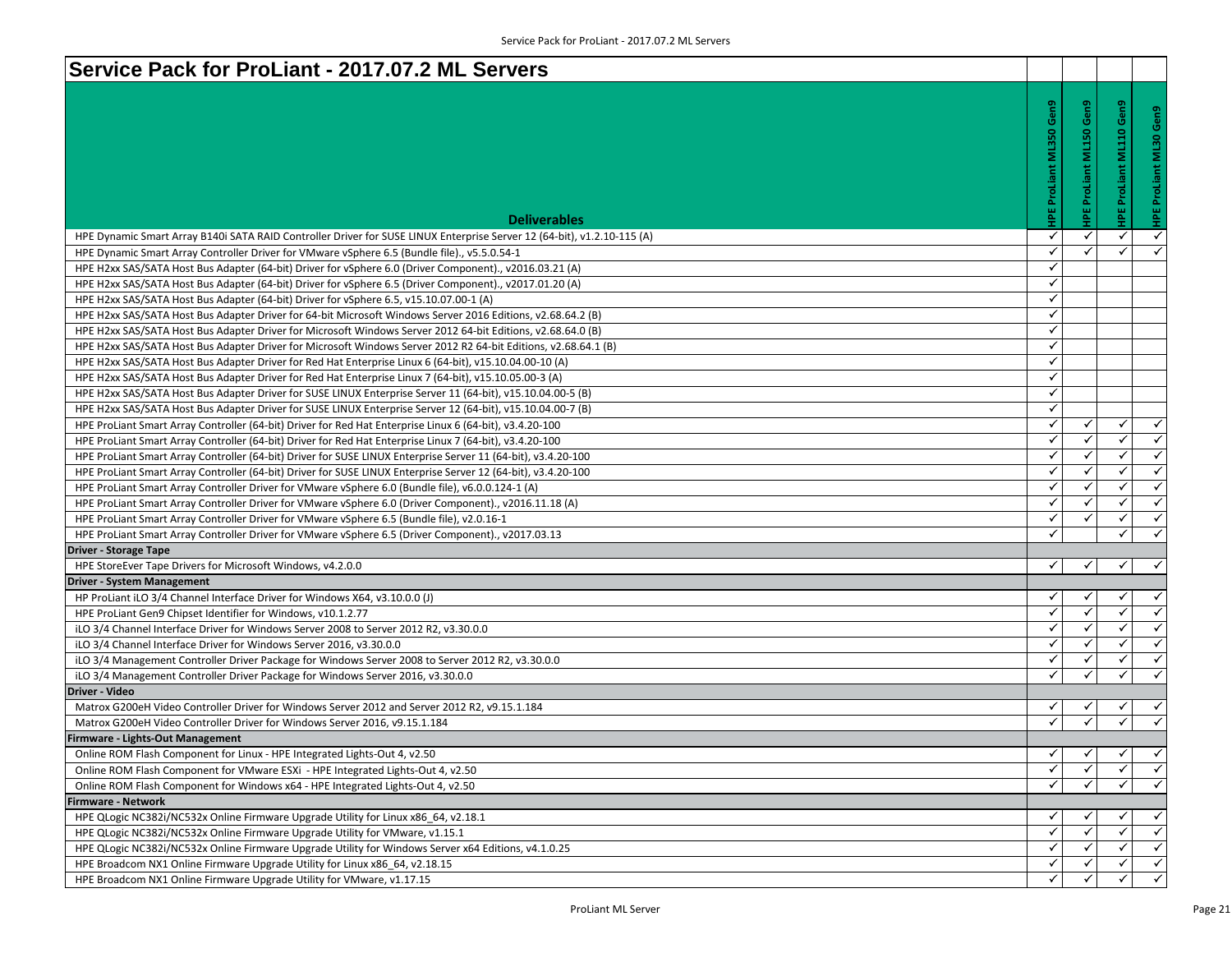| Service Pack for ProLiant - 2017.07.2 ML Servers                                                                                                                                           |                              |                |              |                         |
|--------------------------------------------------------------------------------------------------------------------------------------------------------------------------------------------|------------------------------|----------------|--------------|-------------------------|
|                                                                                                                                                                                            |                              |                |              |                         |
|                                                                                                                                                                                            | Gen9                         | Gen9           | Gen9         | HPE ProLiant ML30 Gen9  |
|                                                                                                                                                                                            | <b>ML350</b>                 |                |              |                         |
|                                                                                                                                                                                            |                              | ProLiant ML150 | <b>ML110</b> |                         |
|                                                                                                                                                                                            |                              |                |              |                         |
|                                                                                                                                                                                            |                              |                | ProLiant     |                         |
|                                                                                                                                                                                            |                              |                |              |                         |
| <b>Deliverables</b>                                                                                                                                                                        | <b>HPE ProLiant</b>          | 꾑              |              |                         |
|                                                                                                                                                                                            | $\checkmark$                 | $\checkmark$   | ✓            | $\checkmark$            |
| HPE Broadcom NX1 Online Firmware Upgrade Utility for Windows Server x64 Editions, v5.1.0.4                                                                                                 | $\checkmark$                 |                |              |                         |
| HPE Firmware Flash for Emulex Converged Network Adapters - Linux (x64), v2017.06.01                                                                                                        | $\checkmark$                 |                |              |                         |
| HPE Firmware Flash for Emulex Converged Network Adapters - Windows (x64), v2017.06.01<br>HPE Firmware Flash for Emulex Converged Network Adapters for VMware vSphere 6.5, v2017.06.01      | $\checkmark$                 |                |              |                         |
|                                                                                                                                                                                            | ✓                            |                |              |                         |
| HPE Firmware Flash for Emulex Converged Network Adapters for VMware vSphere 6.0, v2017.06.01<br>HPE Intel Online Firmware Upgrade Utility for Linux x86_64, v1.12.18                       | ✓                            | ✓              | ✓            | $\checkmark$            |
| HPE Intel Online Firmware Upgrade Utility for VMware, v3.4.18                                                                                                                              | $\checkmark$                 | ✓              | $\checkmark$ | $\checkmark$            |
| HPE Intel Online Firmware Upgrade Utility for Windows Server x64 Editions, v5.1.0.4                                                                                                        | ✓                            | ✓              | $\checkmark$ | $\checkmark$            |
| HPE QLogic FastLinQ Online Firmware Upgrade Utility for Linux x86_64, v1.1.29                                                                                                              | $\checkmark$                 | $\checkmark$   | $\checkmark$ | $\checkmark$            |
| HPE QLogic FastLinQ Online Firmware Upgrade Utility for VMware, v4.3.26                                                                                                                    | ✓                            | ✓              | ✓            | $\checkmark$            |
| HPE QLogic FastLinQ Online Firmware Upgrade Utility for Windows Server x64 Editions, v5.1.0.4                                                                                              | ✓                            | ✓              | ✓            | $\checkmark$            |
| HPE QLogic NX2 Online Firmware Upgrade Utility for Linux x86 64, v2.19.22                                                                                                                  | ✓                            | ✓              | ✓            | $\checkmark$            |
| HPE QLogic NX2 Online Firmware Upgrade Utility for VMware, v1.18.22                                                                                                                        | ✓                            |                | $\checkmark$ | $\blacktriangleleft$    |
| HPE QLogic NX2 Online Firmware Upgrade Utility for Windows Server x64 Editions, v5.1.0.4                                                                                                   | $\checkmark$                 | ✓              | $\checkmark$ | $\checkmark$            |
| Online Firmware Upgrade Utility (Linux x86_64) for HPE Infiniband FDR 2P 545QSFP Adapter (HP Part # 702211-B21), HPE Infiniband FDR 2P 545FLR-QSFP Adapter (HP Part # 702212-B21) and HPE  |                              |                |              |                         |
|                                                                                                                                                                                            |                              |                |              |                         |
|                                                                                                                                                                                            | ✓                            |                |              |                         |
| Infiniband FDR 2P 545M Adapter (HP Part #702213-B21), v1.0.6<br>Firmware - Storage Controller                                                                                              |                              |                |              |                         |
| Online ROM Flash component for VMware ESXi - HPE Dual 8GB microSD USB, v1.3.2.19                                                                                                           | ✓                            | ✓              | ✓            |                         |
| HP D6000 6Gb SAS Disk Enclosure ROM Flash Component for Windows (x64), v2.98                                                                                                               | $\checkmark$                 |                |              |                         |
| HP D2600/D2700 6Gb SAS Disk Enclosure ROM Flash Component for Linux (x64), v0150 (B)                                                                                                       | $\checkmark$                 |                |              |                         |
| HP D2600/D2700 6Gb SAS Disk Enclosure ROM Flash Component for Windows (x64), v0150 (B)                                                                                                     | ✓                            |                |              |                         |
| HP D6000 6Gb SAS Disk Enclosure ROM Flash Component for Linux (x64), v2.98                                                                                                                 | ✓                            |                |              |                         |
| HP D6000 6Gb SAS Disk Enclosure ROM Flash Component for VMware (esxi), v2.98                                                                                                               | $\checkmark$                 |                |              |                         |
| HP D3600/D3700/D3610/D3710 12Gb SAS Disk Enclosure ROM Flash Component for Linux (x64), v3.64                                                                                              | ✓                            | ✓              | ✓            |                         |
| HP D3600/D3700/D3610/D3710 12Gb SAS Disk Enclosure ROM Flash Component for VMware (esxi), v3.64                                                                                            | ✓                            | ✓              | $\checkmark$ |                         |
| HPE D3600/D3700/D3610/D3710 12Gb SAS Disk Enclosure ROM Flash Component for Windows (x64), v3.64                                                                                           | $\checkmark$                 | ✓              | $\checkmark$ |                         |
| HPE D6020 12Gb SAS Disk Enclosure ROM Flash Component for Linux (x64), v2.09 (A)                                                                                                           | ✓                            | ✓              | ✓            | ✓                       |
| HPE D6020 12Gb SAS Disk Enclosure ROM Flash Component for Windows (x64), v2.09 (A)                                                                                                         | $\checkmark$                 | ✓              | ✓            | $\overline{\checkmark}$ |
| Online ROM Flash Component for Linux - HPE Host Bus Adapters H221, v15.10.10.00 (A)                                                                                                        | $\checkmark$                 |                |              |                         |
| Online ROM Flash Component for VMware ESXi - HPE Express Bay Enablement Switch Card, v1.73 (C)                                                                                             | ✓                            |                |              |                         |
| Online ROM Flash Component for VMware ESXi - Smart Array H240ar, H240nr, H240, H241, H244br, P240nr, P244br, P246br, P440ar, P440, P441, P542D, P741m, P840, P840ar, and P841, v5.52       | ✓                            | ✓              | ✓            | $\checkmark$            |
| Online ROM Flash Component for Windows (x64) - HPE Express Bay Enablement Switch Card, v1.73 (D)                                                                                           | $\checkmark$                 |                |              |                         |
| Online ROM Flash Component for Windows (x64) - HPE Host Bus Adapters H221, v15.10.10.00 (A)                                                                                                | ✓                            |                |              |                         |
| Online ROM Flash Component for Windows (x64) - Smart Array H240ar, H240nr, H240, H241, H244br, P240nr, P244br, P246br, P440ar, P440, P441, P542D, P741m, P840, P840ar, and P841, v5.52     | ✓                            | v              |              | ✔                       |
| Supplemental Update / Online ROM Flash Component for Linux (x64) - Smart Array H240ar, H240nr, H240, H241, H244br, P240nr, P244br, P246br, P440ar, P440, P441, P542D, P741m, P840, P840ar, |                              |                |              |                         |
| and P841, v5.52                                                                                                                                                                            | ✓                            | ✓              |              |                         |
| Supplemental Update / Online ROM Flash Component for Linux (x64) - HPE Express Bay Enablement Switch Card, v1.73 (D)                                                                       | $\checkmark$                 |                |              |                         |
| Firmware - Storage Fibre Channel                                                                                                                                                           |                              |                |              |                         |
| HPE Firmware Flash for Emulex Fibre Channel Host Bus Adapters - Linux (x64), v2017.06.01                                                                                                   | ✓                            |                |              |                         |
| HPE Firmware Flash for Emulex Fibre Channel Host Bus Adapters for VMware vSphere 6.5, v2017.06.01                                                                                          | $\checkmark$                 |                |              |                         |
| HPE Firmware Flash for Emulex Fibre Channel Host Bus for VMware vSphere 6.0, v2017.06.01<br>HPE Firmware Flash for QLogic Fibre Channel Host Bus Adapters - Linux (x86 64), v2017.06.01    | $\checkmark$<br>$\checkmark$ |                |              | $\checkmark$            |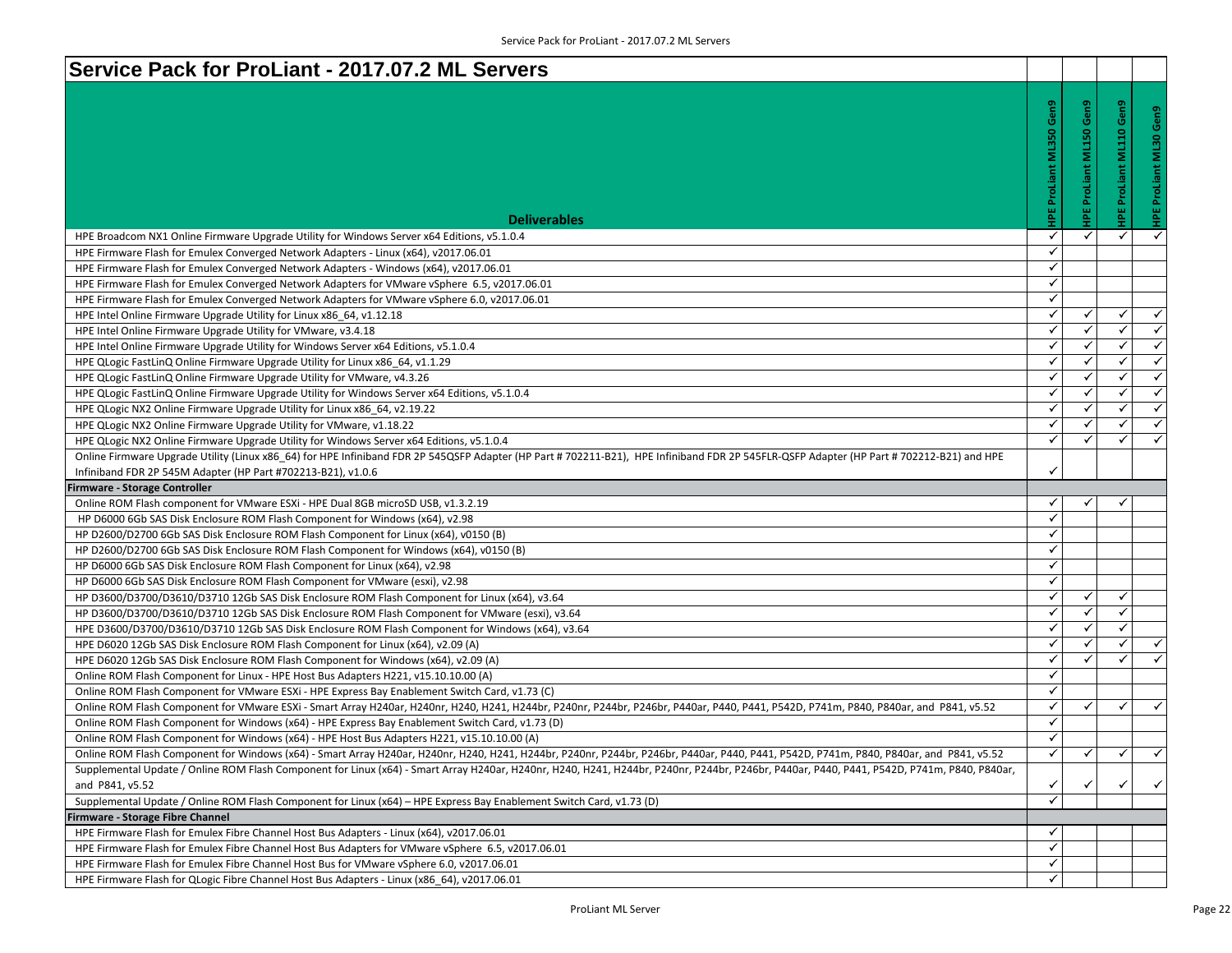| HPE ProLiant ML350 Gen9<br>IPE ProLiant ML150 Gen9<br>Gen9<br>မိ<br>ProLiant ML110<br>ツ<br><b>Deliverables</b><br>✓<br>HPE Firmware Flash for QLogic Fibre Channel Host Bus Adapters for VMware vSphere 6.0, v2017.06.01<br>✓<br>HPE Firmware Flash for QLogic Fibre Channel Host Bus Adapters for VMware vSphere 6.5, v2017.06.01<br>✓<br>HPE Firmware Online Flash for Emulex Fibre Channel Host Bus Adapters - Windows 2012/2012 R2/2016 x64, v2017.06.01<br>$\checkmark$<br>HPE Firmware Online Flash for QLogic Fibre Channel Host Bus Adapters - Windows 2012/2012R2/2016 (x64), v2017.06.01<br><b>Firmware - Storage Tape</b><br>$\checkmark$<br>✓<br>HPE StoreEver Tape Firmware for Microsoft Windows, v4.2.0.0<br>✓<br>✓<br>Software - Lights-Out Management<br>✓<br>HP Lights-Out Online Configuration Utility for Linux (AMD64/EM64T), v5.0.0-0<br>✓<br>$\overline{\mathscr{C}}$<br>$\checkmark$<br>$\checkmark$<br>✓<br>HP Lights-Out Online Configuration Utility for Windows x64 Editions, v5.0.0.0<br>$\checkmark$<br>$\checkmark$<br>✓<br>PFA Server Registry Update for Windows Server 2012 and Server 2012 R2, v1.0.0.0 (H)<br>✓<br>$\checkmark$<br>✓<br>✓<br>✓<br>PFA Server Registry Update for Windows Server 2016, v1.5.0.0 (B)<br><b>Software - Storage Controller</b><br>HPE ProLiant Smart Array SAS/SATA Event Notification Service for for 64-bit Windows Server Editions, v6.46.0.64 (B)<br>✓<br>✓<br>Software - Storage Fibre Channel HBA<br>✓<br>HPE Emulex Smart SAN Enablement Kit for Linux, v1.0.0.0-4<br>$\checkmark$<br>HPE Emulex Smart SAN Enablement Kit for Windows 64 bit operating systems, v1.0.0.1 (e)<br>$\checkmark$<br>HPE Fibre Channel Enablement Kit for Linux - QLogic, v6.0.0.0-4 (b)<br>$\checkmark$<br>HPE Fibre Channel Enablement Kit for Red Hat Enterprise Linux 6 Server - Emulex, v11.2.254.6<br>✓<br>HPE Fibre Channel Enablement Kit for Red Hat Enterprise Linux 7 Server - Emulex, v11.2.254.6<br>✓<br>HPE Fibre Channel Enablement Kit for SUSE Linux Enterprise Server 11 (AMD64/EM64T) - Emulex, v11.2.254.6<br>✓<br>HPE Fibre Channel Enablement Kit for SUSE Linux Enterprise Server 12- Emulex, v11.2.254.6<br>✓<br>HPE Fibre Channel Over Ethernet Enablement Kit for Red Hat Enterprise Linux 6 Server - Emulex(BRCM), v11.2.1224.0<br>✓<br>HPE Fibre Channel Over Ethernet Enablement Kit for Red Hat Enterprise Linux 7 Server - Emulex(BRCM), v11.2.1224.0<br>$\checkmark$<br>HPE Fibre Channel Over Ethernet Enablement Kit for SUSE Linux Enterprise Server 11 (AMD64/EM64T) - Emulex(BRCM), v11.2.1224.0<br>$\checkmark$<br>HPE Fibre Channel Over Ethernet Enablement Kit for SUSE Linux Enterprise Server 12- Emulex(BRCM), v11.2.1224.0<br>$\checkmark$<br>HPE QLogic Smart SAN enablement kit for Linux, v3.3-3<br>✓<br>HPE QLogic Smart SAN Enablement Kit for Windows 64 bit operating systems, v1.0.0.1 (d)<br><b>Software - System Management</b><br>✓<br>Integrated Management Log Viewer for Windows Server x64 Editions, v7.8.0.0<br>✓<br>✓<br>✓<br>✓<br>✓<br>✓<br>HPE SNMP Agents for Red Hat Enterprise Linux 6 (AMD64/EM64T), v10.6.0<br>$\checkmark$<br>$\checkmark$<br>$\checkmark$<br>HPE SNMP Agents for Red Hat Enterprise Linux 7 Server, v10.6.0<br>$\checkmark$<br>$\checkmark$<br>✓<br>HPE SNMP Agents for SUSE LINUX Enterprise Server 11 (AMD64/EM64T), v10.6.0<br>✓<br>✓<br>✓<br>HPE SNMP Agents for SUSE LINUX Enterprise Server 12, v10.6.0<br>✓<br>✓<br>HPE System Health Application and Command Line Utilities for Red Hat Enterprise Linux 6 (AMD64/EM64T), v10.6.0<br>✓<br>$\checkmark$<br>✓<br>✓<br>HPE System Health Application and Command Line Utilities for Red Hat Enterprise Linux 7 Server, v10.6.0<br>✓<br>HPE System Health Application and Command Line Utilities for SUSE LINUX Enterprise Server 11 (AMD64/EM64T), v10.6.0<br>✓<br>✓<br>✓<br>✓<br>HPE System Health Application and Command Line Utilities for SUSE LINUX Enterprise Server 12, v10.6.0<br>✓<br>✓<br>$\checkmark$<br>HPE System Management Homepage Templates for Linux, v10.6.0<br>✓<br>✓<br>$\checkmark$<br>HPE Insight Management Agents for Windows Server x64 Editions, v10.70.0.0<br>✓<br>✓<br>$\checkmark$<br>$\checkmark$<br>✓<br>HPE Insight Management WBEM Providers for Windows Server x64 Editions, v10.65.0.0<br>✓<br>✓<br>HPE ProLiant Agentless Management Service for HPE Apollo, ProLiant and Synergy Gen9 servers, v10.70.0.0<br>$\checkmark$<br>$\checkmark$<br>✓ | Service Pack for ProLiant - 2017.07.2 ML Servers                                               |  |  |
|-------------------------------------------------------------------------------------------------------------------------------------------------------------------------------------------------------------------------------------------------------------------------------------------------------------------------------------------------------------------------------------------------------------------------------------------------------------------------------------------------------------------------------------------------------------------------------------------------------------------------------------------------------------------------------------------------------------------------------------------------------------------------------------------------------------------------------------------------------------------------------------------------------------------------------------------------------------------------------------------------------------------------------------------------------------------------------------------------------------------------------------------------------------------------------------------------------------------------------------------------------------------------------------------------------------------------------------------------------------------------------------------------------------------------------------------------------------------------------------------------------------------------------------------------------------------------------------------------------------------------------------------------------------------------------------------------------------------------------------------------------------------------------------------------------------------------------------------------------------------------------------------------------------------------------------------------------------------------------------------------------------------------------------------------------------------------------------------------------------------------------------------------------------------------------------------------------------------------------------------------------------------------------------------------------------------------------------------------------------------------------------------------------------------------------------------------------------------------------------------------------------------------------------------------------------------------------------------------------------------------------------------------------------------------------------------------------------------------------------------------------------------------------------------------------------------------------------------------------------------------------------------------------------------------------------------------------------------------------------------------------------------------------------------------------------------------------------------------------------------------------------------------------------------------------------------------------------------------------------------------------------------------------------------------------------------------------------------------------------------------------------------------------------------------------------------------------------------------------------------------------------------------------------------------------------------------------------------------------------------------------------------------------------------------------------------------------------------------------------------------------------------------------------------------------------------------------------------------------------------------------------------------------------------------------------------------------------------------------------------------------------------------------------------------------------------------------------------------------------------------------------------------------------------------------------------------------------------------------------------------------------------------------------------------------------------------------------------------------------------------------------------------------------------------------------------------------------------------------------|------------------------------------------------------------------------------------------------|--|--|
|                                                                                                                                                                                                                                                                                                                                                                                                                                                                                                                                                                                                                                                                                                                                                                                                                                                                                                                                                                                                                                                                                                                                                                                                                                                                                                                                                                                                                                                                                                                                                                                                                                                                                                                                                                                                                                                                                                                                                                                                                                                                                                                                                                                                                                                                                                                                                                                                                                                                                                                                                                                                                                                                                                                                                                                                                                                                                                                                                                                                                                                                                                                                                                                                                                                                                                                                                                                                                                                                                                                                                                                                                                                                                                                                                                                                                                                                                                                                                                                                                                                                                                                                                                                                                                                                                                                                                                                                                                                                                     |                                                                                                |  |  |
|                                                                                                                                                                                                                                                                                                                                                                                                                                                                                                                                                                                                                                                                                                                                                                                                                                                                                                                                                                                                                                                                                                                                                                                                                                                                                                                                                                                                                                                                                                                                                                                                                                                                                                                                                                                                                                                                                                                                                                                                                                                                                                                                                                                                                                                                                                                                                                                                                                                                                                                                                                                                                                                                                                                                                                                                                                                                                                                                                                                                                                                                                                                                                                                                                                                                                                                                                                                                                                                                                                                                                                                                                                                                                                                                                                                                                                                                                                                                                                                                                                                                                                                                                                                                                                                                                                                                                                                                                                                                                     |                                                                                                |  |  |
|                                                                                                                                                                                                                                                                                                                                                                                                                                                                                                                                                                                                                                                                                                                                                                                                                                                                                                                                                                                                                                                                                                                                                                                                                                                                                                                                                                                                                                                                                                                                                                                                                                                                                                                                                                                                                                                                                                                                                                                                                                                                                                                                                                                                                                                                                                                                                                                                                                                                                                                                                                                                                                                                                                                                                                                                                                                                                                                                                                                                                                                                                                                                                                                                                                                                                                                                                                                                                                                                                                                                                                                                                                                                                                                                                                                                                                                                                                                                                                                                                                                                                                                                                                                                                                                                                                                                                                                                                                                                                     |                                                                                                |  |  |
|                                                                                                                                                                                                                                                                                                                                                                                                                                                                                                                                                                                                                                                                                                                                                                                                                                                                                                                                                                                                                                                                                                                                                                                                                                                                                                                                                                                                                                                                                                                                                                                                                                                                                                                                                                                                                                                                                                                                                                                                                                                                                                                                                                                                                                                                                                                                                                                                                                                                                                                                                                                                                                                                                                                                                                                                                                                                                                                                                                                                                                                                                                                                                                                                                                                                                                                                                                                                                                                                                                                                                                                                                                                                                                                                                                                                                                                                                                                                                                                                                                                                                                                                                                                                                                                                                                                                                                                                                                                                                     |                                                                                                |  |  |
|                                                                                                                                                                                                                                                                                                                                                                                                                                                                                                                                                                                                                                                                                                                                                                                                                                                                                                                                                                                                                                                                                                                                                                                                                                                                                                                                                                                                                                                                                                                                                                                                                                                                                                                                                                                                                                                                                                                                                                                                                                                                                                                                                                                                                                                                                                                                                                                                                                                                                                                                                                                                                                                                                                                                                                                                                                                                                                                                                                                                                                                                                                                                                                                                                                                                                                                                                                                                                                                                                                                                                                                                                                                                                                                                                                                                                                                                                                                                                                                                                                                                                                                                                                                                                                                                                                                                                                                                                                                                                     |                                                                                                |  |  |
|                                                                                                                                                                                                                                                                                                                                                                                                                                                                                                                                                                                                                                                                                                                                                                                                                                                                                                                                                                                                                                                                                                                                                                                                                                                                                                                                                                                                                                                                                                                                                                                                                                                                                                                                                                                                                                                                                                                                                                                                                                                                                                                                                                                                                                                                                                                                                                                                                                                                                                                                                                                                                                                                                                                                                                                                                                                                                                                                                                                                                                                                                                                                                                                                                                                                                                                                                                                                                                                                                                                                                                                                                                                                                                                                                                                                                                                                                                                                                                                                                                                                                                                                                                                                                                                                                                                                                                                                                                                                                     |                                                                                                |  |  |
|                                                                                                                                                                                                                                                                                                                                                                                                                                                                                                                                                                                                                                                                                                                                                                                                                                                                                                                                                                                                                                                                                                                                                                                                                                                                                                                                                                                                                                                                                                                                                                                                                                                                                                                                                                                                                                                                                                                                                                                                                                                                                                                                                                                                                                                                                                                                                                                                                                                                                                                                                                                                                                                                                                                                                                                                                                                                                                                                                                                                                                                                                                                                                                                                                                                                                                                                                                                                                                                                                                                                                                                                                                                                                                                                                                                                                                                                                                                                                                                                                                                                                                                                                                                                                                                                                                                                                                                                                                                                                     |                                                                                                |  |  |
|                                                                                                                                                                                                                                                                                                                                                                                                                                                                                                                                                                                                                                                                                                                                                                                                                                                                                                                                                                                                                                                                                                                                                                                                                                                                                                                                                                                                                                                                                                                                                                                                                                                                                                                                                                                                                                                                                                                                                                                                                                                                                                                                                                                                                                                                                                                                                                                                                                                                                                                                                                                                                                                                                                                                                                                                                                                                                                                                                                                                                                                                                                                                                                                                                                                                                                                                                                                                                                                                                                                                                                                                                                                                                                                                                                                                                                                                                                                                                                                                                                                                                                                                                                                                                                                                                                                                                                                                                                                                                     |                                                                                                |  |  |
|                                                                                                                                                                                                                                                                                                                                                                                                                                                                                                                                                                                                                                                                                                                                                                                                                                                                                                                                                                                                                                                                                                                                                                                                                                                                                                                                                                                                                                                                                                                                                                                                                                                                                                                                                                                                                                                                                                                                                                                                                                                                                                                                                                                                                                                                                                                                                                                                                                                                                                                                                                                                                                                                                                                                                                                                                                                                                                                                                                                                                                                                                                                                                                                                                                                                                                                                                                                                                                                                                                                                                                                                                                                                                                                                                                                                                                                                                                                                                                                                                                                                                                                                                                                                                                                                                                                                                                                                                                                                                     |                                                                                                |  |  |
|                                                                                                                                                                                                                                                                                                                                                                                                                                                                                                                                                                                                                                                                                                                                                                                                                                                                                                                                                                                                                                                                                                                                                                                                                                                                                                                                                                                                                                                                                                                                                                                                                                                                                                                                                                                                                                                                                                                                                                                                                                                                                                                                                                                                                                                                                                                                                                                                                                                                                                                                                                                                                                                                                                                                                                                                                                                                                                                                                                                                                                                                                                                                                                                                                                                                                                                                                                                                                                                                                                                                                                                                                                                                                                                                                                                                                                                                                                                                                                                                                                                                                                                                                                                                                                                                                                                                                                                                                                                                                     |                                                                                                |  |  |
|                                                                                                                                                                                                                                                                                                                                                                                                                                                                                                                                                                                                                                                                                                                                                                                                                                                                                                                                                                                                                                                                                                                                                                                                                                                                                                                                                                                                                                                                                                                                                                                                                                                                                                                                                                                                                                                                                                                                                                                                                                                                                                                                                                                                                                                                                                                                                                                                                                                                                                                                                                                                                                                                                                                                                                                                                                                                                                                                                                                                                                                                                                                                                                                                                                                                                                                                                                                                                                                                                                                                                                                                                                                                                                                                                                                                                                                                                                                                                                                                                                                                                                                                                                                                                                                                                                                                                                                                                                                                                     |                                                                                                |  |  |
|                                                                                                                                                                                                                                                                                                                                                                                                                                                                                                                                                                                                                                                                                                                                                                                                                                                                                                                                                                                                                                                                                                                                                                                                                                                                                                                                                                                                                                                                                                                                                                                                                                                                                                                                                                                                                                                                                                                                                                                                                                                                                                                                                                                                                                                                                                                                                                                                                                                                                                                                                                                                                                                                                                                                                                                                                                                                                                                                                                                                                                                                                                                                                                                                                                                                                                                                                                                                                                                                                                                                                                                                                                                                                                                                                                                                                                                                                                                                                                                                                                                                                                                                                                                                                                                                                                                                                                                                                                                                                     |                                                                                                |  |  |
|                                                                                                                                                                                                                                                                                                                                                                                                                                                                                                                                                                                                                                                                                                                                                                                                                                                                                                                                                                                                                                                                                                                                                                                                                                                                                                                                                                                                                                                                                                                                                                                                                                                                                                                                                                                                                                                                                                                                                                                                                                                                                                                                                                                                                                                                                                                                                                                                                                                                                                                                                                                                                                                                                                                                                                                                                                                                                                                                                                                                                                                                                                                                                                                                                                                                                                                                                                                                                                                                                                                                                                                                                                                                                                                                                                                                                                                                                                                                                                                                                                                                                                                                                                                                                                                                                                                                                                                                                                                                                     |                                                                                                |  |  |
|                                                                                                                                                                                                                                                                                                                                                                                                                                                                                                                                                                                                                                                                                                                                                                                                                                                                                                                                                                                                                                                                                                                                                                                                                                                                                                                                                                                                                                                                                                                                                                                                                                                                                                                                                                                                                                                                                                                                                                                                                                                                                                                                                                                                                                                                                                                                                                                                                                                                                                                                                                                                                                                                                                                                                                                                                                                                                                                                                                                                                                                                                                                                                                                                                                                                                                                                                                                                                                                                                                                                                                                                                                                                                                                                                                                                                                                                                                                                                                                                                                                                                                                                                                                                                                                                                                                                                                                                                                                                                     |                                                                                                |  |  |
|                                                                                                                                                                                                                                                                                                                                                                                                                                                                                                                                                                                                                                                                                                                                                                                                                                                                                                                                                                                                                                                                                                                                                                                                                                                                                                                                                                                                                                                                                                                                                                                                                                                                                                                                                                                                                                                                                                                                                                                                                                                                                                                                                                                                                                                                                                                                                                                                                                                                                                                                                                                                                                                                                                                                                                                                                                                                                                                                                                                                                                                                                                                                                                                                                                                                                                                                                                                                                                                                                                                                                                                                                                                                                                                                                                                                                                                                                                                                                                                                                                                                                                                                                                                                                                                                                                                                                                                                                                                                                     |                                                                                                |  |  |
|                                                                                                                                                                                                                                                                                                                                                                                                                                                                                                                                                                                                                                                                                                                                                                                                                                                                                                                                                                                                                                                                                                                                                                                                                                                                                                                                                                                                                                                                                                                                                                                                                                                                                                                                                                                                                                                                                                                                                                                                                                                                                                                                                                                                                                                                                                                                                                                                                                                                                                                                                                                                                                                                                                                                                                                                                                                                                                                                                                                                                                                                                                                                                                                                                                                                                                                                                                                                                                                                                                                                                                                                                                                                                                                                                                                                                                                                                                                                                                                                                                                                                                                                                                                                                                                                                                                                                                                                                                                                                     |                                                                                                |  |  |
|                                                                                                                                                                                                                                                                                                                                                                                                                                                                                                                                                                                                                                                                                                                                                                                                                                                                                                                                                                                                                                                                                                                                                                                                                                                                                                                                                                                                                                                                                                                                                                                                                                                                                                                                                                                                                                                                                                                                                                                                                                                                                                                                                                                                                                                                                                                                                                                                                                                                                                                                                                                                                                                                                                                                                                                                                                                                                                                                                                                                                                                                                                                                                                                                                                                                                                                                                                                                                                                                                                                                                                                                                                                                                                                                                                                                                                                                                                                                                                                                                                                                                                                                                                                                                                                                                                                                                                                                                                                                                     |                                                                                                |  |  |
|                                                                                                                                                                                                                                                                                                                                                                                                                                                                                                                                                                                                                                                                                                                                                                                                                                                                                                                                                                                                                                                                                                                                                                                                                                                                                                                                                                                                                                                                                                                                                                                                                                                                                                                                                                                                                                                                                                                                                                                                                                                                                                                                                                                                                                                                                                                                                                                                                                                                                                                                                                                                                                                                                                                                                                                                                                                                                                                                                                                                                                                                                                                                                                                                                                                                                                                                                                                                                                                                                                                                                                                                                                                                                                                                                                                                                                                                                                                                                                                                                                                                                                                                                                                                                                                                                                                                                                                                                                                                                     |                                                                                                |  |  |
|                                                                                                                                                                                                                                                                                                                                                                                                                                                                                                                                                                                                                                                                                                                                                                                                                                                                                                                                                                                                                                                                                                                                                                                                                                                                                                                                                                                                                                                                                                                                                                                                                                                                                                                                                                                                                                                                                                                                                                                                                                                                                                                                                                                                                                                                                                                                                                                                                                                                                                                                                                                                                                                                                                                                                                                                                                                                                                                                                                                                                                                                                                                                                                                                                                                                                                                                                                                                                                                                                                                                                                                                                                                                                                                                                                                                                                                                                                                                                                                                                                                                                                                                                                                                                                                                                                                                                                                                                                                                                     |                                                                                                |  |  |
|                                                                                                                                                                                                                                                                                                                                                                                                                                                                                                                                                                                                                                                                                                                                                                                                                                                                                                                                                                                                                                                                                                                                                                                                                                                                                                                                                                                                                                                                                                                                                                                                                                                                                                                                                                                                                                                                                                                                                                                                                                                                                                                                                                                                                                                                                                                                                                                                                                                                                                                                                                                                                                                                                                                                                                                                                                                                                                                                                                                                                                                                                                                                                                                                                                                                                                                                                                                                                                                                                                                                                                                                                                                                                                                                                                                                                                                                                                                                                                                                                                                                                                                                                                                                                                                                                                                                                                                                                                                                                     |                                                                                                |  |  |
|                                                                                                                                                                                                                                                                                                                                                                                                                                                                                                                                                                                                                                                                                                                                                                                                                                                                                                                                                                                                                                                                                                                                                                                                                                                                                                                                                                                                                                                                                                                                                                                                                                                                                                                                                                                                                                                                                                                                                                                                                                                                                                                                                                                                                                                                                                                                                                                                                                                                                                                                                                                                                                                                                                                                                                                                                                                                                                                                                                                                                                                                                                                                                                                                                                                                                                                                                                                                                                                                                                                                                                                                                                                                                                                                                                                                                                                                                                                                                                                                                                                                                                                                                                                                                                                                                                                                                                                                                                                                                     |                                                                                                |  |  |
|                                                                                                                                                                                                                                                                                                                                                                                                                                                                                                                                                                                                                                                                                                                                                                                                                                                                                                                                                                                                                                                                                                                                                                                                                                                                                                                                                                                                                                                                                                                                                                                                                                                                                                                                                                                                                                                                                                                                                                                                                                                                                                                                                                                                                                                                                                                                                                                                                                                                                                                                                                                                                                                                                                                                                                                                                                                                                                                                                                                                                                                                                                                                                                                                                                                                                                                                                                                                                                                                                                                                                                                                                                                                                                                                                                                                                                                                                                                                                                                                                                                                                                                                                                                                                                                                                                                                                                                                                                                                                     |                                                                                                |  |  |
|                                                                                                                                                                                                                                                                                                                                                                                                                                                                                                                                                                                                                                                                                                                                                                                                                                                                                                                                                                                                                                                                                                                                                                                                                                                                                                                                                                                                                                                                                                                                                                                                                                                                                                                                                                                                                                                                                                                                                                                                                                                                                                                                                                                                                                                                                                                                                                                                                                                                                                                                                                                                                                                                                                                                                                                                                                                                                                                                                                                                                                                                                                                                                                                                                                                                                                                                                                                                                                                                                                                                                                                                                                                                                                                                                                                                                                                                                                                                                                                                                                                                                                                                                                                                                                                                                                                                                                                                                                                                                     |                                                                                                |  |  |
|                                                                                                                                                                                                                                                                                                                                                                                                                                                                                                                                                                                                                                                                                                                                                                                                                                                                                                                                                                                                                                                                                                                                                                                                                                                                                                                                                                                                                                                                                                                                                                                                                                                                                                                                                                                                                                                                                                                                                                                                                                                                                                                                                                                                                                                                                                                                                                                                                                                                                                                                                                                                                                                                                                                                                                                                                                                                                                                                                                                                                                                                                                                                                                                                                                                                                                                                                                                                                                                                                                                                                                                                                                                                                                                                                                                                                                                                                                                                                                                                                                                                                                                                                                                                                                                                                                                                                                                                                                                                                     |                                                                                                |  |  |
|                                                                                                                                                                                                                                                                                                                                                                                                                                                                                                                                                                                                                                                                                                                                                                                                                                                                                                                                                                                                                                                                                                                                                                                                                                                                                                                                                                                                                                                                                                                                                                                                                                                                                                                                                                                                                                                                                                                                                                                                                                                                                                                                                                                                                                                                                                                                                                                                                                                                                                                                                                                                                                                                                                                                                                                                                                                                                                                                                                                                                                                                                                                                                                                                                                                                                                                                                                                                                                                                                                                                                                                                                                                                                                                                                                                                                                                                                                                                                                                                                                                                                                                                                                                                                                                                                                                                                                                                                                                                                     |                                                                                                |  |  |
|                                                                                                                                                                                                                                                                                                                                                                                                                                                                                                                                                                                                                                                                                                                                                                                                                                                                                                                                                                                                                                                                                                                                                                                                                                                                                                                                                                                                                                                                                                                                                                                                                                                                                                                                                                                                                                                                                                                                                                                                                                                                                                                                                                                                                                                                                                                                                                                                                                                                                                                                                                                                                                                                                                                                                                                                                                                                                                                                                                                                                                                                                                                                                                                                                                                                                                                                                                                                                                                                                                                                                                                                                                                                                                                                                                                                                                                                                                                                                                                                                                                                                                                                                                                                                                                                                                                                                                                                                                                                                     |                                                                                                |  |  |
|                                                                                                                                                                                                                                                                                                                                                                                                                                                                                                                                                                                                                                                                                                                                                                                                                                                                                                                                                                                                                                                                                                                                                                                                                                                                                                                                                                                                                                                                                                                                                                                                                                                                                                                                                                                                                                                                                                                                                                                                                                                                                                                                                                                                                                                                                                                                                                                                                                                                                                                                                                                                                                                                                                                                                                                                                                                                                                                                                                                                                                                                                                                                                                                                                                                                                                                                                                                                                                                                                                                                                                                                                                                                                                                                                                                                                                                                                                                                                                                                                                                                                                                                                                                                                                                                                                                                                                                                                                                                                     |                                                                                                |  |  |
|                                                                                                                                                                                                                                                                                                                                                                                                                                                                                                                                                                                                                                                                                                                                                                                                                                                                                                                                                                                                                                                                                                                                                                                                                                                                                                                                                                                                                                                                                                                                                                                                                                                                                                                                                                                                                                                                                                                                                                                                                                                                                                                                                                                                                                                                                                                                                                                                                                                                                                                                                                                                                                                                                                                                                                                                                                                                                                                                                                                                                                                                                                                                                                                                                                                                                                                                                                                                                                                                                                                                                                                                                                                                                                                                                                                                                                                                                                                                                                                                                                                                                                                                                                                                                                                                                                                                                                                                                                                                                     |                                                                                                |  |  |
|                                                                                                                                                                                                                                                                                                                                                                                                                                                                                                                                                                                                                                                                                                                                                                                                                                                                                                                                                                                                                                                                                                                                                                                                                                                                                                                                                                                                                                                                                                                                                                                                                                                                                                                                                                                                                                                                                                                                                                                                                                                                                                                                                                                                                                                                                                                                                                                                                                                                                                                                                                                                                                                                                                                                                                                                                                                                                                                                                                                                                                                                                                                                                                                                                                                                                                                                                                                                                                                                                                                                                                                                                                                                                                                                                                                                                                                                                                                                                                                                                                                                                                                                                                                                                                                                                                                                                                                                                                                                                     |                                                                                                |  |  |
|                                                                                                                                                                                                                                                                                                                                                                                                                                                                                                                                                                                                                                                                                                                                                                                                                                                                                                                                                                                                                                                                                                                                                                                                                                                                                                                                                                                                                                                                                                                                                                                                                                                                                                                                                                                                                                                                                                                                                                                                                                                                                                                                                                                                                                                                                                                                                                                                                                                                                                                                                                                                                                                                                                                                                                                                                                                                                                                                                                                                                                                                                                                                                                                                                                                                                                                                                                                                                                                                                                                                                                                                                                                                                                                                                                                                                                                                                                                                                                                                                                                                                                                                                                                                                                                                                                                                                                                                                                                                                     |                                                                                                |  |  |
|                                                                                                                                                                                                                                                                                                                                                                                                                                                                                                                                                                                                                                                                                                                                                                                                                                                                                                                                                                                                                                                                                                                                                                                                                                                                                                                                                                                                                                                                                                                                                                                                                                                                                                                                                                                                                                                                                                                                                                                                                                                                                                                                                                                                                                                                                                                                                                                                                                                                                                                                                                                                                                                                                                                                                                                                                                                                                                                                                                                                                                                                                                                                                                                                                                                                                                                                                                                                                                                                                                                                                                                                                                                                                                                                                                                                                                                                                                                                                                                                                                                                                                                                                                                                                                                                                                                                                                                                                                                                                     |                                                                                                |  |  |
|                                                                                                                                                                                                                                                                                                                                                                                                                                                                                                                                                                                                                                                                                                                                                                                                                                                                                                                                                                                                                                                                                                                                                                                                                                                                                                                                                                                                                                                                                                                                                                                                                                                                                                                                                                                                                                                                                                                                                                                                                                                                                                                                                                                                                                                                                                                                                                                                                                                                                                                                                                                                                                                                                                                                                                                                                                                                                                                                                                                                                                                                                                                                                                                                                                                                                                                                                                                                                                                                                                                                                                                                                                                                                                                                                                                                                                                                                                                                                                                                                                                                                                                                                                                                                                                                                                                                                                                                                                                                                     |                                                                                                |  |  |
|                                                                                                                                                                                                                                                                                                                                                                                                                                                                                                                                                                                                                                                                                                                                                                                                                                                                                                                                                                                                                                                                                                                                                                                                                                                                                                                                                                                                                                                                                                                                                                                                                                                                                                                                                                                                                                                                                                                                                                                                                                                                                                                                                                                                                                                                                                                                                                                                                                                                                                                                                                                                                                                                                                                                                                                                                                                                                                                                                                                                                                                                                                                                                                                                                                                                                                                                                                                                                                                                                                                                                                                                                                                                                                                                                                                                                                                                                                                                                                                                                                                                                                                                                                                                                                                                                                                                                                                                                                                                                     |                                                                                                |  |  |
|                                                                                                                                                                                                                                                                                                                                                                                                                                                                                                                                                                                                                                                                                                                                                                                                                                                                                                                                                                                                                                                                                                                                                                                                                                                                                                                                                                                                                                                                                                                                                                                                                                                                                                                                                                                                                                                                                                                                                                                                                                                                                                                                                                                                                                                                                                                                                                                                                                                                                                                                                                                                                                                                                                                                                                                                                                                                                                                                                                                                                                                                                                                                                                                                                                                                                                                                                                                                                                                                                                                                                                                                                                                                                                                                                                                                                                                                                                                                                                                                                                                                                                                                                                                                                                                                                                                                                                                                                                                                                     |                                                                                                |  |  |
|                                                                                                                                                                                                                                                                                                                                                                                                                                                                                                                                                                                                                                                                                                                                                                                                                                                                                                                                                                                                                                                                                                                                                                                                                                                                                                                                                                                                                                                                                                                                                                                                                                                                                                                                                                                                                                                                                                                                                                                                                                                                                                                                                                                                                                                                                                                                                                                                                                                                                                                                                                                                                                                                                                                                                                                                                                                                                                                                                                                                                                                                                                                                                                                                                                                                                                                                                                                                                                                                                                                                                                                                                                                                                                                                                                                                                                                                                                                                                                                                                                                                                                                                                                                                                                                                                                                                                                                                                                                                                     |                                                                                                |  |  |
|                                                                                                                                                                                                                                                                                                                                                                                                                                                                                                                                                                                                                                                                                                                                                                                                                                                                                                                                                                                                                                                                                                                                                                                                                                                                                                                                                                                                                                                                                                                                                                                                                                                                                                                                                                                                                                                                                                                                                                                                                                                                                                                                                                                                                                                                                                                                                                                                                                                                                                                                                                                                                                                                                                                                                                                                                                                                                                                                                                                                                                                                                                                                                                                                                                                                                                                                                                                                                                                                                                                                                                                                                                                                                                                                                                                                                                                                                                                                                                                                                                                                                                                                                                                                                                                                                                                                                                                                                                                                                     |                                                                                                |  |  |
|                                                                                                                                                                                                                                                                                                                                                                                                                                                                                                                                                                                                                                                                                                                                                                                                                                                                                                                                                                                                                                                                                                                                                                                                                                                                                                                                                                                                                                                                                                                                                                                                                                                                                                                                                                                                                                                                                                                                                                                                                                                                                                                                                                                                                                                                                                                                                                                                                                                                                                                                                                                                                                                                                                                                                                                                                                                                                                                                                                                                                                                                                                                                                                                                                                                                                                                                                                                                                                                                                                                                                                                                                                                                                                                                                                                                                                                                                                                                                                                                                                                                                                                                                                                                                                                                                                                                                                                                                                                                                     |                                                                                                |  |  |
|                                                                                                                                                                                                                                                                                                                                                                                                                                                                                                                                                                                                                                                                                                                                                                                                                                                                                                                                                                                                                                                                                                                                                                                                                                                                                                                                                                                                                                                                                                                                                                                                                                                                                                                                                                                                                                                                                                                                                                                                                                                                                                                                                                                                                                                                                                                                                                                                                                                                                                                                                                                                                                                                                                                                                                                                                                                                                                                                                                                                                                                                                                                                                                                                                                                                                                                                                                                                                                                                                                                                                                                                                                                                                                                                                                                                                                                                                                                                                                                                                                                                                                                                                                                                                                                                                                                                                                                                                                                                                     |                                                                                                |  |  |
|                                                                                                                                                                                                                                                                                                                                                                                                                                                                                                                                                                                                                                                                                                                                                                                                                                                                                                                                                                                                                                                                                                                                                                                                                                                                                                                                                                                                                                                                                                                                                                                                                                                                                                                                                                                                                                                                                                                                                                                                                                                                                                                                                                                                                                                                                                                                                                                                                                                                                                                                                                                                                                                                                                                                                                                                                                                                                                                                                                                                                                                                                                                                                                                                                                                                                                                                                                                                                                                                                                                                                                                                                                                                                                                                                                                                                                                                                                                                                                                                                                                                                                                                                                                                                                                                                                                                                                                                                                                                                     |                                                                                                |  |  |
|                                                                                                                                                                                                                                                                                                                                                                                                                                                                                                                                                                                                                                                                                                                                                                                                                                                                                                                                                                                                                                                                                                                                                                                                                                                                                                                                                                                                                                                                                                                                                                                                                                                                                                                                                                                                                                                                                                                                                                                                                                                                                                                                                                                                                                                                                                                                                                                                                                                                                                                                                                                                                                                                                                                                                                                                                                                                                                                                                                                                                                                                                                                                                                                                                                                                                                                                                                                                                                                                                                                                                                                                                                                                                                                                                                                                                                                                                                                                                                                                                                                                                                                                                                                                                                                                                                                                                                                                                                                                                     |                                                                                                |  |  |
|                                                                                                                                                                                                                                                                                                                                                                                                                                                                                                                                                                                                                                                                                                                                                                                                                                                                                                                                                                                                                                                                                                                                                                                                                                                                                                                                                                                                                                                                                                                                                                                                                                                                                                                                                                                                                                                                                                                                                                                                                                                                                                                                                                                                                                                                                                                                                                                                                                                                                                                                                                                                                                                                                                                                                                                                                                                                                                                                                                                                                                                                                                                                                                                                                                                                                                                                                                                                                                                                                                                                                                                                                                                                                                                                                                                                                                                                                                                                                                                                                                                                                                                                                                                                                                                                                                                                                                                                                                                                                     |                                                                                                |  |  |
|                                                                                                                                                                                                                                                                                                                                                                                                                                                                                                                                                                                                                                                                                                                                                                                                                                                                                                                                                                                                                                                                                                                                                                                                                                                                                                                                                                                                                                                                                                                                                                                                                                                                                                                                                                                                                                                                                                                                                                                                                                                                                                                                                                                                                                                                                                                                                                                                                                                                                                                                                                                                                                                                                                                                                                                                                                                                                                                                                                                                                                                                                                                                                                                                                                                                                                                                                                                                                                                                                                                                                                                                                                                                                                                                                                                                                                                                                                                                                                                                                                                                                                                                                                                                                                                                                                                                                                                                                                                                                     |                                                                                                |  |  |
|                                                                                                                                                                                                                                                                                                                                                                                                                                                                                                                                                                                                                                                                                                                                                                                                                                                                                                                                                                                                                                                                                                                                                                                                                                                                                                                                                                                                                                                                                                                                                                                                                                                                                                                                                                                                                                                                                                                                                                                                                                                                                                                                                                                                                                                                                                                                                                                                                                                                                                                                                                                                                                                                                                                                                                                                                                                                                                                                                                                                                                                                                                                                                                                                                                                                                                                                                                                                                                                                                                                                                                                                                                                                                                                                                                                                                                                                                                                                                                                                                                                                                                                                                                                                                                                                                                                                                                                                                                                                                     | HPE ProLiant Agentless Management Service for Red Hat Enterprise Linux 6 (AMD64/EM64T), v2.6.1 |  |  |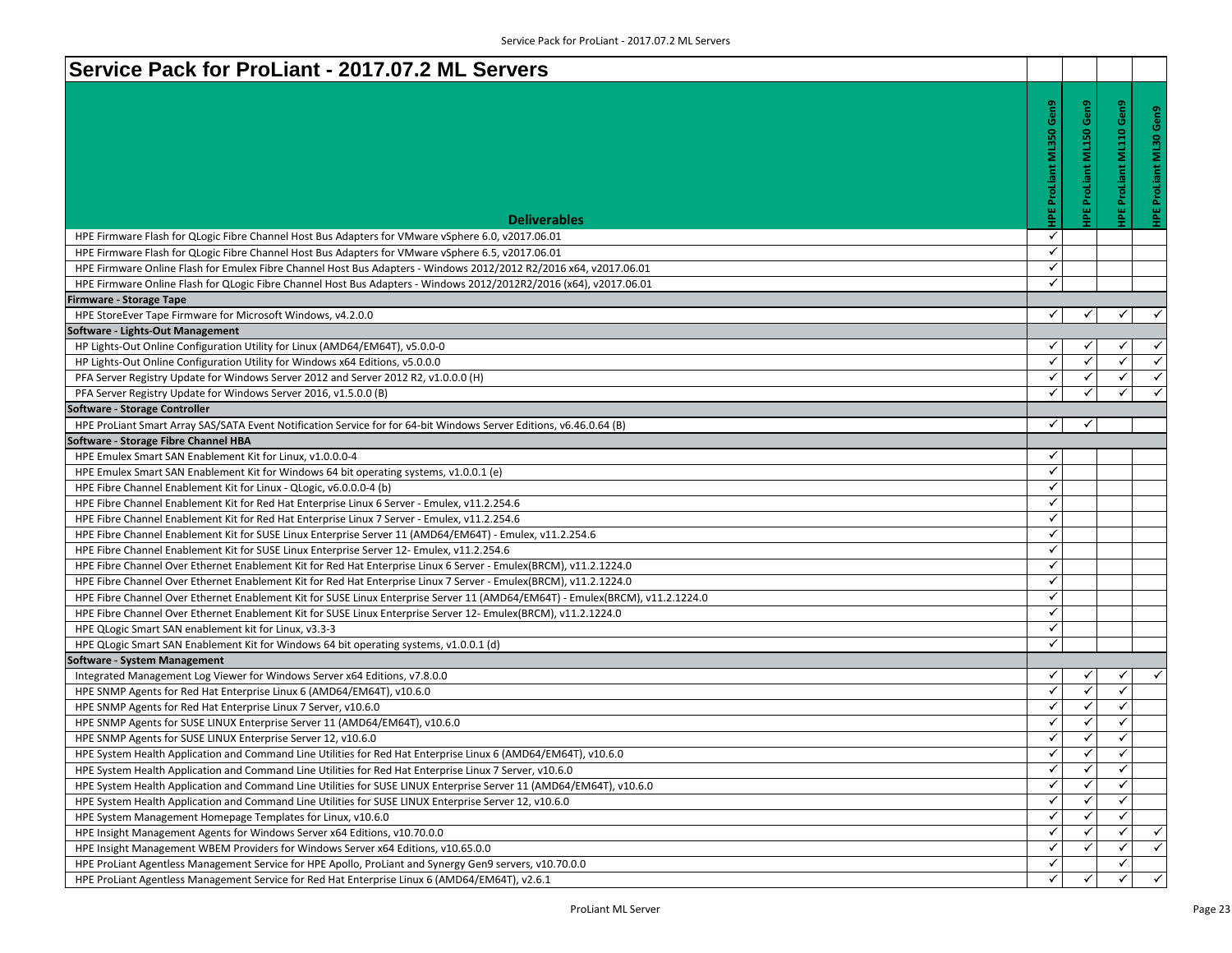| HPE ProLiant ML350 Gen9<br>Gen9<br>Gen9<br>ඊ<br><b>IPE ProLiant ML150</b><br>0<br><b>ML30</b><br><b>HPE ProLiant</b><br><b>Deliverables</b><br>✓<br>✓<br>✓<br>HPE ProLiant Agentless Management Service for Red Hat Enterprise Linux 7 Server, v2.6.1<br>$\checkmark$<br>✓<br>✓<br>✓<br>HPE ProLiant Agentless Management Service for SUSE LINUX Enterprise Server 11 (AMD64/EM64T), v2.6.1<br>✓<br>✓<br>✓<br>HPE ProLiant Agentless Management Service for SUSE LINUX Enterprise Server 12, v2.6.1<br>✓<br>✓<br>HPE ProLiant Agentless Management Service for Windows X64, v10.60.0.0 (B)<br>✓<br>✓<br>✓<br>HPE Smart Storage Administrator (HPE SSA) CLI for Linux 64-bit, v3.10-3.0<br>✓<br>✓<br>$\checkmark$<br>HPE Smart Storage Administrator (HPE SSA) CLI for Windows 64-bit, v3.10.3.0<br>✓<br>✓<br>✓<br>HPE Smart Storage Administrator (HPE SSA) for Linux 64-bit, v3.10-3.0<br>✓<br>$\checkmark$<br>$\checkmark$<br>HPE Smart Storage Administrator (HPE SSA) for Windows 64-bit, v3.10.3.0<br>✓<br>✓<br>✓<br>HPE Smart Storage Administrator Diagnostic Utility (HPE SSADU) CLI for Linux 64-bit, v3.10-3.0<br>✓<br>✓<br>HPE Smart Storage Administrator Diagnostic Utility (HPE SSADU) CLI for Windows 64-bit, v3.10.3.0<br>✓<br>✓<br>✓<br>✓<br>HPE System Management Homepage for Linux (AMD64/EM64T), v7.6.1-9<br>✓<br>✓<br>✓<br>HPE System Management Homepage for Windows x64, v7.6.1.9<br>✓<br>✓<br>✓<br>Insight Diagnostics Online Edition for Linux (x86-64), v10.60.2109 (A)<br>✓<br>$\checkmark$<br>$\checkmark$<br>Insight Diagnostics Online Edition for Windows x64 Editions, v10.60.2116.0 (A)<br><b>Firmware - Power Management</b><br>✓<br>✓<br>✓<br>Online ROM Flash for Linux - Advanced Power Capping Microcontroller Firmware for HPE Gen9 Servers, v1.0.9 (F)<br>✓<br>$\checkmark$<br>✓<br>Online ROM Flash for VMware ESXi - Advanced Power Capping Microcontroller Firmware for HPE Gen9 Servers, v1.0.9 (F)<br>✓<br>✓<br>✓<br>Online ROM Flash for Windows x64 - Advanced Power Capping Microcontroller Firmware for HPE Gen9 Servers, v1.0.9 (F)<br>Broadcom Active Health System Agent for HPE ProLiant Network Adapters for Linux x86_64, v1.0.20-1<br>✓<br>✓<br>✓<br>✓<br>✓<br>✓<br>HPE ProLiant Converged Network Utility for Windows Server x64 Editions, v5.2.3.1<br>✓<br>✓<br>✓<br>HPE Intel esx-provider for VMware, v2017.07.07<br>✓<br>✓<br>$\checkmark$<br>Intel Active Health System Agent for HPE ProLiant Network Adapters for Linux x86 64, v1.1.83.0-1<br>✓<br>Emulex Fibre Channel driver component for VMware vSphere 6.0, v2017.06.01<br>✓<br>Emulex Fibre Channel driver component for VMware vSphere 6.5, v2017.06.01<br>✓<br>Emulex(BRCM) Fibre Channel Over Ethernet driver component for VMware vSphere 6.0, v2017.06.01<br>✓<br>Emulex(BRCM) Fibre Channel over Ethernet driver component for VMware vSphere 6.5, v2017.06.01<br>✓<br>QLogic Fibre Channel driver component for VMware vSphere 6.0, v2017.06.01<br>✓<br>QLogic Fibre Channel driver component for VMware vSphere 6.5, v2017.06.01<br>HPE Storage Fibre Channel Adapter Kit for the QLogic Storport Driver for Windows Server 2012 and 2012 R2, v9.2.4.21<br>✓<br>✓<br>HPE Storage Fibre Channel Adapter Kit for the QLogic Storport Driver for Windows Server 2016, v9.2.4.21<br>HPE Storage Fibre Channel Adapter Kit for the x64 Emulex Storport Driver, v11.2.139.0<br>✓<br>$\checkmark$<br>HPE Storage Fibre Channel Over Ethernet Adapter Kit for the x64 Emulex Storport Driver, v11.2.1135.0<br>✓<br>Red Hat Enterprise Linux 6 Server (x86-64) FC Driver Kit for HPE Emulex HBAs and mezzanine HBAs, v11.2.254.6<br>✓<br>Red Hat Enterprise Linux 6 Server (x86-64) FC Driver Kit for HPE Qlogic HBAs and mezzanine HBAs, v8.07.00.50.06.0-k3<br>✓<br>Red Hat Enterprise Linux 6 Server (x86-64) FCoE Driver Kit for HPE Emulex(BRCM) CNAs and mezzanine CNAs, v11.2.1226.2<br>✓<br>Red Hat Enterprise Linux 7 Server FC Driver Kit for HPE Emulex HBAs and mezzanine HBAs, v11.2.254.6<br>✓<br>Red Hat Enterprise Linux 7 Server FC Driver Kit for HPE QLogic HBAs and mezzanine HBAs, v8.07.00.50.07.0-k3<br>✓<br>Red Hat Enterprise Linux 7 Server FCoE Driver Kit for HPE Emulex(BRCM) CNAs and mezzanine CNAs, v11.2.1226.2<br>✓<br>SUSE Linux Enterprise Server 11 (AMD64/EM64T) FC Driver Kit for HPE Emulex HBAs and mezzanine HBAs, v11.2.254.6 | Service Pack for ProLiant - 2017.07.2 ML Servers               |  |              |
|-------------------------------------------------------------------------------------------------------------------------------------------------------------------------------------------------------------------------------------------------------------------------------------------------------------------------------------------------------------------------------------------------------------------------------------------------------------------------------------------------------------------------------------------------------------------------------------------------------------------------------------------------------------------------------------------------------------------------------------------------------------------------------------------------------------------------------------------------------------------------------------------------------------------------------------------------------------------------------------------------------------------------------------------------------------------------------------------------------------------------------------------------------------------------------------------------------------------------------------------------------------------------------------------------------------------------------------------------------------------------------------------------------------------------------------------------------------------------------------------------------------------------------------------------------------------------------------------------------------------------------------------------------------------------------------------------------------------------------------------------------------------------------------------------------------------------------------------------------------------------------------------------------------------------------------------------------------------------------------------------------------------------------------------------------------------------------------------------------------------------------------------------------------------------------------------------------------------------------------------------------------------------------------------------------------------------------------------------------------------------------------------------------------------------------------------------------------------------------------------------------------------------------------------------------------------------------------------------------------------------------------------------------------------------------------------------------------------------------------------------------------------------------------------------------------------------------------------------------------------------------------------------------------------------------------------------------------------------------------------------------------------------------------------------------------------------------------------------------------------------------------------------------------------------------------------------------------------------------------------------------------------------------------------------------------------------------------------------------------------------------------------------------------------------------------------------------------------------------------------------------------------------------------------------------------------------------------------------------------------------------------------------------------------------------------------------------------------------------------------------------------------------------------------------------------------------------------------------------------------------------------------------------------------------------------------------------------------------------------------------------------------------------------------------------------------------------------------------------------------------------------------------------------------------------------------------------------------------------------------------------------------------------------------------------------------------------------------------------------------------------------------------|----------------------------------------------------------------|--|--------------|
|                                                                                                                                                                                                                                                                                                                                                                                                                                                                                                                                                                                                                                                                                                                                                                                                                                                                                                                                                                                                                                                                                                                                                                                                                                                                                                                                                                                                                                                                                                                                                                                                                                                                                                                                                                                                                                                                                                                                                                                                                                                                                                                                                                                                                                                                                                                                                                                                                                                                                                                                                                                                                                                                                                                                                                                                                                                                                                                                                                                                                                                                                                                                                                                                                                                                                                                                                                                                                                                                                                                                                                                                                                                                                                                                                                                                                                                                                                                                                                                                                                                                                                                                                                                                                                                                                                                                                                                                 |                                                                |  |              |
| $\checkmark$<br>$\checkmark$<br>$\checkmark$<br>$\checkmark$<br>$\checkmark$<br>$\checkmark$<br>$\checkmark$<br>$\checkmark$<br>$\checkmark$<br>$\checkmark$<br>$\checkmark$<br>✓<br>$\checkmark$<br>$\checkmark$<br>$\checkmark$                                                                                                                                                                                                                                                                                                                                                                                                                                                                                                                                                                                                                                                                                                                                                                                                                                                                                                                                                                                                                                                                                                                                                                                                                                                                                                                                                                                                                                                                                                                                                                                                                                                                                                                                                                                                                                                                                                                                                                                                                                                                                                                                                                                                                                                                                                                                                                                                                                                                                                                                                                                                                                                                                                                                                                                                                                                                                                                                                                                                                                                                                                                                                                                                                                                                                                                                                                                                                                                                                                                                                                                                                                                                                                                                                                                                                                                                                                                                                                                                                                                                                                                                                               |                                                                |  | $\checkmark$ |
|                                                                                                                                                                                                                                                                                                                                                                                                                                                                                                                                                                                                                                                                                                                                                                                                                                                                                                                                                                                                                                                                                                                                                                                                                                                                                                                                                                                                                                                                                                                                                                                                                                                                                                                                                                                                                                                                                                                                                                                                                                                                                                                                                                                                                                                                                                                                                                                                                                                                                                                                                                                                                                                                                                                                                                                                                                                                                                                                                                                                                                                                                                                                                                                                                                                                                                                                                                                                                                                                                                                                                                                                                                                                                                                                                                                                                                                                                                                                                                                                                                                                                                                                                                                                                                                                                                                                                                                                 |                                                                |  |              |
|                                                                                                                                                                                                                                                                                                                                                                                                                                                                                                                                                                                                                                                                                                                                                                                                                                                                                                                                                                                                                                                                                                                                                                                                                                                                                                                                                                                                                                                                                                                                                                                                                                                                                                                                                                                                                                                                                                                                                                                                                                                                                                                                                                                                                                                                                                                                                                                                                                                                                                                                                                                                                                                                                                                                                                                                                                                                                                                                                                                                                                                                                                                                                                                                                                                                                                                                                                                                                                                                                                                                                                                                                                                                                                                                                                                                                                                                                                                                                                                                                                                                                                                                                                                                                                                                                                                                                                                                 |                                                                |  |              |
|                                                                                                                                                                                                                                                                                                                                                                                                                                                                                                                                                                                                                                                                                                                                                                                                                                                                                                                                                                                                                                                                                                                                                                                                                                                                                                                                                                                                                                                                                                                                                                                                                                                                                                                                                                                                                                                                                                                                                                                                                                                                                                                                                                                                                                                                                                                                                                                                                                                                                                                                                                                                                                                                                                                                                                                                                                                                                                                                                                                                                                                                                                                                                                                                                                                                                                                                                                                                                                                                                                                                                                                                                                                                                                                                                                                                                                                                                                                                                                                                                                                                                                                                                                                                                                                                                                                                                                                                 |                                                                |  |              |
|                                                                                                                                                                                                                                                                                                                                                                                                                                                                                                                                                                                                                                                                                                                                                                                                                                                                                                                                                                                                                                                                                                                                                                                                                                                                                                                                                                                                                                                                                                                                                                                                                                                                                                                                                                                                                                                                                                                                                                                                                                                                                                                                                                                                                                                                                                                                                                                                                                                                                                                                                                                                                                                                                                                                                                                                                                                                                                                                                                                                                                                                                                                                                                                                                                                                                                                                                                                                                                                                                                                                                                                                                                                                                                                                                                                                                                                                                                                                                                                                                                                                                                                                                                                                                                                                                                                                                                                                 |                                                                |  |              |
|                                                                                                                                                                                                                                                                                                                                                                                                                                                                                                                                                                                                                                                                                                                                                                                                                                                                                                                                                                                                                                                                                                                                                                                                                                                                                                                                                                                                                                                                                                                                                                                                                                                                                                                                                                                                                                                                                                                                                                                                                                                                                                                                                                                                                                                                                                                                                                                                                                                                                                                                                                                                                                                                                                                                                                                                                                                                                                                                                                                                                                                                                                                                                                                                                                                                                                                                                                                                                                                                                                                                                                                                                                                                                                                                                                                                                                                                                                                                                                                                                                                                                                                                                                                                                                                                                                                                                                                                 |                                                                |  |              |
|                                                                                                                                                                                                                                                                                                                                                                                                                                                                                                                                                                                                                                                                                                                                                                                                                                                                                                                                                                                                                                                                                                                                                                                                                                                                                                                                                                                                                                                                                                                                                                                                                                                                                                                                                                                                                                                                                                                                                                                                                                                                                                                                                                                                                                                                                                                                                                                                                                                                                                                                                                                                                                                                                                                                                                                                                                                                                                                                                                                                                                                                                                                                                                                                                                                                                                                                                                                                                                                                                                                                                                                                                                                                                                                                                                                                                                                                                                                                                                                                                                                                                                                                                                                                                                                                                                                                                                                                 |                                                                |  |              |
|                                                                                                                                                                                                                                                                                                                                                                                                                                                                                                                                                                                                                                                                                                                                                                                                                                                                                                                                                                                                                                                                                                                                                                                                                                                                                                                                                                                                                                                                                                                                                                                                                                                                                                                                                                                                                                                                                                                                                                                                                                                                                                                                                                                                                                                                                                                                                                                                                                                                                                                                                                                                                                                                                                                                                                                                                                                                                                                                                                                                                                                                                                                                                                                                                                                                                                                                                                                                                                                                                                                                                                                                                                                                                                                                                                                                                                                                                                                                                                                                                                                                                                                                                                                                                                                                                                                                                                                                 |                                                                |  |              |
|                                                                                                                                                                                                                                                                                                                                                                                                                                                                                                                                                                                                                                                                                                                                                                                                                                                                                                                                                                                                                                                                                                                                                                                                                                                                                                                                                                                                                                                                                                                                                                                                                                                                                                                                                                                                                                                                                                                                                                                                                                                                                                                                                                                                                                                                                                                                                                                                                                                                                                                                                                                                                                                                                                                                                                                                                                                                                                                                                                                                                                                                                                                                                                                                                                                                                                                                                                                                                                                                                                                                                                                                                                                                                                                                                                                                                                                                                                                                                                                                                                                                                                                                                                                                                                                                                                                                                                                                 |                                                                |  |              |
|                                                                                                                                                                                                                                                                                                                                                                                                                                                                                                                                                                                                                                                                                                                                                                                                                                                                                                                                                                                                                                                                                                                                                                                                                                                                                                                                                                                                                                                                                                                                                                                                                                                                                                                                                                                                                                                                                                                                                                                                                                                                                                                                                                                                                                                                                                                                                                                                                                                                                                                                                                                                                                                                                                                                                                                                                                                                                                                                                                                                                                                                                                                                                                                                                                                                                                                                                                                                                                                                                                                                                                                                                                                                                                                                                                                                                                                                                                                                                                                                                                                                                                                                                                                                                                                                                                                                                                                                 |                                                                |  |              |
|                                                                                                                                                                                                                                                                                                                                                                                                                                                                                                                                                                                                                                                                                                                                                                                                                                                                                                                                                                                                                                                                                                                                                                                                                                                                                                                                                                                                                                                                                                                                                                                                                                                                                                                                                                                                                                                                                                                                                                                                                                                                                                                                                                                                                                                                                                                                                                                                                                                                                                                                                                                                                                                                                                                                                                                                                                                                                                                                                                                                                                                                                                                                                                                                                                                                                                                                                                                                                                                                                                                                                                                                                                                                                                                                                                                                                                                                                                                                                                                                                                                                                                                                                                                                                                                                                                                                                                                                 |                                                                |  |              |
|                                                                                                                                                                                                                                                                                                                                                                                                                                                                                                                                                                                                                                                                                                                                                                                                                                                                                                                                                                                                                                                                                                                                                                                                                                                                                                                                                                                                                                                                                                                                                                                                                                                                                                                                                                                                                                                                                                                                                                                                                                                                                                                                                                                                                                                                                                                                                                                                                                                                                                                                                                                                                                                                                                                                                                                                                                                                                                                                                                                                                                                                                                                                                                                                                                                                                                                                                                                                                                                                                                                                                                                                                                                                                                                                                                                                                                                                                                                                                                                                                                                                                                                                                                                                                                                                                                                                                                                                 |                                                                |  |              |
|                                                                                                                                                                                                                                                                                                                                                                                                                                                                                                                                                                                                                                                                                                                                                                                                                                                                                                                                                                                                                                                                                                                                                                                                                                                                                                                                                                                                                                                                                                                                                                                                                                                                                                                                                                                                                                                                                                                                                                                                                                                                                                                                                                                                                                                                                                                                                                                                                                                                                                                                                                                                                                                                                                                                                                                                                                                                                                                                                                                                                                                                                                                                                                                                                                                                                                                                                                                                                                                                                                                                                                                                                                                                                                                                                                                                                                                                                                                                                                                                                                                                                                                                                                                                                                                                                                                                                                                                 |                                                                |  |              |
|                                                                                                                                                                                                                                                                                                                                                                                                                                                                                                                                                                                                                                                                                                                                                                                                                                                                                                                                                                                                                                                                                                                                                                                                                                                                                                                                                                                                                                                                                                                                                                                                                                                                                                                                                                                                                                                                                                                                                                                                                                                                                                                                                                                                                                                                                                                                                                                                                                                                                                                                                                                                                                                                                                                                                                                                                                                                                                                                                                                                                                                                                                                                                                                                                                                                                                                                                                                                                                                                                                                                                                                                                                                                                                                                                                                                                                                                                                                                                                                                                                                                                                                                                                                                                                                                                                                                                                                                 |                                                                |  |              |
|                                                                                                                                                                                                                                                                                                                                                                                                                                                                                                                                                                                                                                                                                                                                                                                                                                                                                                                                                                                                                                                                                                                                                                                                                                                                                                                                                                                                                                                                                                                                                                                                                                                                                                                                                                                                                                                                                                                                                                                                                                                                                                                                                                                                                                                                                                                                                                                                                                                                                                                                                                                                                                                                                                                                                                                                                                                                                                                                                                                                                                                                                                                                                                                                                                                                                                                                                                                                                                                                                                                                                                                                                                                                                                                                                                                                                                                                                                                                                                                                                                                                                                                                                                                                                                                                                                                                                                                                 |                                                                |  |              |
|                                                                                                                                                                                                                                                                                                                                                                                                                                                                                                                                                                                                                                                                                                                                                                                                                                                                                                                                                                                                                                                                                                                                                                                                                                                                                                                                                                                                                                                                                                                                                                                                                                                                                                                                                                                                                                                                                                                                                                                                                                                                                                                                                                                                                                                                                                                                                                                                                                                                                                                                                                                                                                                                                                                                                                                                                                                                                                                                                                                                                                                                                                                                                                                                                                                                                                                                                                                                                                                                                                                                                                                                                                                                                                                                                                                                                                                                                                                                                                                                                                                                                                                                                                                                                                                                                                                                                                                                 |                                                                |  |              |
|                                                                                                                                                                                                                                                                                                                                                                                                                                                                                                                                                                                                                                                                                                                                                                                                                                                                                                                                                                                                                                                                                                                                                                                                                                                                                                                                                                                                                                                                                                                                                                                                                                                                                                                                                                                                                                                                                                                                                                                                                                                                                                                                                                                                                                                                                                                                                                                                                                                                                                                                                                                                                                                                                                                                                                                                                                                                                                                                                                                                                                                                                                                                                                                                                                                                                                                                                                                                                                                                                                                                                                                                                                                                                                                                                                                                                                                                                                                                                                                                                                                                                                                                                                                                                                                                                                                                                                                                 |                                                                |  |              |
|                                                                                                                                                                                                                                                                                                                                                                                                                                                                                                                                                                                                                                                                                                                                                                                                                                                                                                                                                                                                                                                                                                                                                                                                                                                                                                                                                                                                                                                                                                                                                                                                                                                                                                                                                                                                                                                                                                                                                                                                                                                                                                                                                                                                                                                                                                                                                                                                                                                                                                                                                                                                                                                                                                                                                                                                                                                                                                                                                                                                                                                                                                                                                                                                                                                                                                                                                                                                                                                                                                                                                                                                                                                                                                                                                                                                                                                                                                                                                                                                                                                                                                                                                                                                                                                                                                                                                                                                 | Software - Network                                             |  |              |
|                                                                                                                                                                                                                                                                                                                                                                                                                                                                                                                                                                                                                                                                                                                                                                                                                                                                                                                                                                                                                                                                                                                                                                                                                                                                                                                                                                                                                                                                                                                                                                                                                                                                                                                                                                                                                                                                                                                                                                                                                                                                                                                                                                                                                                                                                                                                                                                                                                                                                                                                                                                                                                                                                                                                                                                                                                                                                                                                                                                                                                                                                                                                                                                                                                                                                                                                                                                                                                                                                                                                                                                                                                                                                                                                                                                                                                                                                                                                                                                                                                                                                                                                                                                                                                                                                                                                                                                                 |                                                                |  |              |
|                                                                                                                                                                                                                                                                                                                                                                                                                                                                                                                                                                                                                                                                                                                                                                                                                                                                                                                                                                                                                                                                                                                                                                                                                                                                                                                                                                                                                                                                                                                                                                                                                                                                                                                                                                                                                                                                                                                                                                                                                                                                                                                                                                                                                                                                                                                                                                                                                                                                                                                                                                                                                                                                                                                                                                                                                                                                                                                                                                                                                                                                                                                                                                                                                                                                                                                                                                                                                                                                                                                                                                                                                                                                                                                                                                                                                                                                                                                                                                                                                                                                                                                                                                                                                                                                                                                                                                                                 |                                                                |  |              |
|                                                                                                                                                                                                                                                                                                                                                                                                                                                                                                                                                                                                                                                                                                                                                                                                                                                                                                                                                                                                                                                                                                                                                                                                                                                                                                                                                                                                                                                                                                                                                                                                                                                                                                                                                                                                                                                                                                                                                                                                                                                                                                                                                                                                                                                                                                                                                                                                                                                                                                                                                                                                                                                                                                                                                                                                                                                                                                                                                                                                                                                                                                                                                                                                                                                                                                                                                                                                                                                                                                                                                                                                                                                                                                                                                                                                                                                                                                                                                                                                                                                                                                                                                                                                                                                                                                                                                                                                 |                                                                |  |              |
|                                                                                                                                                                                                                                                                                                                                                                                                                                                                                                                                                                                                                                                                                                                                                                                                                                                                                                                                                                                                                                                                                                                                                                                                                                                                                                                                                                                                                                                                                                                                                                                                                                                                                                                                                                                                                                                                                                                                                                                                                                                                                                                                                                                                                                                                                                                                                                                                                                                                                                                                                                                                                                                                                                                                                                                                                                                                                                                                                                                                                                                                                                                                                                                                                                                                                                                                                                                                                                                                                                                                                                                                                                                                                                                                                                                                                                                                                                                                                                                                                                                                                                                                                                                                                                                                                                                                                                                                 |                                                                |  |              |
|                                                                                                                                                                                                                                                                                                                                                                                                                                                                                                                                                                                                                                                                                                                                                                                                                                                                                                                                                                                                                                                                                                                                                                                                                                                                                                                                                                                                                                                                                                                                                                                                                                                                                                                                                                                                                                                                                                                                                                                                                                                                                                                                                                                                                                                                                                                                                                                                                                                                                                                                                                                                                                                                                                                                                                                                                                                                                                                                                                                                                                                                                                                                                                                                                                                                                                                                                                                                                                                                                                                                                                                                                                                                                                                                                                                                                                                                                                                                                                                                                                                                                                                                                                                                                                                                                                                                                                                                 | Software - Storage Fibre Channel                               |  |              |
|                                                                                                                                                                                                                                                                                                                                                                                                                                                                                                                                                                                                                                                                                                                                                                                                                                                                                                                                                                                                                                                                                                                                                                                                                                                                                                                                                                                                                                                                                                                                                                                                                                                                                                                                                                                                                                                                                                                                                                                                                                                                                                                                                                                                                                                                                                                                                                                                                                                                                                                                                                                                                                                                                                                                                                                                                                                                                                                                                                                                                                                                                                                                                                                                                                                                                                                                                                                                                                                                                                                                                                                                                                                                                                                                                                                                                                                                                                                                                                                                                                                                                                                                                                                                                                                                                                                                                                                                 |                                                                |  |              |
|                                                                                                                                                                                                                                                                                                                                                                                                                                                                                                                                                                                                                                                                                                                                                                                                                                                                                                                                                                                                                                                                                                                                                                                                                                                                                                                                                                                                                                                                                                                                                                                                                                                                                                                                                                                                                                                                                                                                                                                                                                                                                                                                                                                                                                                                                                                                                                                                                                                                                                                                                                                                                                                                                                                                                                                                                                                                                                                                                                                                                                                                                                                                                                                                                                                                                                                                                                                                                                                                                                                                                                                                                                                                                                                                                                                                                                                                                                                                                                                                                                                                                                                                                                                                                                                                                                                                                                                                 |                                                                |  |              |
|                                                                                                                                                                                                                                                                                                                                                                                                                                                                                                                                                                                                                                                                                                                                                                                                                                                                                                                                                                                                                                                                                                                                                                                                                                                                                                                                                                                                                                                                                                                                                                                                                                                                                                                                                                                                                                                                                                                                                                                                                                                                                                                                                                                                                                                                                                                                                                                                                                                                                                                                                                                                                                                                                                                                                                                                                                                                                                                                                                                                                                                                                                                                                                                                                                                                                                                                                                                                                                                                                                                                                                                                                                                                                                                                                                                                                                                                                                                                                                                                                                                                                                                                                                                                                                                                                                                                                                                                 |                                                                |  |              |
|                                                                                                                                                                                                                                                                                                                                                                                                                                                                                                                                                                                                                                                                                                                                                                                                                                                                                                                                                                                                                                                                                                                                                                                                                                                                                                                                                                                                                                                                                                                                                                                                                                                                                                                                                                                                                                                                                                                                                                                                                                                                                                                                                                                                                                                                                                                                                                                                                                                                                                                                                                                                                                                                                                                                                                                                                                                                                                                                                                                                                                                                                                                                                                                                                                                                                                                                                                                                                                                                                                                                                                                                                                                                                                                                                                                                                                                                                                                                                                                                                                                                                                                                                                                                                                                                                                                                                                                                 |                                                                |  |              |
|                                                                                                                                                                                                                                                                                                                                                                                                                                                                                                                                                                                                                                                                                                                                                                                                                                                                                                                                                                                                                                                                                                                                                                                                                                                                                                                                                                                                                                                                                                                                                                                                                                                                                                                                                                                                                                                                                                                                                                                                                                                                                                                                                                                                                                                                                                                                                                                                                                                                                                                                                                                                                                                                                                                                                                                                                                                                                                                                                                                                                                                                                                                                                                                                                                                                                                                                                                                                                                                                                                                                                                                                                                                                                                                                                                                                                                                                                                                                                                                                                                                                                                                                                                                                                                                                                                                                                                                                 |                                                                |  |              |
|                                                                                                                                                                                                                                                                                                                                                                                                                                                                                                                                                                                                                                                                                                                                                                                                                                                                                                                                                                                                                                                                                                                                                                                                                                                                                                                                                                                                                                                                                                                                                                                                                                                                                                                                                                                                                                                                                                                                                                                                                                                                                                                                                                                                                                                                                                                                                                                                                                                                                                                                                                                                                                                                                                                                                                                                                                                                                                                                                                                                                                                                                                                                                                                                                                                                                                                                                                                                                                                                                                                                                                                                                                                                                                                                                                                                                                                                                                                                                                                                                                                                                                                                                                                                                                                                                                                                                                                                 |                                                                |  |              |
|                                                                                                                                                                                                                                                                                                                                                                                                                                                                                                                                                                                                                                                                                                                                                                                                                                                                                                                                                                                                                                                                                                                                                                                                                                                                                                                                                                                                                                                                                                                                                                                                                                                                                                                                                                                                                                                                                                                                                                                                                                                                                                                                                                                                                                                                                                                                                                                                                                                                                                                                                                                                                                                                                                                                                                                                                                                                                                                                                                                                                                                                                                                                                                                                                                                                                                                                                                                                                                                                                                                                                                                                                                                                                                                                                                                                                                                                                                                                                                                                                                                                                                                                                                                                                                                                                                                                                                                                 | Driver - Storage Fibre Channel and Fibre Channel Over Ethernet |  |              |
|                                                                                                                                                                                                                                                                                                                                                                                                                                                                                                                                                                                                                                                                                                                                                                                                                                                                                                                                                                                                                                                                                                                                                                                                                                                                                                                                                                                                                                                                                                                                                                                                                                                                                                                                                                                                                                                                                                                                                                                                                                                                                                                                                                                                                                                                                                                                                                                                                                                                                                                                                                                                                                                                                                                                                                                                                                                                                                                                                                                                                                                                                                                                                                                                                                                                                                                                                                                                                                                                                                                                                                                                                                                                                                                                                                                                                                                                                                                                                                                                                                                                                                                                                                                                                                                                                                                                                                                                 |                                                                |  |              |
|                                                                                                                                                                                                                                                                                                                                                                                                                                                                                                                                                                                                                                                                                                                                                                                                                                                                                                                                                                                                                                                                                                                                                                                                                                                                                                                                                                                                                                                                                                                                                                                                                                                                                                                                                                                                                                                                                                                                                                                                                                                                                                                                                                                                                                                                                                                                                                                                                                                                                                                                                                                                                                                                                                                                                                                                                                                                                                                                                                                                                                                                                                                                                                                                                                                                                                                                                                                                                                                                                                                                                                                                                                                                                                                                                                                                                                                                                                                                                                                                                                                                                                                                                                                                                                                                                                                                                                                                 |                                                                |  |              |
|                                                                                                                                                                                                                                                                                                                                                                                                                                                                                                                                                                                                                                                                                                                                                                                                                                                                                                                                                                                                                                                                                                                                                                                                                                                                                                                                                                                                                                                                                                                                                                                                                                                                                                                                                                                                                                                                                                                                                                                                                                                                                                                                                                                                                                                                                                                                                                                                                                                                                                                                                                                                                                                                                                                                                                                                                                                                                                                                                                                                                                                                                                                                                                                                                                                                                                                                                                                                                                                                                                                                                                                                                                                                                                                                                                                                                                                                                                                                                                                                                                                                                                                                                                                                                                                                                                                                                                                                 |                                                                |  |              |
|                                                                                                                                                                                                                                                                                                                                                                                                                                                                                                                                                                                                                                                                                                                                                                                                                                                                                                                                                                                                                                                                                                                                                                                                                                                                                                                                                                                                                                                                                                                                                                                                                                                                                                                                                                                                                                                                                                                                                                                                                                                                                                                                                                                                                                                                                                                                                                                                                                                                                                                                                                                                                                                                                                                                                                                                                                                                                                                                                                                                                                                                                                                                                                                                                                                                                                                                                                                                                                                                                                                                                                                                                                                                                                                                                                                                                                                                                                                                                                                                                                                                                                                                                                                                                                                                                                                                                                                                 |                                                                |  |              |
|                                                                                                                                                                                                                                                                                                                                                                                                                                                                                                                                                                                                                                                                                                                                                                                                                                                                                                                                                                                                                                                                                                                                                                                                                                                                                                                                                                                                                                                                                                                                                                                                                                                                                                                                                                                                                                                                                                                                                                                                                                                                                                                                                                                                                                                                                                                                                                                                                                                                                                                                                                                                                                                                                                                                                                                                                                                                                                                                                                                                                                                                                                                                                                                                                                                                                                                                                                                                                                                                                                                                                                                                                                                                                                                                                                                                                                                                                                                                                                                                                                                                                                                                                                                                                                                                                                                                                                                                 |                                                                |  |              |
|                                                                                                                                                                                                                                                                                                                                                                                                                                                                                                                                                                                                                                                                                                                                                                                                                                                                                                                                                                                                                                                                                                                                                                                                                                                                                                                                                                                                                                                                                                                                                                                                                                                                                                                                                                                                                                                                                                                                                                                                                                                                                                                                                                                                                                                                                                                                                                                                                                                                                                                                                                                                                                                                                                                                                                                                                                                                                                                                                                                                                                                                                                                                                                                                                                                                                                                                                                                                                                                                                                                                                                                                                                                                                                                                                                                                                                                                                                                                                                                                                                                                                                                                                                                                                                                                                                                                                                                                 |                                                                |  |              |
|                                                                                                                                                                                                                                                                                                                                                                                                                                                                                                                                                                                                                                                                                                                                                                                                                                                                                                                                                                                                                                                                                                                                                                                                                                                                                                                                                                                                                                                                                                                                                                                                                                                                                                                                                                                                                                                                                                                                                                                                                                                                                                                                                                                                                                                                                                                                                                                                                                                                                                                                                                                                                                                                                                                                                                                                                                                                                                                                                                                                                                                                                                                                                                                                                                                                                                                                                                                                                                                                                                                                                                                                                                                                                                                                                                                                                                                                                                                                                                                                                                                                                                                                                                                                                                                                                                                                                                                                 |                                                                |  |              |
|                                                                                                                                                                                                                                                                                                                                                                                                                                                                                                                                                                                                                                                                                                                                                                                                                                                                                                                                                                                                                                                                                                                                                                                                                                                                                                                                                                                                                                                                                                                                                                                                                                                                                                                                                                                                                                                                                                                                                                                                                                                                                                                                                                                                                                                                                                                                                                                                                                                                                                                                                                                                                                                                                                                                                                                                                                                                                                                                                                                                                                                                                                                                                                                                                                                                                                                                                                                                                                                                                                                                                                                                                                                                                                                                                                                                                                                                                                                                                                                                                                                                                                                                                                                                                                                                                                                                                                                                 |                                                                |  |              |
|                                                                                                                                                                                                                                                                                                                                                                                                                                                                                                                                                                                                                                                                                                                                                                                                                                                                                                                                                                                                                                                                                                                                                                                                                                                                                                                                                                                                                                                                                                                                                                                                                                                                                                                                                                                                                                                                                                                                                                                                                                                                                                                                                                                                                                                                                                                                                                                                                                                                                                                                                                                                                                                                                                                                                                                                                                                                                                                                                                                                                                                                                                                                                                                                                                                                                                                                                                                                                                                                                                                                                                                                                                                                                                                                                                                                                                                                                                                                                                                                                                                                                                                                                                                                                                                                                                                                                                                                 |                                                                |  |              |
|                                                                                                                                                                                                                                                                                                                                                                                                                                                                                                                                                                                                                                                                                                                                                                                                                                                                                                                                                                                                                                                                                                                                                                                                                                                                                                                                                                                                                                                                                                                                                                                                                                                                                                                                                                                                                                                                                                                                                                                                                                                                                                                                                                                                                                                                                                                                                                                                                                                                                                                                                                                                                                                                                                                                                                                                                                                                                                                                                                                                                                                                                                                                                                                                                                                                                                                                                                                                                                                                                                                                                                                                                                                                                                                                                                                                                                                                                                                                                                                                                                                                                                                                                                                                                                                                                                                                                                                                 |                                                                |  |              |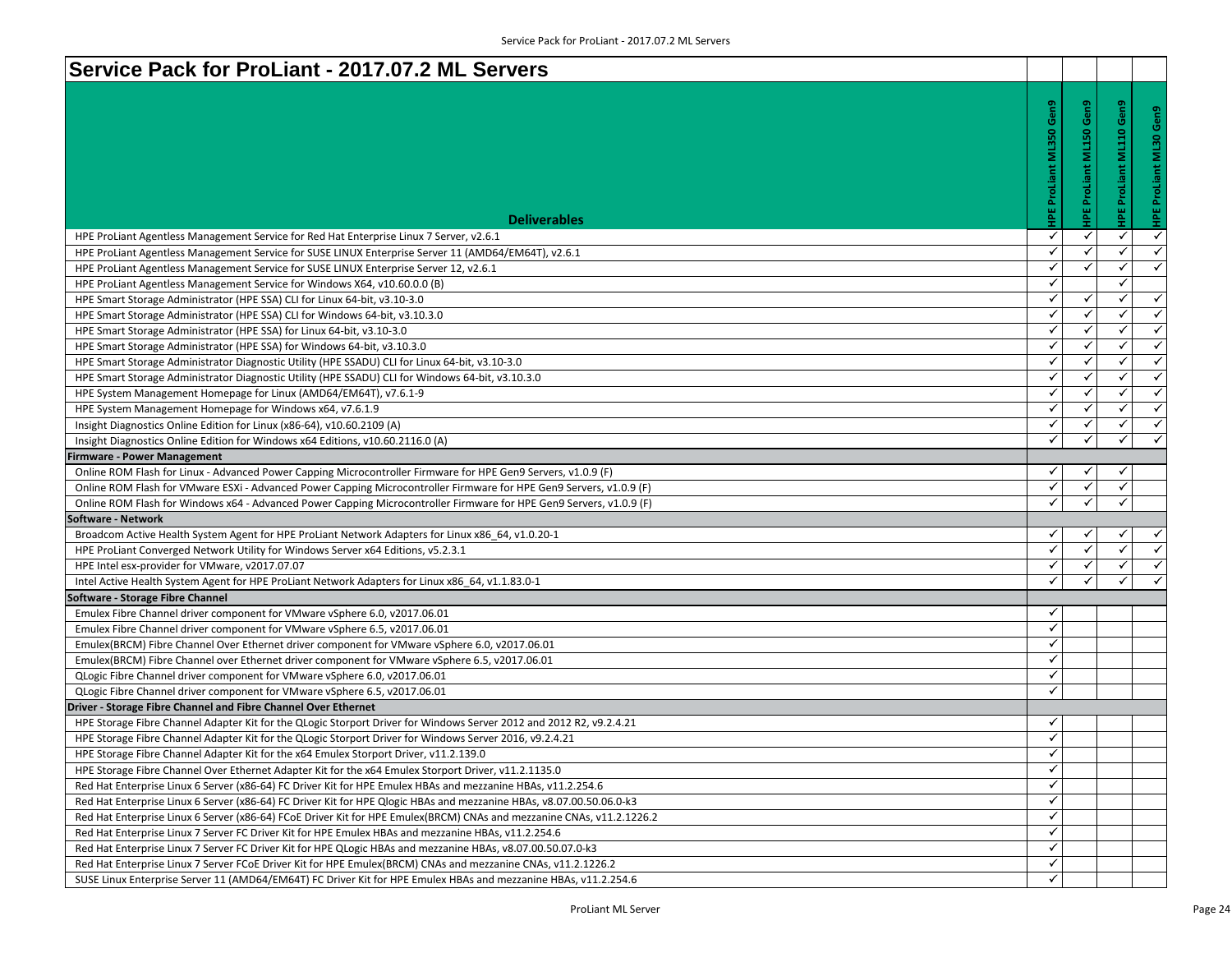| Service Pack for ProLiant - 2017.07.2 ML Servers                                                                         |   |              |  |
|--------------------------------------------------------------------------------------------------------------------------|---|--------------|--|
| <b>Deliverables</b>                                                                                                      | ÷ | െ<br>Ο.<br>0 |  |
| SUSE Linux Enterprise Server 11 (AMD64/EM64T) FC Driver Kit for HPE Qlogic HBAs and mezzanine HBAs, v8.07.00.50.11.3-k3  |   |              |  |
| SUSE Linux Enterprise Server 11 (AMD64/EM64T) FCoE Driver Kit for HPE Emulex(BRCM) CNAs and mezzanine CNAs, v11.2.1226.2 |   |              |  |
| SUSE Linux Enterprise Server 12 FC Driver Kit for HPE Emulex HBAs and mezzanine HBAs, v11.2.254.6                        |   |              |  |
| SUSE Linux Enterprise Server 12 FC Driver Kit for HPE QLogic HBAs and mezzanine HBAs, v8.07.00.50.12.0-k3                |   |              |  |
| SUSE Linux Enterprise Server 12 FCoE Driver Kit for HPE Emulex(BRCM) CNAs and mezzanine CNAs, v11.2.1226.2               |   |              |  |
|                                                                                                                          |   |              |  |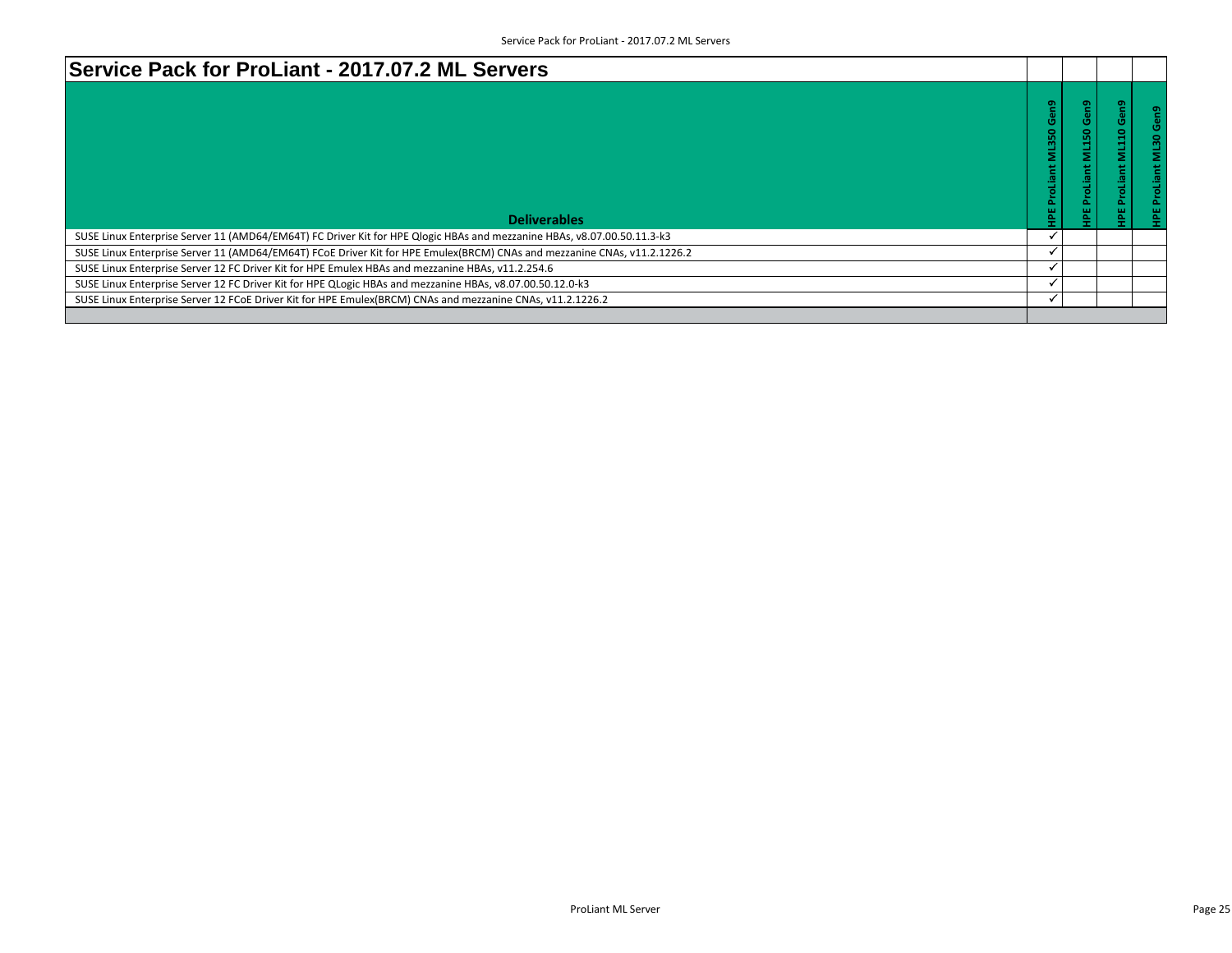| Service Pack for ProLiant - 2017.07.2 XL Servers                                                                                                  |                      |                   |                              |                              |                              |                     |                         |                              |                                                              |                              |                              |
|---------------------------------------------------------------------------------------------------------------------------------------------------|----------------------|-------------------|------------------------------|------------------------------|------------------------------|---------------------|-------------------------|------------------------------|--------------------------------------------------------------|------------------------------|------------------------------|
|                                                                                                                                                   | Gen9                 | Gen9<br>XL740f    | PE ProLiant XL730f Gen9      | Gen9                         | Gen9<br>E ProLiant XL270d    | Gen9                | Gen9<br>ProLiant XL250a | IPE ProLiant XL230k Gen10    | Gen9<br>Gen9<br>XL230a                                       | Gen9                         |                              |
| <b>Deliverables</b><br><b>BIOS - System ROM</b>                                                                                                   | ProLiant XL750f<br>≙ | ProLiant          |                              | <b>IPE ProLiant XL450</b>    |                              | IPE ProLiant XL260a | $\omega$                |                              | IPE ProLiant XL190r<br>EProLiant                             | IPE ProLiant XL170r          | HPE Apollo 4200 Gen9         |
| Online ROM Flash Component for VMware - HPE Apollo 4200 Gen9/HPE ProLiant XL420 Gen9 (U19) Servers, v2.40 02-17-2017                              |                      |                   |                              |                              |                              |                     |                         |                              |                                                              |                              |                              |
| Online ROM Flash Component for VMware - HPE ProLiant XL170r/XL190r Gen9 (U14) Servers, v2.40 02-17-2017                                           |                      |                   |                              |                              |                              |                     |                         |                              | $\checkmark$                                                 | ✓                            |                              |
| Online ROM Flash Component for VMware - HPE ProLiant XL450 Gen9 (U21) Servers, v2.40 02-17-2017                                                   |                      |                   |                              | ✓                            |                              |                     |                         |                              |                                                              |                              |                              |
| Online ROM Flash Component for VMware ESXi- HPE ProLiant XL230a/XL250a Gen9 (U13) Servers, v2.40 02-17-2017                                       |                      |                   |                              |                              |                              |                     | ✓                       |                              | $\checkmark$                                                 |                              |                              |
| Online ROM Flash Component for Windows x64 - HPE Apollo 4200 Gen9/HPE ProLiant XL420 Gen9 (U19) Servers, v2.40 02-17-2017                         |                      |                   |                              |                              |                              |                     |                         |                              |                                                              |                              | $\checkmark$                 |
| Online ROM Flash Component for Windows x64 - HPE ProLiant XL170r/XL190r Gen9 (U14) Servers, v2.40 02-17-2017                                      |                      |                   |                              |                              |                              |                     |                         |                              | ✓                                                            | $\checkmark$                 |                              |
| Online ROM Flash Component for Windows x64 - HPE ProLiant XL230a/XL250a Gen9 (U13) Servers, v2.40 02-17-2017                                      |                      |                   |                              |                              |                              |                     | $\checkmark$            |                              | $\checkmark$                                                 |                              |                              |
| Online ROM Flash Component for Windows x64 - HPE ProLiant XL450 Gen9 (U21) Servers, v2.40 02-17-2017                                              |                      |                   |                              | ✓                            |                              |                     |                         |                              |                                                              |                              |                              |
| Online ROM Flash Component for Linux - HPE Apollo 4200 Gen9/HPE ProLiant XL420 Gen9 (U19) Servers, v2.40 02-17-2017                               |                      |                   |                              |                              |                              |                     |                         |                              |                                                              |                              | $\checkmark$                 |
| Online ROM Flash Component for Linux - HPE ProLiant XL170r/XL190r Gen9 (U14) Servers, v2.40 02-17-2017                                            |                      |                   |                              |                              |                              |                     |                         |                              | $\checkmark$                                                 | $\checkmark$                 |                              |
| Online ROM Flash Component for Linux - HPE ProLiant XL230a/XL250a Gen9 (U13) Servers, v2.40 02-17-2017                                            |                      |                   |                              |                              |                              |                     | ✓                       |                              | $\checkmark$                                                 |                              |                              |
| Online ROM Flash Component for Linux - HPE ProLiant XL230k Gen10 (U37) Server, v1.00 06-02-2017                                                   |                      |                   |                              |                              |                              |                     |                         | $\checkmark$                 |                                                              |                              |                              |
| Online ROM Flash Component for Linux - HPE ProLiant XL260a Gen9 (U24) Server, v1.22 04-06-2017                                                    |                      |                   |                              |                              |                              | ✓                   |                         |                              |                                                              |                              |                              |
| Online ROM Flash Component for Linux - HPE ProLiant XL270d (U25) Accelerator Tray, v2.42 04-25-2017                                               |                      |                   |                              |                              | ✓                            |                     |                         |                              |                                                              |                              |                              |
| Online ROM Flash Component for Linux - HPE ProLiant XL450 Gen9 (U21) Servers, v2.40 02-17-2017                                                    |                      |                   |                              | ✓                            |                              |                     |                         |                              |                                                              |                              |                              |
| Online ROM Flash Component for Linux - HPE ProLiant XL730f/XL740f/XL750f Gen9 (U18) Servers, v2.40 02-17-2017                                     | ✓                    | ✓                 | ✓                            |                              |                              |                     |                         |                              |                                                              |                              |                              |
| Online ROM Flash Component for Windows x64 - HPE ProLiant XL230k Gen10 (U37) Server, v1.00 06-02-2017                                             |                      |                   |                              |                              |                              |                     |                         | ✓                            |                                                              |                              |                              |
| Online ROM Flash Component for Windows x64 - HPE ProLiant XL270d (U25) Accelerator Tray, v2.42 04-25-2017                                         |                      |                   |                              |                              | ✓                            |                     |                         |                              |                                                              |                              |                              |
| Driver - Chipset                                                                                                                                  |                      |                   |                              |                              |                              |                     |                         |                              |                                                              |                              |                              |
| Identifiers for Intel Xeon Processor Scalable Family for Windows, v10.1.2.85                                                                      |                      |                   |                              |                              |                              |                     |                         | ✓                            |                                                              |                              |                              |
| Driver - Network                                                                                                                                  |                      |                   |                              |                              |                              |                     |                         |                              |                                                              |                              |                              |
| HPE Intel E1R Driver for Windows Server 2012 R2, v12.14.8.0                                                                                       |                      |                   |                              | ✔                            |                              |                     |                         |                              |                                                              | ✓                            |                              |
| HPE Intel E1R Driver for Windows Server 2012, v12.14.8.0                                                                                          |                      |                   |                              | $\checkmark$                 |                              |                     | ✓                       |                              | $\checkmark$<br>$\checkmark$                                 | $\checkmark$                 |                              |
| HPE Broadcom NetXtreme-E Driver for Windows Server 2012 R2, v20.6.110.0                                                                           |                      |                   |                              |                              |                              |                     |                         | ✓                            |                                                              |                              |                              |
| HPE Broadcom NetXtreme-E Drivers for Red Hat Enterprise Linux 6, v1.7.25-1                                                                        |                      |                   |                              |                              |                              |                     |                         | ✓                            |                                                              |                              |                              |
| HPE Broadcom NetXtreme-E Drivers for Red Hat Enterprise Linux 7, v1.7.25-1                                                                        |                      |                   |                              |                              |                              |                     |                         | ✓                            |                                                              |                              |                              |
| HPE Broadcom NetXtreme-E Drivers for SUSE Linux Enterprise Server 11 x86 64, v1.7.25-1                                                            |                      |                   |                              |                              |                              |                     |                         | ✓                            |                                                              |                              |                              |
| HPE Broadcom NetXtreme-E Drivers for SUSE Linux Enterprise Server 12 x86 64, v1.7.25-1                                                            |                      |                   |                              |                              |                              |                     |                         | ✓                            |                                                              |                              |                              |
|                                                                                                                                                   |                      |                   |                              |                              |                              |                     |                         | ✓                            |                                                              |                              |                              |
|                                                                                                                                                   |                      |                   |                              |                              |                              |                     |                         | ✓                            |                                                              |                              |                              |
| HPE Broadcom NetXtreme-E RoCE Kernel Driver for SUSE Linux Enterprise Server 11 SP4, v20.6.1.6-1                                                  |                      |                   |                              |                              |                              |                     |                         | ✓                            |                                                              |                              |                              |
| HPE Broadcom NetXtreme-E RoCE Library for Red Hat Enterprise Linux 6 Update 9, v20.6.1.3                                                          |                      |                   |                              |                              |                              |                     |                         | ✓                            |                                                              |                              |                              |
| HPE Broadcom NetXtreme-E RoCE Library for Red Hat Enterprise Linux 7 Update 3, v20.6.1.3                                                          |                      |                   |                              |                              |                              |                     |                         | ✓                            |                                                              |                              |                              |
| HPE Broadcom NetXtreme-E RoCE Library for SUSE Linux Enterprise Server 11 SP4, v20.6.1.3                                                          |                      |                   |                              |                              |                              |                     |                         |                              |                                                              |                              |                              |
| HPE Broadcom NetXtreme-E RoCE Library for SUSE Linux Enterprise Server Server 12 SP2, v20.6.1.3                                                   |                      |                   |                              |                              |                              |                     |                         |                              |                                                              |                              |                              |
| HPE Broadcom NX1 1Gb Driver for Windows Server x64 Editions, v20.6.0.4                                                                            |                      |                   |                              | ✓                            |                              |                     | ✓                       | ✓                            | ✓<br>✓                                                       | ✓<br>$\checkmark$            | $\checkmark$                 |
| HPE Broadcom tg3 Ethernet Drivers for Red Hat Enterprise Linux 6 x86 64, v3.137q-1                                                                | $\checkmark$<br>✓    | $\checkmark$<br>✓ | $\checkmark$<br>$\checkmark$ | $\checkmark$<br>$\checkmark$ | $\checkmark$<br>$\checkmark$ | $\checkmark$        | $\checkmark$<br>✓       | $\checkmark$<br>$\checkmark$ | $\checkmark$<br>$\checkmark$<br>$\checkmark$<br>$\checkmark$ | $\checkmark$                 | $\checkmark$<br>$\checkmark$ |
| HPE Broadcom tg3 Ethernet Drivers for Red Hat Enterprise Linux 7 x86 64, v3.137q-1                                                                | $\checkmark$         |                   | ✓                            | $\checkmark$                 |                              |                     | $\checkmark$            | $\checkmark$                 | $\checkmark$<br>$\checkmark$                                 | ✓                            | $\checkmark$                 |
| HPE Broadcom tg3 Ethernet Drivers for SUSE Linux Enterprise Server 11 x86 64, v3.137q-1                                                           | ✓                    |                   | ✓                            | ✓                            |                              |                     | ✓                       | ✓                            | $\checkmark$<br>$\checkmark$                                 | ✓                            | $\checkmark$                 |
| HPE Broadcom tg3 Ethernet Drivers for SUSE Linux Enterprise Server 12 x86 64, v3.137q-1                                                           |                      |                   |                              | ✓∣                           |                              |                     | ✓                       | ✓                            | ✓<br>✓                                                       | $\checkmark$                 | $\checkmark$                 |
| HPE Broadcom tg3 Ethernet Drivers for VMware vSphere 6.0, v2017.07.07                                                                             |                      |                   |                              | ✓                            |                              |                     |                         | ✓                            | $\checkmark$<br>$\checkmark$                                 | $\checkmark$                 | $\checkmark$                 |
| HPE Emulex 10/20 GbE Driver for Windows Server 2012 R2, v11.2.1153.13                                                                             |                      |                   |                              | ✓                            |                              |                     | ✓                       |                              | ✓<br>✓                                                       |                              | $\checkmark$                 |
| HPE Emulex 10/20 GbE Driver for Windows Server 2012, v11.2.1153.13                                                                                |                      |                   |                              | $\checkmark$                 | $\checkmark$                 |                     |                         |                              | $\checkmark$<br>$\checkmark$                                 | $\checkmark$<br>$\checkmark$ | $\checkmark$                 |
| HPE Emulex 10/20 GbE Driver for Windows Server 2016, v11.2.1153.13<br>HPE Emulex 10/20 GbE iSCSI Driver for Windows Server 2012 R2, v11.2.1153.23 |                      |                   |                              | ✓                            |                              |                     | ✓                       | ✓                            | ✓<br>$\checkmark$                                            | ✓                            | $\checkmark$                 |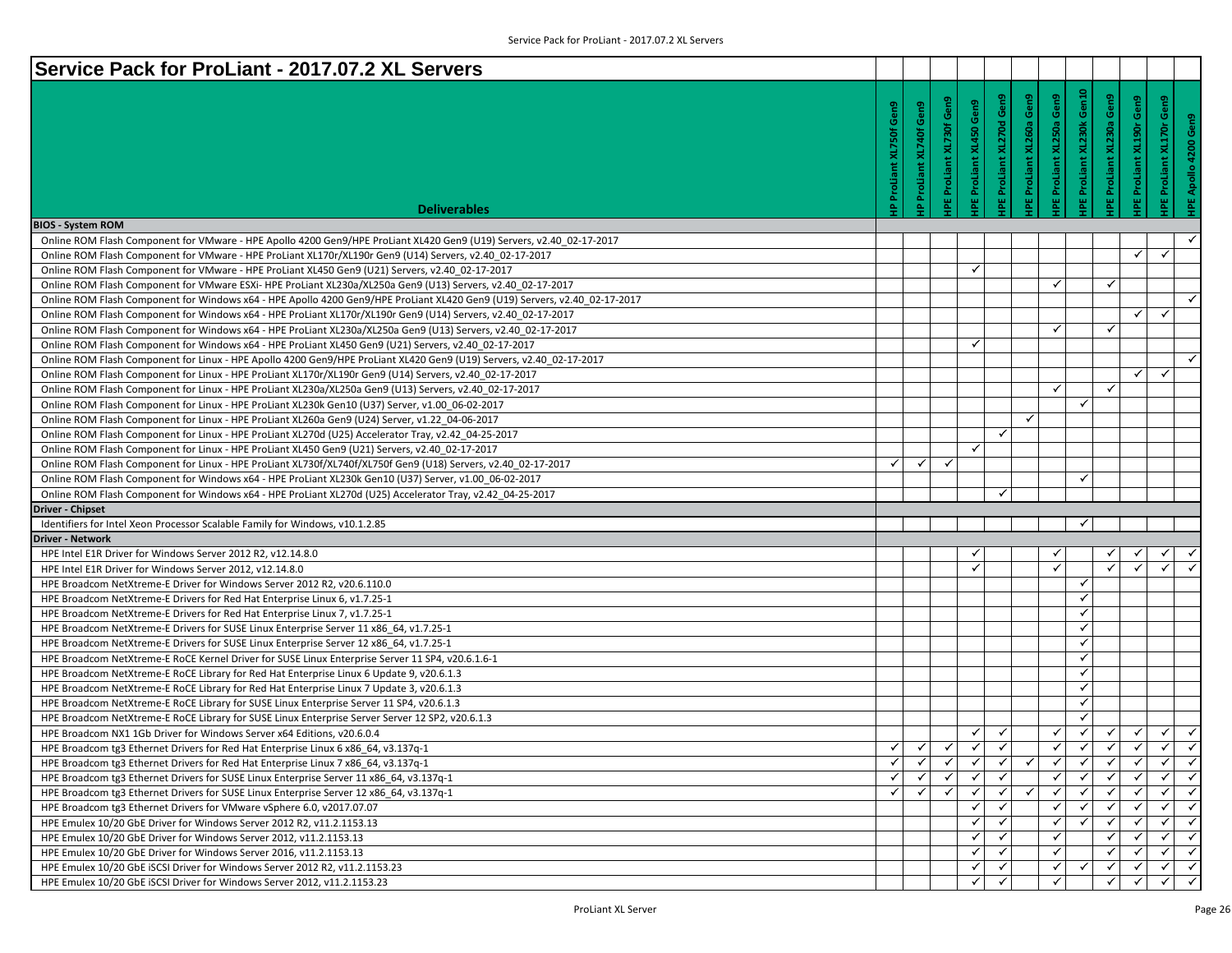| Service Pack for ProLiant - 2017.07.2 XL Servers                                              |               |                                |                     |                           |                              |                          |                              |                     |                            |                     |                                 |
|-----------------------------------------------------------------------------------------------|---------------|--------------------------------|---------------------|---------------------------|------------------------------|--------------------------|------------------------------|---------------------|----------------------------|---------------------|---------------------------------|
|                                                                                               |               |                                |                     |                           |                              |                          |                              |                     |                            |                     |                                 |
|                                                                                               | Gen9          | <b>IP ProLiant XL740f Gen9</b> | Gen9                | Gen9                      | Gen9                         | IPE ProLiant XL260a Gen9 | Gen9                         | Gen10               | Gen9                       | Gen9                | <b>IPE ProLiant XL170r Gen9</b> |
|                                                                                               |               |                                |                     |                           |                              |                          |                              |                     |                            |                     |                                 |
|                                                                                               | <b>XL750f</b> |                                |                     |                           |                              |                          |                              |                     |                            |                     |                                 |
|                                                                                               |               |                                |                     |                           |                              |                          |                              |                     |                            |                     |                                 |
|                                                                                               |               |                                |                     |                           |                              |                          |                              |                     |                            |                     |                                 |
|                                                                                               | ProLiar       |                                |                     |                           |                              |                          |                              |                     |                            |                     |                                 |
|                                                                                               | 우             |                                | IPE ProLiant XL730f | <b>HPE ProLiant XL450</b> | <b>IPE ProLiant XL270d</b>   |                          | <b>IPE ProLiant XL250a</b>   | IPE ProLiant XL230k | <b>IPE ProLiant XL230a</b> | IPE ProLiant XL190r |                                 |
| <b>Deliverables</b>                                                                           |               |                                |                     |                           |                              |                          |                              |                     |                            |                     |                                 |
| HPE Emulex 10/20 GbE ISCSI Driver for Windows Server 2016, v11.2.1153.23                      | ✓             | ✓                              | $\checkmark$        | ✓<br>✓                    | $\checkmark$<br>$\checkmark$ |                          | ✓<br>✓                       | $\checkmark$        | ✓<br>✓                     | ✔                   | ✓<br>$\checkmark$               |
| HPE Emulex 10/20GbE Drivers for Red Hat Enterprise Linux 6 x86 64, v11.2.1226.2-1             | Ÿ             | ✓                              | $\checkmark$        | $\checkmark$              | $\checkmark$                 | ✓                        | $\checkmark$                 |                     | $\checkmark$               | $\checkmark$        | ✓<br>✓<br>$\checkmark$          |
| HPE Emulex 10/20GbE Drivers for Red Hat Enterprise Linux 7 x86 64, v11.2.1226.2-1             |               |                                | $\checkmark$        | $\checkmark$              |                              |                          | $\checkmark$                 | √<br>$\checkmark$   |                            |                     | $\checkmark$<br>$\checkmark$    |
| HPE Emulex 10/20GbE Drivers for SUSE Linux Enterprise Server 11 x86 64, v11.2.1226.2-1        | $\checkmark$  | ✓                              | $\checkmark$        | $\checkmark$              | ✓                            |                          |                              | ✓                   | ✓                          | ✓                   | ✓                               |
| HPE Emulex 10/20GbE Drivers for SUSE Linux Enterprise Server 12 x86_64, v11.2.1226.2-1        | ✓             | ✓                              |                     |                           | ✓                            | $\checkmark$             | ✓                            |                     | ✓                          |                     | $\checkmark$                    |
| HPE Emulex 10/20GbE Drivers for VMware vSphere 6.0, v2017.07.07                               |               |                                |                     | ✓<br>✓                    | $\checkmark$                 |                          | $\checkmark$<br>$\checkmark$ |                     | ✓<br>٧                     | ✓                   | ✓<br>$\checkmark$<br>✓          |
| HPE Emulex 10/20GbE Drivers for VMware vSphere 6.5, v2017.07.07                               |               |                                |                     |                           |                              |                          |                              |                     |                            |                     |                                 |
| HPE Emulex 10/20GbE iSCSI Drivers for Red Hat Enterprise Linux 6 x86 64, v11.2.1226.13-1      | $\checkmark$  | ✓                              | $\checkmark$        | $\checkmark$              | $\checkmark$                 |                          | $\checkmark$                 | ✓                   | $\checkmark$               |                     | ✓<br>$\checkmark$               |
| HPE Emulex 10/20GbE iSCSI Drivers for Red Hat Enterprise Linux 7 x86 64, v11.2.1226.13-1      | $\checkmark$  | ✓                              | $\checkmark$        | $\checkmark$              | $\checkmark$                 | ✓                        | $\checkmark$                 | $\checkmark$        | ✓                          | ✓                   | ✓<br>$\checkmark$               |
| HPE Emulex 10/20GbE iSCSI Drivers for SUSE Linux Enterprise Server 11 x86_64, v11.2.1226.13-1 | ✓             | ✓                              | ✓                   | $\checkmark$              | ✓                            |                          | ✓                            | ✓                   |                            |                     | $\checkmark$<br>$\checkmark$    |
| HPE Emulex 10/20GbE iSCSI Drivers for SUSE Linux Enterprise Server 12 x86 64, v11.2.1226.13-1 | ✓             | ✓                              | ✓                   | ✓                         | ✓                            | ✓                        | ✓                            | ✓                   | ✓                          | ✓                   | ✓<br>$\checkmark$               |
| HPE Emulex 10/20GbE iSCSI Drivers for VMware vSphere 6.0, v2017.07.07                         |               |                                |                     | ✓                         |                              |                          | $\checkmark$                 |                     | ٧                          |                     | ✓<br>$\checkmark$               |
| HPE Emulex 10/20GbE ISCSI Drivers for VMware vSphere 6.5, v2017.07.07                         |               |                                |                     | ✓                         |                              |                          | $\checkmark$                 |                     | $\checkmark$               |                     | ✓<br>$\checkmark$               |
| HPE Intel E1R Driver for Windows Server 2016, v12.15.184.0 (B)                                |               |                                |                     | ✓                         | $\checkmark$                 |                          | $\checkmark$                 |                     | ✓                          |                     | ✓<br>$\checkmark$               |
| HPE Intel i40e Driver for VMware vSphere 6.0/6.5, v2017.07.07                                 |               |                                |                     | $\checkmark$              | ✓                            |                          | $\checkmark$                 |                     | ✓                          |                     | $\checkmark$<br>$\checkmark$    |
| HPE Intel i40e Drivers for Red Hat Enterprise Linux 6 x86 64, v2.0.19-1                       | ✓             | ✓                              | $\checkmark$        | ✓                         | $\checkmark$                 |                          | ✓                            | ✓                   | ✓                          | ✓                   | ✓<br>$\checkmark$               |
| HPE Intel i40e Drivers for Red Hat Enterprise Linux 7 x86 64, v2.0.19-1                       |               |                                | ✔                   | ✓                         | ✓                            | ✓                        | ✓                            | $\checkmark$        | V                          |                     | ✓<br>$\checkmark$               |
| HPE Intel i40e Drivers for SUSE Linux Enterprise Server 11 x86 64, v2.0.19-1                  | $\mathbf{v}$  | ✓                              | ✓                   | ✓                         | $\checkmark$                 |                          | $\checkmark$                 | √                   | $\checkmark$               | $\checkmark$        | ✓<br>$\checkmark$               |
| HPE Intel i40e Drivers for SUSE Linux Enterprise Server 12 x86 64, v2.0.19-1                  | ✓             | ✓                              | $\checkmark$        | $\checkmark$              | ✓                            | ✓                        | $\checkmark$                 | $\checkmark$        | ✓                          | ✓                   | ✓<br>$\checkmark$               |
| HPE Intel i40ea Driver for Windows Server 2012 R2, v1.6.102.0                                 |               |                                |                     | ✓                         | ✓                            |                          | ✓                            | ✓                   |                            |                     | $\checkmark$<br>$\checkmark$    |
| HPE Intel i40ea Driver for Windows Server 2012, v1.6.102.0                                    |               |                                |                     | ✓                         | ✓                            |                          | $\checkmark$                 |                     | ✓                          | ✓                   | ✓<br>$\checkmark$               |
| HPE Intel i40ea Driver for Windows Server 2016, v1.6.102.0                                    |               |                                |                     | ✓                         | ✓                            |                          | $\checkmark$                 |                     | ✓                          |                     | ✓<br>$\checkmark$               |
| HPE Intel i40eb Driver for Windows Server 2012 R2, v1.6.104.0                                 |               |                                |                     |                           |                              |                          |                              | ✓                   |                            |                     |                                 |
| HPE Intel i40evf Drivers for Red Hat Enterprise Linux 6 x86 64, v2.0.16-1                     | ✓             | ✓                              | $\checkmark$        | $\checkmark$              | $\checkmark$                 |                          | $\checkmark$                 | ✓                   | ✓                          | $\checkmark$        | ✓<br>$\checkmark$               |
| HPE Intel i40evf Drivers for Red Hat Enterprise Linux 7 x86 64, v2.0.16-1                     | ✓             | ✓                              | ✓                   | $\checkmark$              | ✓                            | $\checkmark$             | ✓                            | ✓                   |                            |                     | ✓                               |
| HPE Intel i40evf Drivers for SUSE Linux Enterprise Server 11 x86 64, v2.0.16-1                | ✓             | ✓                              | ✓                   | ✓                         | $\checkmark$                 |                          | ✓                            | $\checkmark$        | ✓                          | ✓                   | ✓<br>$\checkmark$               |
| HPE Intel i40evf Drivers for SUSE Linux Enterprise Server 12 x86 64, v2.0.16-1                |               |                                | ✔                   | ✓                         | ✓                            | ✓                        | ✓                            | $\checkmark$        |                            |                     | ✓<br>$\checkmark$               |
| HPE Intel igb Drivers for Red Hat Enterprise Linux 6 x86 64, v5.3.5.7-1                       | $\checkmark$  | ✓                              | $\checkmark$        | ✓                         | ✓                            |                          | $\checkmark$                 | √                   | $\checkmark$               |                     | ✓<br>$\checkmark$               |
| HPE Intel igb Drivers for Red Hat Enterprise Linux 7 x86_64, v5.3.5.7-1                       | $\checkmark$  | ✓                              | $\checkmark$        | $\checkmark$              | $\checkmark$                 | ✓                        | ✓                            | $\checkmark$        | ✓                          | $\checkmark$        | ✓<br>$\checkmark$               |
| HPE Intel igb Drivers for SUSE Linux Enterprise Server 11 x86_64, v5.3.5.7-1                  | ✓             |                                | ✓                   | $\checkmark$              | ✓                            |                          | ✓                            | ✓                   |                            |                     | ✓<br>$\checkmark$               |
| HPE Intel igb Drivers for SUSE Linux Enterprise Server 12 x86 64, v5.3.5.7-1                  | ✓             | ✓                              | $\checkmark$        | ✓                         | ✓                            | $\checkmark$             | ✓                            | ✓                   | ✓                          | ✓                   | ✓<br>$\checkmark$               |
| HPE Intel igb Drivers for VMware vSphere 6.0/6.5, v2017.07.07                                 |               |                                |                     | ✓                         | ✓                            |                          | ✓                            |                     | ✓                          |                     | $\checkmark$<br>✓               |
| HPE Intel ixgbe Drivers for Red Hat Enterprise Linux 6 x86_64, v5.0.7-1                       | √             | ✓                              | ✓                   | ✓                         | ✓                            |                          | $\checkmark$                 | √                   | ✓                          |                     | ✓<br>$\checkmark$               |
| HPE Intel ixgbe Drivers for Red Hat Enterprise Linux 7 x86_64, v5.0.7-1                       | $\checkmark$  | ✓                              | $\checkmark$        | $\checkmark$              | $\checkmark$                 | ✓                        | $\checkmark$                 | $\checkmark$        | ✓                          | $\checkmark$        | $\checkmark$<br>$\checkmark$    |
| HPE Intel ixgbe Drivers for SUSE Linux Enterprise Server 11 x86 64, v5.0.7-1                  | ✓             | ✓                              | ✓                   | $\checkmark$              | ✓                            |                          | ✓                            | $\checkmark$        | ✓                          | ✓                   | ✓<br>$\checkmark$               |
| HPE Intel ixgbe Drivers for SUSE Linux Enterprise Server 12 x86_64, v5.0.7-1                  | $\checkmark$  | $\checkmark$                   | $\checkmark$        | $\checkmark$              | $\checkmark$                 | ✓                        | $\checkmark$                 | $\checkmark$        | $\checkmark$               | $\checkmark$        | $\checkmark$<br>$\checkmark$    |
| HPE Intel ixgbe Drivers for VMware vSphere 6.0/6.5, v2017.07.07                               |               |                                |                     | ✓                         | ✓                            |                          | ✓                            |                     | ✓                          | ✓                   | ✓                               |
| HPE Intel ixgbevf Drivers for Red Hat Enterprise Linux 6 x86 64, v4.0.5-1                     | √             | ✓                              | ✓                   | $\checkmark$              | $\checkmark$                 |                          | $\checkmark$                 |                     |                            |                     | ✓                               |
| HPE Intel ixgbevf Drivers for Red Hat Enterprise Linux 7 x86 64, v4.0.5-1                     | ✓             | $\checkmark$                   | $\checkmark$        | $\checkmark$              | $\checkmark$                 | ✓                        | $\checkmark$                 | $\checkmark$        |                            | $\checkmark$        | $\checkmark$<br>$\checkmark$    |
| HPE Intel ixgbevf Drivers for SUSE Linux Enterprise Server 11 x86 64, v4.0.5-1                | ✓             |                                | ✓                   | $\checkmark$              | ✓                            |                          | ✓                            | ✓                   |                            | ✓                   | ✓<br>$\checkmark$               |
| HPE Intel ixgbevf Drivers for SUSE Linux Enterprise Server 12 x86 64, v4.0.5-1                | ✓             | ✓                              | ✓                   | ✓                         | ✓                            | ✓                        | ✓                            | ✓                   | ✓                          | ✓                   | ✓<br>$\checkmark$               |
| HPE Intel ixn/ixt Drivers for Windows Server 2012 R2, v3.9.58.9103                            |               |                                |                     | ✓                         | ✓                            |                          | ✓                            |                     |                            |                     | ✓<br>$\checkmark$               |
| HPE Intel ixn/ixt Drivers for Windows Server 2012, v3.9.58.9103                               |               |                                |                     | ✓                         | $\checkmark$                 |                          | $\checkmark$                 |                     | Y                          |                     | ✓<br>$\checkmark$               |
| HPE Intel ixn/ixt Drivers for Windows Server 2016, v4.0.217.1                                 |               |                                |                     | ✓                         | ✓                            |                          | ✓                            |                     | ✓                          | ✓                   | ✓<br>$\checkmark$               |
| HPE Mellanox CX3 Driver for Windows Server 2012 R2, v5.35.12978.0                             |               |                                |                     | ✓                         | ✓                            |                          | ✓                            |                     | ✓                          |                     | ✓<br>$\checkmark$               |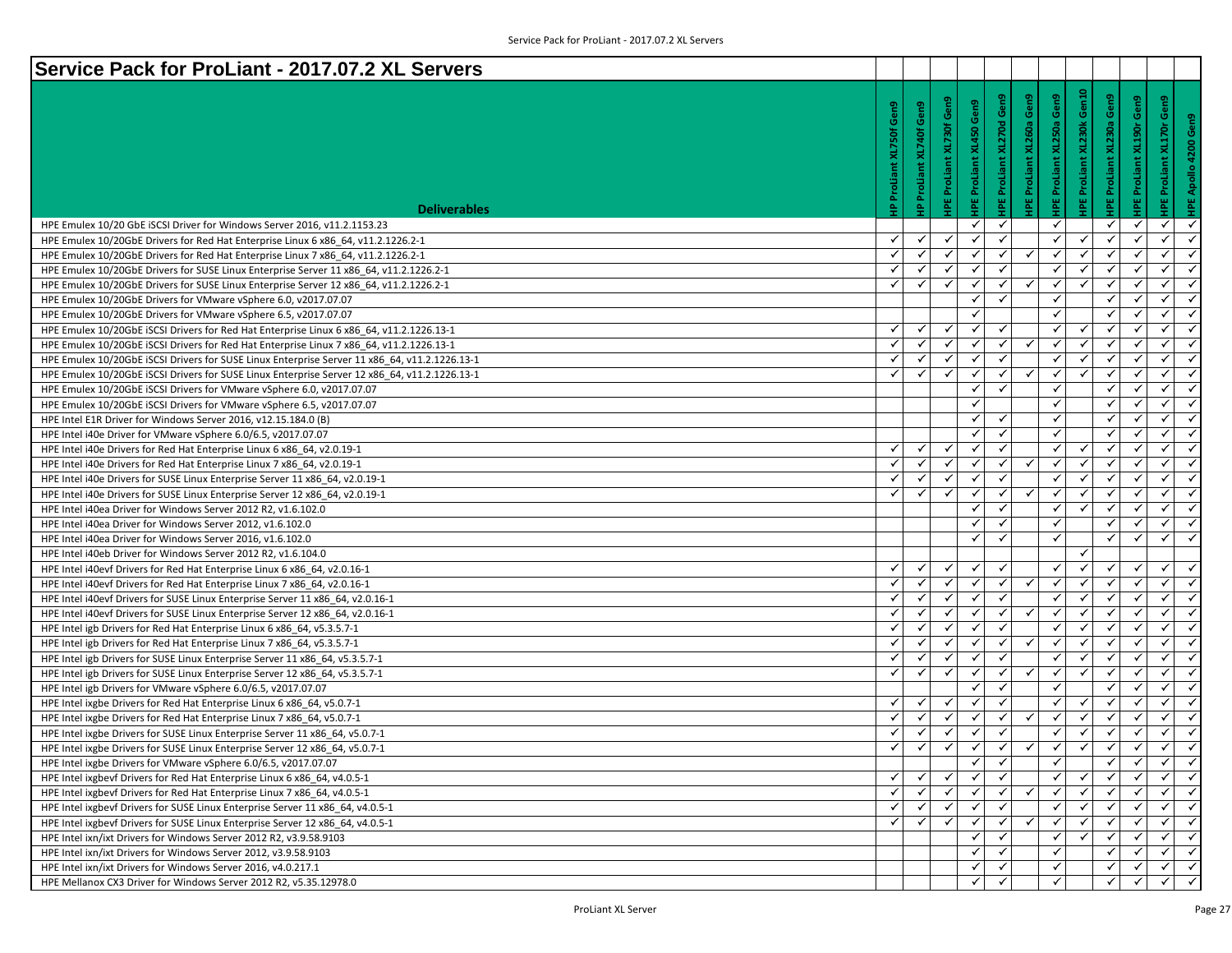| Service Pack for ProLiant - 2017.07.2 XL Servers                                                                    |                    |              |                    |                           |                     |                            |                            |                            |                     |                                  |              |
|---------------------------------------------------------------------------------------------------------------------|--------------------|--------------|--------------------|---------------------------|---------------------|----------------------------|----------------------------|----------------------------|---------------------|----------------------------------|--------------|
|                                                                                                                     |                    |              |                    |                           | Gen9                | Gen9                       | Gen9                       | Gen10                      | Gen9                |                                  |              |
|                                                                                                                     | Gen9               | Gen9         | Gen9               | Gen9                      |                     |                            |                            |                            |                     | HPE ProLiant XL190r Gen9<br>Gen9 |              |
|                                                                                                                     |                    |              | PE ProLiant XL730f |                           | XL270d              | <b>IPE ProLiant XL260a</b> | <b>IPE ProLiant XL250a</b> | <b>IPE ProLiant XL230k</b> | XL230a              | <b>IPE ProLiant XL170r</b>       | Gen9         |
|                                                                                                                     |                    | XL740f       |                    |                           |                     |                            |                            |                            |                     |                                  | 4200         |
|                                                                                                                     | IP ProLiant XL750f |              |                    |                           |                     |                            |                            |                            |                     |                                  |              |
|                                                                                                                     |                    | ProLiant     |                    |                           |                     |                            |                            |                            |                     |                                  | Apollo       |
|                                                                                                                     |                    |              |                    |                           |                     |                            |                            |                            |                     |                                  |              |
| <b>Deliverables</b>                                                                                                 |                    |              |                    | <b>IPE ProLiant XL450</b> | <b>IPE ProLiant</b> |                            |                            |                            | <b>IPE ProLiant</b> |                                  |              |
| HPE Mellanox CX3 Driver for Windows Server 2012, v5.35.12978.0                                                      |                    |              |                    | ✓                         | ✓                   |                            | ✓                          |                            | $\checkmark$        | $\checkmark$<br>✓                | $\checkmark$ |
| HPE Mellanox CX3 Driver for Windows Server 2016, v5.35.12978.0                                                      |                    |              |                    | ✓                         | $\checkmark$        |                            | ✓                          |                            | $\checkmark$        | $\checkmark$<br>✓                | ✓            |
| HPE Mellanox CX4LX Driver for Windows Server 2012 R2, v1.60.16216.0                                                 |                    |              |                    | ✓                         | ✓                   |                            | √                          | ✓                          | $\checkmark$        | ✓<br>✔                           | $\checkmark$ |
| HPE Mellanox CX4LX Driver for Windows Server 2012, v1.60.16216.0                                                    |                    |              |                    | √                         | ✓                   |                            | $\checkmark$               |                            | ✓                   | ✓<br>✓                           | $\checkmark$ |
| HPE Mellanox CX4LX Driver for Windows Server 2016, v1.60.16216.0                                                    |                    |              |                    | ✓                         | $\checkmark$        |                            | ✓                          |                            | ✓                   | $\checkmark$<br>✓                | $\checkmark$ |
| HPE Mellanox RoCE (RDMA over Converged Ethernet) Driver for Red Hat Enterprise Linux 6 Update 8 (x86_64), v3.4      | ✓                  | $\checkmark$ | ✓                  | ✓                         | ✓                   | ✓                          | $\checkmark$               | ✓                          | ✓                   | $\checkmark$<br>✓                | $\checkmark$ |
| HPE Mellanox RoCE (RDMA over Converged Ethernet) Driver for Red Hat Enterprise Linux 7 Update 2 (x86_64), v3.4      | ✓                  |              | ✓                  | ✓                         | ✓                   | ✓                          | ✓                          | ✓                          | $\checkmark$        | $\checkmark$<br>✓                | ✓            |
| HPE Mellanox RoCE (RDMA over Converged Ethernet) Driver for Red Hat Enterprise Linux 7 Update 3 (x86_64), v3.4      | ✓                  | $\checkmark$ | ✓                  | ✓                         | ✓                   | √                          | √                          | ✓                          | $\checkmark$        | ✓<br>✓                           | $\checkmark$ |
| HPE Mellanox RoCE (RDMA over Converged Ethernet) Driver for SUSE LINUX Enterprise Server 11 SP3 AMD64/EM64T), v3.4  | ✓                  |              | $\checkmark$       | ✓                         | $\checkmark$        |                            | $\checkmark$               | $\checkmark$               | $\checkmark$        | $\checkmark$<br>✓                | $\checkmark$ |
| HPE Mellanox RoCE (RDMA over Converged Ethernet) Driver for SUSE LINUX Enterprise Server 11 SP4 AMD64/EM64T), v3.4  | ✓                  | ✓            | $\checkmark$       | $\checkmark$              | ✓                   | ✓                          | $\checkmark$               | $\checkmark$               | $\checkmark$        | $\checkmark$<br>✓                | $\checkmark$ |
| HPE Mellanox RoCE (RDMA over Converged Ethernet) Driver for SUSE LINUX Enterprise Server 12 SP1 (AMD64/EM64T), v3.4 | $\checkmark$       | $\checkmark$ | $\checkmark$       | ✓                         | $\checkmark$        | ✓                          | $\checkmark$               | $\checkmark$               | $\checkmark$        | $\checkmark$<br>✓                | $\checkmark$ |
| HPE Mellanox RoCE (RDMA over Converged Ethernet) Driver for SUSE LINUX Enterprise Server 12 SP2 (AMD64/EM64T), v3.4 | ✓                  | ✓            | ✓                  | ✓                         | ✔                   | ✓                          | ✓                          | ✓                          | ✓                   | ✓<br>✓                           | ✓            |
| HPE QLogic FastLinQ 10/25/50 GbE Driver for Windows Server x64 Editions, v8.18.30.0                                 |                    |              |                    | ✓                         | ✓                   |                            | √                          | ✓                          | $\checkmark$        | ✔<br>✓                           | $\checkmark$ |
| HPE QLogic FastLinQ 10/25/50GbE Drivers for Red Hat Enterprise Linux 6 x86 64, v8.18.22.0-1                         | ✓                  |              | $\checkmark$       | $\checkmark$              | $\checkmark$        |                            | $\checkmark$               | ✓                          | $\checkmark$        | $\checkmark$<br>✓                | $\checkmark$ |
| HPE QLogic FastLinQ 10/25/50GbE Drivers for Red Hat Enterprise Linux 7 x86 64, v8.18.22.0-1                         | ✓                  | ✓            | $\checkmark$       | ✓                         | ✓                   | $\checkmark$               | $\checkmark$               | $\checkmark$               | $\checkmark$        | $\checkmark$<br>✓                | $\checkmark$ |
| HPE QLogic FastLinQ 10/25/50GbE Drivers for SUSE Linux Enterprise Server 11 x86_64, v8.18.22.0-1                    | $\checkmark$       | ✓            | $\checkmark$       | $\checkmark$              | $\checkmark$        |                            | $\checkmark$               | $\checkmark$               | $\checkmark$        | $\checkmark$<br>✓                | $\checkmark$ |
| HPE QLogic FastLinQ 10/25/50GbE Drivers for SUSE Linux Enterprise Server 12 x86_64, v8.18.22.0-1                    | ✓                  | ✓            | ✓                  | ✓                         | $\checkmark$        | ✓                          | ✓                          | $\checkmark$               | ✓                   | ✓<br>✓                           | ✓            |
| HPE QLogic FastLinQ 10/25/50GbE Multifunction Drivers for VMware vSphere 6.0, v2017.07.07                           |                    |              |                    | ✓                         | $\checkmark$        |                            | ✓                          |                            | $\checkmark$        | ✔<br>✓                           | $\checkmark$ |
| HPE QLogic FastLinQ 10/25/50GbE Multifunction Drivers for VMware vSphere 6.5, v2017.07.07                           |                    |              |                    |                           |                     |                            | $\checkmark$               |                            |                     | ✓<br>$\checkmark$                | $\checkmark$ |
| HPE QLogic FastLinQ RoCE Library for Red Hat Enterprise Linux 6 Update 8, v8.18.6.0-1                               | ✓                  | ✓            | $\checkmark$       | ✓                         | ✓                   |                            | ✓                          | $\checkmark$               | ✓                   | ✓<br>✓                           | $\checkmark$ |
| HPE QLogic FastLinQ RoCE Library for Red Hat Enterprise Linux 6 Update 9, v8.18.6.0-1                               | $\checkmark$       | ✓            | $\checkmark$       | $\checkmark$              | $\checkmark$        |                            | $\checkmark$               | $\checkmark$               | $\checkmark$        | $\checkmark$<br>✓                | $\checkmark$ |
| HPE QLogic FastLinQ RoCE Library for Red Hat Enterprise Linux 7 Update 2, v8.18.6.0-1                               | $\checkmark$       |              | ✓                  | ✓                         | ✓                   | ✓                          | ✓                          | ✔                          | ✓                   | ✓<br>✓                           | ✓            |
| HPE QLogic FastLinQ RoCE Library for Red Hat Enterprise Linux 7 Update 3, v8.18.6.0-1                               | ✓                  | $\checkmark$ | ✓                  | ✓                         | ✔                   | ✓                          | $\checkmark$               | ✓                          | $\checkmark$        | ✔<br>✓                           | $\checkmark$ |
| HPE QLogic FastLinQ RoCE Library for SUSE Linux Enterprise Server 11 SP4, v8.18.6.0-1                               | $\checkmark$       |              | $\checkmark$       | $\checkmark$              |                     |                            | ✓                          | ✓                          |                     | ✓<br>✓                           | $\checkmark$ |
| HPE QLogic FastLinQ RoCE Library for SUSE Linux Enterprise Server 12 SP1, v8.18.6.0-1                               | ✓                  | ✓            | $\checkmark$       | ✓                         | ✓                   | $\checkmark$               | $\checkmark$               | $\checkmark$               | $\checkmark$        | ✓<br>$\checkmark$                | $\checkmark$ |
| HPE QLogic FastLinQ RoCE Library for SUSE Linux Enterprise Server 12 SP2, v8.18.6.0-1                               | ✓                  | ✓            | $\checkmark$       | ✓                         | $\checkmark$        | ✓                          | $\checkmark$               | $\checkmark$               | $\checkmark$        | $\checkmark$<br>✓                | $\checkmark$ |
| HPE QLogic NX2 10/20 GbE Multifunction Drivers for Windows Server x64 Editions, v7.13.113.0                         |                    |              |                    | ✓                         | $\checkmark$        |                            | ✓                          | $\checkmark$               | ✓                   | ✓<br>✓                           | $\checkmark$ |
| HPE QLogic NX2 10/20GbE Multifunction Drivers for Red Hat Enterprise Linux 6 x86_64, v7.14.19-1                     | ✓                  | $\checkmark$ | ✓                  | ✓                         | ✓                   |                            | √                          | ✓                          | $\checkmark$        | ✔<br>✓                           | $\checkmark$ |
| HPE QLogic NX2 10/20GbE Multifunction Drivers for Red Hat Enterprise Linux 7 x86_64, v7.14.19-1                     | $\checkmark$       |              | $\checkmark$       | $\checkmark$              | $\checkmark$        |                            | $\checkmark$               | ✓                          |                     | ✓<br>✓                           | $\checkmark$ |
| HPE QLogic NX2 10/20GbE Multifunction Drivers for SUSE Linux Enterprise Server 11 x86_64, v7.14.19-1                | ✓                  | ✓            | $\checkmark$       | ✓                         | $\checkmark$        |                            | $\checkmark$               | $\checkmark$               | $\checkmark$        | $\checkmark$<br>$\checkmark$     | $\checkmark$ |
| HPE QLogic NX2 10/20GbE Multifunction Drivers for SUSE Linux Enterprise Server 12 x86_64, v7.14.19-1                | ✓                  | ✓            | $\checkmark$       | ✓                         | $\checkmark$        | ✓                          | $\checkmark$               | $\checkmark$               | $\checkmark$        | $\checkmark$<br>✓                | $\checkmark$ |
| HPE QLogic NX2 10/20GbE Multifunction Drivers for VMware vSphere 6.0/6.5, v2017.07.07                               |                    |              |                    | ✓                         | $\checkmark$        |                            | ✓                          |                            | ✓                   | ✓<br>✓                           | ✓            |
| HPE QLogic NX2 Linux iSCSI Offload IO Daemon for Red Hat Enterprise Linux 6 Update 8 x86_64, v2.11.4.3-1            | ✓                  | ✓            | ✓                  | ✓                         | ✓                   |                            | √                          | ✓                          | $\checkmark$        | ✓<br>✔                           | $\checkmark$ |
| HPE QLogic NX2 Linux iSCSI Offload IO Daemon for Red Hat Enterprise Linux 6 Update 9 x86 64, v2.11.4.3-1            |                    |              |                    | $\checkmark$              |                     |                            | ✓                          | ✓                          |                     | ✓<br>✓                           | $\checkmark$ |
| HPE QLogic NX2 Linux iSCSI Offload IO Daemon for Red Hat Enterprise Linux 7 Update 2 x86 64, v2.11.4.3-1            | ✓                  | ✓            | ✓                  | $\checkmark$              | ✓                   | ✓                          | $\checkmark$               | $\checkmark$               | $\checkmark$        | $\checkmark$<br>$\checkmark$     | $\checkmark$ |
| HPE QLogic NX2 Linux iSCSI Offload IO Daemon for Red Hat Enterprise Linux 7 Update 3 x86 64, v2.11.4.3-1            | ✓                  | ✓            | $\checkmark$       | ✓                         | $\checkmark$        | $\checkmark$               | $\checkmark$               | $\checkmark$               | $\checkmark$        | $\checkmark$<br>✓                | $\checkmark$ |
| HPE QLogic NX2 Linux iSCSI Offload IO Daemon for SUSE Linux Enterprise Server 11 SP3 x86_64, v2.11.4.3-1            | ✓                  | ✓            | ✓                  | ✓                         | ✓                   |                            | ✓                          | ✓                          | ✓                   | ✓<br>✓                           |              |
| HPE QLogic NX2 Linux iSCSI Offload IO Daemon for SUSE Linux Enterprise Server 11 SP4 x86 64, v2.11.4.3-1            | ✓                  |              |                    | ✓                         |                     |                            | $\checkmark$               | ✓                          | ✓                   | ✓<br>✔                           | $\checkmark$ |
| HPE QLogic NX2 Linux iSCSI Offload IO Daemon for SUSE Linux Enterprise Server 12 SP1 x86_64, v2.11.4.3-1            | ✓                  |              |                    | $\checkmark$              |                     |                            | ✓                          | $\checkmark$               |                     | $\checkmark$<br>✓                | $\checkmark$ |
| HPE QLogic NX2 Linux iSCSI Offload IO Daemon for SUSE Linux Enterprise Server 12 SP2 x86 64, v2.11.4.3-1            | $\checkmark$       | ✓            | $\checkmark$       | ✓                         | $\checkmark$        | $\checkmark$               | $\checkmark$               | $\checkmark$               | $\checkmark$        | $\checkmark$<br>$\checkmark$     | $\checkmark$ |
| net-mst kernel module driver component for VMware 6.0, v2016.12.22                                                  |                    |              |                    | ✓                         |                     |                            | $\checkmark$               |                            | ✓                   | ✓<br>✔                           | $\checkmark$ |
| net-mst kernel module driver component for VMware 6.5, v2016.12.22                                                  |                    |              |                    | ✓                         | ✓                   |                            | ✓                          |                            | $\checkmark$        | $\checkmark$<br>✓                | ✓            |
| nmlx4 en driver component for VMware 6.0, v2016.07.19                                                               |                    |              |                    | ✓                         | ✓                   | √                          | √                          |                            | $\checkmark$        | ✔<br>✓                           | $\checkmark$ |
| nmlx4_en driver component for VMware 6.5, v2016.08.17                                                               |                    |              |                    | ✓                         | ✓                   |                            | $\checkmark$               |                            | ✓                   | ✓<br>✓                           | $\checkmark$ |
| nmlx5 en driver component for VMware 6.0, v2016.07.29                                                               |                    |              |                    | ✓                         | ✓                   |                            | ✓                          |                            | $\checkmark$        | $\checkmark$<br>✓                | $\checkmark$ |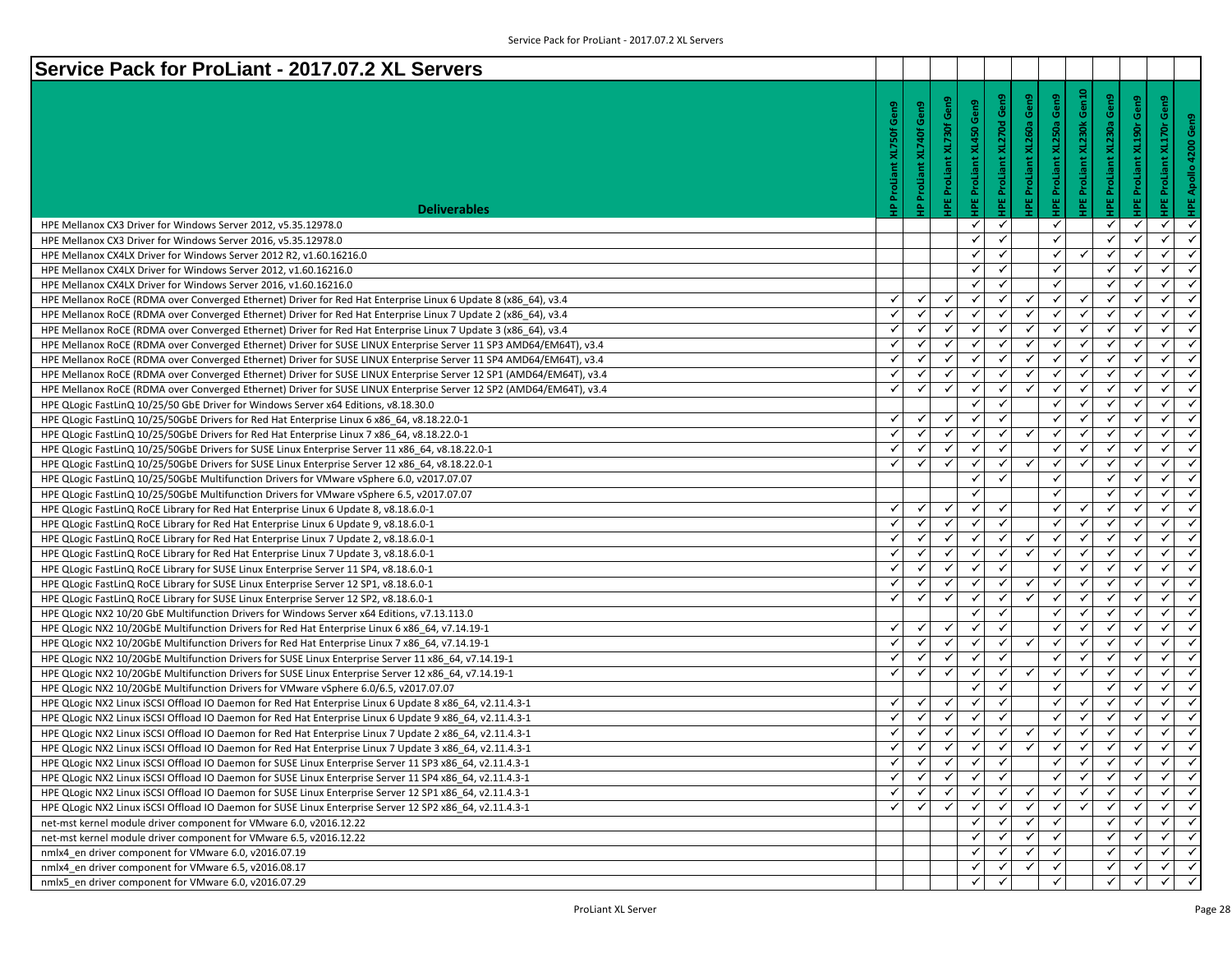| Service Pack for ProLiant - 2017.07.2 XL Servers                                                                        |                 |              |                         |                         |                          |                     |                     |                                   |                                       |                                                    |
|-------------------------------------------------------------------------------------------------------------------------|-----------------|--------------|-------------------------|-------------------------|--------------------------|---------------------|---------------------|-----------------------------------|---------------------------------------|----------------------------------------------------|
|                                                                                                                         |                 |              |                         |                         |                          |                     |                     |                                   |                                       |                                                    |
|                                                                                                                         | Gen9            | Gen9         | PE ProLiant XL730f Gen9 | IPE ProLiant XL450 Gen9 | Gen9                     | Gen9                | Gen9                | IPE ProLiant XL230k Gen10<br>Gen9 | IPE ProLiant XL190r Gen9              | Gen9                                               |
|                                                                                                                         |                 |              |                         |                         | <b>PEProLiant XL270d</b> | IPE ProLiant XL260a | IPE ProLiant XL250a | XL230a                            |                                       | HPE Apollo 4200 Gen9<br><b>IPE ProLiant XL170r</b> |
|                                                                                                                         | ProLiant XL750f | XL740f       |                         |                         |                          |                     |                     |                                   |                                       |                                                    |
|                                                                                                                         |                 |              |                         |                         |                          |                     |                     |                                   |                                       |                                                    |
|                                                                                                                         |                 | ProLiant     |                         |                         |                          |                     |                     | <b>PEProLiant</b>                 |                                       |                                                    |
|                                                                                                                         |                 |              |                         |                         |                          |                     |                     |                                   |                                       |                                                    |
| <b>Deliverables</b>                                                                                                     | 죸               | $\mathbf{a}$ |                         |                         |                          |                     |                     |                                   |                                       |                                                    |
| nmlx5 en driver component for VMware 6.5, v2016.07.29                                                                   |                 |              |                         | ✓                       | $\checkmark$             |                     | $\checkmark$        | $\checkmark$                      | $\checkmark$                          | $\checkmark$<br>✓                                  |
| VMware ESX 6.0 MST Drivers Offline Bundle for Mellanox Adapters, v4.6.0.101                                             |                 |              |                         | ✓                       | $\checkmark$             | ✓                   | $\checkmark$        | ✓                                 | $\checkmark$                          | $\checkmark$<br>$\checkmark$                       |
| VMware ESX 6.5 MST Drivers Offline Bundle for Mellanox Adapters, v4.6.0.101                                             |                 |              |                         | $\checkmark$            | $\checkmark$             | ✓                   | $\checkmark$        | $\checkmark$                      | $\checkmark$                          | $\checkmark$<br>$\checkmark$                       |
| <b>Driver - Storage</b>                                                                                                 |                 |              |                         |                         |                          |                     |                     |                                   |                                       |                                                    |
| Dynamic Smart Array B140i Controller Driver for 64-bit Microsoft Windows Server 2012/2016 Editions, v62.12.0.64         | ✓               |              |                         |                         |                          |                     |                     |                                   |                                       |                                                    |
| HPE Smart Array S100i SR Gen10 SW RAID Driver for Windows Server 2012 R2 and Windows Server 2016, v62.0.28.64           |                 |              |                         |                         |                          |                     |                     | ✓                                 |                                       |                                                    |
| <b>Driver - Storage Controller</b>                                                                                      |                 |              |                         |                         |                          |                     |                     |                                   |                                       |                                                    |
| HP Dynamic Smart Array B140i Controller Driver for VMware vSphere 6.0 (Driver Component)., v2016.04.18                  | ✓               |              |                         |                         |                          |                     |                     |                                   |                                       | ✓                                                  |
| HP Dynamic Smart Array Controller Driver for VMware vSphere 6.0 (Bundle file)., v5.5.0.52-1                             | $\checkmark$    | $\checkmark$ | $\checkmark$            | ✓                       | $\checkmark$             | ✓                   | ✓                   | $\checkmark$                      | $\checkmark$                          | $\checkmark$<br>$\checkmark$                       |
| HPE Dynamic Smart Array B140i Controller Driver for VMware vSphere 6.5 (Driver Component)., v2016.10.21                 |                 |              |                         | $\checkmark$            |                          |                     |                     |                                   |                                       | $\checkmark$<br>$\checkmark$                       |
| HPE Dynamic Smart Array B140i SATA RAID Controller Driver for Red Hat Enterprise Linux 6 (64-bit), v1.2.10-117 (A)      | ✓               | $\checkmark$ | $\checkmark$            | $\checkmark$            | √                        | ✓                   | ✓                   | $\checkmark$                      | $\checkmark$                          | $\checkmark$<br>$\checkmark$                       |
| HPE Dynamic Smart Array B140i SATA RAID Controller Driver for Red Hat Enterprise Linux 7 (64-bit), v1.2.10-115 (A)      | ✓               | $\checkmark$ | $\checkmark$            | $\checkmark$            | $\checkmark$             |                     | ✓                   | ✓                                 | $\checkmark$                          | $\checkmark$<br>$\checkmark$                       |
| HPE Dynamic Smart Array B140i SATA RAID Controller Driver for SUSE LINUX Enterprise Server 11 (64-bit), v1.2.10-115 (A) | $\checkmark$    | $\checkmark$ | $\checkmark$            | $\checkmark$            | $\checkmark$             | ✓                   | $\checkmark$        | $\checkmark$                      | $\checkmark$                          | $\checkmark$<br>✓                                  |
| HPE Dynamic Smart Array B140i SATA RAID Controller Driver for SUSE LINUX Enterprise Server 12 (64-bit), v1.2.10-115 (A) | ✓               | ✓            | ✓                       | ✓                       | $\checkmark$             | ✓                   | ✓                   | $\checkmark$                      | ✓                                     | ✓<br>$\checkmark$                                  |
| HPE Dynamic Smart Array Controller Driver for VMware vSphere 6.5 (Bundle file)., v5.5.0.54-1                            |                 |              |                         | $\checkmark$            |                          |                     |                     |                                   |                                       | $\checkmark$<br>$\checkmark$                       |
| HPE ProLiant Gen10 Smart Array Controller (64-bit) Driver for Red Hat Enterprise Linux 6 (64-bit), v1.0.4-101           |                 |              |                         |                         |                          |                     |                     | ✓                                 |                                       |                                                    |
| HPE ProLiant Gen10 Smart Array Controller (64-bit) Driver for Red Hat Enterprise Linux 7 (64-bit), v1.0.4-101           |                 |              |                         |                         |                          |                     |                     | ✓                                 |                                       |                                                    |
| HPE ProLiant Gen10 Smart Array Controller (64-bit) Driver for SUSE LINUX Enterprise Server 11 (64-bit), v1.0.4-101      |                 |              |                         |                         |                          |                     |                     | ✓                                 |                                       |                                                    |
| HPE ProLiant Gen10 Smart Array Controller (64-bit) Driver for SUSE LINUX Enterprise Server 12 (64-bit), v1.0.4-101      |                 |              |                         |                         |                          |                     |                     | ✓                                 |                                       |                                                    |
| HPE ProLiant Smart Array Controller (64-bit) Driver for Red Hat Enterprise Linux 6 (64-bit), v3.4.20-100                | ✓               | ✓            | ✓                       | ✓                       | ✓                        | ✓                   |                     |                                   |                                       | ✓                                                  |
| HPE ProLiant Smart Array Controller (64-bit) Driver for Red Hat Enterprise Linux 7 (64-bit), v3.4.20-100                | ✓               |              | $\checkmark$            | ✓                       | $\checkmark$             | ✓                   |                     |                                   |                                       | $\checkmark$                                       |
| HPE ProLiant Smart Array Controller (64-bit) Driver for SUSE LINUX Enterprise Server 11 (64-bit), v3.4.20-100           | ✓               | ✓            | $\checkmark$            | ✓                       | ✓                        | ✓                   |                     |                                   |                                       | $\checkmark$                                       |
| HPE ProLiant Smart Array Controller (64-bit) Driver for SUSE LINUX Enterprise Server 12 (64-bit), v3.4.20-100           | $\checkmark$    | $\checkmark$ | $\checkmark$            | $\checkmark$            | $\checkmark$             | $\checkmark$        |                     |                                   |                                       | $\checkmark$                                       |
| HPE ProLiant Smart Array Controller Driver for VMware vSphere 6.0 (Bundle file), v6.0.0.124-1 (A)                       | ✓               | ✓            | ✓                       | ✓                       | $\checkmark$             | ✓                   |                     |                                   |                                       | $\checkmark$                                       |
| HPE ProLiant Smart Array Controller Driver for VMware vSphere 6.0 (Driver Component)., v2016.11.18 (A)                  | $\checkmark$    | ✓            | ✓                       | $\checkmark$            | $\checkmark$             |                     |                     |                                   |                                       | ✓                                                  |
| HPE ProLiant Smart Array Controller Driver for VMware vSphere 6.5 (Bundle file), v2.0.16-1                              |                 |              |                         | ✓                       |                          |                     |                     |                                   |                                       | $\checkmark$                                       |
| HPE ProLiant Smart Array Controller Driver for VMware vSphere 6.5 (Driver Component)., v2017.03.13                      |                 |              |                         | ✓                       |                          |                     |                     |                                   |                                       | $\checkmark$                                       |
| HPE Smart Array Gen10 Controller Driver for Windows Server 2012 R2 and Windows Server 2016, v63.32.0.64                 |                 |              |                         |                         |                          |                     |                     | ✓                                 |                                       |                                                    |
| <b>Driver - System Management</b>                                                                                       |                 |              |                         |                         |                          |                     |                     |                                   |                                       |                                                    |
| HP ProLiant iLO 3/4 Channel Interface Driver for Windows X64, v3.10.0.0 (J)                                             |                 |              |                         | ✓                       |                          |                     |                     |                                   |                                       | ✓                                                  |
| HPE ProLiant Gen9 Chipset Identifier for Windows, v10.1.2.77                                                            |                 |              |                         | ✓                       |                          |                     | $\checkmark$        |                                   | ✓                                     | ✓<br>$\checkmark$                                  |
| iLO 3/4 Channel Interface Driver for Windows Server 2008 to Server 2012 R2, v3.30.0.0                                   |                 |              |                         | $\checkmark$            | ✓                        |                     | ✓                   | ✓                                 | $\checkmark$                          | $\checkmark$<br>$\checkmark$                       |
| iLO 3/4 Channel Interface Driver for Windows Server 2016, v3.30.0.0                                                     |                 |              |                         | $\checkmark$            | $\checkmark$             |                     |                     | $\checkmark$                      | $\checkmark$                          | $\checkmark$<br>✓                                  |
| iLO 3/4 Management Controller Driver Package for Windows Server 2008 to Server 2012 R2, v3.30.0.0                       |                 |              |                         | ✓                       | ✓                        |                     | $\checkmark$        | $\checkmark$                      | $\checkmark$                          | ✓<br>$\checkmark$                                  |
| iLO 3/4 Management Controller Driver Package for Windows Server 2016, v3.30.0.0                                         |                 |              |                         | ✓                       | ✓                        |                     | ✓                   | ✔                                 | ✓                                     | $\checkmark$<br>$\checkmark$                       |
| iLO 5 Channel Interface Driver for Windows Server 2012 R2, v4.0.0.0                                                     |                 |              |                         |                         |                          |                     |                     | ✓                                 |                                       |                                                    |
| iLO 5 Channel Interface Driver for Windows Server 2016, v4.0.0.0                                                        |                 |              |                         |                         |                          |                     |                     | $\checkmark$                      |                                       |                                                    |
| Driver - Video                                                                                                          |                 |              |                         |                         |                          |                     |                     |                                   |                                       |                                                    |
| Matrox G200eH Video Controller Driver for Windows Server 2012 and Server 2012 R2, v9.15.1.184                           |                 |              |                         | ✓                       |                          |                     |                     |                                   |                                       | ✓                                                  |
| Matrox G200eH Video Controller Driver for Windows Server 2016, v9.15.1.184                                              |                 |              |                         | $\checkmark$            | $\checkmark$             |                     | $\checkmark$        | ✓                                 |                                       | $\bar{\mathbf{v}}$<br>$\checkmark$                 |
| Matrox G200eH3 Video Controller Driver for Windows Server 2012 R2, v9.15.1.184                                          |                 |              |                         |                         |                          |                     |                     | ✓                                 |                                       |                                                    |
| Matrox G200eH3 Video Controller Driver for Windows Server 2016, v9.15.1.184                                             |                 |              |                         |                         |                          |                     |                     | ✓                                 |                                       |                                                    |
| irmware - Lights-Out Management                                                                                         |                 |              |                         |                         |                          |                     |                     |                                   |                                       |                                                    |
| Online ROM Flash Component for Linux - HPE Integrated Lights-Out 4, v2.50                                               |                 |              |                         |                         |                          |                     |                     |                                   | $\frac{ \mathcal{A} }{ \mathcal{A} }$ | $\frac{\checkmark}{\checkmark}$                    |
| Online ROM Flash Component for VMware ESXi - HPE Integrated Lights-Out 4, v2.50                                         |                 |              |                         |                         |                          |                     |                     |                                   |                                       |                                                    |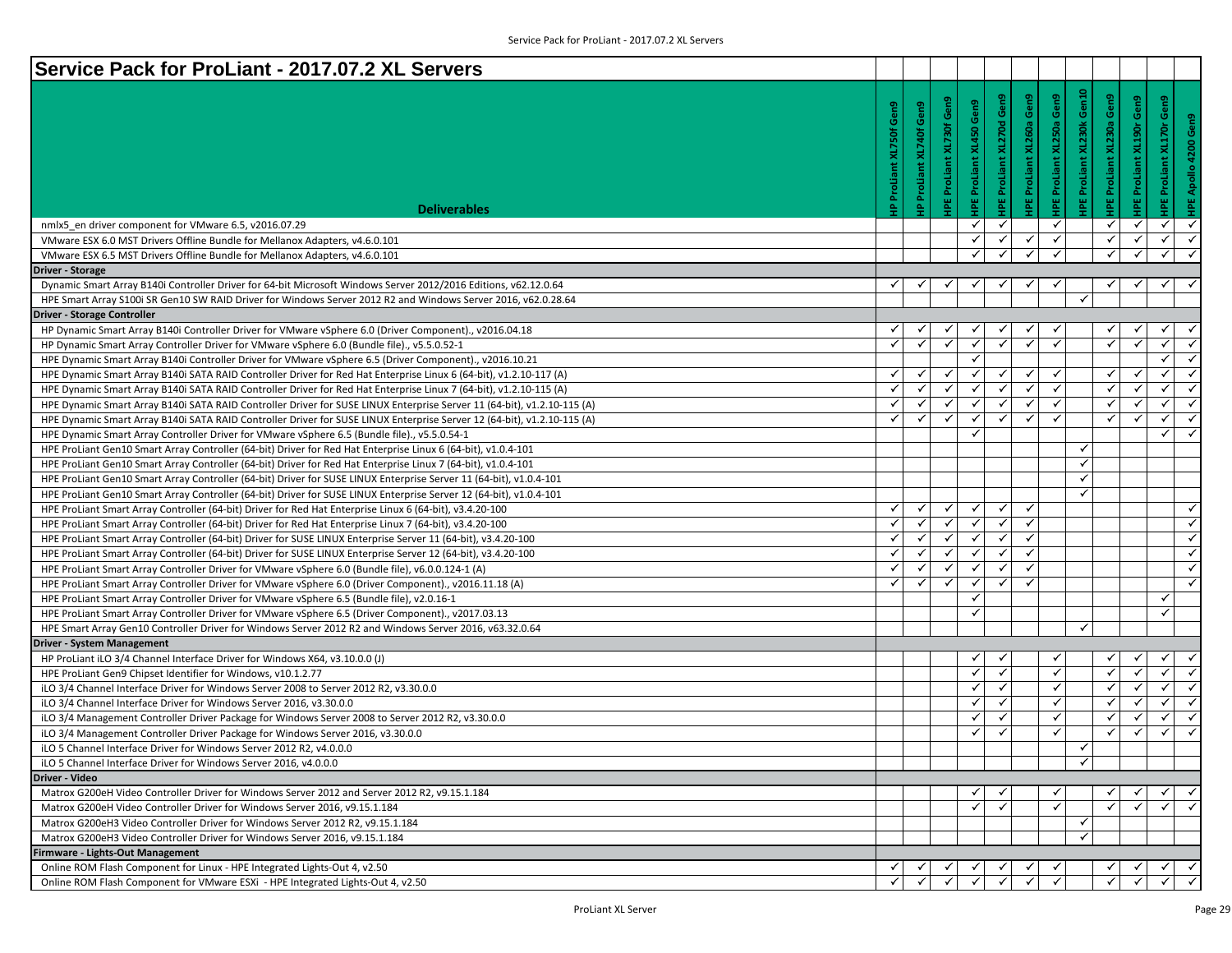| Service Pack for ProLiant - 2017.07.2 XL Servers                                                                                                                                                                                                    |              |                 |                 |                           |                     |                                 |                              |                           |                              |                              |                                   |
|-----------------------------------------------------------------------------------------------------------------------------------------------------------------------------------------------------------------------------------------------------|--------------|-----------------|-----------------|---------------------------|---------------------|---------------------------------|------------------------------|---------------------------|------------------------------|------------------------------|-----------------------------------|
|                                                                                                                                                                                                                                                     |              |                 |                 |                           |                     |                                 |                              |                           |                              |                              |                                   |
|                                                                                                                                                                                                                                                     | Gen9         | Gen9            | Gen9            | Gen9                      | Gen9                | <b>IPE ProLiant XL260a Gen9</b> | Gen9                         | IPE ProLiant XL230k Gen10 | Gen9                         | Gen9                         | Gen9                              |
|                                                                                                                                                                                                                                                     |              |                 |                 |                           |                     |                                 |                              |                           |                              |                              | Gen9                              |
|                                                                                                                                                                                                                                                     | ۴ō۴          | ProLiant XL740f | ProLiant XL730f | <b>IPE ProLiant XL450</b> | <b>XL270d</b>       |                                 | <b>IPE ProLiant XL250a</b>   |                           | IPE ProLiant XL230a          | XL190r                       | <b>IPE ProLiant XL170r</b>        |
|                                                                                                                                                                                                                                                     |              |                 |                 |                           |                     |                                 |                              |                           |                              |                              | 4200                              |
|                                                                                                                                                                                                                                                     |              |                 |                 |                           |                     |                                 |                              |                           |                              |                              |                                   |
|                                                                                                                                                                                                                                                     |              |                 |                 |                           |                     |                                 |                              |                           |                              |                              | Apollo                            |
| <b>Deliverables</b>                                                                                                                                                                                                                                 |              | ≙               |                 |                           | <b>HPE ProLiant</b> |                                 |                              |                           |                              | <b>IPE ProLiant</b>          |                                   |
| Online ROM Flash Component for Windows x64 - HPE Integrated Lights-Out 4, v2.50                                                                                                                                                                     | ✓            | ✓               | ✓               | ✓                         | ✓                   | ✓                               | ✓                            |                           | ✓                            | ✓                            | ✓                                 |
| Online ROM Flash Component for Linux - HPE Integrated Lights-Out 5, v1.10                                                                                                                                                                           |              |                 |                 |                           |                     |                                 |                              | $\checkmark$              |                              |                              |                                   |
| Online ROM Flash Component for Windows x64 - HPE Integrated Lights-Out 5, v1.10                                                                                                                                                                     |              |                 |                 |                           |                     |                                 |                              | $\checkmark$              |                              |                              |                                   |
| <b>Firmware - Network</b>                                                                                                                                                                                                                           |              |                 |                 |                           |                     |                                 |                              |                           |                              |                              |                                   |
| HPE QLogic NC382i/NC532x Online Firmware Upgrade Utility for Linux x86_64, v2.18.1                                                                                                                                                                  | ✓            | ✓               | ✓               | ✓                         |                     | ✓                               | √                            |                           |                              |                              | ✓                                 |
| HPE QLogic NC382i/NC532x Online Firmware Upgrade Utility for VMware, v1.15.1                                                                                                                                                                        |              |                 |                 | ✓                         |                     |                                 | $\checkmark$                 |                           | ✓                            |                              | ✓                                 |
| HPE QLogic NC382i/NC532x Online Firmware Upgrade Utility for Windows Server x64 Editions, v4.1.0.25                                                                                                                                                 |              |                 |                 | $\checkmark$              |                     |                                 | ✓                            |                           | ✓                            |                              | $\checkmark$                      |
| HPE Broadcom NetXtreme-E Online Firmware Upgrade Utility for Linux x86_64, v1.0.22                                                                                                                                                                  |              |                 |                 |                           |                     |                                 |                              | ✓                         |                              |                              |                                   |
| HPE Broadcom NetXtreme-E Online Firmware Upgrade Utility for Windows Server x64 Editions, v5.1.0.4                                                                                                                                                  |              |                 |                 |                           |                     |                                 |                              | $\checkmark$              |                              |                              |                                   |
| HPE Broadcom NX1 Online Firmware Upgrade Utility for Linux x86 64, v2.18.15                                                                                                                                                                         | ✓            | ✓               | $\checkmark$    | ✓                         | $\checkmark$        | $\checkmark$                    | $\checkmark$                 | ✓                         | ✓                            | $\checkmark$                 | $\checkmark$                      |
| HPE Broadcom NX1 Online Firmware Upgrade Utility for VMware, v1.17.15                                                                                                                                                                               |              |                 |                 | ✓                         | $\checkmark$        |                                 | $\checkmark$                 | ✓                         | $\checkmark$                 | $\checkmark$                 | ✓                                 |
| HPE Broadcom NX1 Online Firmware Upgrade Utility for Windows Server x64 Editions, v5.1.0.4                                                                                                                                                          |              |                 |                 | ✓                         | $\checkmark$        |                                 | ✓                            | $\checkmark$              |                              | $\checkmark$                 | $\checkmark$                      |
| HPE Firmware Flash for Emulex Converged Network Adapters - Linux (x64), v2017.06.01                                                                                                                                                                 |              |                 |                 | ✓                         |                     |                                 |                              | ✓                         |                              | $\checkmark$                 | $\checkmark$                      |
| HPE Firmware Flash for Emulex Converged Network Adapters - Windows (x64), v2017.06.01                                                                                                                                                               |              |                 |                 | ✓                         |                     |                                 |                              | $\checkmark$              |                              | ✓                            | $\checkmark$                      |
| HPE Firmware Flash for Emulex Converged Network Adapters for VMware vSphere 6.5, v2017.06.01                                                                                                                                                        |              |                 |                 | ✓                         |                     |                                 |                              |                           |                              | ✓                            | ✓                                 |
| HPE Firmware Flash for Emulex Converged Network Adapters for VMware vSphere 6.0, v2017.06.01                                                                                                                                                        |              |                 |                 | $\checkmark$              |                     |                                 |                              |                           |                              | $\checkmark$                 | ✓                                 |
| HPE Intel Online Firmware Upgrade Utility for Linux x86 64, v1.12.18                                                                                                                                                                                | ✓            | ✓               | $\checkmark$    | ✓                         | $\checkmark$        | $\checkmark$                    | $\checkmark$                 | $\checkmark$              | √                            | ✓                            | $\checkmark$                      |
| HPE Intel Online Firmware Upgrade Utility for VMware, v3.4.18                                                                                                                                                                                       |              |                 |                 | $\checkmark$              | $\checkmark$        |                                 | $\checkmark$                 |                           | ✓                            | $\checkmark$                 | ✓                                 |
| HPE Intel Online Firmware Upgrade Utility for Windows Server x64 Editions, v5.1.0.4                                                                                                                                                                 |              |                 |                 | ✓                         | $\checkmark$        |                                 | ✓                            | ✓                         | ✓                            | $\checkmark$                 | $\checkmark$                      |
| HPE QLogic FastLinQ Online Firmware Upgrade Utility for Linux x86_64, v1.1.29                                                                                                                                                                       | ✓            | ✓               | $\checkmark$    | ✓                         | $\checkmark$        | $\checkmark$                    | $\checkmark$                 | ✓                         | ✓                            | $\checkmark$                 | $\checkmark$                      |
| HPE QLogic FastLinQ Online Firmware Upgrade Utility for VMware, v4.3.26                                                                                                                                                                             |              |                 |                 | ✓                         | $\checkmark$        |                                 | ✓                            |                           | ✓                            | ✓                            | ✓                                 |
| HPE QLogic FastLinQ Online Firmware Upgrade Utility for Windows Server x64 Editions, v5.1.0.4                                                                                                                                                       |              |                 |                 | $\checkmark$              | $\checkmark$        |                                 | $\checkmark$                 | $\checkmark$              | $\checkmark$                 |                              | $\checkmark$                      |
| HPE QLogic NX2 Online Firmware Upgrade Utility for Linux x86_64, v2.19.22                                                                                                                                                                           | ✓            | ✓               | $\checkmark$    | $\checkmark$              | $\checkmark$        | $\checkmark$                    | $\checkmark$                 | $\checkmark$              | $\checkmark$                 | $\checkmark$                 | ✓                                 |
| HPE QLogic NX2 Online Firmware Upgrade Utility for VMware, v1.18.22                                                                                                                                                                                 |              |                 |                 | ✓                         | $\checkmark$        |                                 | $\checkmark$                 |                           | ✓                            | $\checkmark$                 | $\checkmark$                      |
| HPE QLogic NX2 Online Firmware Upgrade Utility for Windows Server x64 Editions, v5.1.0.4                                                                                                                                                            |              |                 |                 | ✓                         | $\checkmark$        |                                 | $\checkmark$                 | ✓                         | ✓                            | $\checkmark$                 | $\checkmark$                      |
| Online Firmware Upgrade Utility (ESXi 6.0) for HPE Mellanox Ethernet only adapters, v1.0.5                                                                                                                                                          |              |                 |                 | ✓                         | $\checkmark$        | ✓                               | ✓                            |                           | ✓                            | ✓                            | ✓                                 |
| Online Firmware Upgrade Utility (ESXi 6.0) for HPE Mellanox VPI (Ethernet and Infiniband mode) ConnectX4 devices on VMware ESXi 6.0, v1.0.1                                                                                                         |              |                 |                 | ✓                         | $\checkmark$        |                                 | $\checkmark$                 |                           | √                            |                              | $\checkmark$                      |
| Online Firmware Upgrade Utility (ESXi 6.0) for HPE Mellanox VPI (Ethernet and Infiniband mode) devices on VMware ESXi 6.0, v1.0.5                                                                                                                   |              |                 |                 | $\checkmark$              | $\checkmark$        |                                 | $\checkmark$                 |                           | ✓                            | $\checkmark$                 | ✓                                 |
| Online Firmware Upgrade Utility (ESXi 6.5) for HPE Mellanox Ethernet only adapters, v1.0.0                                                                                                                                                          |              |                 |                 | ✓                         | $\checkmark$        | $\checkmark$                    | $\checkmark$                 |                           | ✓                            | $\checkmark$                 | $\checkmark$                      |
| Online Firmware Upgrade Utility (ESXi 6.5) for HPE Mellanox VPI (Ethernet and Infiniband mode) ConnectX4 devices on VMware ESXi 6.5, v1.0.0                                                                                                         |              |                 |                 | ✓                         | $\checkmark$        |                                 | $\checkmark$                 |                           | ✓                            | ✓                            | ✓                                 |
| Online Firmware Upgrade Utility (ESXi 6.5) for HPE Mellanox VPI (Ethernet and Infiniband mode) devices on VMware ESXi 6.5, v1.0.0                                                                                                                   |              |                 |                 | ✓                         | $\checkmark$        |                                 | $\checkmark$                 |                           | ✓                            | ✓                            | ✓                                 |
| Online Firmware Upgrade Utility (Linux x86_64) for HPE Apollo A10 InfiniBand EDR (100Gb) 2-port Adapter (HPE Part number: 843400-B21) on Linux x86_64 platform, v1.0.0 (A)                                                                          |              |                 |                 |                           |                     | ✓                               |                              | $\checkmark$              |                              |                              |                                   |
| Online Firmware Upgrade Utility (Linux x86_64) for HPE Infiniband FDR 2P 545QSFP Adapter (HP Part # 702211-B21), HPE Infiniband FDR 2P 545FLR-QSFP Adapter (HP Part # 702212-                                                                       |              |                 |                 |                           |                     |                                 |                              |                           |                              |                              |                                   |
| B21) and HPE Infiniband FDR 2P 545M Adapter (HP Part #702213-B21), v1.0.6                                                                                                                                                                           |              |                 |                 | ✓                         |                     |                                 |                              | $\checkmark$              |                              |                              | $\checkmark$<br>$\checkmark$      |
| Online Firmware Upgrade Utility (Linux x86_64) for HPE Mellanox Ethernet only adapters, v1.0.5 (A)                                                                                                                                                  |              |                 |                 | ✓<br>$\checkmark$         | ✓<br>$\checkmark$   | $\checkmark$                    | $\checkmark$<br>$\checkmark$ |                           | $\checkmark$<br>$\checkmark$ | $\checkmark$<br>$\checkmark$ | ✓<br>$\checkmark$<br>$\checkmark$ |
| Online Firmware Upgrade Utility (Linux x86_64) for HPE Mellanox VPI (Ethernet and Infiniband mode) ConnectX4 devices on Linux x86_64 platform, v1.0.1                                                                                               | $\checkmark$ | $\checkmark$    | $\checkmark$    | ✓                         | ✓                   |                                 | √                            |                           | ✓                            | $\checkmark$                 | ✓                                 |
| Online Firmware Upgrade Utility (Linux x86_64) for HPE Mellanox VPI (Ethernet and Infiniband mode) devices on Linux x86_64 platform, v1.0.5                                                                                                         |              |                 |                 | $\checkmark$              | $\checkmark$        |                                 | $\checkmark$                 |                           | ✓                            |                              | ✓                                 |
| Online Firmware Upgrade Utility (Windows x64) for HPE Mellanox ConnectX4 VPI (Ethernet and Infiniband mode) on Windows x86 64 platform, v1.0.0.1<br>Online Firmware Upgrade Utility (Windows x64) for HPE Mellanox Ethernet only adapters, v1.0.0.5 |              |                 |                 | $\checkmark$              | $\checkmark$        | $\checkmark$                    | $\checkmark$                 | ✓                         | ✓                            | $\checkmark$                 | $\checkmark$                      |
| Online Firmware Upgrade Utility (Windows x64) for HPE Mellanox VPI (Ethernet and Infiniband mode) devices on Windows x86 64 platform, v1.0.0.5                                                                                                      |              |                 |                 | $\checkmark$              | $\checkmark$        |                                 | $\checkmark$                 |                           | ✓                            | $\checkmark$                 | $\checkmark$<br>$\checkmark$      |
| Firmware - Storage Controller                                                                                                                                                                                                                       |              |                 |                 |                           |                     |                                 |                              |                           |                              |                              |                                   |
| Online ROM Flash Component for Linux (x64) - HP Apollo 2000 System, v1.00                                                                                                                                                                           |              |                 |                 |                           |                     |                                 |                              |                           |                              |                              | ✓                                 |
| Online ROM Flash Component for VMware ESXi - HP Apollo 2000 System, v1.00                                                                                                                                                                           |              |                 |                 |                           |                     |                                 |                              |                           |                              |                              | $\checkmark$                      |
| Online ROM Flash component for VMware ESXi - HPE Dual 8GB microSD USB, v1.3.2.19                                                                                                                                                                    |              |                 |                 |                           |                     |                                 | ✓                            |                           | ✓                            |                              | ✓                                 |
| Online ROM Flash Component for VMware ESXi - HPE Apollo 45xx Gen9 Backplane Expander Firmware, v1.50                                                                                                                                                |              |                 |                 | ✓                         |                     |                                 |                              |                           |                              |                              |                                   |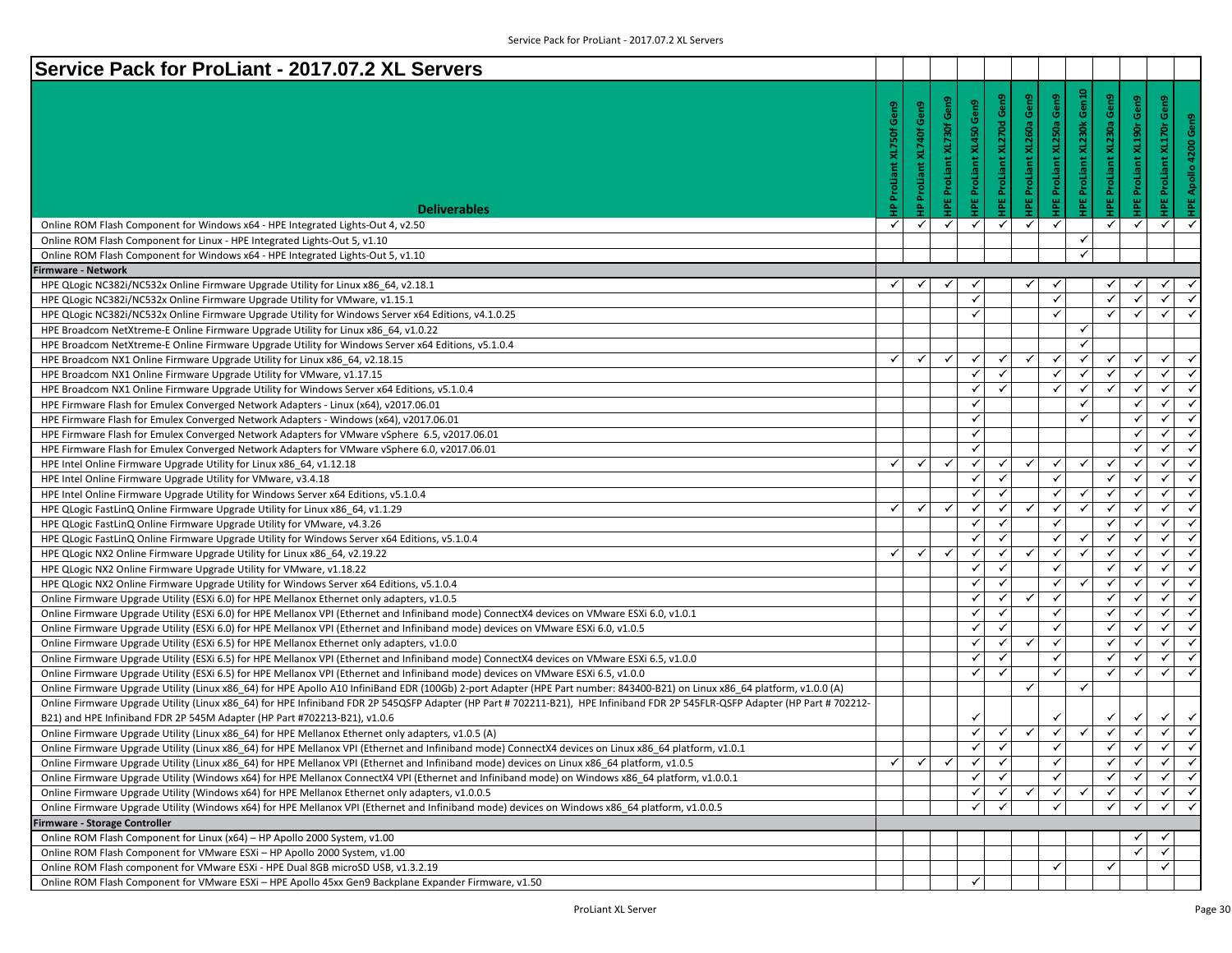| Service Pack for ProLiant - 2017.07.2 XL Servers                                                                                                                                      |                                   |                               |                          |                                   |                                    |                                    |                             |                                     |                                       |                                    |                                                               |
|---------------------------------------------------------------------------------------------------------------------------------------------------------------------------------------|-----------------------------------|-------------------------------|--------------------------|-----------------------------------|------------------------------------|------------------------------------|-----------------------------|-------------------------------------|---------------------------------------|------------------------------------|---------------------------------------------------------------|
| <b>Deliverables</b>                                                                                                                                                                   | Gen9<br><b>IP ProLiant XL750f</b> | Gen9<br>XL740f<br>IP ProLiant | IPE ProLiant XL730f Gen9 | Gen9<br><b>IPE ProLiant XL450</b> | Gen9<br><b>IPE ProLiant XL270d</b> | Gen9<br><b>IPE ProLiant XL260a</b> | Gen9<br>IPE ProLiant XL250a | Gen10<br><b>IPE ProLiant XL230k</b> | Gen9<br>XL230a<br><b>IPE ProLiant</b> | Gen9<br><b>HPE ProLiant XL190r</b> | Gen9<br>Gen9<br><b>HPE ProLiant XL170r</b><br>HPE Apollo 4200 |
| Online ROM Flash Component for Windows (x64) - HPE Apollo 2000 System - SAS Expander, v1.00 (B)                                                                                       |                                   |                               |                          |                                   |                                    |                                    |                             |                                     |                                       | ✓                                  | ✓                                                             |
| Online ROM Flash Component for Windows (x64) - HPE Apollo 45xx Gen9 Backplane Expander Firmware, v1.50 (B)                                                                            |                                   |                               |                          | ✓                                 |                                    |                                    |                             |                                     |                                       |                                    |                                                               |
| Supplemental Update / Online ROM Flash Component for Linux (x64) - HPE Apollo 45xx Gen9 Backplane Expander Firmware, v1.50                                                            |                                   |                               |                          | ✓                                 |                                    |                                    |                             |                                     |                                       |                                    |                                                               |
| HP D3600/D3700/D3610/D3710 12Gb SAS Disk Enclosure ROM Flash Component for Linux (x64), v3.64                                                                                         |                                   |                               | ✓                        | ✓                                 |                                    |                                    |                             |                                     |                                       |                                    |                                                               |
| HP D3600/D3700/D3610/D3710 12Gb SAS Disk Enclosure ROM Flash Component for VMware (esxi), v3.64                                                                                       |                                   |                               | ✓                        | ✓                                 |                                    |                                    |                             |                                     |                                       |                                    |                                                               |
| HPE D3600/D3700/D3610/D3710 12Gb SAS Disk Enclosure ROM Flash Component for Windows (x64), v3.64                                                                                      |                                   |                               | ✓                        | ✓                                 |                                    |                                    |                             |                                     |                                       |                                    |                                                               |
| HPE D6020 12Gb SAS Disk Enclosure ROM Flash Component for Linux (x64), v2.09 (A)                                                                                                      |                                   |                               |                          |                                   |                                    |                                    |                             |                                     |                                       |                                    |                                                               |
| HPE D6020 12Gb SAS Disk Enclosure ROM Flash Component for Windows (x64), v2.09 (A)                                                                                                    |                                   |                               |                          |                                   |                                    |                                    |                             |                                     |                                       |                                    | $\checkmark$                                                  |
| Online ROM Flash Component for Linux (x64) – HPE Apollo 4200 Gen9 Backplane Expander Firmware, v1.26 (B)                                                                              |                                   |                               |                          |                                   |                                    |                                    |                             |                                     |                                       |                                    | $\checkmark$                                                  |
| Online ROM Flash Component for VMware ESXi - Smart Array H240ar, H240nr, H240, H241, H244br, P2440r, P244br, P246br, P440ar, P440, P441, P542D, P741m, P840, P840ar, and              |                                   |                               |                          |                                   |                                    |                                    |                             |                                     |                                       |                                    |                                                               |
| P841, v5.52                                                                                                                                                                           | ✓                                 | $\checkmark$                  | ✓                        | ✓                                 |                                    | ✓                                  |                             |                                     |                                       | ✓                                  | $\checkmark$                                                  |
| Online ROM Flash Component for VMware ESXi - HPE Apollo 4200 Gen9 Backplane Expander Firmware, v1.26 (B)                                                                              |                                   |                               |                          |                                   |                                    |                                    |                             |                                     |                                       |                                    | ✓                                                             |
| Online ROM Flash Component for Windows (x64) - HPE Apollo 4200 Gen9 Backplane Expander Firmware, v1.26 (B)                                                                            |                                   |                               |                          |                                   |                                    |                                    |                             |                                     |                                       |                                    |                                                               |
| Online ROM Flash Component for Windows (x64) - HPE Smart Array P408i-p, P408e-p, P408i-a, P408i-c, E208i-c, E208i-e, E208i-c, E208i-a, P408e-m, P204i-c, P204i-b, P816i-a and         |                                   |                               |                          |                                   |                                    |                                    |                             |                                     |                                       |                                    |                                                               |
| P416ie-m SR Gen10, v1.04                                                                                                                                                              |                                   |                               |                          |                                   |                                    |                                    |                             | ✓                                   |                                       |                                    |                                                               |
| Online ROM Flash Component for Windows (x64) - Smart Array H240ar, H240nr, H240, H241, H244br, P240nr, P244br, P246br, P440ar, P440, P441, P542D, P741m, P840, P840ar, and I          | ✓                                 | $\checkmark$                  | ✓                        | $\checkmark$                      | $\checkmark$                       | ✓                                  | $\checkmark$                |                                     | $\checkmark$                          | $\checkmark$                       | ✓                                                             |
| Supplemental Update / Online ROM Flash Component for Linux (x64) - HPE Smart Array P408i-p, P408e-p, P408i-a, P408i-c, E208i-c, E208i-c, E208i-c, E208i-c, F208i-c, P408e-m, P204i-c, |                                   |                               |                          |                                   |                                    |                                    |                             |                                     |                                       |                                    |                                                               |
| P204i-b, P816i-a and P416ie-m SR Gen10, v1.04                                                                                                                                         |                                   |                               |                          |                                   |                                    |                                    |                             | ✓                                   |                                       |                                    |                                                               |
| Supplemental Update / Online ROM Flash Component for Linux (x64) - Smart Array H240ar, H240nr, H240, H241, H244br, P244br, P244br, P246br, P440ar, P440, P441, P542D,                 |                                   |                               |                          |                                   |                                    |                                    |                             |                                     |                                       |                                    |                                                               |
| P741m, P840, P840ar, and P841, v5.52                                                                                                                                                  | ✓                                 |                               | ✓                        | $\checkmark$                      | ✓                                  |                                    |                             |                                     |                                       | ✓                                  | $\checkmark$                                                  |
| Firmware - Storage Fibre Channel                                                                                                                                                      |                                   |                               |                          |                                   |                                    |                                    |                             |                                     |                                       |                                    |                                                               |
| HPE Firmware Flash for Emulex Fibre Channel Host Bus Adapters - Linux (x64), v2017.06.01                                                                                              |                                   |                               |                          | ✓                                 |                                    |                                    |                             | ✓                                   |                                       | ✓                                  | ✓                                                             |
| HPE Firmware Flash for Emulex Fibre Channel Host Bus Adapters for VMware vSphere 6.5, v2017.06.01                                                                                     |                                   |                               |                          | ✓                                 |                                    |                                    |                             |                                     |                                       | ✓                                  | $\checkmark$<br>$\checkmark$                                  |
| HPE Firmware Flash for Emulex Fibre Channel Host Bus for VMware vSphere 6.0, v2017.06.01                                                                                              |                                   |                               |                          | ✓                                 |                                    |                                    |                             |                                     |                                       | ✓                                  | $\checkmark$<br>$\checkmark$                                  |
| HPE Firmware Flash for QLogic Fibre Channel Host Bus Adapters - Linux (x86_64), v2017.06.01                                                                                           |                                   |                               |                          | ✓                                 |                                    |                                    |                             | ✓                                   |                                       | ✓                                  | ✓<br>✓                                                        |
| HPE Firmware Flash for QLogic Fibre Channel Host Bus Adapters for VMware vSphere 6.0, v2017.06.01                                                                                     |                                   |                               |                          | ✓                                 |                                    |                                    |                             |                                     |                                       | ✔                                  | ✓<br>$\checkmark$                                             |
| HPE Firmware Flash for QLogic Fibre Channel Host Bus Adapters for VMware vSphere 6.5, v2017.06.01                                                                                     |                                   |                               |                          | ✓                                 |                                    |                                    |                             |                                     |                                       | ✓                                  | ✓<br>✓                                                        |
| HPE Firmware Online Flash for Emulex Fibre Channel Host Bus Adapters - Windows 2012/2012 R2/2016 x64, v2017.06.01                                                                     |                                   |                               |                          | ✓                                 |                                    |                                    |                             | ✓                                   |                                       | $\checkmark$                       | ✓<br>$\checkmark$                                             |
| HPE Firmware Online Flash for QLogic Fibre Channel Host Bus Adapters - Windows 2012/2012R2/2016 (x64), v2017.06.01                                                                    |                                   |                               |                          | ✓                                 |                                    |                                    |                             | $\checkmark$                        |                                       | $\checkmark$                       | $\checkmark$<br>$\checkmark$                                  |
| Software - Lights-Out Management                                                                                                                                                      |                                   |                               |                          |                                   |                                    |                                    |                             |                                     |                                       |                                    |                                                               |
| HP Lights-Out Online Configuration Utility for Linux (AMD64/EM64T), v5.0.0-0                                                                                                          | ✔                                 |                               |                          |                                   |                                    |                                    |                             |                                     |                                       |                                    | ✓<br>$\checkmark$                                             |
| HP Lights-Out Online Configuration Utility for Windows x64 Editions, v5.0.0.0                                                                                                         | $\checkmark$                      |                               | $\checkmark$             | ✓                                 |                                    | ✓                                  | ✓                           | $\checkmark$                        | $\checkmark$                          | $\checkmark$                       | ✓<br>✓                                                        |
| PFA Server Registry Update for Windows Server 2012 and Server 2012 R2, v1.0.0.0 (H)                                                                                                   |                                   |                               |                          | ✓                                 | ✓                                  |                                    | ✓                           |                                     | ✓                                     | ✔                                  | ✓<br>$\checkmark$                                             |
| PFA Server Registry Update for Windows Server 2016, v1.5.0.0 (B)                                                                                                                      |                                   |                               |                          | $\checkmark$                      | ✓                                  |                                    | $\checkmark$                |                                     | $\checkmark$                          | $\checkmark$                       | $\checkmark$<br>$\checkmark$                                  |
| Software - Storage Controller                                                                                                                                                         |                                   |                               |                          |                                   |                                    |                                    |                             |                                     |                                       |                                    |                                                               |
| HPE ProLiant Smart Array SAS/SATA Event Notification Service for for 64-bit Windows Server Editions, v6.46.0.64 (B)                                                                   |                                   |                               |                          |                                   | $\checkmark$                       |                                    | ✓                           |                                     | $\checkmark$                          |                                    | $\checkmark$                                                  |
| HPE Smart Array SR Event Notification Service for Windows Server 64-bit Editions, v1.0.0.64                                                                                           |                                   |                               |                          |                                   |                                    |                                    |                             | ✓                                   |                                       |                                    |                                                               |
| Software - Storage Fibre Channel HBA                                                                                                                                                  |                                   |                               |                          |                                   |                                    |                                    |                             |                                     |                                       |                                    |                                                               |
| HPE Emulex Smart SAN Enablement Kit for Linux, v1.0.0.0-4                                                                                                                             |                                   |                               |                          | ✓                                 |                                    |                                    |                             | ✓                                   |                                       | ✓                                  | ✓                                                             |
| HPE Emulex Smart SAN Enablement Kit for Windows 64 bit operating systems, v1.0.0.1 (e)                                                                                                |                                   |                               |                          | ✓                                 |                                    |                                    |                             | ✓                                   |                                       | $\checkmark$                       | ✓<br>✓                                                        |
| HPE Fibre Channel Enablement Kit for Linux - QLogic, v6.0.0.0-4 (b)                                                                                                                   |                                   |                               |                          | ✓                                 |                                    |                                    |                             | ✓                                   |                                       | $\checkmark$                       | ✓<br>$\checkmark$                                             |
| HPE Fibre Channel Enablement Kit for Red Hat Enterprise Linux 6 Server - Emulex, v11.2.254.6                                                                                          |                                   |                               |                          | ✓                                 |                                    |                                    |                             | ✓                                   |                                       | ✓                                  | ✓∣<br>✓                                                       |
|                                                                                                                                                                                       |                                   |                               |                          |                                   |                                    |                                    |                             | ✓                                   |                                       | ✓                                  | ✓<br>$\checkmark$                                             |
| HPE Fibre Channel Enablement Kit for Red Hat Enterprise Linux 7 Server - Emulex, v11.2.254.6                                                                                          |                                   |                               |                          | ✓                                 |                                    |                                    |                             |                                     |                                       |                                    |                                                               |
| HPE Fibre Channel Enablement Kit for SUSE Linux Enterprise Server 11 (AMD64/EM64T) - Emulex, v11.2.254.6                                                                              |                                   |                               |                          | $\checkmark$                      |                                    |                                    |                             | $\checkmark$                        |                                       | $\checkmark$                       | ✓<br>$\checkmark$                                             |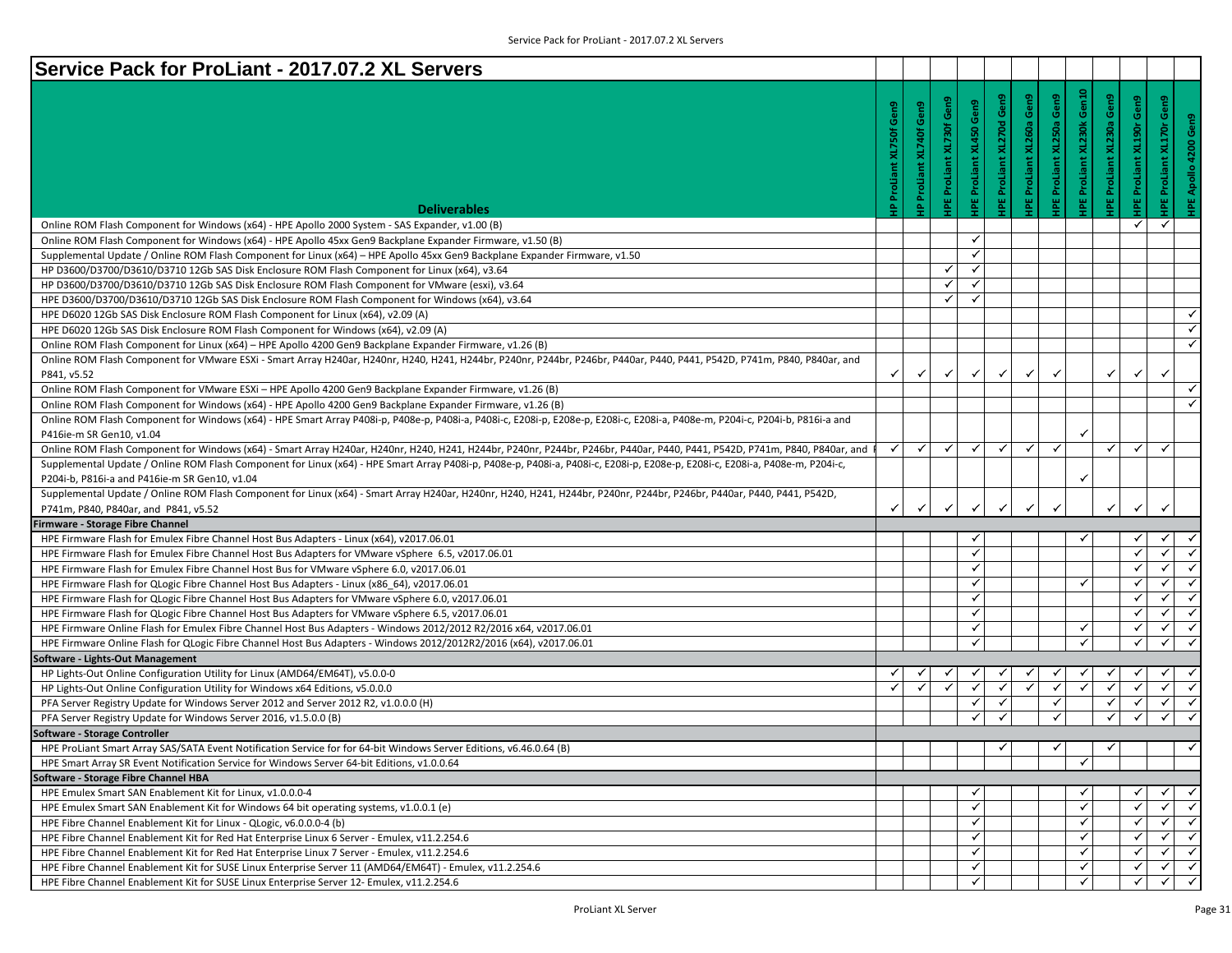| Service Pack for ProLiant - 2017.07.2 XL Servers                                                                                                                                                                                     |                           |                    |                                 |                                |                            |                     |                     |                                  |                     |                            |                                         |
|--------------------------------------------------------------------------------------------------------------------------------------------------------------------------------------------------------------------------------------|---------------------------|--------------------|---------------------------------|--------------------------------|----------------------------|---------------------|---------------------|----------------------------------|---------------------|----------------------------|-----------------------------------------|
|                                                                                                                                                                                                                                      |                           |                    |                                 |                                |                            |                     |                     | <b>IPE ProLiant XL230k Gen10</b> |                     |                            |                                         |
|                                                                                                                                                                                                                                      | Gen9                      | Gen9               | <b>IPE ProLiant XL730f Gen9</b> | <b>IPE ProLiant XL450 Gen9</b> | Gen9                       | Gen9                | Gen9                |                                  | Gen9                | Gen9                       | Gen9                                    |
|                                                                                                                                                                                                                                      |                           |                    |                                 |                                | <b>IPE ProLiant XL270d</b> |                     |                     |                                  | XL230a              |                            | Gen9                                    |
|                                                                                                                                                                                                                                      | <b>IP ProLiant XL750f</b> | XL740f             |                                 |                                |                            | IPE ProLiant XL260a | IPE ProLiant XL250a |                                  |                     | <b>IPE ProLiant XL190r</b> | <b>IPE ProLiant XL170r</b>              |
|                                                                                                                                                                                                                                      |                           |                    |                                 |                                |                            |                     |                     |                                  |                     |                            | HPE Apollo 4200                         |
|                                                                                                                                                                                                                                      |                           |                    |                                 |                                |                            |                     |                     |                                  |                     |                            |                                         |
|                                                                                                                                                                                                                                      |                           | <b>IP ProLiant</b> |                                 |                                |                            |                     |                     |                                  | <b>IPE ProLiant</b> |                            |                                         |
| <b>Deliverables</b>                                                                                                                                                                                                                  |                           |                    |                                 |                                |                            |                     |                     |                                  |                     |                            |                                         |
| HPE Fibre Channel Over Ethernet Enablement Kit for Red Hat Enterprise Linux 6 Server - Emulex(BRCM), v11.2.1224.0                                                                                                                    |                           |                    |                                 | $\checkmark$                   |                            |                     |                     | ✓                                |                     | ✓                          | ✓<br>$\checkmark$                       |
| HPE Fibre Channel Over Ethernet Enablement Kit for Red Hat Enterprise Linux 7 Server - Emulex(BRCM), v11.2.1224.0                                                                                                                    |                           |                    |                                 | ✓                              |                            |                     |                     | ✓                                |                     | ✓                          | $\checkmark$<br>✓                       |
| HPE Fibre Channel Over Ethernet Enablement Kit for SUSE Linux Enterprise Server 11 (AMD64/EM64T) - Emulex(BRCM), v11.2.1224.0                                                                                                        |                           |                    |                                 | $\checkmark$                   |                            |                     |                     | ✓                                |                     | $\checkmark$               | $\checkmark$<br>$\checkmark$            |
| HPE Fibre Channel Over Ethernet Enablement Kit for SUSE Linux Enterprise Server 12- Emulex(BRCM), v11.2.1224.0                                                                                                                       |                           |                    |                                 | ✓                              |                            |                     |                     | ✓                                |                     | ✓                          | $\checkmark$<br>$\checkmark$            |
| HPE QLogic Smart SAN enablement kit for Linux, v3.3-3                                                                                                                                                                                |                           |                    |                                 | ✓                              |                            |                     |                     | ✓                                |                     | ✓                          | $\checkmark$<br>$\checkmark$            |
| HPE QLogic Smart SAN Enablement Kit for Windows 64 bit operating systems, v1.0.0.1 (d)                                                                                                                                               |                           |                    |                                 | $\checkmark$                   |                            |                     |                     | ✓                                |                     | ✓                          | $\checkmark$<br>✓                       |
|                                                                                                                                                                                                                                      |                           |                    |                                 |                                |                            |                     |                     |                                  |                     |                            |                                         |
| Software - System Management                                                                                                                                                                                                         |                           |                    |                                 | ✓                              |                            |                     |                     |                                  |                     | ✓                          | $\checkmark$<br>✓                       |
| Integrated Management Log Viewer for Windows Server x64 Editions, v7.8.0.0<br>HPE SNMP Agents for Red Hat Enterprise Linux 6 (AMD64/EM64T), v10.6.0                                                                                  | ✓                         |                    | $\checkmark$                    | $\checkmark$                   |                            |                     | ✓                   |                                  | ✓                   | ✓                          | $\checkmark$<br>$\checkmark$            |
| HPE SNMP Agents for Red Hat Enterprise Linux 7 Server, v10.6.0                                                                                                                                                                       | ✓                         |                    | ✓                               | $\checkmark$                   |                            |                     | $\checkmark$        |                                  | ✓                   | ✓                          | $\checkmark$<br>✓                       |
| HPE SNMP Agents for SUSE LINUX Enterprise Server 11 (AMD64/EM64T), v10.6.0                                                                                                                                                           | ✓                         |                    | ✓                               | $\checkmark$                   |                            |                     | $\checkmark$        |                                  | √                   | √                          | $\checkmark$<br>$\checkmark$            |
| HPE SNMP Agents for SUSE LINUX Enterprise Server 12, v10.6.0                                                                                                                                                                         | ✓                         |                    | ✓                               | $\checkmark$                   |                            |                     | $\checkmark$        |                                  |                     | ✓                          | $\checkmark$<br>✓                       |
| HPE System Health Application and Command Line Utilities for Red Hat Enterprise Linux 6 (AMD64/EM64T), v10.6.0                                                                                                                       | ✓                         |                    | ✓                               | $\checkmark$                   |                            |                     | $\checkmark$        |                                  | $\checkmark$        | ✓                          | $\checkmark$<br>✓                       |
| HPE System Health Application and Command Line Utilities for Red Hat Enterprise Linux 7 Server, v10.6.0                                                                                                                              | $\checkmark$              |                    | ✓                               | $\checkmark$                   |                            |                     | ✓                   |                                  | √                   | ✓                          | $\checkmark$<br>$\checkmark$            |
| HPE System Health Application and Command Line Utilities for SUSE LINUX Enterprise Server 11 (AMD64/EM64T), v10.6.0                                                                                                                  | ✓                         |                    | ✓                               | ✓                              |                            |                     | √                   |                                  | ✓                   | ✓                          | $\checkmark$<br>✓                       |
|                                                                                                                                                                                                                                      | ✓                         |                    | ✓                               | $\checkmark$                   |                            |                     | ✓                   |                                  | √                   | √                          | $\checkmark$<br>$\checkmark$            |
| HPE System Health Application and Command Line Utilities for SUSE LINUX Enterprise Server 12, v10.6.0<br>HPE System Management Homepage Templates for Linux, v10.6.0                                                                 | ✓                         |                    | ✔                               | ✓                              |                            |                     | ✓                   |                                  |                     | ✓                          | $\checkmark$<br>✓                       |
|                                                                                                                                                                                                                                      |                           |                    |                                 |                                |                            |                     |                     | ✓                                |                     |                            |                                         |
| Agentless Management Service for HPE Apollo, ProLiant, and Synergy Gen10 Servers, v1.1.0.0                                                                                                                                           |                           |                    | ✓                               | $\checkmark$                   | $\checkmark$               |                     | $\checkmark$        |                                  | ✓                   | $\checkmark$               | $\checkmark$<br>$\checkmark$            |
| HPE Insight Management Agents for Windows Server x64 Editions, v10.70.0.0                                                                                                                                                            | ✓                         | $\checkmark$       | $\checkmark$                    | ✓                              | ✓                          |                     | $\checkmark$        |                                  | ✓                   | ✓                          | $\checkmark$<br>$\checkmark$            |
| HPE Insight Management WBEM Providers for Windows Server x64 Editions, v10.65.0.0                                                                                                                                                    |                           |                    |                                 | $\checkmark$                   | $\checkmark$               |                     | $\checkmark$        |                                  | ✓                   |                            | $\checkmark$                            |
| HPE ProLiant Agentless Management Service for HPE Apollo, ProLiant and Synergy Gen9 servers, v10.70.0.0                                                                                                                              | ✓                         |                    | ✓                               | ✓                              |                            |                     | $\checkmark$        |                                  |                     | ✓                          | $\checkmark$<br>✓                       |
| HPE ProLiant Agentless Management Service for Red Hat Enterprise Linux 6 (AMD64/EM64T), v2.6.1                                                                                                                                       | ✓                         | $\checkmark$       | $\checkmark$                    | $\checkmark$                   |                            |                     | $\checkmark$        |                                  | $\checkmark$        | $\checkmark$               | $\checkmark$<br>$\checkmark$            |
| HPE ProLiant Agentless Management Service for Red Hat Enterprise Linux 7 Server, v2.6.1                                                                                                                                              | $\checkmark$              | ✓                  | $\checkmark$                    | $\checkmark$                   |                            |                     | ✓                   |                                  | $\checkmark$        | ✓                          | $\checkmark$<br>✓                       |
| HPE ProLiant Agentless Management Service for SUSE LINUX Enterprise Server 11 (AMD64/EM64T), v2.6.1                                                                                                                                  | ✓                         | $\checkmark$       | $\checkmark$                    | $\checkmark$                   |                            |                     | $\checkmark$        |                                  | ✓                   | ✓                          | $\checkmark$<br>$\checkmark$            |
| HPE ProLiant Agentless Management Service for SUSE LINUX Enterprise Server 12, v2.6.1                                                                                                                                                |                           |                    |                                 | ✓                              | ✓                          |                     | $\checkmark$        |                                  | ✓                   |                            | $\checkmark$                            |
| HPE ProLiant Agentless Management Service for Windows X64, v10.60.0.0 (B)                                                                                                                                                            | ✓                         |                    | ✓                               | ✓                              | ✓                          | $\checkmark$        | ✓                   | ✓                                |                     | ✓                          | $\checkmark$<br>✓                       |
| HPE Smart Storage Administrator (HPE SSA) CLI for Linux 64-bit, v3.10-3.0                                                                                                                                                            | ✓                         | $\checkmark$       | $\checkmark$                    | $\checkmark$                   | $\checkmark$               | $\checkmark$        | $\checkmark$        | ✓                                | $\checkmark$        | $\checkmark$               | $\checkmark$<br>✓                       |
| HPE Smart Storage Administrator (HPE SSA) CLI for Windows 64-bit, v3.10.3.0                                                                                                                                                          | $\checkmark$              | ✓                  | $\checkmark$                    | ✓                              | $\checkmark$               | ✓                   | $\checkmark$        | ✓                                | ✓                   | ✔                          | $\checkmark$<br>$\checkmark$            |
| HPE Smart Storage Administrator (HPE SSA) for Linux 64-bit, v3.10-3.0                                                                                                                                                                | ✓                         | ✓                  | ✓                               | ✓                              | $\checkmark$               | ✓                   | $\checkmark$        | ✓                                | ✓                   | ✓                          | $\checkmark$<br>$\checkmark$            |
| HPE Smart Storage Administrator (HPE SSA) for Windows 64-bit, v3.10.3.0                                                                                                                                                              | ✓                         | $\checkmark$       | $\checkmark$                    | $\checkmark$                   | $\checkmark$               | ✓                   | ✓                   | ✓                                | ✓                   | $\checkmark$               | ✓<br>$\checkmark$                       |
| HPE Smart Storage Administrator Diagnostic Utility (HPE SSADU) CLI for Linux 64-bit, v3.10-3.0                                                                                                                                       | ✓                         | ✓                  | ✔                               | ✓                              | ✓                          | ✓                   | ✓                   | ✓                                | ✓                   | ✓                          | $\checkmark$<br>✓                       |
| HPE Smart Storage Administrator Diagnostic Utility (HPE SSADU) CLI for Windows 64-bit, v3.10.3.0                                                                                                                                     | ✓                         | $\checkmark$       | $\checkmark$                    | ✓                              | $\checkmark$               | ✓                   | $\checkmark$        |                                  | Y                   | ✓                          | $\checkmark$<br>$\checkmark$            |
| HPE System Management Homepage for Linux (AMD64/EM64T), v7.6.1-9<br>HPE System Management Homepage for Windows x64, v7.6.1.9                                                                                                         | ✓                         | ✓                  | ✓                               | ✓                              | $\checkmark$               | ✓                   | $\checkmark$        |                                  | ✓                   | $\checkmark$               | $\overline{\checkmark}$<br>$\checkmark$ |
| Insight Diagnostics Online Edition for Linux (x86-64), v10.60.2109 (A)                                                                                                                                                               | ✓                         | ✓                  | ✓                               | ✓                              | ✓                          | ✓                   | ✓                   |                                  | ✓                   | ✓                          | $\checkmark$                            |
|                                                                                                                                                                                                                                      | $\checkmark$              | $\checkmark$       | $\checkmark$                    | ✓                              | $\checkmark$               | ✓                   | $\checkmark$        |                                  | $\checkmark$        | $\checkmark$               | $\checkmark$                            |
| Insight Diagnostics Online Edition for Windows x64 Editions, v10.60.2116.0 (A)<br>NVMe Drive Eject NMI Fix for Intel Xeon Processor Scalable Family for Windows, v1.1.0.0                                                            |                           |                    |                                 |                                |                            |                     |                     | ✓                                |                     |                            |                                         |
| Agentless Management Service (iLO 5) for Red Hat Enterprise Linux 6 Server, v1.0.0                                                                                                                                                   |                           |                    |                                 |                                |                            |                     |                     | ✓                                |                     |                            |                                         |
| Agentless Management Service (iLO 5) for Red Hat Enterprise Linux 7 Server, v1.0.0                                                                                                                                                   |                           |                    |                                 |                                |                            |                     |                     | ✓                                |                     |                            |                                         |
| Agentless Management Service (iLO 5) for SUSE Linux Enterprise Server 11, v1.0.0                                                                                                                                                     |                           |                    |                                 |                                |                            |                     |                     | ✓                                |                     |                            |                                         |
|                                                                                                                                                                                                                                      |                           |                    |                                 |                                |                            |                     |                     | ✓                                |                     |                            |                                         |
| Agentless Management Service (iLO 5) for SUSE Linux Enterprise Server 12, v1.0.0                                                                                                                                                     |                           |                    |                                 |                                |                            |                     |                     |                                  |                     |                            |                                         |
| <b>Firmware - Power Management</b>                                                                                                                                                                                                   |                           |                    |                                 |                                |                            |                     |                     |                                  |                     |                            | ✓                                       |
| Online ROM Flash for Linux - Advanced Power Capping Microcontroller Firmware for HPE Gen9 Servers, v1.0.9 (F)<br>Online ROM Flash for VMware ESXi - Advanced Power Capping Microcontroller Firmware for HPE Gen9 Servers, v1.0.9 (F) |                           |                    |                                 |                                |                            |                     |                     |                                  |                     |                            | $\checkmark$                            |
|                                                                                                                                                                                                                                      |                           |                    |                                 |                                |                            |                     |                     |                                  |                     |                            | $\checkmark$                            |
| Online ROM Flash for Windows x64 - Advanced Power Capping Microcontroller Firmware for HPE Gen9 Servers, v1.0.9 (F)                                                                                                                  |                           |                    |                                 |                                |                            |                     |                     |                                  |                     |                            |                                         |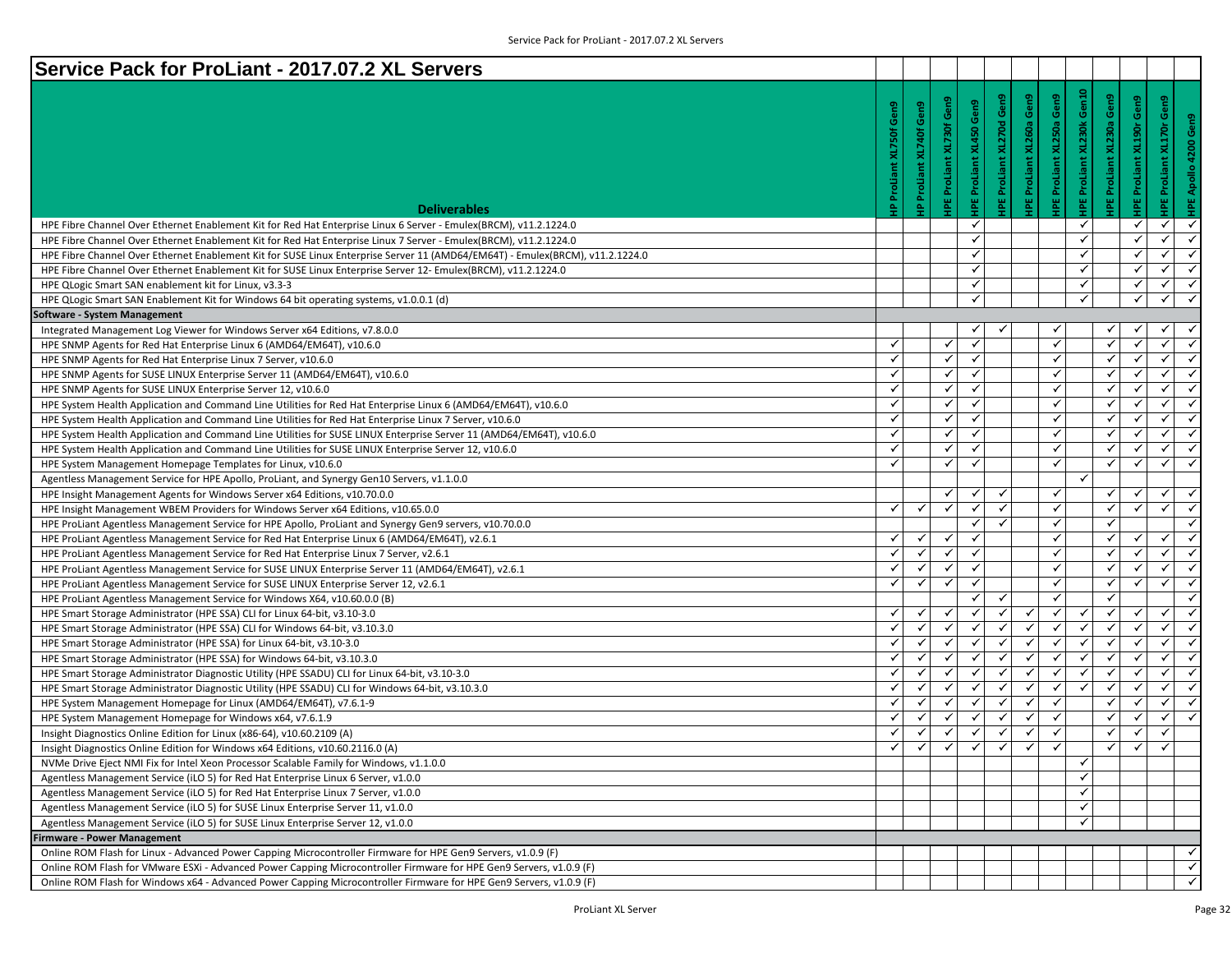| Service Pack for ProLiant - 2017.07.2 XL Servers                                                                         |                                   |                         |                         |                                                       |                                 |                         |                           |                         |                         |                                                  |
|--------------------------------------------------------------------------------------------------------------------------|-----------------------------------|-------------------------|-------------------------|-------------------------------------------------------|---------------------------------|-------------------------|---------------------------|-------------------------|-------------------------|--------------------------------------------------|
|                                                                                                                          | Gen9<br><b>IP ProLiant XL750f</b> | Gen9<br>ProLiant XL740f | PE ProLiant XL730f Gen9 | ProLiant XL270d Gen9<br><b>PE ProLiant XL450 Gen9</b> | <b>IPE ProLiant XL260a Gen9</b> | PE ProLiant XL250a Gen9 | IPE ProLiant XL230k Gen10 | Gen9<br>ProLiant XL230a | PE ProLiant XL190r Gen9 | IPE ProLiant XL170r Gen9<br>HPE Apollo 4200 Gen9 |
|                                                                                                                          |                                   | $\triangle$             |                         |                                                       |                                 |                         |                           | 뷥                       |                         |                                                  |
| <b>Deliverables</b>                                                                                                      |                                   |                         |                         |                                                       |                                 |                         |                           |                         |                         |                                                  |
| Software - Network<br>Broadcom Active Health System Agent for HPE ProLiant Network Adapters for Linux x86 64, v1.0.20-1  | $\checkmark$                      |                         |                         |                                                       |                                 |                         |                           |                         |                         |                                                  |
| HPE ProLiant Converged Network Utility for Windows Server x64 Editions, v5.2.3.1                                         |                                   |                         | $\checkmark$            |                                                       |                                 | $\checkmark$            |                           | $\checkmark$            |                         | ✓                                                |
| HPE Intel esx-provider for VMware, v2017.07.07                                                                           |                                   |                         | ✓                       |                                                       |                                 | ✓                       |                           | $\checkmark$            | $\checkmark$            | ✓<br>$\checkmark$                                |
| Intel Active Health System Agent for HPE ProLiant Network Adapters for Linux x86 64, v1.1.83.0-1                         | $\checkmark$                      | ✓                       | $\checkmark$            | $\checkmark$<br>✓                                     | √                               |                         |                           | $\checkmark$            | $\checkmark$            | $\checkmark$                                     |
| Software - Storage Fibre Channel                                                                                         |                                   |                         |                         |                                                       |                                 |                         |                           |                         |                         |                                                  |
| Emulex Fibre Channel driver component for VMware vSphere 6.0, v2017.06.01                                                |                                   |                         | ✓                       |                                                       |                                 |                         |                           |                         | ✓                       | ✓                                                |
| Emulex Fibre Channel driver component for VMware vSphere 6.5, v2017.06.01                                                |                                   |                         | $\checkmark$            |                                                       |                                 |                         |                           |                         | $\checkmark$            | $\checkmark$<br>✓                                |
| Emulex(BRCM) Fibre Channel Over Ethernet driver component for VMware vSphere 6.0, v2017.06.01                            |                                   |                         | ✓                       |                                                       |                                 |                         |                           |                         | $\checkmark$            | $\checkmark$<br>✓                                |
| Emulex(BRCM) Fibre Channel over Ethernet driver component for VMware vSphere 6.5, v2017.06.01                            |                                   |                         | $\checkmark$            |                                                       |                                 |                         |                           |                         | $\checkmark$            | ✓<br>✓                                           |
| QLogic Fibre Channel driver component for VMware vSphere 6.0, v2017.06.01                                                |                                   |                         |                         | $\checkmark$                                          |                                 |                         |                           |                         | $\checkmark$            | $\checkmark$<br>✓                                |
| QLogic Fibre Channel driver component for VMware vSphere 6.5, v2017.06.01                                                |                                   |                         |                         | ✓                                                     |                                 |                         |                           |                         | $\checkmark$            | ✓<br>✓                                           |
| Driver - Storage Fibre Channel and Fibre Channel Over Ethernet                                                           |                                   |                         |                         |                                                       |                                 |                         |                           |                         |                         |                                                  |
| HPE Storage Fibre Channel Adapter Kit for the QLogic Storport Driver for Windows Server 2012 and 2012 R2, v9.2.4.21      |                                   |                         | ✓                       |                                                       |                                 |                         |                           |                         | ✓                       | ✓<br>✓                                           |
| HPE Storage Fibre Channel Adapter Kit for the QLogic Storport Driver for Windows Server 2016, v9.2.4.21                  |                                   |                         | ✓                       |                                                       |                                 |                         | ✓                         |                         | $\checkmark$            | ✓<br>✓                                           |
| HPE Storage Fibre Channel Adapter Kit for the x64 Emulex Storport Driver, v11.2.139.0                                    |                                   |                         | $\checkmark$            |                                                       |                                 |                         | ✓                         |                         | $\checkmark$            | ✓<br>$\checkmark$                                |
| HPE Storage Fibre Channel Over Ethernet Adapter Kit for the x64 Emulex Storport Driver, v11.2.1135.0                     |                                   |                         | ✓                       |                                                       |                                 |                         | ✓                         |                         | ✓                       | ✓<br>✓                                           |
| Red Hat Enterprise Linux 6 Server (x86-64) FC Driver Kit for HPE Emulex HBAs and mezzanine HBAs, v11.2.254.6             |                                   |                         | $\checkmark$            |                                                       |                                 |                         | ✓                         |                         | $\checkmark$            | $\checkmark$<br>$\checkmark$                     |
| Red Hat Enterprise Linux 6 Server (x86-64) FC Driver Kit for HPE Qlogic HBAs and mezzanine HBAs, v8.07.00.50.06.0-k3     |                                   |                         | ✓                       |                                                       |                                 |                         | ✓                         |                         | $\checkmark$            | ✓<br>✓                                           |
| Red Hat Enterprise Linux 6 Server (x86-64) FCoE Driver Kit for HPE Emulex(BRCM) CNAs and mezzanine CNAs, v11.2.1226.2    |                                   |                         | $\checkmark$            |                                                       |                                 |                         | ✓                         |                         | $\checkmark$            | ✓<br>$\checkmark$                                |
| Red Hat Enterprise Linux 7 Server FC Driver Kit for HPE Emulex HBAs and mezzanine HBAs, v11.2.254.6                      |                                   |                         |                         | $\checkmark$                                          |                                 |                         | ✓                         |                         | $\checkmark$            | $\checkmark$<br>✓                                |
| Red Hat Enterprise Linux 7 Server FC Driver Kit for HPE QLogic HBAs and mezzanine HBAs, v8.07.00.50.07.0-k3              |                                   |                         | ✓                       |                                                       |                                 |                         | ✓                         |                         | ✓                       | ✓<br>✓                                           |
| Red Hat Enterprise Linux 7 Server FCoE Driver Kit for HPE Emulex(BRCM) CNAs and mezzanine CNAs, v11.2.1226.2             |                                   |                         | $\checkmark$            |                                                       |                                 |                         | $\checkmark$              |                         | $\checkmark$            | $\checkmark$<br>$\checkmark$                     |
| SUSE Linux Enterprise Server 11 (AMD64/EM64T) FC Driver Kit for HPE Emulex HBAs and mezzanine HBAs, v11.2.254.6          |                                   |                         | ✓                       |                                                       |                                 |                         | ✓                         |                         | $\checkmark$            | $\checkmark$<br>$\checkmark$                     |
| SUSE Linux Enterprise Server 11 (AMD64/EM64T) FC Driver Kit for HPE Qlogic HBAs and mezzanine HBAs, v8.07.00.50.11.3-k3  |                                   |                         | ✓                       |                                                       |                                 |                         | ✓                         |                         | ✓                       | $\checkmark$<br>$\checkmark$                     |
| SUSE Linux Enterprise Server 11 (AMD64/EM64T) FCoE Driver Kit for HPE Emulex(BRCM) CNAs and mezzanine CNAs, v11.2.1226.2 |                                   |                         | $\checkmark$            |                                                       |                                 |                         | ✓                         |                         | $\checkmark$            | ✓<br>$\checkmark$                                |
| SUSE Linux Enterprise Server 12 FC Driver Kit for HPE Emulex HBAs and mezzanine HBAs, v11.2.254.6                        |                                   |                         | ✓                       |                                                       |                                 |                         | ✓                         |                         | ✓                       | ✓<br>✓                                           |
| SUSE Linux Enterprise Server 12 FC Driver Kit for HPE QLogic HBAs and mezzanine HBAs, v8.07.00.50.12.0-k3                |                                   |                         | $\checkmark$            |                                                       |                                 |                         | ✓                         |                         | ✓                       | $\checkmark$<br>✓                                |
| SUSE Linux Enterprise Server 12 FCoE Driver Kit for HPE Emulex(BRCM) CNAs and mezzanine CNAs, v11.2.1226.2               |                                   |                         | ✓                       |                                                       |                                 |                         | ✓                         |                         | $\checkmark$            | ✓<br>$\checkmark$                                |
| Firmware - System                                                                                                        |                                   |                         |                         |                                                       |                                 |                         |                           |                         |                         |                                                  |
| Online Flash Component for Linux - Gen10 NVMe Backplane PIC Firmware, v1.18                                              |                                   |                         |                         |                                                       |                                 |                         |                           |                         |                         |                                                  |
| Online Flash Component for Windows x64 - Gen10 NVMe Backplane PIC Firmware, v1.18                                        |                                   |                         |                         |                                                       |                                 |                         | ✓                         |                         |                         |                                                  |
|                                                                                                                          |                                   |                         |                         |                                                       |                                 |                         |                           |                         |                         |                                                  |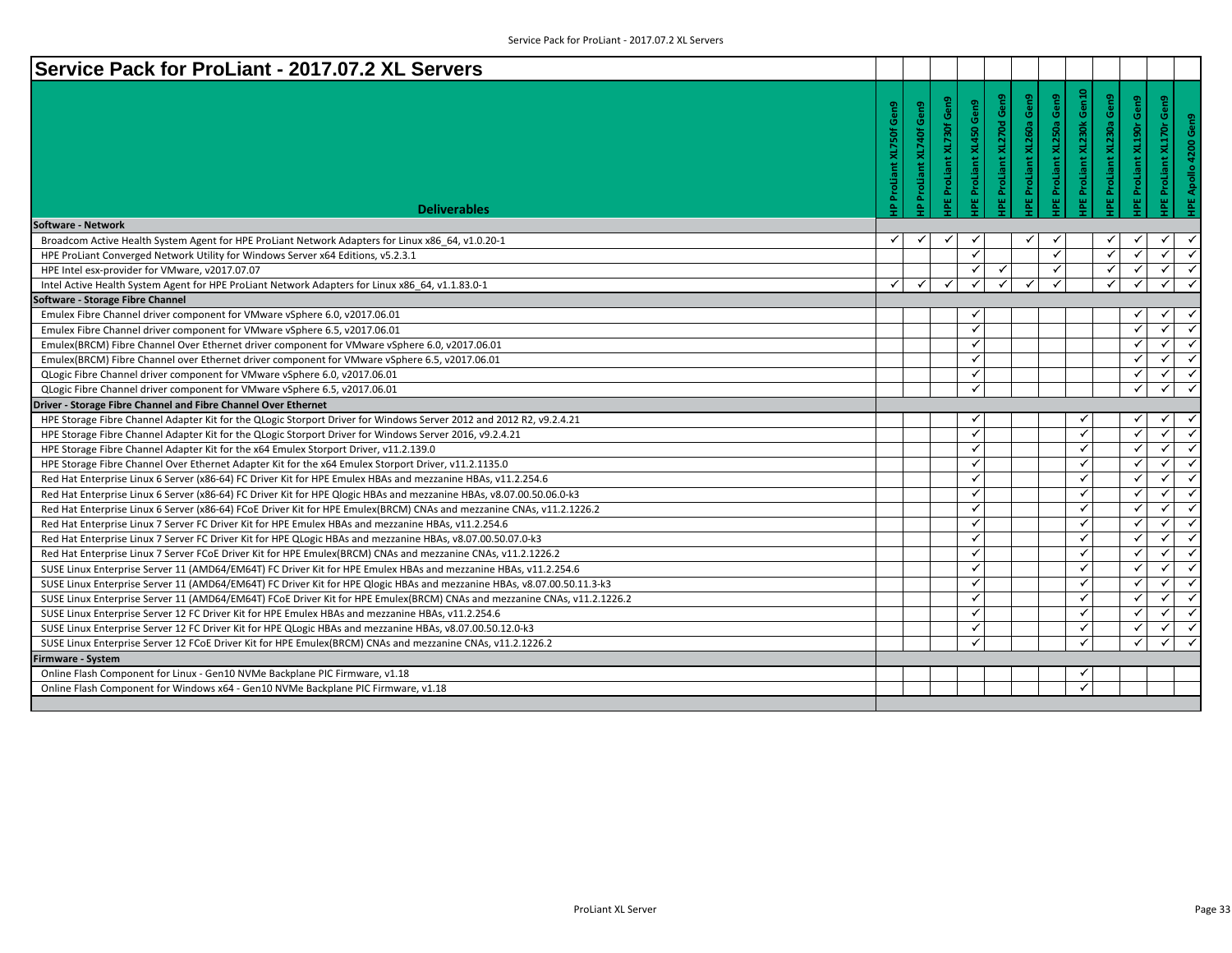| Service Pack for ProLiant - 2017.07.2 Synergy Compute Module                                                                                                                       |              |                  |                                        |                     |                                                                           |
|------------------------------------------------------------------------------------------------------------------------------------------------------------------------------------|--------------|------------------|----------------------------------------|---------------------|---------------------------------------------------------------------------|
| <b>Deliverables</b>                                                                                                                                                                | 맏            | å<br>660<br>Syne | စ္န<br>ompute Module<br>660<br>Synergy | 윋<br>620<br>Synergy | Module<br>Synergy 480 C<br>npute Module<br>480<br>Synergy<br>ompute       |
| <b>BIOS - System ROM</b>                                                                                                                                                           |              |                  |                                        |                     |                                                                           |
| Online ROM Flash Component for VMware - HPE Synergy 480 Gen9 (I37) Compute Module, v2.40_02-17-2017                                                                                |              |                  |                                        |                     | $\checkmark$                                                              |
| Online ROM Flash Component for VMware - HPE Synergy 660 Gen9 (139) Compute Module, v2.40_02-17-2017                                                                                |              |                  | ✓                                      |                     |                                                                           |
| Online ROM Flash Component for Windows x64 - HPE Synergy 480 Gen9 (137) Compute Module, v2.40_02-17-2017                                                                           |              |                  |                                        |                     | $\checkmark$                                                              |
| Online ROM Flash Component for Windows x64 - HPE Synergy 660 Gen9 (139) Compute Module, v2.40_02-17-2017                                                                           |              |                  | ✓                                      |                     |                                                                           |
| Online ROM Flash Component for Linux - HPE Synergy 480 Gen10 (142) Compute Module, v1.00_06-01-2017                                                                                |              |                  |                                        |                     | $\checkmark$                                                              |
| Online ROM Flash Component for Linux - HPE Synergy 480 Gen9 (137) Compute Module, v2.40_02-17-2017                                                                                 |              |                  |                                        |                     | $\checkmark$                                                              |
| Online ROM Flash Component for Linux - HPE Synergy 620/680 Gen9 (I40) Compute Module, v2.42_04-05-2017 (B)                                                                         | ✓            |                  |                                        | $\checkmark$        |                                                                           |
| Online ROM Flash Component for Linux - HPE Synergy 660 Gen10 (143) Compute Module, v1.00_06-01-2017                                                                                |              | $\checkmark$     |                                        |                     |                                                                           |
| Online ROM Flash Component for Linux - HPE Synergy 660 Gen9 (139) Compute Module, v2.40_02-17-2017                                                                                 |              |                  | ✓                                      |                     |                                                                           |
| Online ROM Flash Component for VMware - HPE Synergy 620/680 Gen9 (I40) Compute Module, v2.42 04-05-2017                                                                            | ✓            |                  |                                        | $\checkmark$        |                                                                           |
| Online ROM Flash Component for Windows x64 - HPE Synergy 480 Gen10 (I42) Compute Module, v1.00_06-01-2017                                                                          |              |                  |                                        |                     | ✓                                                                         |
| Online ROM Flash Component for Windows x64 - HPE Synergy 620/680 Gen9 (I40) Compute Module, v2.42_04-05-2017                                                                       | ✓            |                  |                                        | ✓                   |                                                                           |
| Online ROM Flash Component for Windows x64 - HPE Synergy 660 Gen10 (I43) Compute Module, v1.00_06-01-2017                                                                          |              | $\checkmark$     |                                        |                     |                                                                           |
| <b>Driver - Chipset</b>                                                                                                                                                            |              |                  |                                        |                     |                                                                           |
| Identifiers for Intel Xeon Processor Scalable Family for Windows, v10.1.2.85                                                                                                       |              | ✓                |                                        |                     | ✓                                                                         |
| <b>Driver - Network</b>                                                                                                                                                            |              |                  |                                        |                     |                                                                           |
|                                                                                                                                                                                    |              |                  |                                        |                     |                                                                           |
|                                                                                                                                                                                    | ✓            |                  | ✓                                      |                     | $\checkmark$                                                              |
| HPE Intel E1R Driver for Windows Server 2012 R2, v12.14.8.0                                                                                                                        | ✓            |                  | ✓                                      | ✓                   | $\checkmark$                                                              |
| HPE Intel E1R Driver for Windows Server 2012, v12.14.8.0                                                                                                                           |              | $\checkmark$     |                                        |                     | $\checkmark$                                                              |
| HPE Broadcom NetXtreme-E Driver for Windows Server 2012 R2, v20.6.110.0                                                                                                            |              |                  |                                        |                     | ✓                                                                         |
| HPE Broadcom NetXtreme-E Driver for Windows Server 2016, v20.6.110.0                                                                                                               |              | ✓                |                                        |                     | ✓                                                                         |
| HPE Broadcom NetXtreme-E Drivers for Red Hat Enterprise Linux 6, v1.7.25-1                                                                                                         |              | $\checkmark$     |                                        |                     | $\checkmark$                                                              |
| HPE Broadcom NetXtreme-E Drivers for Red Hat Enterprise Linux 7, v1.7.25-1                                                                                                         |              | √                |                                        |                     | $\checkmark$                                                              |
| HPE Broadcom NetXtreme-E Drivers for SUSE Linux Enterprise Server 11 x86 64, v1.7.25-1                                                                                             |              |                  |                                        |                     | $\checkmark$                                                              |
| HPE Broadcom NetXtreme-E Drivers for SUSE Linux Enterprise Server 12 x86 64, v1.7.25-1                                                                                             |              | ✓                |                                        |                     | $\checkmark$                                                              |
| HPE Broadcom NetXtreme-E RoCE Kernel Driver for SUSE Linux Enterprise Server 11 SP4, v20.6.1.6-1                                                                                   |              | ✓                |                                        |                     | ✓                                                                         |
| HPE Broadcom NetXtreme-E RoCE Library for Red Hat Enterprise Linux 6 Update 9, v20.6.1.3                                                                                           |              | √                |                                        |                     | ✓                                                                         |
| HPE Broadcom NetXtreme-E RoCE Library for Red Hat Enterprise Linux 7 Update 3, v20.6.1.3                                                                                           |              | ✓                |                                        |                     | $\checkmark$                                                              |
| HPE Broadcom NetXtreme-E RoCE Library for SUSE Linux Enterprise Server 11 SP4, v20.6.1.3                                                                                           |              | ✓                |                                        |                     | $\checkmark$                                                              |
| HPE Broadcom NetXtreme-E RoCE Library for SUSE Linux Enterprise Server Server 12 SP2, v20.6.1.3                                                                                    | ✓            | ✓                | $\checkmark$                           | ✓                   | $\checkmark$<br>$\checkmark$                                              |
| HPE Broadcom NX1 1Gb Driver for Windows Server x64 Editions, v20.6.0.4<br>HPE Broadcom tg3 Ethernet Drivers for Red Hat Enterprise Linux 6 x86 64, v3.137q-1                       | ✓            | ✓                | ✓                                      | ✓                   | $\checkmark$<br>$\checkmark$                                              |
|                                                                                                                                                                                    | ✓            |                  | ✓                                      |                     | ✓<br>$\checkmark$                                                         |
| HPE Broadcom tg3 Ethernet Drivers for Red Hat Enterprise Linux 7 x86 64, v3.137q-1                                                                                                 | $\checkmark$ | $\checkmark$     | $\checkmark$                           | $\checkmark$        | $\checkmark$<br>$\checkmark$                                              |
| HPE Broadcom tg3 Ethernet Drivers for SUSE Linux Enterprise Server 11 x86_64, v3.137q-1<br>HPE Broadcom tg3 Ethernet Drivers for SUSE Linux Enterprise Server 12 x86_64, v3.137q-1 |              |                  | ✓                                      | ✓                   | $\checkmark$<br>$\checkmark$                                              |
| HPE Broadcom tg3 Ethernet Drivers for VMware vSphere 6.0, v2017.07.07                                                                                                              | ✓            | ✓                | ✓                                      |                     | ✓                                                                         |
| HPE Emulex 10/20 GbE Driver for Windows Server 2012 R2, v11.2.1153.13                                                                                                              | ✓            |                  |                                        |                     | ✓                                                                         |
| HPE Emulex 10/20 GbE Driver for Windows Server 2012, v11.2.1153.13                                                                                                                 | ✓            |                  |                                        |                     |                                                                           |
| HPE Emulex 10/20 GbE Driver for Windows Server 2016, v11.2.1153.13                                                                                                                 | ✓            |                  | ✓                                      |                     | $\checkmark$<br>$\blacktriangleleft$<br>$\checkmark$<br>$\checkmark$<br>✓ |
| HPE Emulex 10/20 GbE ISCSI Driver for Windows Server 2012 R2, v11.2.1153.23                                                                                                        | ✓            |                  | ✓                                      |                     | $\checkmark$<br>✓                                                         |
| HPE Emulex 10/20 GbE iSCSI Driver for Windows Server 2012, v11.2.1153.23                                                                                                           | ✓            |                  |                                        |                     | $\checkmark$                                                              |
| HPE Emulex 10/20 GbE ISCSI Driver for Windows Server 2016, v11.2.1153.23                                                                                                           | ✓            |                  | ✓                                      |                     | $\checkmark$<br>✓                                                         |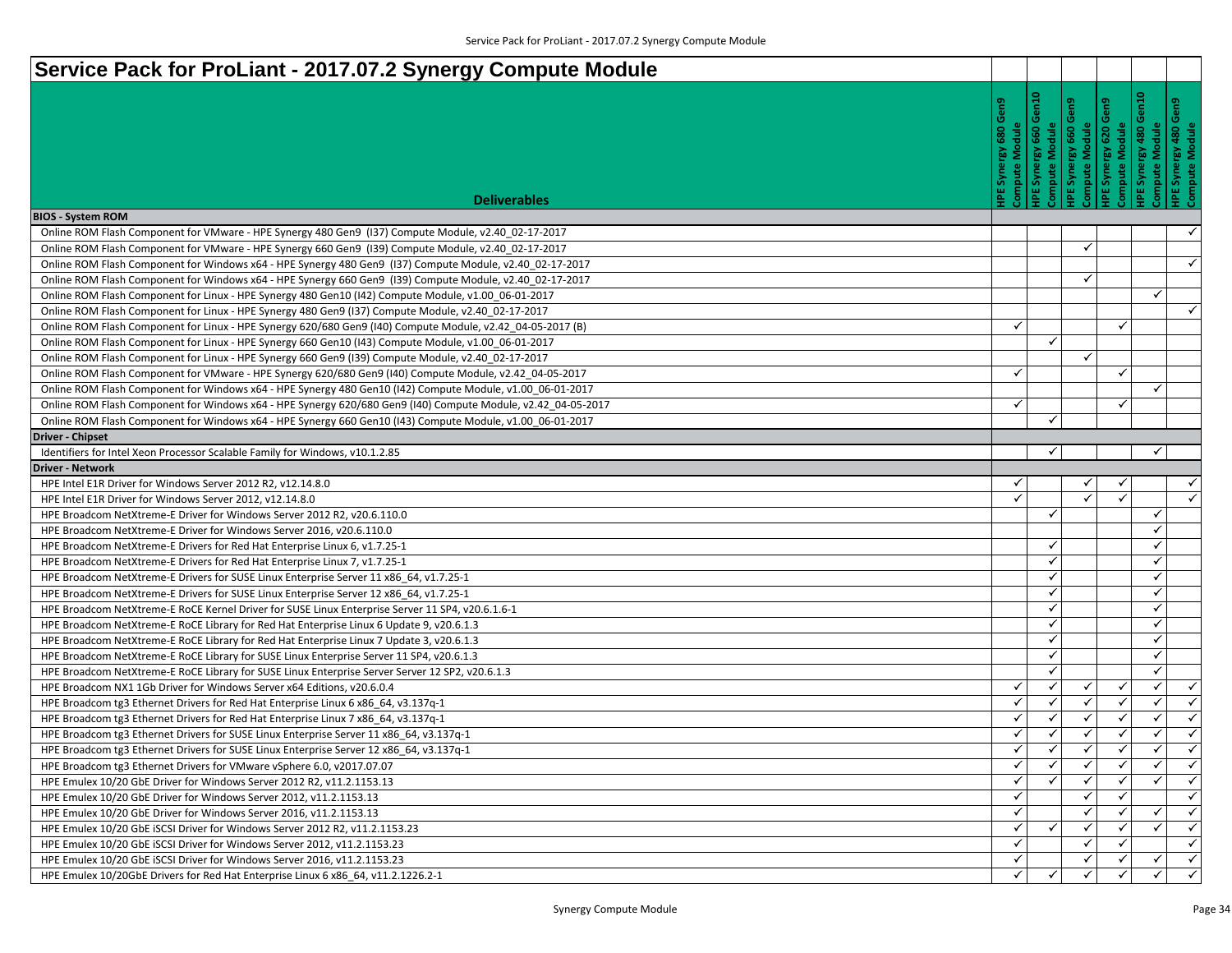| Service Pack for ProLiant - 2017.07.2 Synergy Compute Module                                  |              |                                                    |                                                         |                                |                                               |                           |
|-----------------------------------------------------------------------------------------------|--------------|----------------------------------------------------|---------------------------------------------------------|--------------------------------|-----------------------------------------------|---------------------------|
| <b>Deliverables</b>                                                                           | 읻<br>Compute | $\frac{1}{2}$<br>glubs<br>660<br>ί®,<br>Synei<br>쀻 | 맏<br><b>Compute Module</b><br>660<br><b>IPE Synergy</b> | 엳<br>620<br><b>IPE Synergy</b> | 음<br>Module<br>480<br>Synergy<br>Compute<br>뵘 | rgy 480 d<br>Module<br>්ර |
| HPE Emulex 10/20GbE Drivers for Red Hat Enterprise Linux 7 x86_64, v11.2.1226.2-1             | ✓            | ✓                                                  | ✓                                                       | ✓                              | $\checkmark$                                  | $\checkmark$              |
| HPE Emulex 10/20GbE Drivers for SUSE Linux Enterprise Server 11 x86 64, v11.2.1226.2-1        | ✓            | ✓                                                  | ✓                                                       | ✓                              | ✓                                             | $\checkmark$              |
| HPE Emulex 10/20GbE Drivers for SUSE Linux Enterprise Server 12 x86 64, v11.2.1226.2-1        | ✓            |                                                    | ✓                                                       | $\checkmark$                   | $\checkmark$                                  | $\checkmark$              |
| HPE Emulex 10/20GbE Drivers for VMware vSphere 6.0, v2017.07.07                               | $\checkmark$ |                                                    | ✓                                                       | ✓                              |                                               | $\checkmark$              |
| HPE Emulex 10/20GbE Drivers for VMware vSphere 6.5, v2017.07.07                               | ✓            |                                                    | ✓                                                       | $\checkmark$                   |                                               | $\checkmark$              |
| HPE Emulex 10/20GbE iSCSI Drivers for Red Hat Enterprise Linux 6 x86 64, v11.2.1226.13-1      | ✓            | $\checkmark$                                       | $\checkmark$                                            | ✓                              | $\checkmark$                                  | $\checkmark$              |
| HPE Emulex 10/20GbE iSCSI Drivers for Red Hat Enterprise Linux 7 x86 64, v11.2.1226.13-1      | ✓            | ✓                                                  | ✓                                                       | $\checkmark$                   | $\checkmark$                                  | $\checkmark$              |
| HPE Emulex 10/20GbE ISCSI Drivers for SUSE Linux Enterprise Server 11 x86_64, v11.2.1226.13-1 | ✓            | ✓                                                  | ✓                                                       | ✓                              | ✓                                             | $\checkmark$              |
| HPE Emulex 10/20GbE ISCSI Drivers for SUSE Linux Enterprise Server 12 x86 64, v11.2.1226.13-1 | $\checkmark$ | $\checkmark$                                       | ✓                                                       | $\checkmark$                   | $\checkmark$                                  | $\checkmark$              |
| HPE Emulex 10/20GbE ISCSI Drivers for VMware vSphere 6.0, v2017.07.07                         | ✓            |                                                    | ✓                                                       | $\checkmark$                   |                                               | $\checkmark$              |
| HPE Emulex 10/20GbE ISCSI Drivers for VMware vSphere 6.5, v2017.07.07                         | ✓            |                                                    | ✓                                                       | ✓                              |                                               | $\checkmark$              |
| HPE Intel E1R Driver for Windows Server 2016, v12.15.184.0 (B)                                | ✓            |                                                    | ✓                                                       | $\checkmark$                   | ✓                                             | $\checkmark$              |
| HPE Intel i40e Driver for VMware vSphere 6.0/6.5, v2017.07.07                                 | ✓            |                                                    | ✓                                                       | $\checkmark$                   |                                               | $\checkmark$              |
| HPE Intel i40e Drivers for Red Hat Enterprise Linux 6 x86 64, v2.0.19-1                       | ✓            | ✓                                                  | ✓                                                       | ✓                              | ✓                                             | $\checkmark$              |
| HPE Intel i40e Drivers for Red Hat Enterprise Linux 7 x86 64, v2.0.19-1                       | ✓            | $\checkmark$                                       | ✓                                                       | $\checkmark$                   | $\checkmark$                                  | $\checkmark$              |
| HPE Intel i40e Drivers for SUSE Linux Enterprise Server 11 x86 64, v2.0.19-1                  | ✓            | ✓                                                  | ✓                                                       | ✓                              | $\checkmark$                                  | $\checkmark$              |
| HPE Intel i40e Drivers for SUSE Linux Enterprise Server 12 x86 64, v2.0.19-1                  | ✓            | ✓                                                  | ✓                                                       | ✓                              | $\checkmark$                                  | $\checkmark$              |
| HPE Intel i40ea Driver for Windows Server 2012 R2, v1.6.102.0                                 | ✓            |                                                    | ✓                                                       | ✓                              | $\checkmark$                                  | $\checkmark$              |
| HPE Intel i40ea Driver for Windows Server 2012, v1.6.102.0                                    | ✓            |                                                    | ✓                                                       | $\checkmark$                   |                                               | $\checkmark$              |
| HPE Intel i40ea Driver for Windows Server 2016, v1.6.102.0                                    | $\checkmark$ |                                                    | ✓                                                       | $\checkmark$                   | $\checkmark$                                  | $\checkmark$              |
| HPE Intel i40eb Driver for Windows Server 2012 R2, v1.6.104.0                                 |              | $\checkmark$                                       |                                                         |                                | ✓                                             |                           |
| HPE Intel i40eb Driver for Windows Server 2016, v1.6.104.0                                    |              |                                                    |                                                         |                                | $\checkmark$                                  |                           |
| HPE Intel i40evf Drivers for Red Hat Enterprise Linux 6 x86 64, v2.0.16-1                     | ✓            | $\checkmark$                                       | ✓                                                       | ✓                              | $\checkmark$                                  | $\checkmark$              |
| HPE Intel i40evf Drivers for Red Hat Enterprise Linux 7 x86 64, v2.0.16-1                     | ✓            | $\checkmark$                                       | ✓                                                       | ✓                              | $\checkmark$                                  | $\checkmark$              |
| HPE Intel i40evf Drivers for SUSE Linux Enterprise Server 11 x86 64, v2.0.16-1                | ✓            |                                                    | ✓                                                       |                                | $\checkmark$                                  | $\checkmark$              |
| HPE Intel i40evf Drivers for SUSE Linux Enterprise Server 12 x86 64, v2.0.16-1                | ✓            | $\checkmark$                                       | $\checkmark$                                            | $\checkmark$                   | $\checkmark$                                  | $\checkmark$              |
| HPE Intel igb Drivers for Red Hat Enterprise Linux 6 x86_64, v5.3.5.7-1                       | ✓            | ✓                                                  | ✓                                                       | ✓                              | ✓                                             | $\checkmark$              |
| HPE Intel igb Drivers for Red Hat Enterprise Linux 7 x86_64, v5.3.5.7-1                       | ✓            |                                                    | ✓                                                       | ✓                              | $\checkmark$                                  | $\checkmark$              |
| HPE Intel igb Drivers for SUSE Linux Enterprise Server 11 x86_64, v5.3.5.7-1                  | ✓            | $\checkmark$                                       | ✓                                                       | $\checkmark$                   | $\checkmark$                                  | $\checkmark$              |
| HPE Intel igb Drivers for SUSE Linux Enterprise Server 12 x86_64, v5.3.5.7-1                  | ✓            | $\checkmark$                                       | ✓                                                       | ✓                              | ✓                                             | $\checkmark$              |
| HPE Intel igb Drivers for VMware vSphere 6.0/6.5, v2017.07.07                                 | $\checkmark$ |                                                    | $\checkmark$                                            | $\checkmark$                   |                                               | $\checkmark$              |
| HPE Intel ixgbe Drivers for Red Hat Enterprise Linux 6 x86_64, v5.0.7-1                       | ✓            | $\checkmark$                                       | $\checkmark$                                            | $\checkmark$                   | $\checkmark$                                  | $\checkmark$              |
| HPE Intel ixgbe Drivers for Red Hat Enterprise Linux 7 x86_64, v5.0.7-1                       | ✓            | ✓                                                  | $\checkmark$                                            | ✓                              | ✓                                             | $\checkmark$              |
| HPE Intel ixgbe Drivers for SUSE Linux Enterprise Server 11 x86_64, v5.0.7-1                  | $\checkmark$ | $\checkmark$                                       | ✓                                                       | $\checkmark$                   | $\checkmark$                                  | $\blacktriangleleft$      |
| HPE Intel ixgbe Drivers for SUSE Linux Enterprise Server 12 x86_64, v5.0.7-1                  |              |                                                    | ✓                                                       | $\checkmark$                   | $\checkmark$                                  | $\checkmark$              |
| HPE Intel ixgbe Drivers for VMware vSphere 6.0/6.5, v2017.07.07                               | ✓            |                                                    | $\checkmark$                                            |                                |                                               | $\checkmark$              |
| HPE Intel ixgbevf Drivers for Red Hat Enterprise Linux 6 x86 64, v4.0.5-1                     | $\checkmark$ |                                                    | ✓                                                       |                                | ✓                                             | $\blacktriangleleft$      |
| HPE Intel ixgbevf Drivers for Red Hat Enterprise Linux 7 x86 64, v4.0.5-1                     | $\checkmark$ |                                                    |                                                         |                                | ✓                                             | $\checkmark$              |
| HPE Intel ixgbevf Drivers for SUSE Linux Enterprise Server 11 x86_64, v4.0.5-1                | $\checkmark$ | ✓                                                  | ✓                                                       |                                | ✓                                             | $\checkmark$              |
| HPE Intel ixgbevf Drivers for SUSE Linux Enterprise Server 12 x86_64, v4.0.5-1                | $\checkmark$ | $\checkmark$                                       | $\checkmark$                                            | ✓                              | ✓                                             | $\checkmark$              |
| HPE Intel ixn/ixt Drivers for Windows Server 2012 R2, v3.9.58.9103                            | ✓            |                                                    |                                                         |                                | ✓                                             | $\checkmark$              |
| HPE Intel ixn/ixt Drivers for Windows Server 2012, v3.9.58.9103                               | ✓            |                                                    | ✓                                                       | ✓                              |                                               | $\checkmark$              |
| HPE Intel ixn/ixt Drivers for Windows Server 2016, v4.0.217.1                                 | ✓            |                                                    |                                                         | ✓                              | ✓                                             | $\checkmark$              |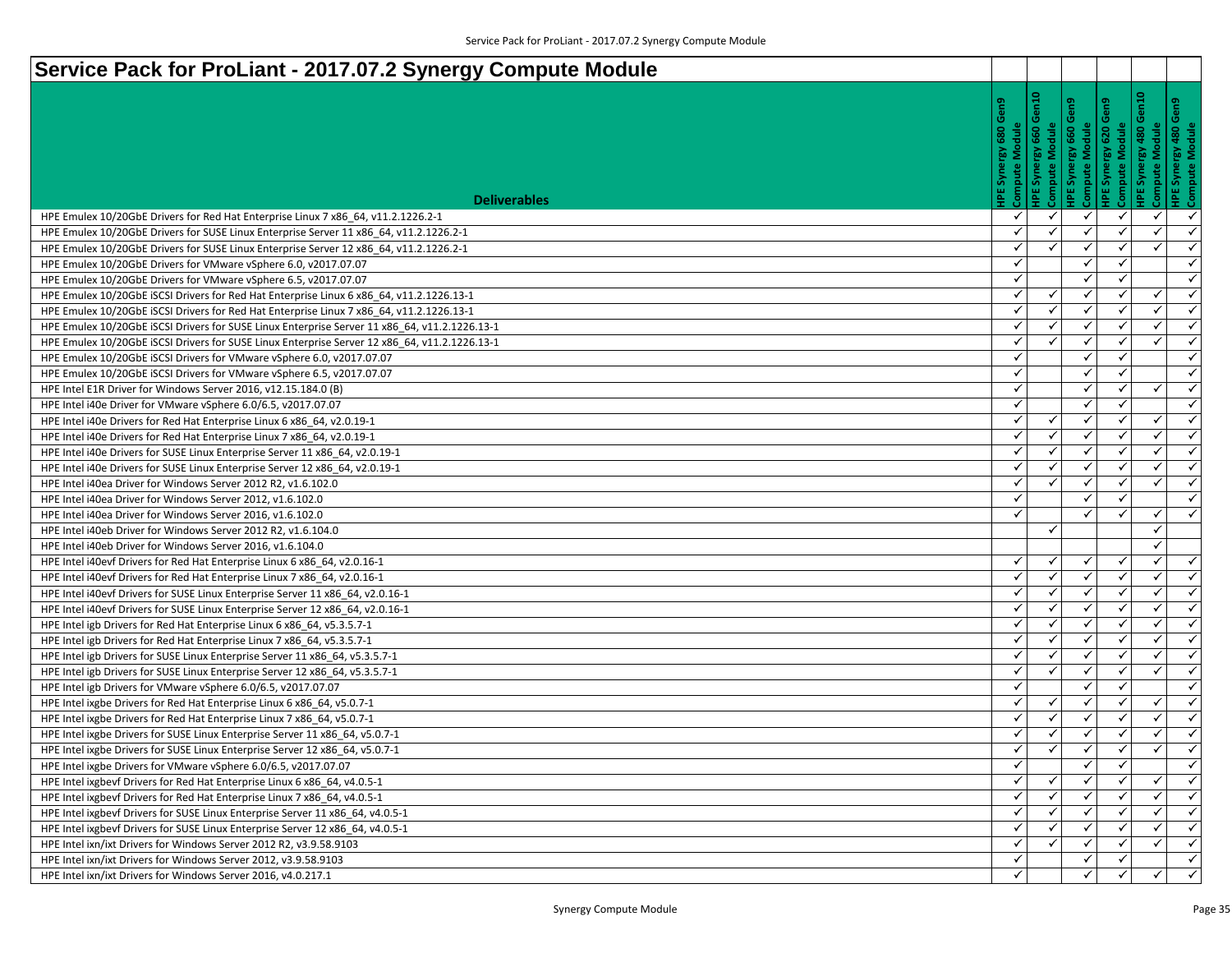| Service Pack for ProLiant - 2017.07.2 Synergy Compute Module                                                            |                                   |                                                      |                                                  |                                         |                                               |                                        |
|-------------------------------------------------------------------------------------------------------------------------|-----------------------------------|------------------------------------------------------|--------------------------------------------------|-----------------------------------------|-----------------------------------------------|----------------------------------------|
| <b>Deliverables</b>                                                                                                     | Gen9<br>Module<br>Compute<br>క్గ్ | $\frac{8}{10}$<br>Module<br>660<br>ί®,<br>Synei<br>쀻 | 읻<br>Compute Module<br>660<br><b>IPE Synergy</b> | ဥ<br>glubs<br>620<br><b>IPE Synergy</b> | 읍<br>Module<br>480<br>Synergy<br>Compute<br>뾥 | : Synergy 480 G<br>npute Module<br>န္ပ |
| HPE Mellanox CX3 Driver for Windows Server 2012 R2, v5.35.12978.0                                                       | ✓                                 |                                                      | ✓                                                | $\checkmark$                            |                                               | ✓                                      |
| HPE Mellanox CX3 Driver for Windows Server 2012, v5.35.12978.0                                                          | ✓                                 |                                                      | ✓                                                | ✓                                       |                                               | $\checkmark$                           |
| HPE Mellanox CX3 Driver for Windows Server 2016, v5.35.12978.0                                                          | ✓                                 |                                                      | ✓                                                | $\checkmark$                            |                                               | $\checkmark$                           |
| HPE Mellanox CX4LX Driver for Windows Server 2012 R2, v1.60.16216.0                                                     | ✓                                 | $\checkmark$                                         | ✓                                                | ✓                                       | $\checkmark$                                  | $\checkmark$                           |
| HPE Mellanox CX4LX Driver for Windows Server 2012, v1.60.16216.0                                                        | ✓                                 |                                                      | ✓                                                | $\checkmark$                            |                                               | $\checkmark$                           |
| HPE Mellanox CX4LX Driver for Windows Server 2016, v1.60.16216.0                                                        | $\checkmark$                      |                                                      | $\checkmark$                                     | $\checkmark$                            | $\checkmark$                                  | $\checkmark$                           |
| HPE QLogic FastLinQ 10/25/50 GbE Driver for Windows Server x64 Editions, v8.18.30.0                                     | ✓                                 | ✓                                                    | ✓                                                | $\checkmark$                            | $\checkmark$                                  | $\checkmark$                           |
| HPE QLogic FastLinQ 10/25/50GbE Drivers for Red Hat Enterprise Linux 6 x86_64, v8.18.22.0-1                             | ✓                                 | ✓                                                    | ✓                                                | $\checkmark$                            | $\checkmark$                                  | $\checkmark$                           |
| HPE QLogic FastLinQ 10/25/50GbE Drivers for Red Hat Enterprise Linux 7 x86 64, v8.18.22.0-1                             | $\checkmark$                      | ✓                                                    | $\checkmark$                                     | $\checkmark$                            | $\checkmark$                                  | $\checkmark$                           |
| HPE QLogic FastLinQ 10/25/50GbE Drivers for SUSE Linux Enterprise Server 11 x86 64, v8.18.22.0-1                        | ✓                                 | ✓                                                    | ✓                                                | ✓                                       | $\checkmark$                                  | $\checkmark$                           |
| HPE QLogic FastLinQ 10/25/50GbE Drivers for SUSE Linux Enterprise Server 12 x86 64, v8.18.22.0-1                        | ✓                                 | $\checkmark$                                         | $\checkmark$                                     | $\checkmark$                            | $\checkmark$                                  | $\checkmark$                           |
| HPE QLogic FastLinQ 10/25/50GbE Multifunction Drivers for VMware vSphere 6.0, v2017.07.07                               | $\checkmark$                      |                                                      | ✓                                                | $\checkmark$                            |                                               | $\checkmark$                           |
| HPE QLogic FastLinQ 10/25/50GbE Multifunction Drivers for VMware vSphere 6.5, v2017.07.07                               | ✓                                 |                                                      | ✓                                                | $\checkmark$                            |                                               | $\checkmark$                           |
| HPE QLogic FastLinQ RoCE Library for Red Hat Enterprise Linux 6 Update 8, v8.18.6.0-1                                   | ✓                                 | $\checkmark$                                         | ✓                                                | ✓                                       | ✓                                             | $\checkmark$                           |
| HPE QLogic FastLinQ RoCE Library for Red Hat Enterprise Linux 6 Update 9, v8.18.6.0-1                                   | ✓                                 | $\checkmark$                                         | $\checkmark$                                     | $\checkmark$                            | $\checkmark$                                  | $\checkmark$                           |
| HPE QLogic FastLinQ RoCE Library for Red Hat Enterprise Linux 7 Update 2, v8.18.6.0-1                                   | ✓                                 | ✓                                                    | ✓                                                | ✓                                       | $\checkmark$                                  | $\checkmark$                           |
| HPE QLogic FastLinQ RoCE Library for Red Hat Enterprise Linux 7 Update 3, v8.18.6.0-1                                   | ✓                                 | $\checkmark$                                         | ✓                                                | ✓                                       | $\checkmark$                                  | $\checkmark$                           |
| HPE QLogic FastLinQ RoCE Library for SUSE Linux Enterprise Server 11 SP4, v8.18.6.0-1                                   | ✓                                 | $\checkmark$                                         | $\checkmark$                                     | $\checkmark$                            | $\checkmark$                                  | $\checkmark$                           |
| HPE QLogic FastLinQ RoCE Library for SUSE Linux Enterprise Server 12 SP1, v8.18.6.0-1                                   | ✓                                 |                                                      | ✓                                                | $\checkmark$                            | $\checkmark$                                  | $\checkmark$                           |
| HPE QLogic FastLinQ RoCE Library for SUSE Linux Enterprise Server 12 SP2, v8.18.6.0-1                                   | ✓                                 | $\checkmark$                                         | $\checkmark$                                     | $\checkmark$                            | $\checkmark$                                  | $\checkmark$                           |
| HPE QLogic NX2 10/20 GbE Multifunction Drivers for Windows Server x64 Editions, v7.13.113.0                             | ✓                                 | $\checkmark$                                         | ✓                                                | ✓                                       | ✓                                             | $\checkmark$                           |
| HPE QLogic NX2 10/20GbE Multifunction Drivers for Red Hat Enterprise Linux 6 x86_64, v7.14.19-1                         | ✓                                 |                                                      | ✓                                                |                                         | ✓                                             | $\checkmark$                           |
| HPE QLogic NX2 10/20GbE Multifunction Drivers for Red Hat Enterprise Linux 7 x86_64, v7.14.19-1                         | $\checkmark$                      | $\checkmark$                                         | ✓                                                | $\checkmark$                            | $\checkmark$                                  | $\checkmark$                           |
| HPE QLogic NX2 10/20GbE Multifunction Drivers for SUSE Linux Enterprise Server 11 x86 64, v7.14.19-1                    | ✓                                 | $\checkmark$                                         | $\checkmark$                                     | ✓                                       | $\checkmark$                                  | $\checkmark$                           |
| HPE QLogic NX2 10/20GbE Multifunction Drivers for SUSE Linux Enterprise Server 12 x86_64, v7.14.19-1                    | ✓                                 |                                                      | ✓                                                |                                         | $\checkmark$                                  | $\checkmark$                           |
| HPE QLogic NX2 10/20GbE Multifunction Drivers for VMware vSphere 6.0/6.5, v2017.07.07                                   | ✓                                 |                                                      | $\checkmark$                                     | $\checkmark$                            |                                               | $\checkmark$                           |
| HPE QLogic NX2 Linux iSCSI Offload IO Daemon for Red Hat Enterprise Linux 6 Update 8 x86_64, v2.11.4.3-1                | ✓                                 | ✓                                                    | ✓                                                | ✓                                       | ✓                                             | $\checkmark$                           |
| HPE QLogic NX2 Linux iSCSI Offload IO Daemon for Red Hat Enterprise Linux 6 Update 9 x86_64, v2.11.4.3-1                | ✓                                 | $\checkmark$                                         | ✓                                                | ✓                                       | $\checkmark$                                  | $\checkmark$                           |
| HPE QLogic NX2 Linux iSCSI Offload IO Daemon for Red Hat Enterprise Linux 7 Update 2 x86 64, v2.11.4.3-1                | ✓                                 | $\checkmark$                                         | ✓                                                | $\checkmark$                            | $\checkmark$                                  | $\checkmark$                           |
| HPE QLogic NX2 Linux iSCSI Offload IO Daemon for Red Hat Enterprise Linux 7 Update 3 x86_64, v2.11.4.3-1                | ✓                                 | $\checkmark$                                         | ✓                                                | ✓                                       | ✓                                             | $\checkmark$                           |
| HPE QLogic NX2 Linux iSCSI Offload IO Daemon for SUSE Linux Enterprise Server 11 SP3 x86_64, v2.11.4.3-1                | $\checkmark$                      | $\checkmark$                                         | $\checkmark$                                     | $\checkmark$                            | $\checkmark$                                  | $\checkmark$                           |
| HPE QLogic NX2 Linux iSCSI Offload IO Daemon for SUSE Linux Enterprise Server 11 SP4 x86_64, v2.11.4.3-1                | ✓                                 | $\checkmark$                                         | ✓                                                | $\checkmark$                            | $\checkmark$                                  | $\checkmark$                           |
| HPE QLogic NX2 Linux iSCSI Offload IO Daemon for SUSE Linux Enterprise Server 12 SP1 x86_64, v2.11.4.3-1                | ✓                                 | ✓                                                    | ✓                                                |                                         | ✓                                             | $\checkmark$                           |
| HPE QLogic NX2 Linux iSCSI Offload IO Daemon for SUSE Linux Enterprise Server 12 SP2 x86_64, v2.11.4.3-1                | ✓                                 |                                                      | ✓                                                | ✓                                       | $\checkmark$                                  | $\checkmark$                           |
| <b>Driver - Storage</b>                                                                                                 |                                   |                                                      |                                                  |                                         |                                               |                                        |
| Dynamic Smart Array B140i Controller Driver for 64-bit Microsoft Windows Server 2012/2016 Editions, v62.12.0.64         |                                   |                                                      | $\checkmark$                                     |                                         |                                               | $\checkmark$                           |
| HPE Smart Array S100i SR Gen10 SW RAID Driver for Windows Server 2012 R2 and Windows Server 2016, v62.0.28.64           |                                   | $\checkmark$                                         |                                                  |                                         | $\checkmark$                                  |                                        |
| <b>Driver - Storage Controller</b>                                                                                      |                                   |                                                      |                                                  |                                         |                                               |                                        |
| HP Dynamic Smart Array B140i Controller Driver for VMware vSphere 6.0 (Driver Component)., v2016.04.18                  |                                   |                                                      | ✓                                                |                                         |                                               | $\checkmark$                           |
| HP Dynamic Smart Array Controller Driver for VMware vSphere 6.0 (Bundle file)., v5.5.0.52-1                             |                                   |                                                      | $\checkmark$                                     |                                         |                                               | $\checkmark$                           |
| HPE Dynamic Smart Array B140i SATA RAID Controller Driver for Red Hat Enterprise Linux 6 (64-bit), v1.2.10-117 (A)      |                                   |                                                      | ✓                                                |                                         |                                               | $\checkmark$                           |
| HPE Dynamic Smart Array B140i SATA RAID Controller Driver for Red Hat Enterprise Linux 7 (64-bit), v1.2.10-115 (A)      |                                   |                                                      | ✓                                                |                                         |                                               | $\checkmark$                           |
| HPE Dynamic Smart Array B140i SATA RAID Controller Driver for SUSE LINUX Enterprise Server 11 (64-bit), v1.2.10-115 (A) |                                   |                                                      | ✓                                                |                                         |                                               | $\checkmark$                           |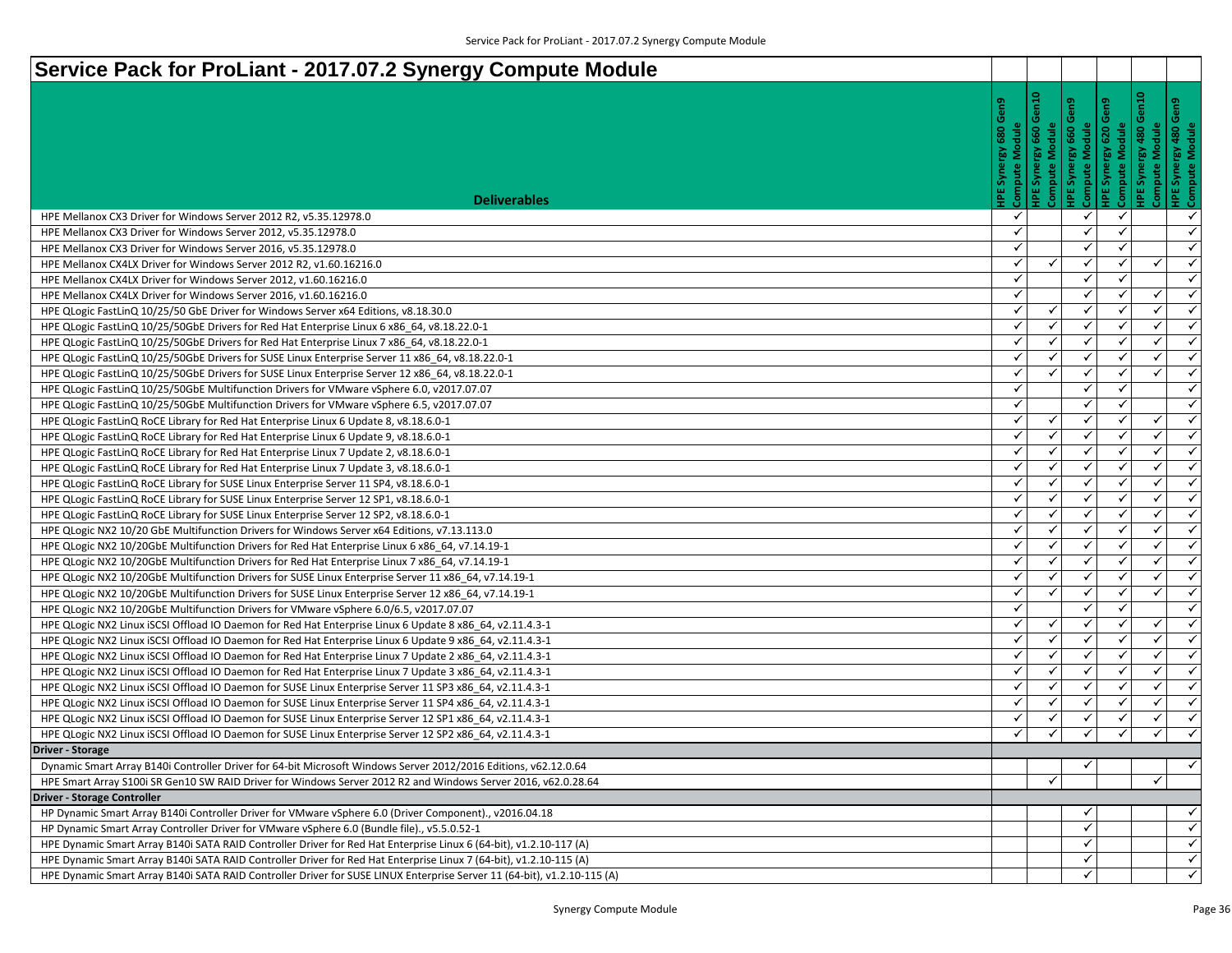| Service Pack for ProLiant - 2017.07.2 Synergy Compute Module                                                                                                             |                   |                                            |                                            |                                |                                                                                |                                              |
|--------------------------------------------------------------------------------------------------------------------------------------------------------------------------|-------------------|--------------------------------------------|--------------------------------------------|--------------------------------|--------------------------------------------------------------------------------|----------------------------------------------|
| <b>Deliverables</b>                                                                                                                                                      | 읻<br>Compute      | $\frac{1}{2}$<br>dule<br>660<br>Synei<br>쀻 | 읻.<br>Compute Module<br>660<br>IPE Synergy | 엳<br>620<br><b>IPE Synergy</b> | Module<br>rgy 480 d<br>Module<br>480<br>Synergy<br>Compute<br>Synei<br>뾥<br>ΨĚ |                                              |
| HPE Dynamic Smart Array B140i SATA RAID Controller Driver for SUSE LINUX Enterprise Server 12 (64-bit), v1.2.10-115 (A)                                                  |                   |                                            | ✓                                          |                                |                                                                                | $\checkmark$                                 |
| HPE ProLiant Gen10 Smart Array Controller (64-bit) Driver for Red Hat Enterprise Linux 6 (64-bit), v1.0.4-101                                                            |                   | ✓                                          |                                            |                                | ✓                                                                              |                                              |
| HPE ProLiant Gen10 Smart Array Controller (64-bit) Driver for Red Hat Enterprise Linux 7 (64-bit), v1.0.4-101                                                            |                   | $\checkmark$                               |                                            |                                | ✓                                                                              |                                              |
| HPE ProLiant Gen10 Smart Array Controller (64-bit) Driver for SUSE LINUX Enterprise Server 11 (64-bit), v1.0.4-101                                                       |                   | ✓                                          |                                            |                                | $\checkmark$                                                                   |                                              |
| HPE ProLiant Gen10 Smart Array Controller (64-bit) Driver for SUSE LINUX Enterprise Server 12 (64-bit), v1.0.4-101                                                       |                   | ✓                                          |                                            |                                | $\checkmark$                                                                   |                                              |
| HPE ProLiant Smart Array Controller (64-bit) Driver for Red Hat Enterprise Linux 6 (64-bit), v3.4.20-100                                                                 | ✓                 |                                            | ✓                                          | $\checkmark$                   |                                                                                | $\checkmark$                                 |
| HPE ProLiant Smart Array Controller (64-bit) Driver for Red Hat Enterprise Linux 7 (64-bit), v3.4.20-100                                                                 | $\checkmark$      |                                            | ✓                                          | ✓                              |                                                                                | $\checkmark$                                 |
| HPE ProLiant Smart Array Controller (64-bit) Driver for SUSE LINUX Enterprise Server 11 (64-bit), v3.4.20-100                                                            | ✓                 |                                            | ✓                                          | $\checkmark$                   |                                                                                | $\checkmark$                                 |
| HPE ProLiant Smart Array Controller (64-bit) Driver for SUSE LINUX Enterprise Server 12 (64-bit), v3.4.20-100                                                            | ✓                 |                                            | ✓                                          | $\checkmark$                   |                                                                                | $\checkmark$                                 |
| HPE ProLiant Smart Array Controller Driver for VMware vSphere 6.0 (Bundle file), v6.0.0.124-1 (A)                                                                        | ✓                 |                                            | ✓                                          | ✓                              |                                                                                | $\checkmark$                                 |
| HPE ProLiant Smart Array Controller Driver for VMware vSphere 6.0 (Driver Component)., v2016.11.18 (A)                                                                   | ✓                 |                                            | ✓                                          | $\checkmark$                   |                                                                                | $\checkmark$                                 |
| HPE Smart Array Gen10 Controller Driver for Windows Server 2012 R2 and Windows Server 2016, v63.32.0.64                                                                  |                   | $\checkmark$                               |                                            |                                | $\checkmark$                                                                   |                                              |
| <b>Driver - System Management</b>                                                                                                                                        |                   |                                            |                                            |                                |                                                                                |                                              |
| HP ProLiant iLO 3/4 Channel Interface Driver for Windows X64, v3.10.0.0 (J)                                                                                              | ✓<br>$\checkmark$ |                                            | ✓<br>$\checkmark$                          | ✓<br>$\checkmark$              |                                                                                | $\checkmark$<br>$\checkmark$                 |
| HPE ProLiant Gen9 Chipset Identifier for Windows, v10.1.2.77                                                                                                             | ✓                 |                                            | ✓                                          | ✓                              |                                                                                | $\checkmark$                                 |
| iLO 3/4 Channel Interface Driver for Windows Server 2008 to Server 2012 R2, v3.30.0.0                                                                                    | ✓                 |                                            | ✓                                          | ✓                              |                                                                                | $\checkmark$                                 |
| iLO 3/4 Channel Interface Driver for Windows Server 2016, v3.30.0.0<br>iLO 3/4 Management Controller Driver Package for Windows Server 2008 to Server 2012 R2, v3.30.0.0 | ✓                 |                                            | ✓                                          | ✓                              |                                                                                | $\checkmark$                                 |
| iLO 3/4 Management Controller Driver Package for Windows Server 2016, v3.30.0.0                                                                                          | ✓                 |                                            | ✓                                          | $\checkmark$                   |                                                                                | $\checkmark$                                 |
| iLO 5 Channel Interface Driver for Windows Server 2012 R2, v4.0.0.0                                                                                                      |                   | $\checkmark$                               |                                            |                                | $\checkmark$                                                                   |                                              |
| iLO 5 Channel Interface Driver for Windows Server 2016, v4.0.0.0                                                                                                         |                   | ✓                                          |                                            |                                | ✓                                                                              |                                              |
| Driver - Video                                                                                                                                                           |                   |                                            |                                            |                                |                                                                                |                                              |
| Matrox G200eH Video Controller Driver for Windows Server 2012 and Server 2012 R2, v9.15.1.184                                                                            | ✓                 |                                            | ✓                                          | ✓                              |                                                                                | ✓                                            |
| Matrox G200eH Video Controller Driver for Windows Server 2016, v9.15.1.184                                                                                               | ✓                 |                                            | ✓                                          | $\checkmark$                   |                                                                                | $\checkmark$                                 |
| Matrox G200eH3 Video Controller Driver for Windows Server 2012 R2, v9.15.1.184                                                                                           |                   | ✓                                          |                                            |                                | $\checkmark$                                                                   |                                              |
| Matrox G200eH3 Video Controller Driver for Windows Server 2016, v9.15.1.184                                                                                              |                   | ✓                                          |                                            |                                | $\checkmark$                                                                   |                                              |
| Firmware                                                                                                                                                                 |                   |                                            |                                            |                                |                                                                                |                                              |
| Synergy 10/20 Gb Interconnect Link Module Firmware, v1.08                                                                                                                |                   |                                            | $\checkmark$                               |                                |                                                                                | ✓                                            |
| Synergy 10Gb Pass-Thru Module, v1.08                                                                                                                                     |                   |                                            | $\checkmark$                               |                                |                                                                                | $\checkmark$                                 |
| Online Flash Component for Linux - NVMe Backplane PIC Firmware, v8.4 (B)                                                                                                 | ✓                 |                                            | ✓                                          | $\checkmark$                   |                                                                                | $\checkmark$                                 |
| Online Flash Component for VMware - NVMe Backplane PIC Firmware, v8.4 (B)                                                                                                | $\checkmark$      |                                            | $\checkmark$                               | ✓                              |                                                                                | $\checkmark$                                 |
| Online Flash Component for Windows x64 - NVMe Backplane PIC Firmware, v8.4 (B)                                                                                           | ✓                 |                                            | ✓                                          | ✓                              |                                                                                | $\checkmark$                                 |
| Virtual Connect SE 16Gb FC Module for Synergy, v1.05.24                                                                                                                  | ✓                 |                                            | ✓                                          | ✓                              |                                                                                | $\checkmark$                                 |
| Firmware - Blade Infrastructure                                                                                                                                          |                   |                                            |                                            |                                |                                                                                |                                              |
| Firmware for the HPE Synergy Virtual Connect SE 40Gb F8 Module, v1.1.0.1010                                                                                              | ✓∣                |                                            | ✓∣                                         | $\checkmark$                   |                                                                                | $\checkmark$                                 |
| HPE Virtual Connect SE 40Gb F8 Module for Synergy Firmware install package, v1.1.0.1010                                                                                  | $\checkmark$      |                                            | $\checkmark$                               |                                |                                                                                | $\checkmark$                                 |
| Smart Component for HPE Synergy D3940 Storage Module firmware, v2.07 (B)                                                                                                 | $\checkmark$      |                                            | ✓                                          |                                | ✓                                                                              | $\blacktriangleleft$                         |
| Smart Component for HPE Synergy 12Gb SAS Connection Module Firmware, v1.1.5.0                                                                                            | ✓                 | ✓                                          | ✓                                          |                                | ✓                                                                              | $\blacktriangleleft$<br>$\blacktriangleleft$ |
| Smart Component for HPE Synergy Frame Link Module Firmware, v2.00.00                                                                                                     | ✓                 | $\checkmark$                               | $\checkmark$                               | ✓                              | $\checkmark$                                                                   |                                              |
| Firmware - Lights-Out Management                                                                                                                                         | ✓                 |                                            | ✓                                          |                                |                                                                                | $\checkmark$                                 |
| Online ROM Flash Component for Linux - HPE Integrated Lights-Out 4, v2.50<br>Online ROM Flash Component for VMware ESXi - HPE Integrated Lights-Out 4, v2.50             | ✓                 |                                            | ✓                                          | ✓                              |                                                                                | $\checkmark$                                 |
|                                                                                                                                                                          | ✓                 |                                            | ✓                                          | ✓                              |                                                                                | $\checkmark$                                 |
| Online ROM Flash Component for Windows x64 - HPE Integrated Lights-Out 4, v2.50                                                                                          |                   |                                            |                                            |                                |                                                                                |                                              |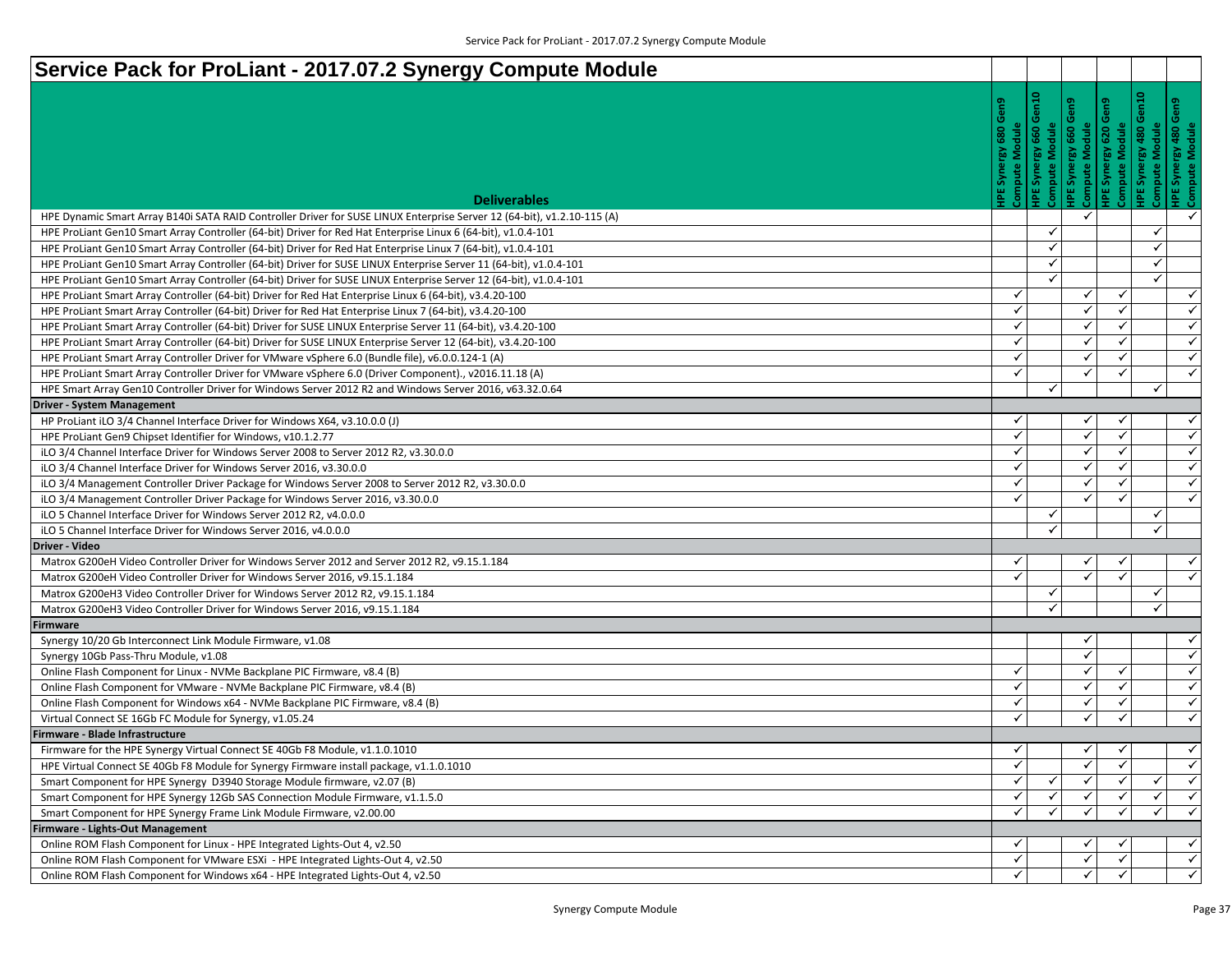| Service Pack for ProLiant - 2017.07.2 Synergy Compute Module                                                                                                                                                        |                       |                   |                       |              |                   |                     |
|---------------------------------------------------------------------------------------------------------------------------------------------------------------------------------------------------------------------|-----------------------|-------------------|-----------------------|--------------|-------------------|---------------------|
|                                                                                                                                                                                                                     | Gen9                  | $\frac{1}{2}$     |                       |              |                   |                     |
|                                                                                                                                                                                                                     |                       |                   |                       |              |                   |                     |
|                                                                                                                                                                                                                     | <b>Compute Module</b> | 660               | Compute Module<br>660 | odule<br>620 |                   | rgy 480 (<br>Module |
|                                                                                                                                                                                                                     | Synergy               |                   | <b>IPE Synergy</b>    |              |                   |                     |
|                                                                                                                                                                                                                     |                       | Syner             |                       | IPE Syne     | 툵                 | <b>HPE Syne</b>     |
|                                                                                                                                                                                                                     |                       | 삍                 |                       |              | Comput            |                     |
| <b>Deliverables</b>                                                                                                                                                                                                 |                       |                   |                       |              |                   |                     |
| Online ROM Flash Component for Linux - HPE Integrated Lights-Out 5, v1.10                                                                                                                                           |                       | $\checkmark$<br>✓ |                       |              | ✓<br>$\checkmark$ |                     |
| Online ROM Flash Component for Windows x64 - HPE Integrated Lights-Out 5, v1.10<br><b>Firmware - Network</b>                                                                                                        |                       |                   |                       |              |                   |                     |
| HPE QLogic NC382i/NC532x Online Firmware Upgrade Utility for Linux x86_64, v2.18.1                                                                                                                                  | ✓                     |                   | $\checkmark$          | ✓            |                   | ✓                   |
| HPE Broadcom NetXtreme-E Online Firmware Upgrade Utility for Linux x86 64, v1.0.22                                                                                                                                  |                       | $\checkmark$      |                       |              | ✓                 |                     |
| HPE Broadcom NetXtreme-E Online Firmware Upgrade Utility for Windows Server x64 Editions, v5.1.0.4                                                                                                                  |                       | $\checkmark$      |                       |              | $\checkmark$      |                     |
| HPE Broadcom NX1 Online Firmware Upgrade Utility for Linux x86_64, v2.18.15                                                                                                                                         | ✓                     | $\checkmark$      | ✓                     | $\checkmark$ | ✓                 | $\checkmark$        |
| HPE Broadcom NX1 Online Firmware Upgrade Utility for VMware, v1.17.15                                                                                                                                               | ✓                     | ✓                 | $\checkmark$          | $\checkmark$ | $\checkmark$      | $\checkmark$        |
| HPE Broadcom NX1 Online Firmware Upgrade Utility for Windows Server x64 Editions, v5.1.0.4                                                                                                                          | ✓                     | ✓                 | ✓                     |              | $\checkmark$      | $\checkmark$        |
| HPE Firmware Flash for Emulex Converged Network Adapters - Linux (x64), v2017.06.01                                                                                                                                 | ✓                     | $\checkmark$      | $\checkmark$          | $\checkmark$ | $\checkmark$      | $\checkmark$        |
| HPE Firmware Flash for Emulex Converged Network Adapters - Windows (x64), v2017.06.01                                                                                                                               | ✓                     | $\checkmark$      | $\checkmark$          | ✓            | ✓                 | $\checkmark$        |
| HPE Firmware Flash for Emulex Converged Network Adapters for VMware vSphere 6.5, v2017.06.01                                                                                                                        | ✓                     |                   | ✓                     | ✓            |                   | $\checkmark$        |
| HPE Firmware Flash for Emulex Converged Network Adapters for VMware vSphere 6.0, v2017.06.01                                                                                                                        | ✓                     |                   | $\checkmark$          | $\checkmark$ |                   | $\checkmark$        |
| HPE Intel Online Firmware Upgrade Utility for Linux x86_64, v1.12.18                                                                                                                                                | ✓                     | $\checkmark$      | $\checkmark$          | $\checkmark$ | ✓                 | $\checkmark$        |
| HPE Intel Online Firmware Upgrade Utility for VMware, v3.4.18                                                                                                                                                       | ✓                     |                   | $\checkmark$          | $\checkmark$ |                   | $\checkmark$        |
| HPE Intel Online Firmware Upgrade Utility for Windows Server x64 Editions, v5.1.0.4                                                                                                                                 | ✓                     | $\checkmark$      | $\checkmark$          | $\checkmark$ | ✓                 | $\checkmark$        |
| HPE QLogic FastLinQ Online Firmware Upgrade Utility for Linux x86_64, v1.1.29                                                                                                                                       | ✓                     | ✓                 | $\checkmark$          | $\checkmark$ | $\checkmark$      | $\checkmark$        |
| HPE QLogic FastLinQ Online Firmware Upgrade Utility for VMware, v4.3.26                                                                                                                                             | ✓                     |                   | $\checkmark$          | $\checkmark$ |                   | $\checkmark$        |
| HPE QLogic FastLinQ Online Firmware Upgrade Utility for Windows Server x64 Editions, v5.1.0.4                                                                                                                       | ✓                     | ✓                 | $\checkmark$          | $\checkmark$ | $\checkmark$      | $\checkmark$        |
| HPE QLogic NX2 Online Firmware Upgrade Utility for Linux x86_64, v2.19.22                                                                                                                                           | ✓                     | ✓                 | $\checkmark$          | $\checkmark$ | ✓                 | ✓                   |
| HPE QLogic NX2 Online Firmware Upgrade Utility for VMware, v1.18.22                                                                                                                                                 | $\checkmark$          |                   | $\checkmark$          | $\checkmark$ |                   | $\checkmark$        |
| HPE QLogic NX2 Online Firmware Upgrade Utility for Windows Server x64 Editions, v5.1.0.4                                                                                                                            | ✓                     | ✓                 | ✓                     |              | ✓                 | $\checkmark$        |
| Online Firmware Upgrade Utility (Linux x86_64) for HPE Mellanox Ethernet only adapters, v1.0.5 (A)                                                                                                                  | ✓                     | $\checkmark$      | ✓                     | $\checkmark$ | ✓                 | $\checkmark$        |
| Online Firmware Upgrade Utility (Windows x64) for HPE Mellanox Ethernet only adapters, v1.0.0.5                                                                                                                     | $\checkmark$          | $\checkmark$      | ✓                     | $\checkmark$ | $\checkmark$      | $\checkmark$        |
| Firmware - Storage Controller                                                                                                                                                                                       |                       |                   |                       |              |                   |                     |
| Online ROM Flash Component for VMware ESXi - Smart Array H240ar, H240nr, H240, H241, H244br, P240nr, P244br, P246br, P440ar, P440, P441, P542D, P741m, P840, P840ar, and P841, v5.52                                | ✓                     |                   | $\checkmark$          | ✓            |                   | ✓                   |
| Online ROM Flash Component for Windows (x64) - HPE Smart Array P408i-p, P408e-p, P408i-a, P408i-c, E208i-c, E208i-p, E208i-c, E208i-a, P408e-m, P204i-c, P204i-c, P204i-b, P816i-a and P416ie-m SR Gen10,<br>v1.04  |                       |                   |                       |              |                   |                     |
| Online ROM Flash Component for Windows (x64) - Smart Array H240ar, H240nr, H240, H241, H244br, P240nr, P244br, P246br, P440ar, P440, P441, P542D, P741m, P840, P840ar, and P841, v5.52                              | $\checkmark$          |                   | $\checkmark$          | $\checkmark$ |                   | $\checkmark$        |
| Supplemental Update / Online ROM Flash Component for Linux (x64) - HPE Smart Array P408i-p, P408e-p, P408i-a, P408i-c, E208i-p, E208i-p, E208i-c, E208i-a, P408e-m, P204i-c, P204i-c, P204i-c, P204i-b, P816i-a and |                       |                   |                       |              |                   |                     |
| P416ie-m SR Gen10, v1.04                                                                                                                                                                                            |                       |                   |                       |              |                   |                     |
| Supplemental Update / Online ROM Flash Component for Linux (x64) - Smart Array H240ar, H240nr, H240, H241, H244br, P240nr, P244br, P246br, P440ar, P440, P441, P542D, P741m, P840, P840ar,                          |                       |                   |                       |              |                   |                     |
| and P841, v5.52                                                                                                                                                                                                     |                       |                   |                       |              |                   | $\checkmark$        |
| Firmware - Storage Fibre Channel                                                                                                                                                                                    |                       |                   |                       |              |                   |                     |
| HPE Firmware Flash for Emulex Fibre Channel Host Bus Adapters - Linux (x64), v2017.06.01                                                                                                                            | ✓∥                    | $\checkmark$      | $\checkmark$          | $\checkmark$ | $\checkmark$      | $\checkmark$        |
| HPE Firmware Flash for Emulex Fibre Channel Host Bus Adapters for VMware vSphere 6.5, v2017.06.01                                                                                                                   | ✓                     |                   | $\checkmark$          | $\checkmark$ |                   | $\checkmark$        |
| HPE Firmware Flash for Emulex Fibre Channel Host Bus for VMware vSphere 6.0, v2017.06.01                                                                                                                            | $\checkmark$          |                   | $\checkmark$          |              |                   | $\checkmark$        |
| HPE Firmware Flash for QLogic Fibre Channel Host Bus Adapters - Linux (x86 64), v2017.06.01                                                                                                                         | ✓                     | $\checkmark$      | $\checkmark$          | $\checkmark$ | $\checkmark$      | $\checkmark$        |
| HPE Firmware Flash for QLogic Fibre Channel Host Bus Adapters for VMware vSphere 6.0, v2017.06.01                                                                                                                   | ✓                     |                   | ✓                     | $\checkmark$ |                   | $\checkmark$        |
| HPE Firmware Flash for QLogic Fibre Channel Host Bus Adapters for VMware vSphere 6.5, v2017.06.01                                                                                                                   | $\checkmark$          |                   | ✓                     |              |                   | $\checkmark$        |
| HPE Firmware Online Flash for Emulex Fibre Channel Host Bus Adapters - Windows 2012/2012 R2/2016 x64, v2017.06.01                                                                                                   | ✓                     | ✓                 | $\checkmark$          | $\checkmark$ | $\checkmark$      | $\checkmark$        |
| HPE Firmware Online Flash for QLogic Fibre Channel Host Bus Adapters - Windows 2012/2012R2/2016 (x64), v2017.06.01                                                                                                  | ✓                     | ✓                 | ✓                     |              | ✓                 | $\checkmark$        |
| Software - Lights-Out Management                                                                                                                                                                                    |                       |                   |                       |              |                   |                     |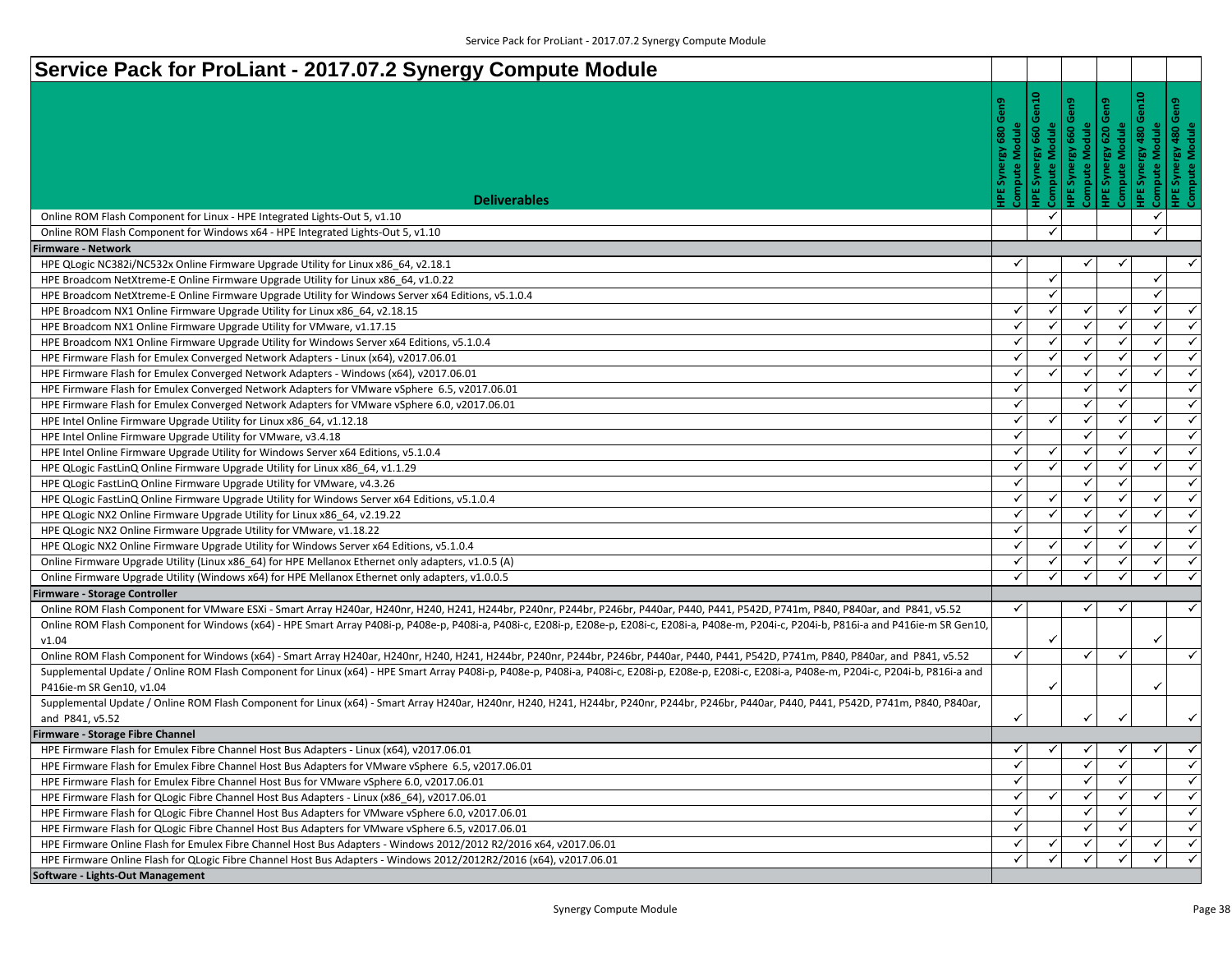| Service Pack for ProLiant - 2017.07.2 Synergy Compute Module                                                                  |              |              |               |              |              |                              |
|-------------------------------------------------------------------------------------------------------------------------------|--------------|--------------|---------------|--------------|--------------|------------------------------|
|                                                                                                                               |              |              |               |              |              |                              |
|                                                                                                                               | Gen9         |              |               |              |              |                              |
|                                                                                                                               |              |              |               |              |              |                              |
|                                                                                                                               |              |              | Module<br>660 | 620          | 480          |                              |
|                                                                                                                               |              |              | IPE Synergy   |              |              |                              |
|                                                                                                                               |              |              |               |              | Š            |                              |
|                                                                                                                               |              |              | Compute       |              |              |                              |
| <b>Deliverables</b>                                                                                                           |              |              | √             |              |              |                              |
| HP Lights-Out Online Configuration Utility for Linux (AMD64/EM64T), v5.0.0-0                                                  | ✓<br>✓       |              |               |              | ✓<br>✓       | $\checkmark$<br>$\checkmark$ |
| HP Lights-Out Online Configuration Utility for Windows x64 Editions, v5.0.0.0                                                 | ✓            |              |               |              |              | $\checkmark$                 |
| PFA Server Registry Update for Windows Server 2012 and Server 2012 R2, v1.0.0.0 (H)                                           | $\checkmark$ |              |               |              |              | ✓                            |
| PFA Server Registry Update for Windows Server 2016, v1.5.0.0 (B)                                                              |              |              |               |              |              |                              |
| Software - Storage Controller<br>HPE Smart Array SR Event Notification Service for Windows Server 64-bit Editions, v1.0.0.64  |              | ✓            |               |              | ✓            |                              |
| Software - Storage Fibre Channel HBA                                                                                          |              |              |               |              |              |                              |
| HPE Emulex Smart SAN Enablement Kit for Linux, v1.0.0.0-4                                                                     | ✓            | √            | ✓             |              | ✓            | $\checkmark$                 |
| HPE Emulex Smart SAN Enablement Kit for Windows 64 bit operating systems, v1.0.0.1 (e)                                        | ✓            |              | ✓             |              | ✓            | $\checkmark$                 |
| HPE Fibre Channel Enablement Kit for Linux - QLogic, v6.0.0.0-4 (b)                                                           | ✓            | ✓            | ✓             | $\checkmark$ | $\checkmark$ | $\checkmark$                 |
| HPE Fibre Channel Enablement Kit for Red Hat Enterprise Linux 6 Server - Emulex, v11.2.254.6                                  | ✓            | ✓            | ✓             |              | ✓            | $\checkmark$                 |
| HPE Fibre Channel Enablement Kit for Red Hat Enterprise Linux 7 Server - Emulex, v11.2.254.6                                  | ✓            |              |               |              | ✓            | $\checkmark$                 |
| HPE Fibre Channel Enablement Kit for SUSE Linux Enterprise Server 11 (AMD64/EM64T) - Emulex, v11.2.254.6                      | $\checkmark$ |              | ✓             | ✓            | ✓            | $\checkmark$                 |
| HPE Fibre Channel Enablement Kit for SUSE Linux Enterprise Server 12- Emulex, v11.2.254.6                                     | ✓            | $\checkmark$ | ✓             | ✓            | ✓            | $\checkmark$                 |
| HPE Fibre Channel Over Ethernet Enablement Kit for Red Hat Enterprise Linux 6 Server - Emulex(BRCM), v11.2.1224.0             | $\checkmark$ |              |               |              | ✓            | $\checkmark$                 |
| HPE Fibre Channel Over Ethernet Enablement Kit for Red Hat Enterprise Linux 7 Server - Emulex(BRCM), v11.2.1224.0             | $\checkmark$ | $\checkmark$ | ✓             |              | ✓            | $\checkmark$                 |
| HPE Fibre Channel Over Ethernet Enablement Kit for SUSE Linux Enterprise Server 11 (AMD64/EM64T) - Emulex(BRCM), v11.2.1224.0 | ✓            |              | ✓             |              | ✓            | $\checkmark$                 |
| HPE Fibre Channel Over Ethernet Enablement Kit for SUSE Linux Enterprise Server 12- Emulex(BRCM), v11.2.1224.0                | $\checkmark$ |              |               |              | $\checkmark$ | $\checkmark$                 |
| HPE QLogic Smart SAN enablement kit for Linux, v3.3-3                                                                         | ✓            | $\checkmark$ | ✓             |              | ✓            | $\checkmark$                 |
| HPE QLogic Smart SAN Enablement Kit for Windows 64 bit operating systems, v1.0.0.1 (d)                                        | ✓            |              | ✓             |              | ✓            | $\checkmark$                 |
| Software - System Management                                                                                                  |              |              |               |              |              |                              |
| Integrated Management Log Viewer for Windows Server x64 Editions, v7.8.0.0                                                    | ✓            |              | √             |              |              | $\checkmark$                 |
| HPE SNMP Agents for Red Hat Enterprise Linux 6 (AMD64/EM64T), v10.6.0                                                         | $\checkmark$ |              | ✓             |              |              | $\checkmark$                 |
| HPE SNMP Agents for Red Hat Enterprise Linux 7 Server, v10.6.0                                                                | $\checkmark$ |              | ✓             |              |              | $\checkmark$                 |
| HPE SNMP Agents for SUSE LINUX Enterprise Server 11 (AMD64/EM64T), v10.6.0                                                    | $\checkmark$ |              | ✓             |              |              | $\checkmark$                 |
| HPE SNMP Agents for SUSE LINUX Enterprise Server 12, v10.6.0                                                                  | ✓            |              | ✓             | ✓            |              | $\checkmark$                 |
| HPE System Health Application and Command Line Utilities for Red Hat Enterprise Linux 6 (AMD64/EM64T), v10.6.0                | ✓            |              | V             |              |              | $\checkmark$                 |
| HPE System Health Application and Command Line Utilities for Red Hat Enterprise Linux 7 Server, v10.6.0                       | ✓            |              | ✓             |              |              | $\checkmark$                 |
| HPE System Health Application and Command Line Utilities for SUSE LINUX Enterprise Server 11 (AMD64/EM64T), v10.6.0           | $\checkmark$ |              | ✓             |              |              | $\checkmark$                 |
| HPE System Health Application and Command Line Utilities for SUSE LINUX Enterprise Server 12, v10.6.0                         | $\checkmark$ |              | ✓             | ✓            |              | $\checkmark$                 |
| HPE System Management Homepage Templates for Linux, v10.6.0                                                                   | $\checkmark$ |              |               |              |              | $\checkmark$                 |
| Agentless Management Service for HPE Apollo, ProLiant, and Synergy Gen10 Servers, v1.1.0.0                                    |              | $\checkmark$ |               |              | ✓            |                              |
| HPE ProLiant Agentless Management Service for HPE Apollo, ProLiant and Synergy Gen9 servers, v10.70.0.0                       | ✓            |              | ✓             | ✓            |              | $\checkmark$                 |
| HPE ProLiant Agentless Management Service for Windows X64, v10.60.0.0 (B)                                                     | ✓            |              | ✓             |              |              | $\checkmark$                 |
| HPE Smart Storage Administrator (HPE SSA) CLI for Linux 64-bit, v3.10-3.0                                                     | $\checkmark$ | $\checkmark$ | ✓             | ✓            | ✓            | $\checkmark$                 |
| HPE Smart Storage Administrator (HPE SSA) CLI for Windows 64-bit, v3.10.3.0                                                   | ✓            | ✓            | ✓             |              | ✓            | $\checkmark$                 |
| HPE Smart Storage Administrator (HPE SSA) for Linux 64-bit, v3.10-3.0                                                         | ✓            |              |               |              |              | $\checkmark$                 |
| HPE Smart Storage Administrator (HPE SSA) for Windows 64-bit, v3.10.3.0                                                       | $\checkmark$ |              |               |              | ✓            | $\checkmark$                 |
| HPE Smart Storage Administrator Diagnostic Utility (HPE SSADU) CLI for Linux 64-bit, v3.10-3.0                                | $\checkmark$ | ✓            | ✓             |              | ✓            | $\checkmark$                 |
| HPE Smart Storage Administrator Diagnostic Utility (HPE SSADU) CLI for Windows 64-bit, v3.10.3.0                              | $\checkmark$ |              |               |              |              | $\checkmark$                 |
| Insight Diagnostics Online Edition for Linux (x86-64), v10.60.2109 (A)                                                        | $\checkmark$ |              |               |              |              | $\checkmark$                 |
| Insight Diagnostics Online Edition for Windows x64 Editions, v10.60.2116.0 (A)                                                | $\checkmark$ |              | ✓             |              |              | $\checkmark$                 |
| NVMe Drive Eject NMI Fix for Intel Xeon Processor Scalable Family for Windows, v1.1.0.0                                       |              |              |               |              | ✓            |                              |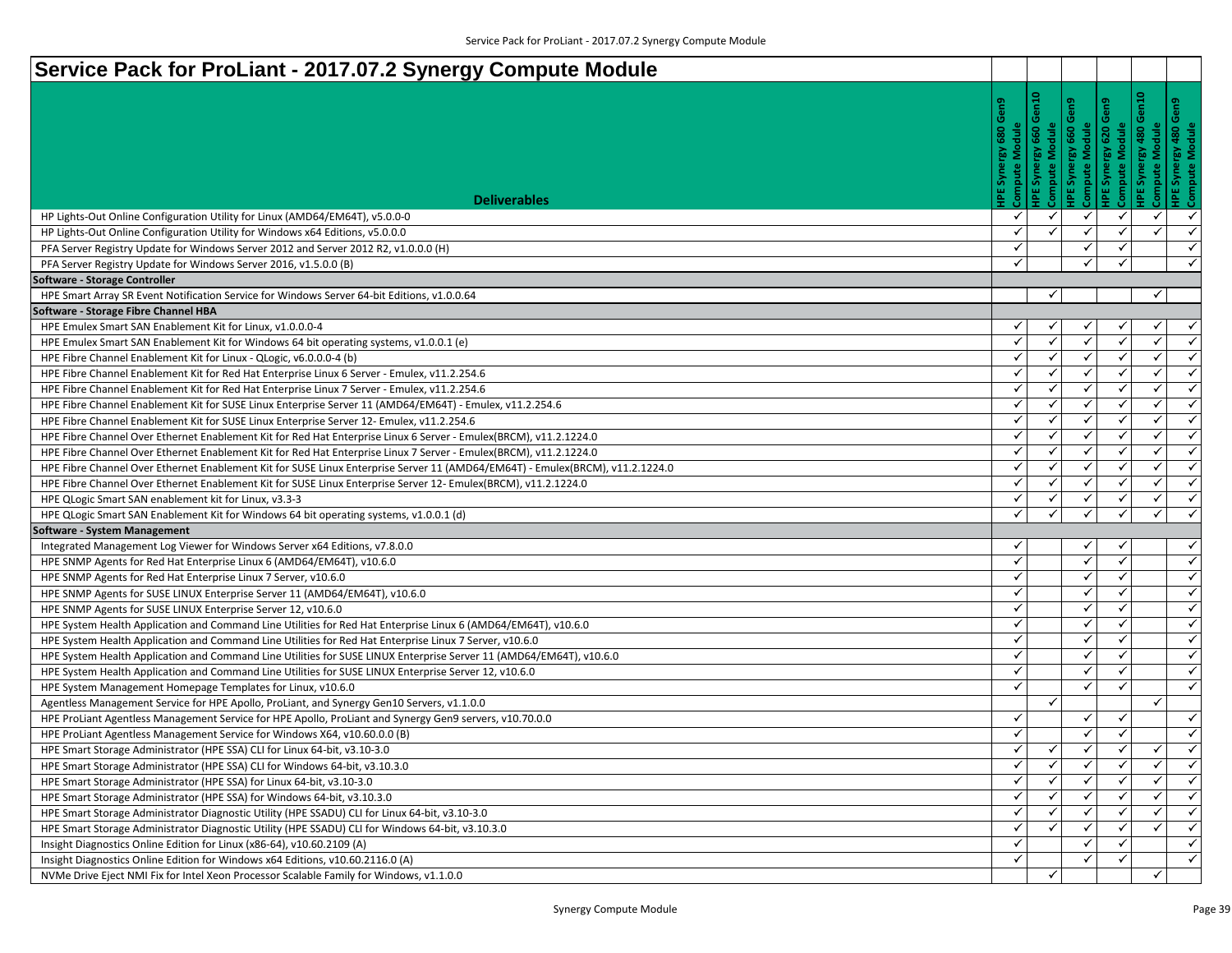| Service Pack for ProLiant - 2017.07.2 Synergy Compute Module                                                               |              |          |                                        |              |                                                   |                         |
|----------------------------------------------------------------------------------------------------------------------------|--------------|----------|----------------------------------------|--------------|---------------------------------------------------|-------------------------|
|                                                                                                                            | ဥ            | š<br>660 | Module<br>660<br>ξý<br>Syne<br>Compute | 620          | Module<br>$rac{80}{480}$<br>စြ<br>Syne<br>Compute | Syne                    |
| <b>Deliverables</b>                                                                                                        |              |          | 뵌                                      |              | 뷥                                                 |                         |
| NVMe Drive Eject NMI Fix for Intel Xeon v3 and Xeon v4 Processors for Windows Server 2012 R2 and Server 2016, v1.0.5.0 (B) | ✓            |          | ✓                                      | $\checkmark$ |                                                   | $\checkmark$            |
| Agentless Management Service (iLO 5) for Red Hat Enterprise Linux 6 Server, v1.0.0                                         |              |          |                                        |              | ✓                                                 |                         |
| Agentless Management Service (iLO 5) for Red Hat Enterprise Linux 7 Server, v1.0.0                                         |              |          |                                        |              | ✓                                                 |                         |
| Agentless Management Service (iLO 5) for SUSE Linux Enterprise Server 11, v1.0.0                                           |              | ✓        |                                        |              | $\checkmark$                                      |                         |
| Agentless Management Service (iLO 5) for SUSE Linux Enterprise Server 12, v1.0.0                                           |              | ✓        |                                        |              | ✓                                                 |                         |
| Firmware - Power Management                                                                                                |              |          |                                        |              |                                                   |                         |
| Online ROM Flash for Linux - Advanced Power Capping Microcontroller Firmware for HPE Gen9 Servers, v1.0.9 (F)              | ✓            |          | ✔                                      |              |                                                   | $\checkmark$            |
| Online ROM Flash for Linux - Advanced Power Capping Microcontroller Firmware for HPE Gen10 Servers, v1.0.2                 |              | ✓        |                                        |              | ✓                                                 |                         |
| Online ROM Flash for VMware ESXi - Advanced Power Capping Microcontroller Firmware for HPE Gen9 Servers, v1.0.9 (F)        | ✓            |          |                                        |              |                                                   | $\checkmark$            |
| Online ROM Flash for Windows x64 - Advanced Power Capping Microcontroller Firmware for HPE Gen10 Servers, v1.0.2           |              | ✓        |                                        |              | $\checkmark$                                      |                         |
| Online ROM Flash for Windows x64 - Advanced Power Capping Microcontroller Firmware for HPE Gen9 Servers, v1.0.9 (F)        | ✓            |          | ✓                                      | ✓            |                                                   | $\checkmark$            |
| Software - Network                                                                                                         |              |          |                                        |              |                                                   |                         |
| HPE ProLiant Converged Network Utility for Windows Server x64 Editions, v5.2.3.1                                           | ✓            |          | √                                      | ✔            |                                                   | $\checkmark$            |
| HPE Intel esx-provider for VMware, v2017.07.07                                                                             | ✓            |          | ✓                                      |              |                                                   | $\checkmark$            |
| Intel Active Health System Agent for HPE ProLiant Network Adapters for Linux x86_64, v1.1.83.0-1                           | ✓            |          |                                        | √            |                                                   | $\checkmark$            |
| Software - Storage Fibre Channel                                                                                           |              |          |                                        |              |                                                   |                         |
| Emulex Fibre Channel driver component for VMware vSphere 6.0, v2017.06.01                                                  | ✓            |          | √                                      |              |                                                   | $\checkmark$            |
| Emulex Fibre Channel driver component for VMware vSphere 6.5, v2017.06.01                                                  | $\checkmark$ |          | ✓                                      | ✓            |                                                   | $\checkmark$            |
| Emulex(BRCM) Fibre Channel Over Ethernet driver component for VMware vSphere 6.0, v2017.06.01                              | $\checkmark$ |          | ✓                                      | ✓            |                                                   | $\checkmark$            |
| Emulex(BRCM) Fibre Channel over Ethernet driver component for VMware vSphere 6.5, v2017.06.01                              | ✓            |          | ✓                                      | √            |                                                   | $\checkmark$            |
| QLogic Fibre Channel driver component for VMware vSphere 6.0, v2017.06.01                                                  | $\checkmark$ |          | √                                      |              |                                                   | ✓                       |
| QLogic Fibre Channel driver component for VMware vSphere 6.5, v2017.06.01                                                  | ✓            |          |                                        | ✓            |                                                   | $\checkmark$            |
| Driver - Storage Fibre Channel and Fibre Channel Over Ethernet                                                             |              |          |                                        |              |                                                   |                         |
| HPE Storage Fibre Channel Adapter Kit for the QLogic Storport Driver for Windows Server 2012 and 2012 R2, v9.2.4.21        | ✓            | ✓        | √                                      |              | ✓                                                 | $\checkmark$            |
| HPE Storage Fibre Channel Adapter Kit for the QLogic Storport Driver for Windows Server 2016, v9.2.4.21                    | ✓            |          | ✓                                      |              | ✓                                                 | $\overline{\mathbf{X}}$ |
| HPE Storage Fibre Channel Adapter Kit for the x64 Emulex Storport Driver, v11.2.139.0                                      | ✓            |          | ✓                                      | $\checkmark$ | $\checkmark$                                      | $\checkmark$            |
| HPE Storage Fibre Channel Over Ethernet Adapter Kit for the x64 Emulex Storport Driver, v11.2.1135.0                       | ✓            |          | ✓                                      |              | ✓                                                 | $\checkmark$            |
| Red Hat Enterprise Linux 6 Server (x86-64) FC Driver Kit for HPE Emulex HBAs and mezzanine HBAs, v11.2.254.6               |              |          |                                        |              | ✓                                                 | $\checkmark$            |
| Red Hat Enterprise Linux 6 Server (x86-64) FC Driver Kit for HPE Qlogic HBAs and mezzanine HBAs, v8.07.00.50.06.0-k3       | ✓            | ✓        | ✓                                      | ✓            | $\checkmark$                                      | $\checkmark$            |
| Red Hat Enterprise Linux 6 Server (x86-64) FCoE Driver Kit for HPE Emulex(BRCM) CNAs and mezzanine CNAs, v11.2.1226.2      | ✓            | ✓        | ✓                                      | ✓            | ✓                                                 | $\checkmark$            |
| Red Hat Enterprise Linux 7 Server FC Driver Kit for HPE Emulex HBAs and mezzanine HBAs, v11.2.254.6                        | ✓            |          |                                        |              | $\checkmark$                                      | $\checkmark$            |
| Red Hat Enterprise Linux 7 Server FC Driver Kit for HPE QLogic HBAs and mezzanine HBAs, v8.07.00.50.07.0-k3                | $\checkmark$ | ✓        | ✓                                      | ✓            | $\checkmark$                                      | $\checkmark$            |
| Red Hat Enterprise Linux 7 Server FCoE Driver Kit for HPE Emulex(BRCM) CNAs and mezzanine CNAs, v11.2.1226.2               | ✓            |          | ✓                                      | ✓            | ✓                                                 | $\checkmark$            |
| SUSE Linux Enterprise Server 11 (AMD64/EM64T) FC Driver Kit for HPE Emulex HBAs and mezzanine HBAs, v11.2.254.6            | ✓            | ✓        | ✓                                      | ✓            | $\checkmark$                                      | $\checkmark$            |
| SUSE Linux Enterprise Server 11 (AMD64/EM64T) FC Driver Kit for HPE Qlogic HBAs and mezzanine HBAs, v8.07.00.50.11.3-k3    |              |          | ✓                                      | ✓            | $\checkmark$                                      | $\checkmark$            |
| SUSE Linux Enterprise Server 11 (AMD64/EM64T) FCoE Driver Kit for HPE Emulex(BRCM) CNAs and mezzanine CNAs, v11.2.1226.2   | ✓            | ✓        | ✓                                      |              | ✓                                                 | $\checkmark$            |
| SUSE Linux Enterprise Server 12 FC Driver Kit for HPE Emulex HBAs and mezzanine HBAs, v11.2.254.6                          |              |          |                                        |              | ✓                                                 | $\prec$                 |
| SUSE Linux Enterprise Server 12 FC Driver Kit for HPE QLogic HBAs and mezzanine HBAs, v8.07.00.50.12.0-k3                  | ✓            |          |                                        |              | ✓                                                 | $\checkmark$            |
| SUSE Linux Enterprise Server 12 FCoE Driver Kit for HPE Emulex(BRCM) CNAs and mezzanine CNAs, v11.2.1226.2                 | ✓            |          | ✓                                      |              | ✓                                                 | $\checkmark$            |
| Firmware - Switch                                                                                                          |              |          |                                        |              |                                                   |                         |
| Synergy 10 Gb and 20 Gb Interconnect Link Module Firmware, v1.08                                                           |              |          | ✓                                      |              |                                                   | ✓                       |
| Synergy 10Gb Pass-Thru Module, v1.08                                                                                       |              |          | ✓                                      |              |                                                   | $\checkmark$            |
| Virtual Connect SE 16Gb FC Module for Synergy, v1.05.24                                                                    | ✓            |          | ✓                                      |              |                                                   | $\checkmark$            |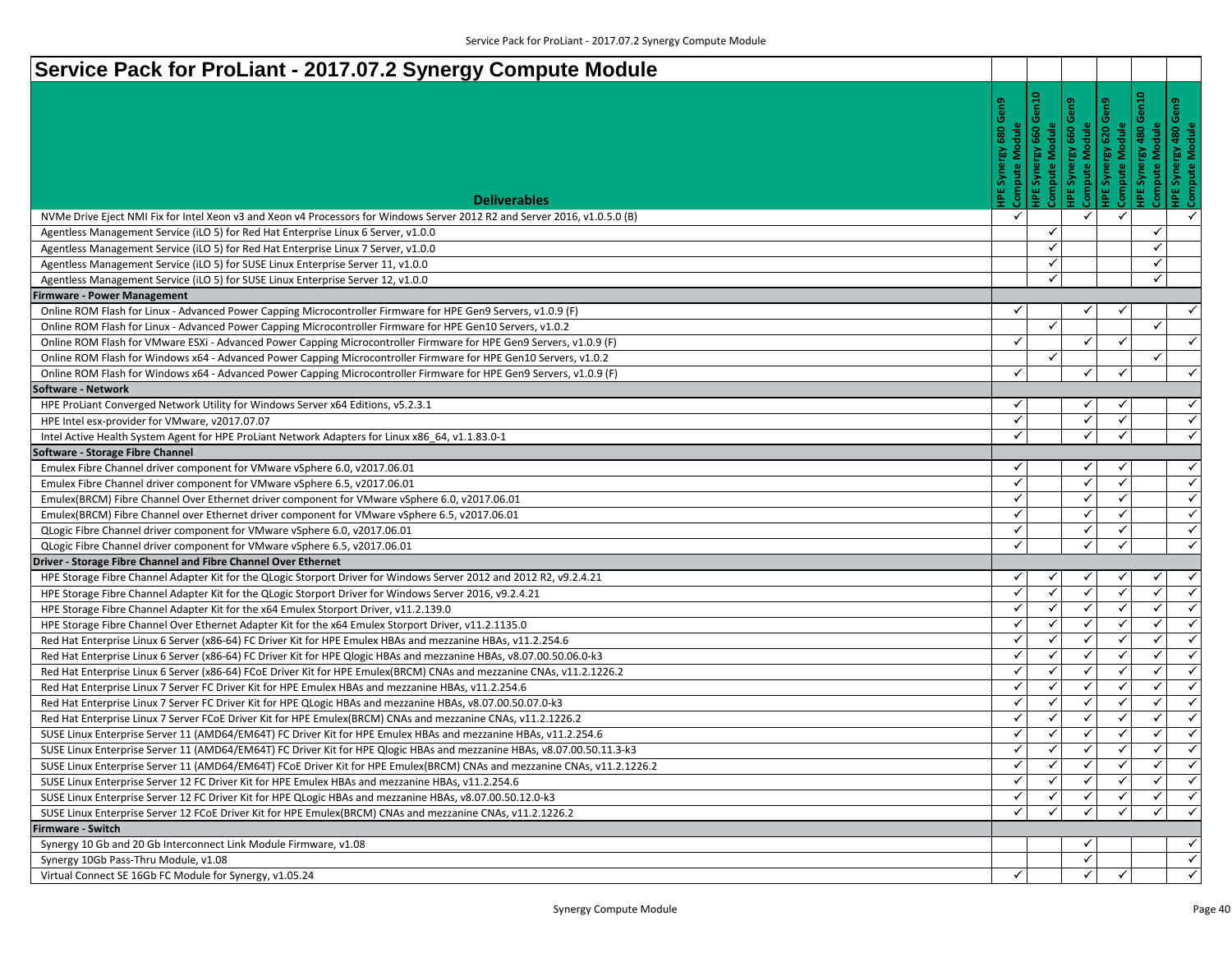| Service Pack for ProLiant - 2017.07.2 Synergy Compute Module                      |                      |     |   |   |  |
|-----------------------------------------------------------------------------------|----------------------|-----|---|---|--|
| <b>Deliverables</b><br><b>Firmware - System</b>                                   | en <sub>9</sub><br>o | n10 | െ | œ |  |
| Online Flash Component for Linux - Gen10 NVMe Backplane PIC Firmware, v1.18       |                      |     |   |   |  |
| Online Flash Component for Windows x64 - Gen10 NVMe Backplane PIC Firmware, v1.18 |                      |     |   |   |  |
|                                                                                   |                      |     |   |   |  |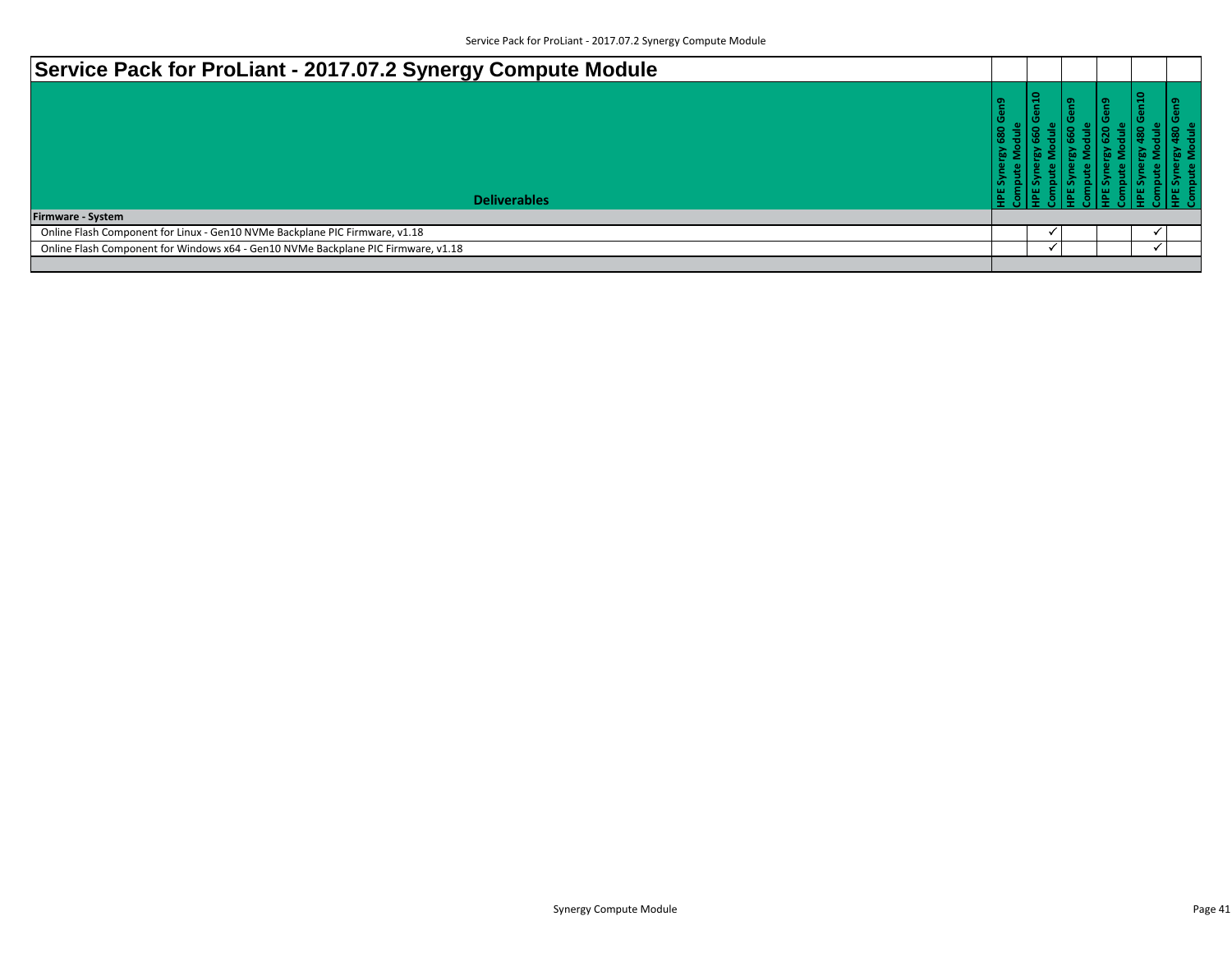| Service Pack for ProLiant - 2017.07.2 Managed Hybrid                                                                                                             |                                      |                                            |
|------------------------------------------------------------------------------------------------------------------------------------------------------------------|--------------------------------------|--------------------------------------------|
|                                                                                                                                                                  |                                      |                                            |
|                                                                                                                                                                  | <b>IPE ProLiant Thin Micro TM200</b> | Connect EC200a                             |
|                                                                                                                                                                  |                                      |                                            |
|                                                                                                                                                                  |                                      |                                            |
|                                                                                                                                                                  |                                      |                                            |
|                                                                                                                                                                  |                                      | Easy                                       |
|                                                                                                                                                                  |                                      |                                            |
|                                                                                                                                                                  |                                      |                                            |
|                                                                                                                                                                  |                                      |                                            |
| <b>Deliverables</b>                                                                                                                                              |                                      | <b>HPE ProLiant Easy</b><br>Managed Hybrid |
| <b>BIOS - System ROM</b>                                                                                                                                         |                                      |                                            |
| Online ROM Flash Component for Linux - HPE ProLiant EC200a (U26) Server/HPE ProLiant Thin Micro TM200 (U26) Server, v1.20 11-09-2016                             | ✓                                    | $\checkmark$                               |
| Online ROM Flash Component for VMware - HPE ProLiant EC200a (U26) Server/HPE ProLiant Thin Micro TM200 (U26) Server, v1.20 11-09-2016                            | $\checkmark$                         | $\checkmark$                               |
| Online ROM Flash Component for Windows x64 - HPE ProLiant EC200a (U26) Server/HPE ProLiant Thin Micro TM200 (U26) Server, v1.20 11-09-2016                       | $\checkmark$                         | $\checkmark$                               |
| <b>Driver - Network</b>                                                                                                                                          |                                      |                                            |
| HPE Intel E1R Driver for Windows Server 2012 R2, v12.14.8.0                                                                                                      | ✓<br>✓                               |                                            |
| HPE Broadcom NX1 1Gb Driver for Windows Server x64 Editions, v20.6.0.4                                                                                           | ✓                                    |                                            |
| HPE Broadcom tg3 Ethernet Drivers for Red Hat Enterprise Linux 6 x86_64, v3.137q-1                                                                               | $\checkmark$                         |                                            |
| HPE Broadcom tg3 Ethernet Drivers for Red Hat Enterprise Linux 7 x86_64, v3.137q-1                                                                               | $\checkmark$                         |                                            |
| HPE Broadcom tg3 Ethernet Drivers for SUSE Linux Enterprise Server 11 x86_64, v3.137q-1                                                                          | ✓                                    |                                            |
| HPE Broadcom tg3 Ethernet Drivers for SUSE Linux Enterprise Server 12 x86 64, v3.137q-1<br>HPE Broadcom tg3 Ethernet Drivers for VMware vSphere 6.0, v2017.07.07 | ✓                                    |                                            |
| HPE Emulex 10/20 GbE Driver for Windows Server 2012 R2, v11.2.1153.13                                                                                            | ✓                                    |                                            |
| HPE Emulex 10/20 GbE Driver for Windows Server 2016, v11.2.1153.13                                                                                               | ✓                                    |                                            |
| HPE Emulex 10/20 GbE iSCSI Driver for Windows Server 2012 R2, v11.2.1153.23                                                                                      | ✓                                    |                                            |
| HPE Emulex 10/20 GbE ISCSI Driver for Windows Server 2016, v11.2.1153.23                                                                                         | $\checkmark$                         |                                            |
| HPE Emulex 10/20GbE Drivers for Red Hat Enterprise Linux 6 x86_64, v11.2.1226.2-1                                                                                | $\checkmark$                         |                                            |
| HPE Emulex 10/20GbE Drivers for Red Hat Enterprise Linux 7 x86 64, v11.2.1226.2-1                                                                                | $\checkmark$                         |                                            |
| HPE Emulex 10/20GbE Drivers for SUSE Linux Enterprise Server 11 x86 64, v11.2.1226.2-1                                                                           | ✓                                    |                                            |
| HPE Emulex 10/20GbE Drivers for SUSE Linux Enterprise Server 12 x86_64, v11.2.1226.2-1                                                                           | ✓                                    |                                            |
| HPE Emulex 10/20GbE Drivers for VMware vSphere 6.0, v2017.07.07                                                                                                  | $\checkmark$                         |                                            |
| HPE Emulex 10/20GbE iSCSI Drivers for Red Hat Enterprise Linux 6 x86 64, v11.2.1226.13-1                                                                         | $\checkmark$                         |                                            |
| HPE Emulex 10/20GbE iSCSI Drivers for Red Hat Enterprise Linux 7 x86 64, v11.2.1226.13-1                                                                         | $\checkmark$                         |                                            |
| HPE Emulex 10/20GbE ISCSI Drivers for SUSE Linux Enterprise Server 11 x86_64, v11.2.1226.13-1                                                                    | ✓                                    |                                            |
| HPE Emulex 10/20GbE ISCSI Drivers for SUSE Linux Enterprise Server 12 x86 64, v11.2.1226.13-1                                                                    | ✓                                    |                                            |
| HPE Emulex 10/20GbE iSCSI Drivers for VMware vSphere 6.0, v2017.07.07                                                                                            | $\checkmark$                         |                                            |
| HPE Intel E1R Driver for Windows Server 2016, v12.15.184.0 (B)                                                                                                   | ✓                                    |                                            |
| HPE Intel i40e Driver for VMware vSphere 6.0/6.5, v2017.07.07                                                                                                    | $\checkmark$                         |                                            |
| HPE Intel i40e Drivers for Red Hat Enterprise Linux 6 x86 64, v2.0.19-1                                                                                          | ✓                                    |                                            |
| HPE Intel i40e Drivers for Red Hat Enterprise Linux 7 x86 64, v2.0.19-1                                                                                          | ✓                                    |                                            |
| HPE Intel i40e Drivers for SUSE Linux Enterprise Server 11 x86 64, v2.0.19-1                                                                                     | $\checkmark$                         |                                            |
| HPE Intel i40e Drivers for SUSE Linux Enterprise Server 12 x86 64, v2.0.19-1                                                                                     | ✓                                    |                                            |
| HPE Intel i40ea Driver for Windows Server 2012 R2, v1.6.102.0                                                                                                    | ✓                                    |                                            |
| HPE Intel i40ea Driver for Windows Server 2016, v1.6.102.0                                                                                                       | $\checkmark$                         |                                            |
| HPE Intel i40eb Driver for Windows Server 2012 R2, v1.6.104.0                                                                                                    | $\checkmark$                         |                                            |
| HPE Intel i40eb Driver for Windows Server 2016, v1.6.104.0                                                                                                       | ✓                                    |                                            |
| HPE Intel i40evf Drivers for Red Hat Enterprise Linux 6 x86 64, v2.0.16-1                                                                                        | ✓                                    |                                            |
| HPE Intel i40evf Drivers for Red Hat Enterprise Linux 7 x86 64, v2.0.16-1                                                                                        | $\checkmark$<br>$\checkmark$         |                                            |
| HPE Intel i40evf Drivers for SUSE Linux Enterprise Server 11 x86 64, v2.0.16-1                                                                                   | ✓                                    |                                            |
| HPE Intel i40evf Drivers for SUSE Linux Enterprise Server 12 x86 64, v2.0.16-1                                                                                   |                                      |                                            |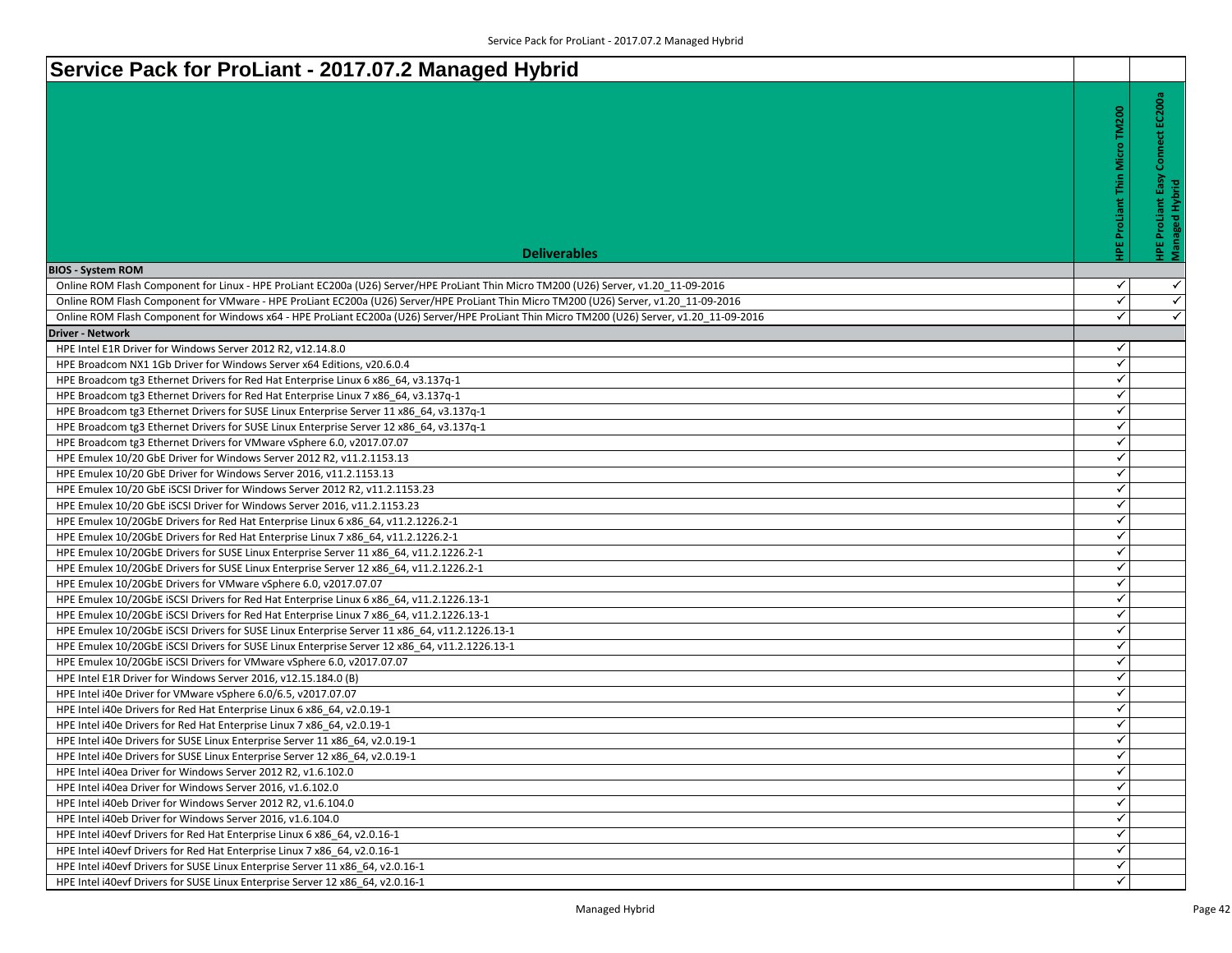| Service Pack for ProLiant - 2017.07.2 Managed Hybrid                                                     |                                      |                                                                      |
|----------------------------------------------------------------------------------------------------------|--------------------------------------|----------------------------------------------------------------------|
|                                                                                                          | <b>HPE ProLiant Thin Micro TM200</b> | Connect EC200a<br>Easy<br><b>HPE ProLiant Easy</b><br>Managed Hybrid |
| <b>Deliverables</b>                                                                                      |                                      |                                                                      |
| HPE Intel igb Drivers for Red Hat Enterprise Linux 6 x86 64, v5.3.5.7-1                                  | ✓                                    |                                                                      |
| HPE Intel igb Drivers for Red Hat Enterprise Linux 7 x86 64, v5.3.5.7-1                                  | $\checkmark$                         |                                                                      |
| HPE Intel igb Drivers for SUSE Linux Enterprise Server 11 x86 64, v5.3.5.7-1                             | $\checkmark$                         |                                                                      |
| HPE Intel igb Drivers for SUSE Linux Enterprise Server 12 x86_64, v5.3.5.7-1                             | ✓                                    |                                                                      |
| HPE Intel igb Drivers for VMware vSphere 6.0/6.5, v2017.07.07                                            | ✓                                    |                                                                      |
| HPE Intel ixgbe Drivers for Red Hat Enterprise Linux 6 x86_64, v5.0.7-1                                  | ✓                                    |                                                                      |
| HPE Intel ixgbe Drivers for Red Hat Enterprise Linux 7 x86_64, v5.0.7-1                                  | $\checkmark$                         |                                                                      |
| HPE Intel ixgbe Drivers for SUSE Linux Enterprise Server 11 x86 64, v5.0.7-1                             | ✓                                    |                                                                      |
| HPE Intel ixgbe Drivers for SUSE Linux Enterprise Server 12 x86_64, v5.0.7-1                             | $\checkmark$                         |                                                                      |
| HPE Intel ixgbe Drivers for VMware vSphere 6.0/6.5, v2017.07.07                                          | $\checkmark$                         |                                                                      |
| HPE Intel ixgbevf Drivers for Red Hat Enterprise Linux 6 x86 64, v4.0.5-1                                | $\checkmark$                         |                                                                      |
| HPE Intel ixgbevf Drivers for Red Hat Enterprise Linux 7 x86 64, v4.0.5-1                                | $\checkmark$                         |                                                                      |
| HPE Intel ixgbevf Drivers for SUSE Linux Enterprise Server 11 x86_64, v4.0.5-1                           | ✓                                    |                                                                      |
| HPE Intel ixgbevf Drivers for SUSE Linux Enterprise Server 12 x86_64, v4.0.5-1                           | ✓                                    |                                                                      |
| HPE Intel ixn/ixt Drivers for Windows Server 2012 R2, v3.9.58.9103                                       | $\checkmark$                         |                                                                      |
| HPE Intel ixn/ixt Drivers for Windows Server 2016, v4.0.217.1                                            | $\checkmark$                         |                                                                      |
| HPE Mellanox CX3 Driver for Windows Server 2012 R2, v5.35.12978.0                                        | ✓                                    |                                                                      |
| HPE Mellanox CX3 Driver for Windows Server 2016, v5.35.12978.0                                           | ✓                                    |                                                                      |
| HPE Mellanox CX4LX Driver for Windows Server 2012 R2, v1.60.16216.0                                      | $\checkmark$                         |                                                                      |
| HPE Mellanox CX4LX Driver for Windows Server 2016, v1.60.16216.0                                         | $\checkmark$                         |                                                                      |
| HPE QLogic FastLinQ 10/25/50 GbE Driver for Windows Server x64 Editions, v8.18.30.0                      | ✓                                    |                                                                      |
| HPE QLogic FastLinQ 10/25/50GbE Drivers for Red Hat Enterprise Linux 6 x86_64, v8.18.22.0-1              | ✓                                    |                                                                      |
| HPE QLogic FastLinQ 10/25/50GbE Drivers for Red Hat Enterprise Linux 7 x86_64, v8.18.22.0-1              | $\checkmark$                         |                                                                      |
| HPE QLogic FastLinQ 10/25/50GbE Drivers for SUSE Linux Enterprise Server 11 x86_64, v8.18.22.0-1         | ✓                                    |                                                                      |
| HPE QLogic FastLinQ 10/25/50GbE Drivers for SUSE Linux Enterprise Server 12 x86_64, v8.18.22.0-1         | $\checkmark$                         |                                                                      |
| HPE QLogic FastLinQ 10/25/50GbE Multifunction Drivers for VMware vSphere 6.0, v2017.07.07                | ✓                                    |                                                                      |
| HPE QLogic FastLinQ RoCE Library for Red Hat Enterprise Linux 6 Update 8, v8.18.6.0-1                    | $\checkmark$                         |                                                                      |
| HPE QLogic FastLinQ RoCE Library for Red Hat Enterprise Linux 6 Update 9, v8.18.6.0-1                    | $\checkmark$                         |                                                                      |
| HPE QLogic FastLinQ RoCE Library for Red Hat Enterprise Linux 7 Update 2, v8.18.6.0-1                    | ✓                                    |                                                                      |
| HPE QLogic FastLinQ RoCE Library for Red Hat Enterprise Linux 7 Update 3, v8.18.6.0-1                    | ✓                                    |                                                                      |
| HPE QLogic FastLinQ RoCE Library for SUSE Linux Enterprise Server 11 SP4, v8.18.6.0-1                    | ✓                                    |                                                                      |
| HPE QLogic FastLinQ RoCE Library for SUSE Linux Enterprise Server 12 SP1, v8.18.6.0-1                    | ✓                                    |                                                                      |
| HPE QLogic FastLinQ RoCE Library for SUSE Linux Enterprise Server 12 SP2, v8.18.6.0-1                    | ✓                                    |                                                                      |
| HPE QLogic NX2 10/20 GbE Multifunction Drivers for Windows Server x64 Editions, v7.13.113.0              | $\checkmark$                         |                                                                      |
| HPE QLogic NX2 10/20GbE Multifunction Drivers for Red Hat Enterprise Linux 6 x86 64, v7.14.19-1          | ✓                                    |                                                                      |
| HPE QLogic NX2 10/20GbE Multifunction Drivers for Red Hat Enterprise Linux 7 x86 64, v7.14.19-1          | ✓                                    |                                                                      |
| HPE QLogic NX2 10/20GbE Multifunction Drivers for SUSE Linux Enterprise Server 11 x86_64, v7.14.19-1     | $\checkmark$                         |                                                                      |
| HPE QLogic NX2 10/20GbE Multifunction Drivers for SUSE Linux Enterprise Server 12 x86_64, v7.14.19-1     | ✓                                    |                                                                      |
| HPE QLogic NX2 10/20GbE Multifunction Drivers for VMware vSphere 6.0/6.5, v2017.07.07                    | ✓                                    |                                                                      |
| HPE QLogic NX2 Linux iSCSI Offload IO Daemon for Red Hat Enterprise Linux 6 Update 8 x86 64, v2.11.4.3-1 | ✓                                    |                                                                      |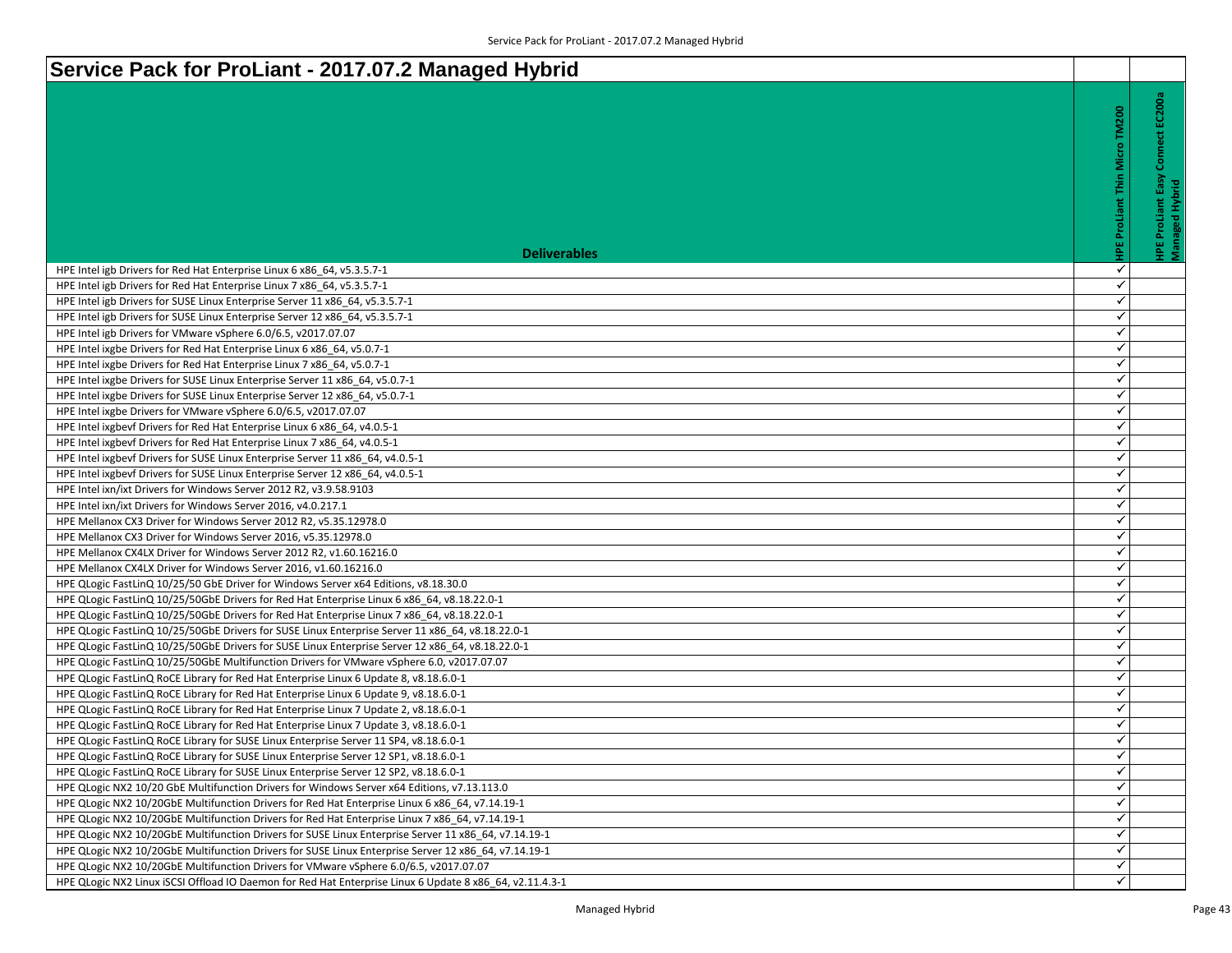| Service Pack for ProLiant - 2017.07.2 Managed Hybrid                                                                                                                        |
|-----------------------------------------------------------------------------------------------------------------------------------------------------------------------------|
| Service Pack for ProLiant - 2017.07.2 Managed Hybrid                                                                                                                        |
|                                                                                                                                                                             |
|                                                                                                                                                                             |
|                                                                                                                                                                             |
|                                                                                                                                                                             |
|                                                                                                                                                                             |
|                                                                                                                                                                             |
|                                                                                                                                                                             |
|                                                                                                                                                                             |
|                                                                                                                                                                             |
| <b>Deliverables</b>                                                                                                                                                         |
| HPE QLogic NX2 Linux iSCSI Offload IO Daemon for Red Hat Enterprise Linux 6 Update 9 x86 64, v2.11.4.3-1                                                                    |
| HPE QLogic NX2 Linux iSCSI Offload IO Daemon for Red Hat Enterprise Linux 7 Update 2 x86 64, v2.11.4.3-1                                                                    |
| HPE QLogic NX2 Linux iSCSI Offload IO Daemon for Red Hat Enterprise Linux 7 Update 3 x86 64, v2.11.4.3-1                                                                    |
| HPE QLogic NX2 Linux iSCSI Offload IO Daemon for SUSE Linux Enterprise Server 11 SP3 x86 64, v2.11.4.3-1                                                                    |
| HPE QLogic NX2 Linux iSCSI Offload IO Daemon for SUSE Linux Enterprise Server 11 SP4 x86_64, v2.11.4.3-1                                                                    |
| HPE QLogic NX2 Linux iSCSI Offload IO Daemon for SUSE Linux Enterprise Server 12 SP1 x86_64, v2.11.4.3-1                                                                    |
| HPE QLogic NX2 Linux iSCSI Offload IO Daemon for SUSE Linux Enterprise Server 12 SP2 x86 64, v2.11.4.3-1                                                                    |
| <b>Driver - System Management</b>                                                                                                                                           |
| HPE ProLiant Gen9 Chipset Identifier for Windows, v10.1.2.77                                                                                                                |
| iLO 3/4 Channel Interface Driver for Windows Server 2008 to Server 2012 R2, v3.30.0.0                                                                                       |
| iLO 3/4 Channel Interface Driver for Windows Server 2016, v3.30.0.0                                                                                                         |
| iLO 3/4 Management Controller Driver Package for Windows Server 2008 to Server 2012 R2, v3.30.0.0                                                                           |
| iLO 3/4 Management Controller Driver Package for Windows Server 2016, v3.30.0.0                                                                                             |
| Driver - Video                                                                                                                                                              |
| Matrox G200eH Video Controller Driver for Windows Server 2012 and Server 2012 R2, v9.15.1.184<br>Matrox G200eH Video Controller Driver for Windows Server 2016, v9.15.1.184 |
| irmware - Lights-Out Management                                                                                                                                             |
| Online ROM Flash Component for Linux - HPE Integrated Lights-Out 4, v2.50                                                                                                   |
| Online ROM Flash Component for VMware ESXi - HPE Integrated Lights-Out 4, v2.50                                                                                             |
| Online ROM Flash Component for Windows x64 - HPE Integrated Lights-Out 4, v2.50                                                                                             |
| <b>Firmware - Network</b>                                                                                                                                                   |
| HPE Broadcom NX1 Online Firmware Upgrade Utility for Linux x86 64, v2.18.15                                                                                                 |
| HPE Broadcom NX1 Online Firmware Upgrade Utility for VMware, v1.17.15                                                                                                       |
| HPE Broadcom NX1 Online Firmware Upgrade Utility for Windows Server x64 Editions, v5.1.0.4                                                                                  |
| HPE Intel Online Firmware Upgrade Utility for Linux x86_64, v1.12.18                                                                                                        |
| HPE Intel Online Firmware Upgrade Utility for VMware, v3.4.18                                                                                                               |
| HPE Intel Online Firmware Upgrade Utility for Windows Server x64 Editions, v5.1.0.4                                                                                         |
| HPE QLogic FastLinQ Online Firmware Upgrade Utility for Linux x86 64, v1.1.29                                                                                               |
| HPE QLogic FastLinQ Online Firmware Upgrade Utility for VMware, v4.3.26                                                                                                     |
| HPE QLogic FastLinQ Online Firmware Upgrade Utility for Windows Server x64 Editions, v5.1.0.4                                                                               |

HPE QLogic NX2 Online Firmware Upgrade Utility for Linux x86\_64, v2.19.22

HPE QLogic NX2 Online Firmware Upgrade Utility for Windows Server x64 Editions, v5.1.0.4

PFA Server Registry Update for Windows Server 2012 and Server 2012 R2, v1.0.0.0 (H)

Integrated Management Log Viewer for Windows Server x64 Editions, v7.8.0.0

HPE Insight Management Agents for Windows Server x64 Editions, v10.70.0.0

HPE QLogic NX2 Online Firmware Upgrade Utility for VMware, v1.18.22

PFA Server Registry Update for Windows Server 2016, v1.5.0.0 (B)

Insight Diagnostics Online Edition for Linux (x86-64), v10.60.2109 (A)

**Software - Lights-Out Management**

**Software - System Management**

 $\blacktriangledown$ 

**HPE ProLiant Thin Micro TM200**

**HPE ProLiant Thin Micro TM200** 

 $\blacktriangledown$ 

 $\overline{\checkmark}$ 

 $\blacktriangledown$ 

 $\overline{\checkmark}$ 

 $\overline{\checkmark}$ 

 $\overline{\checkmark}$ 

 $\checkmark$ 

 $\blacktriangledown$ 

 $\blacktriangledown$ 

 $\blacktriangleleft$ 

 $\checkmark$ 

 $\blacktriangleleft$ 

 $\blacktriangledown$ 

 $\overline{\checkmark}$ 

 $\blacktriangledown$ 

 $\overline{\checkmark}$ 

 $\overline{\checkmark}$ 

 $\blacktriangleleft$ 

 $\checkmark$ 

 $\blacktriangleleft$ 

 $\blacktriangledown$ 

 $\blacktriangleleft$ 

 $\overline{\checkmark}$ 

 $\blacktriangledown$ 

 $\checkmark$ 

 $\blacktriangledown$ 

 $\blacktriangledown$ 

 $\blacktriangledown$ 

 $\overline{\checkmark}$ 

 $\overline{\checkmark}$ 

 $\blacktriangledown$ 

 $\checkmark$ 

 $\overline{\checkmark}$ 

 $\checkmark$ 

**HPE ProLiant Easy Connect EC200a**

**HPE ProLiant Easy Connect EC200a** 

**Managed Hybrid**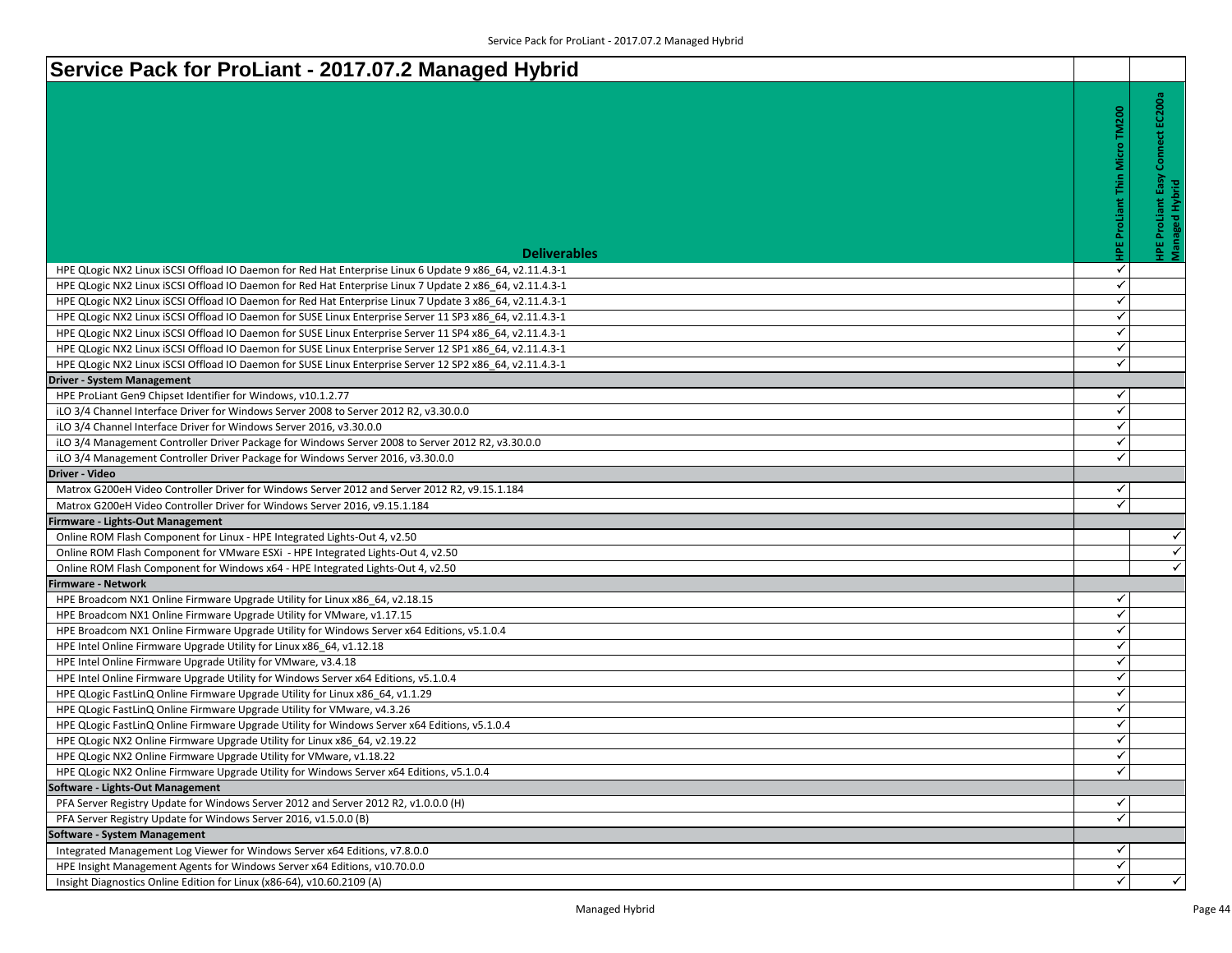| Service Pack for ProLiant - 2017.07.2 Managed Hybrid                                             |                           |                                      |
|--------------------------------------------------------------------------------------------------|---------------------------|--------------------------------------|
|                                                                                                  | ProLiant Thin Micro TM200 | <u>ខិ</u><br>ο<br>ब्र<br>콛<br>ш<br>o |
| <b>Deliverables</b>                                                                              |                           | ۹.<br>Σ                              |
| Insight Diagnostics Online Edition for Windows x64 Editions, v10.60.2116.0 (A)                   |                           |                                      |
| <b>Software - Network</b>                                                                        |                           |                                      |
| HPE Intel esx-provider for VMware, v2017.07.07                                                   |                           |                                      |
| Intel Active Health System Agent for HPE ProLiant Network Adapters for Linux x86 64, v1.1.83.0-1 |                           |                                      |
|                                                                                                  |                           |                                      |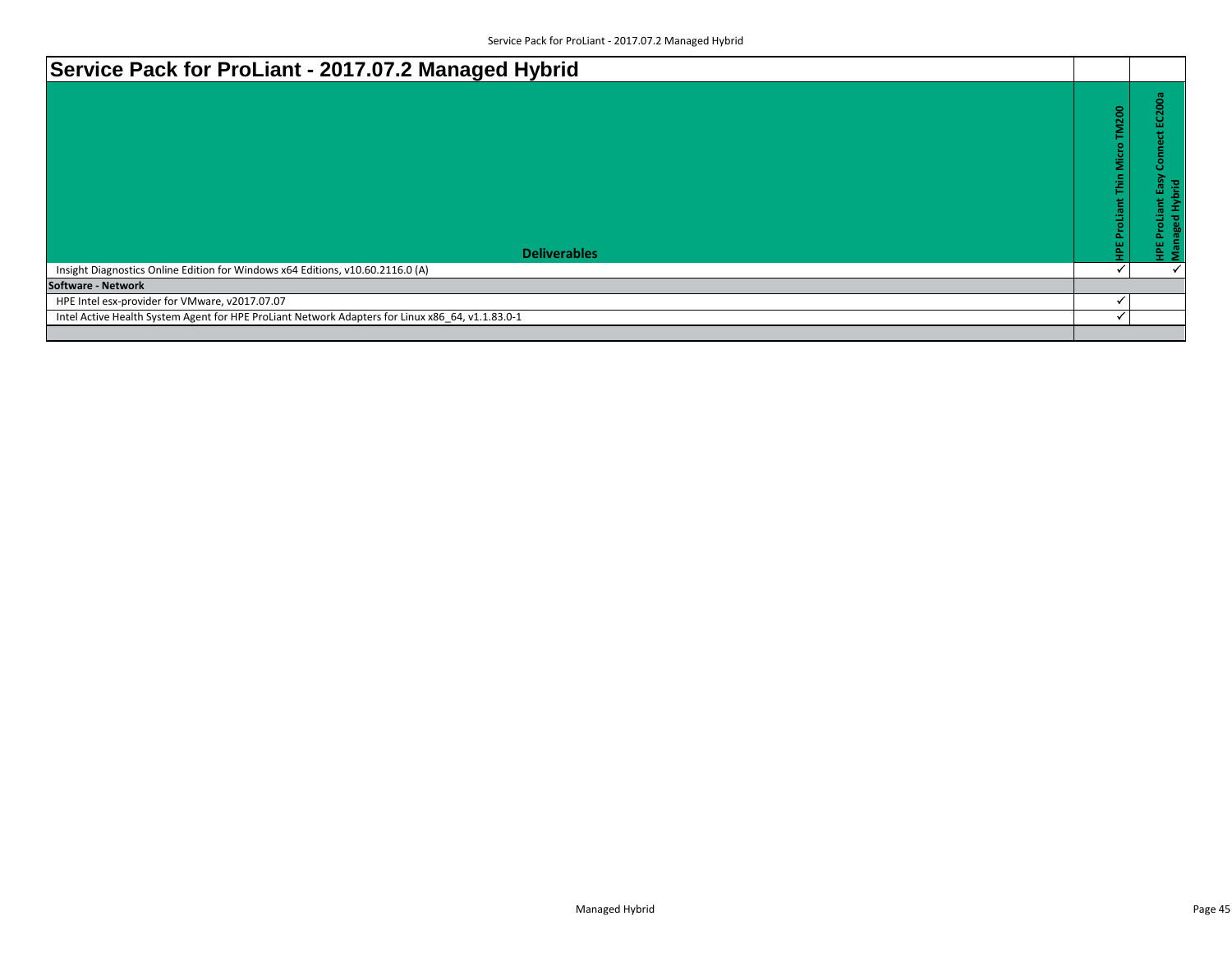## **Service Pack for ProLiant - 2017.07.2 Other Supported Deliverables**

| <b>Deliverables</b>                                                                                                                                          |
|--------------------------------------------------------------------------------------------------------------------------------------------------------------|
| Firmware - SAS Storage Disk                                                                                                                                  |
| Online ROM Flash Component for VMware ESXi - EG000300JWBHR Drives, vHPD3                                                                                     |
| Online ROM Flash Component for VMware ESXi - EG000600JWEBH and EG000300JWEBF Drives, vHPD3                                                                   |
| Online ROM Flash Component for VMware ESXi - EG0600JETKA, EG0900JETKB, and EG1200JETKC Drives, vHPD6                                                         |
| Online ROM Flash Component for VMware ESXi - MB4000JEQNL and MB6000JEQNN Drives, vHPD7 (C)                                                                   |
| Online ROM Flash Component for VMware ESXi - MB6000JEQUV and MB8000JEQVA Drives, vHPD9                                                                       |
| Online ROM Flash Component for VMware ESXi - MM1000JEFRB and MM2000JEFRC Drives, vHPD7                                                                       |
| Online ROM Flash Component for VMware ESXi - MM1000JFJTH Drives, vHPD2                                                                                       |
| Online ROM Flash Component for VMware ESXi - EG0300FCSPH, EG0450FCSPK, EG0600FCSPL, and EG0900FCSPN Drives, vHPD2                                            |
| Online ROM Flash Component for VMware ESXi - EG0300JEHLV, EG0600JEHMA, EG0900JEHMB, and EG1200JEHMC Drives, vHPD3 (C)                                        |
| Online ROM Flash Component for VMware ESXi - EG0300JFCKA, EG0600JEMCV, EG0900JFCKB, and EG1200JEMDA Drives, vHPD6                                            |
| Online ROM Flash Component for VMware ESXi - EG1800JEHMD Drive, vHPD4 (C)                                                                                    |
| Online ROM Flash Component for VMware ESXi - EG1800JEMDB Drives, vHPD3                                                                                       |
| Online ROM Flash Component for VMware ESXi - EG1800JFHMH Drives, vHPD5 (B)                                                                                   |
| Online ROM Flash Component for VMware ESXi - EH000300JWCPK, EH000600JWCPL, and EH000900JWCPN Drives, vHPD3                                                   |
| Online ROM Flash Component for VMware ESXi - EH000600JWCPF and EH000900JWCPH Drives, vHPD3                                                                   |
| Online ROM Flash Component for VMware ESXi - EH0300JDXBA, EH0450JDXBB, and EH0600JDXBC Drives, vHPD5                                                         |
| Online ROM Flash Component for VMware ESXi - EH0300JDYTH, EH0450JDYTK, and EH0600JDYTL Drives, vHPD4 (C)                                                     |
| Online ROM Flash Component for VMware ESXi - EH0300JEDHC, EH0450JEDHD, and EH0600JEDHE Drives, vHPD4 (B)                                                     |
| Online ROM Flash Component for VMware ESXi - MB1000JVYZL, MB2000JVYZN, MB3000JVYZP, and MB4000JVYZQ Drives, vHPD2                                            |
| Online ROM Flash Component for VMware ESXi - MB2000JFDSL and MB4000JFDSN Drives, vHPD3                                                                       |
| Online ROM Flash Component for VMware ESXi - MB2000JFEPA and MB4000JFEPB Drives, vHPD5                                                                       |
| Online ROM Flash Component for VMware ESXi - MB4000JEFNC and MB6000JEFND Drives, vHPD5 (B)                                                                   |
| Online ROM Flash Component for VMware ESXi - MB4000JEXYA and MB6000JEXYB Drives, vHPD6                                                                       |
| Online ROM Flash Component for VMware ESXi - MB6000JVYYV Drives, vHPD2                                                                                       |
| Online ROM Flash Component for VMware ESXi - MB8000JFECQ Drives, vHPD4                                                                                       |
| Online ROM Flash Component for VMware ESXi - MO0200JEFNV, MO0400JEFPA, MO0800JEFPB, MO1600JEFPC, EO0200JEFPD, EO0400JEFPE, and EO0800JEFPF Drives, vHPD1 (D) |
| Online ROM Flash Component for VMware ESXi - MO0400JFFCF, MO0800JFFCH, MO1600JFFCK, and MO3200JFFCL Drives, vHPD4 (B)                                        |
| Online ROM Flash Component for VMware ESXi - VO0480JFDGT, VO0960JFDGU, VO1920JFDGV, and VO3840JFDHA Drives, vHPD4 (B)                                        |
| Online ROM Flash Component for Windows (x64) - EG000300JWBHR Drives, vHPD3                                                                                   |
| Online ROM Flash Component for Windows (x64) - EG000600JWEBH and EG000300JWEBF Drives, vHPD3                                                                 |
| Online ROM Flash Component for Windows (x64) - EG0300FCSPH, EG0450FCSPK, EG0600FCSPL, and EG0900FCSPN Drives, vHPD2                                          |
| Online ROM Flash Component for Windows (x64) - EG0300JEHLV, EG0600JEHMA, EG0900JEHMB, and EG1200JEHMC Drives, vHPD3 (D)                                      |
| Online ROM Flash Component for Windows (x64) - EG0300JFCKA, EG0600JEMCV, EG0900JFCKB, and EG1200JEMDA Drives, vHPD6                                          |
| Online ROM Flash Component for Windows (x64) - EG0600JETKA, EG0900JETKB, and EG1200JETKC Drives, vHPD6                                                       |
| Online ROM Flash Component for Windows (x64) - EG1800JEHMD Drive, vHPD4 (D)                                                                                  |
| Online ROM Flash Component for Windows (x64) - EG1800JEMDB Drives, vHPD3                                                                                     |
| Online ROM Flash Component for Windows (x64) - EG1800JFHMH Drives, vHPD5 (B)                                                                                 |
| Online ROM Flash Component for Windows (x64) - EH000300JWCPK, EH000600JWCPL, and EH000900JWCPN Drives, vHPD3                                                 |
| Online ROM Flash Component for Windows (x64) - EH000600JWCPF and EH000900JWCPH Drives, vHPD3                                                                 |
| Online ROM Flash Component for Windows (x64) - EH0300JDXBA, EH0450JDXBB, and EH0600JDXBC Drives, vHPD5                                                       |
| Online ROM Flash Component for Windows (x64) - EH0300JDYTH, EH0450JDYTK, and EH0600JDYTL Drives, vHPD4 (D)                                                   |
| Online ROM Flash Component for Windows (x64) - EH0300JEDHC, EH0450JEDHD, and EH0600JEDHE Drives, vHPD4 (C)                                                   |
| Online ROM Flash Component for Windows (x64) - MB1000JVYZL, MB2000JVYZN, MB3000JVYZP, and MB4000JVYZQ Drives, vHPD2                                          |
| Online ROM Flash Component for Windows (x64) - MB2000JFDSL and MB4000JFDSN Drives, vHPD3                                                                     |
| Online ROM Flash Component for Windows (x64) - MB2000JFEPA and MB4000JFEPB Drives, vHPD5                                                                     |
| Online ROM Flash Component for Windows (x64) - MB4000JEFNC and MB6000JEFND Drives, vHPD5 (C)                                                                 |
| Online ROM Flash Component for Windows (x64) - MB4000JEQNL and MB6000JEQNN Drives, vHPD7 (D)                                                                 |
| Online ROM Flash Component for Windows (x64) - MB4000JEXYA and MB6000JEXYB Drives, vHPD6                                                                     |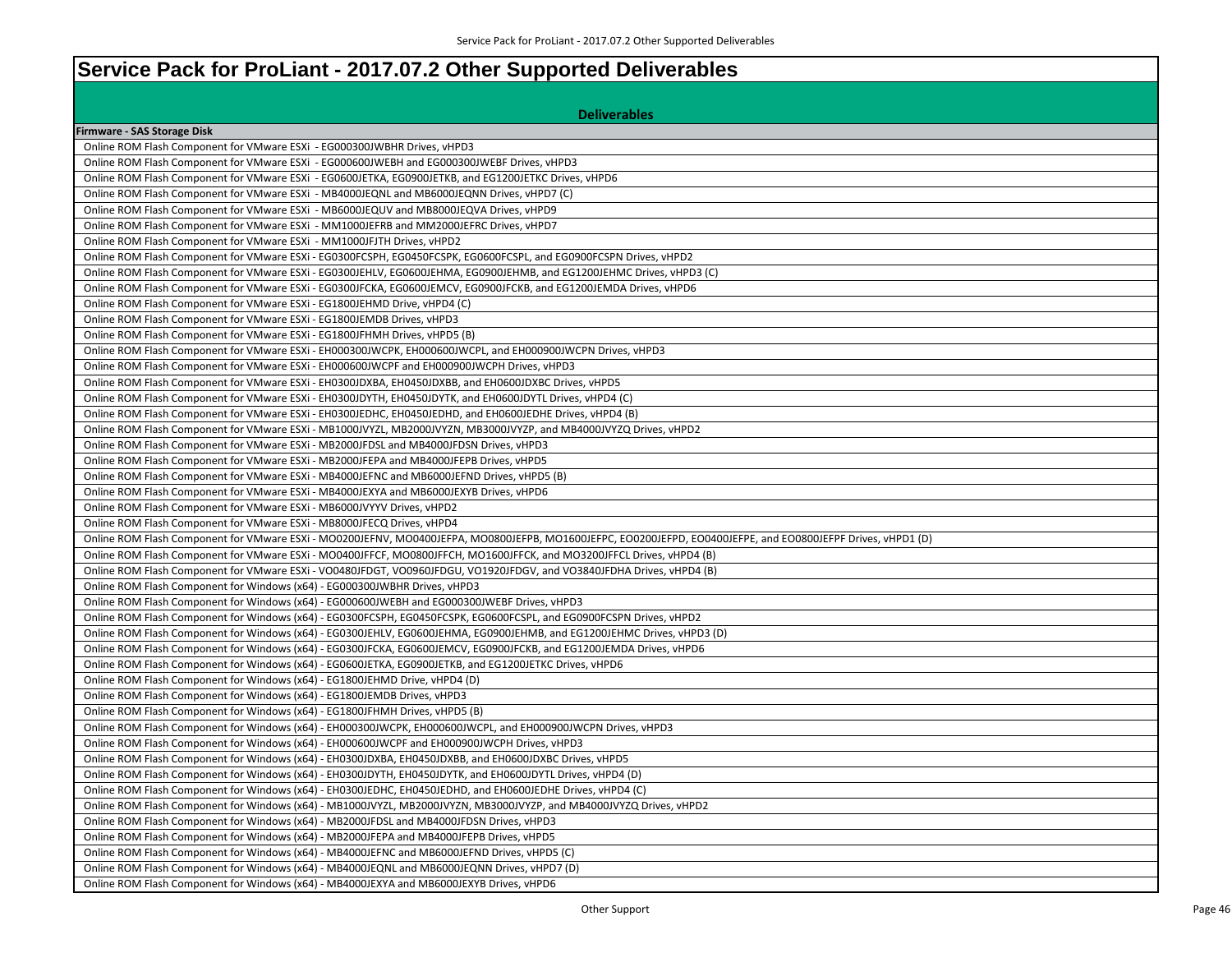## **Service Pack for ProLiant - 2017.07.2 Other Supported Deliverables**

| <b>Deliverables</b>                                                                                                                                                                |
|------------------------------------------------------------------------------------------------------------------------------------------------------------------------------------|
| Online ROM Flash Component for Windows (x64) - MB6000JEQUV and MB8000JEQVA Drives, vHPD9                                                                                           |
| Online ROM Flash Component for Windows (x64) - MB6000JVYYV Drives, vHPD2                                                                                                           |
| Online ROM Flash Component for Windows (x64) - MB8000JFECQ Drives, vHPD4                                                                                                           |
| Online ROM Flash Component for Windows (x64) - MM1000JEFRB and MM2000JEFRC Drives, vHPD7                                                                                           |
| Online ROM Flash Component for Windows (x64) - MM1000JFJTH Drives, vHPD2                                                                                                           |
| Online ROM Flash Component for Windows (x64) - MO0200JEFNV, MO0400JEFPA, MO0800JEFPB, MO1600JEFPC, EO0200JEFPD, EO0400JEFPE, and EO0800JEFPF Drives, vHPD1 (D)                     |
| Online ROM Flash Component for Windows (x64) - MO0400JFFCF, MO0800JFFCH, MO1600JFFCK, and MO3200JFFCL Drives, vHPD4 (C)                                                            |
| Online ROM Flash Component for Windows (x64) - VO0480JFDGT, VO0960JFDGU, VO1920JFDGV, and VO3840JFDHA Drives, vHPD4 (C)                                                            |
| Supplemental Update / Online ROM Flash Component for Linux (x64) - EG000300JWBHR Drives, vHPD3 (B)                                                                                 |
| Supplemental Update / Online ROM Flash Component for Linux (x64) - EG000600JWEBH and EG000300JWEBF Drives, vHPD3                                                                   |
| Supplemental Update / Online ROM Flash Component for Linux (x64) - EG0600JETKA, EG0900JETKB, and EG1200JETKC Drives, vHPD6                                                         |
| Supplemental Update / Online ROM Flash Component for Linux (x64) - MM1000JEFRB and MM2000JEFRC Drives, vHPD7                                                                       |
| Supplemental Update / Online ROM Flash Component for Linux (x64) - EG0300FCSPH, EG0450FCSPK, EG0600FCSPL, and EG0900FCSPN Drives, vHPD2                                            |
| Supplemental Update / Online ROM Flash Component for Linux (x64) - EG0300JEHLV, EG0600JEHMA, EG0900JEHMB, and EG1200JEHMC Drives, vHPD3 (C)                                        |
| Supplemental Update / Online ROM Flash Component for Linux (x64) - EG0300JFCKA, EG0600JEMCV, EG0900JFCKB, and EG1200JEMDA Drives, vHPD6 (B)                                        |
| Supplemental Update / Online ROM Flash Component for Linux (x64) - EG1800JEHMD Drive, vHPD4 (D)                                                                                    |
| Supplemental Update / Online ROM Flash Component for Linux (x64) - EG1800JEMDB Drives, vHPD3                                                                                       |
| Supplemental Update / Online ROM Flash Component for Linux (x64) - EG1800JFHMH Drives, vHPD5 (B)                                                                                   |
| Supplemental Update / Online ROM Flash Component for Linux (x64) - EH000300JWCPK, EH000600JWCPL, and EH000900JWCPN Drives, vHPD3                                                   |
| Supplemental Update / Online ROM Flash Component for Linux (x64) - EH000600JWCPF and EH000900JWCPH Drives, vHPD3                                                                   |
| Supplemental Update / Online ROM Flash Component for Linux (x64) - EH0300JDXBA, EH0450JDXBB, and EH0600JDXBC Drives, vHPD5                                                         |
| Supplemental Update / Online ROM Flash Component for Linux (x64) - EH0300JDYTH, EH0450JDYTK, and EH0600JDYTL Drives, vHPD4 (C)                                                     |
| Supplemental Update / Online ROM Flash Component for Linux (x64) - EH0300JEDHC, EH0450JEDHD, and EH0600JEDHE Drives, vHPD4 (B)                                                     |
| Supplemental Update / Online ROM Flash Component for Linux (x64) - MB1000JVYZL, MB2000JVYZN, MB3000JVYZP, and MB4000JVYZQ Drives, vHPD2                                            |
| Supplemental Update / Online ROM Flash Component for Linux (x64) - MB2000JFDSL and MB4000JFDSN Drives, vHPD3                                                                       |
| Supplemental Update / Online ROM Flash Component for Linux (x64) - MB2000JFEPA and MB4000JFEPB Drives, vHPD5                                                                       |
| Supplemental Update / Online ROM Flash Component for Linux (x64) - MB4000JEFNC and MB6000JEFND Drives, vHPD5 (B)                                                                   |
| Supplemental Update / Online ROM Flash Component for Linux (x64) - MB4000JEQNL and MB6000JEQNN Drives, vHPD7 (C)                                                                   |
| Supplemental Update / Online ROM Flash Component for Linux (x64) - MB4000JEXYA and MB6000JEXYB Drives, vHPD6                                                                       |
| Supplemental Update / Online ROM Flash Component for Linux (x64) - MB6000JEQUV and MB8000JEQVA Drives, vHPD9                                                                       |
| Supplemental Update / Online ROM Flash Component for Linux (x64) - MB6000JVYYV Drives, vHPD2                                                                                       |
| Supplemental Update / Online ROM Flash Component for Linux (x64) - MB8000JFECQ Drives, vHPD4 (B)                                                                                   |
| Supplemental Update / Online ROM Flash Component for Linux (x64) - MM1000JFJTH Drives, vHPD2                                                                                       |
| Supplemental Update / Online ROM Flash Component for Linux (x64) - MO0200JEFNV, MO0400JEFPA, MO0800JEFPB, MO1600JEFPC, EO0200JEFPD, EO0400JEFPE, and EO0800JEFPF Drives, vHPD1 (C) |
| Supplemental Update / Online ROM Flash Component for Linux (x64) - MO0400JFFCF, MO0800JFFCH, MO1600JFFCK, and MO3200JFFCL Drives, vHPD4 (B)                                        |
| Supplemental Update / Online ROM Flash Component for Linux (x64) - VO0480JFDGT, VO0960JFDGU, VO1920JFDGV, and VO3840JFDHA Drives, vHPD4 (B)                                        |
| irmware - SATA Storage Disk                                                                                                                                                        |
| Online ROM Flash Component for VMware ESXi - MB006000GWBXQ and MB008000GWBYL Drives, vHPG5                                                                                         |
| Online ROM Flash Component for VMware ESXi - MB0500GCEHF, MB1000GCEHH, and MB2000GCEHK Drives, vHPGD (H)                                                                           |
| Online ROM Flash Component for VMware ESXi - MB1000GCWCV, MB2000GCWDA, MB3000GCWDB, and MB4000GCWDC Drives, vHPGI                                                                  |
| Online ROM Flash Component for VMware ESXi - MB2000GCVBR, MB3000GCVBT, and MB4000GCVBU Drives, vHPG5 (D)                                                                           |
| Online ROM Flash Component for VMware ESXi - MB2000GCWLT, MB3000GCWLU, and MB4000GCWLV Drives, vHPG4 (B)                                                                           |
| Online ROM Flash Component for VMware ESXi - MB4000GEQNH and MB6000GEQNK Drives, vHPG7 (C)                                                                                         |
| Online ROM Flash Component for VMware ESXi - MK0960GECQK Drives, vHPG3 (C)                                                                                                         |
| Online ROM Flash Component for VMware ESXi - MM1000GEFQV and MM2000GEFRA Drives, vHPG5                                                                                             |
| Online ROM Flash Component for VMware ESXi - MM1000GFJTE Drives, vHPG1 (B)                                                                                                         |
| Online ROM Flash Component for VMware ESXi - XP0032GEFEN, XP0032GDZME, XP0064GEFEP, and XP0064GDZMF Drives, vHPS8                                                                  |
| Online ROM Flash Component for VMware ESXi - XP0120GFJSL and XP0240GFJSN Drives, vHPS4                                                                                             |
| Online ROM Flash Component for Windows (x64) - XP0032GEFEN, XP0032GDZME, XP0064GEFEP, and XP0064GDZMF Drives, vHPS8                                                                |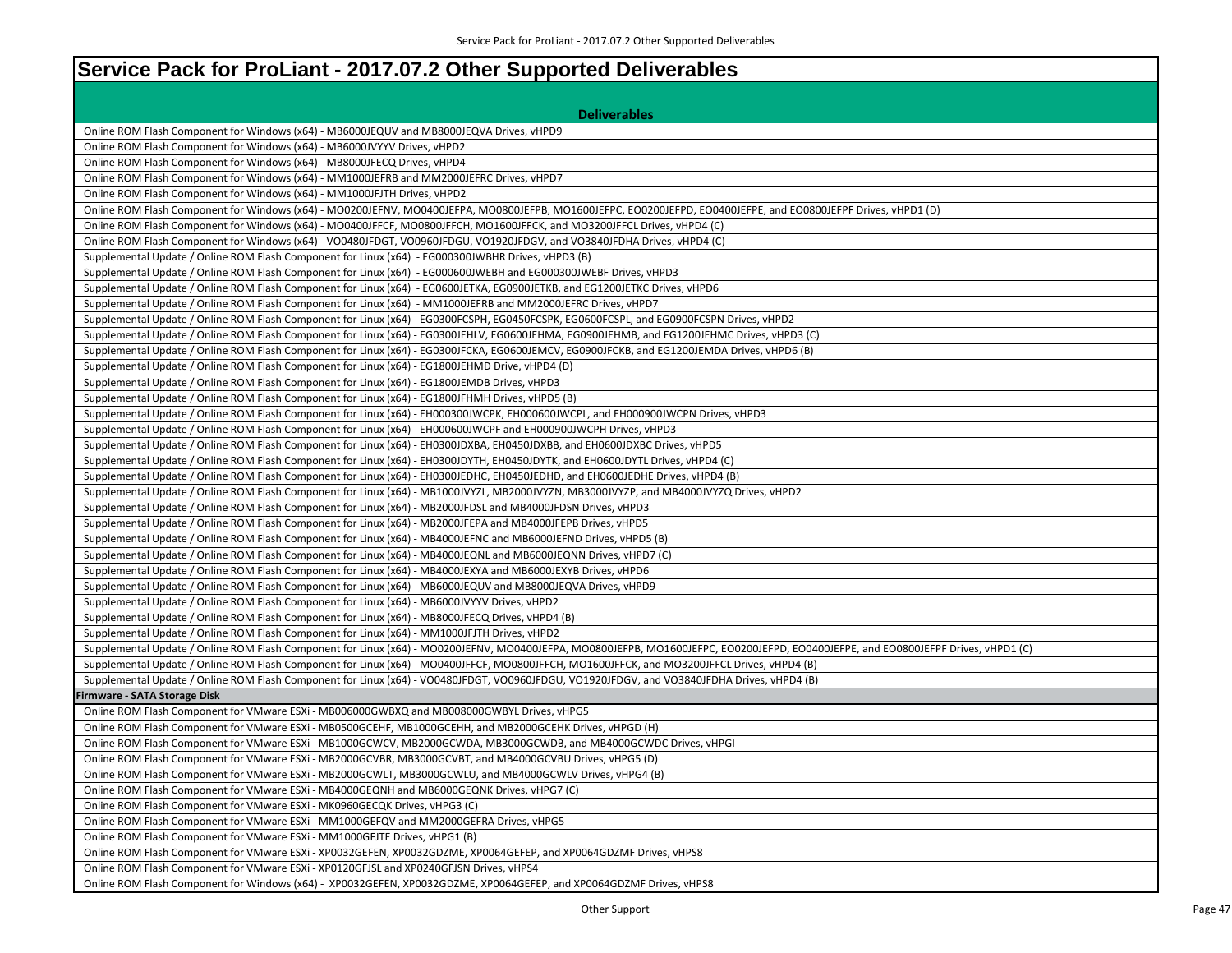## **Service Pack for ProLiant - 2017.07.2 Other Supported Deliverables**

| <b>Deliverables</b>                                                                                                                                                   |
|-----------------------------------------------------------------------------------------------------------------------------------------------------------------------|
| Online ROM Flash Component for Windows (x64) - MB001000GWCBC and MB002000GWCBD Drives, vHPG3                                                                          |
| Online ROM Flash Component for Windows (x64) - MB006000GWBXQ and MB008000GWBYL Drives, vHPG5                                                                          |
| Online ROM Flash Component for Windows (x64) - MB0500GCEHF, MB1000GCEHH, and MB2000GCEHK Drives, vHPGD (E)                                                            |
| Online ROM Flash Component for Windows (x64) - MB1000GCWCV, MB2000GCWDA, MB3000GCWDB, and MB4000GCWDC Drives, vHPGI                                                   |
| Online ROM Flash Component for Windows (x64) - MB1000GDUNU, MB2000GDUNV, MB3000GDUPA, and MB4000GDUPB Drives, vHPG4 (B)                                               |
| Online ROM Flash Component for Windows (x64) - MB2000GCVBR, MB3000GCVBT, and MB4000GCVBU Drives, vHPG5 (D)                                                            |
| Online ROM Flash Component for Windows (x64) - MB2000GCWLT, MB3000GCWLU, and MB4000GCWLV Drives, vHPG4 (B)                                                            |
| Online ROM Flash Component for Windows (x64) - MB4000GEFNA and MB6000GEFNB Drives, vHPG4 (B)                                                                          |
| Online ROM Flash Component for Windows (x64) - MB4000GEQNH and MB6000GEQNK Drives, vHPG7 (D)                                                                          |
| Online ROM Flash Component for Windows (x64) - MB6000GEXXV Drives, vHPG2 (B)                                                                                          |
| Online ROM Flash Component for Windows (x64) - MB8000GFECR Drives, vHPG4                                                                                              |
| Online ROM Flash Component for Windows (x64) - MK0960GECQK Drives, vHPG3 (D)                                                                                          |
| Online ROM Flash Component for Windows (x64) - MM1000GEFQV and MM2000GEFRA Drives, vHPG5                                                                              |
| Online ROM Flash Component for Windows (x64) - MM1000GFJTE Drives, vHPG1 (B)                                                                                          |
| Online ROM Flash Component for Windows (x64) - VK0120GFDKE, VK0240GFDKF, VK0480GFDKH, VK0960GFDKK, VK1920GFDKL, and VK3840GFDKN Drives, vHPG1                         |
| Online ROM Flash Component for Windows (x64) - VK0240GEPQN, VK0480GEPQP, and VK0960GEPQQ Drives, vHPG1                                                                |
| Online ROM Flash Component for Windows (x64) - XP0120GFJSL and XP0240GFJSN Drives, vHPS4                                                                              |
| Supplemental Update / Online ROM Flash Component for ESXi - MB001000GWCBC and MB002000GWCBD Drives, vHPG3                                                             |
| Supplemental Update / Online ROM Flash Component for ESXi - MB1000GDUNU, MB2000GDUNV, MB3000GDUPA, and MB4000GDUPB Drives, vHPG4 (B)                                  |
| Supplemental Update / Online ROM Flash Component for ESXi - MB4000GEFNA and MB6000GEFNB Drives, vHPG4 (B)                                                             |
| Supplemental Update / Online ROM Flash Component for ESXi - MB6000GEXXV Drives, vHPG2 (B)                                                                             |
| Supplemental Update / Online ROM Flash Component for ESXi - MB8000GFECR Drives, vHPG4                                                                                 |
| Supplemental Update / Online ROM Flash Component for ESXi - VK0120GFDKE, VK0240GFDKF, VK0480GFDKH, VK0960GFDKK, VK1920GFDKL, and VK3840GFDKN Drives, vHPG1            |
| Supplemental Update / Online ROM Flash Component for ESXi - VK0240GEPQN, VK0480GEPQP, and VK0960GEPQQ Drives, vHPG1                                                   |
| Supplemental Update / Online ROM Flash Component for Linux (x64) - MB001000GWCBC and MB002000GWCBD Drives, vHPG3                                                      |
| Supplemental Update / Online ROM Flash Component for Linux (x64) - MB006000GWBXQ and MB008000GWBYL Drives, vHPG5                                                      |
| Supplemental Update / Online ROM Flash Component for Linux (x64) - MB0500GCEHF, MB1000GCEHH, and MB2000GCEHK Drives, vHPGD (E)                                        |
| Supplemental Update / Online ROM Flash Component for Linux (x64) - MB1000GCWCV, MB2000GCWDA, MB3000GCWDB, and MB4000GCWDC Drives, vHPGI (B)                           |
| Supplemental Update / Online ROM Flash Component for Linux (x64) - MB1000GDUNU, MB2000GDUNV, MB3000GDUPA, and MB4000GDUPB Drives, vHPG4 (B)                           |
| Supplemental Update / Online ROM Flash Component for Linux (x64) - MB2000GCVBR, MB3000GCVBT, and MB4000GCVBU Drives, vHPG5 (C)                                        |
| Supplemental Update / Online ROM Flash Component for Linux (x64) - MB2000GCWLT, MB3000GCWLU, and MB4000GCWLV Drives, vHPG4 (B)                                        |
| Supplemental Update / Online ROM Flash Component for Linux (x64) - MB4000GEFNA and MB6000GEFNB Drives, vHPG4 (B)                                                      |
| Supplemental Update / Online ROM Flash Component for Linux (x64) - MB4000GEQNH and MB6000GEQNK Drives, vHPG7 (C)                                                      |
| Supplemental Update / Online ROM Flash Component for Linux (x64) - MB6000GEXXV Drives, vHPG2 (B)                                                                      |
| Supplemental Update / Online ROM Flash Component for Linux (x64) - MB8000GFECR Drives, vHPG4 (B)                                                                      |
| Supplemental Update / Online ROM Flash Component for Linux (x64) - MK0960GECQK Drives, vHPG3 (C)                                                                      |
| Supplemental Update / Online ROM Flash Component for Linux (x64) - MM1000GEFQV and MM2000GEFRA Drives, vHPG5                                                          |
| Supplemental Update / Online ROM Flash Component for Linux (x64) - MM1000GFJTE Drives, vHPG1 (B)                                                                      |
| Supplemental Update / Online ROM Flash Component for Linux (x64) - VK0120GFDKE, VK0240GFDKF, VK0480GFDKH, VK0960GFDKK, VK1920GFDKL, and VK3840GFDKN Drives, vHPG1 (B) |
| Supplemental Update / Online ROM Flash Component for Linux (x64) - VK0240GEPQN, VK0480GEPQP, and VK0960GEPQQ Drives, vHPG1                                            |
| Supplemental Update / Online ROM Flash Component for Linux (x64) - XP0032GEFEN, XP0032GDZME, XP0064GEFEP, and XP0064GDZMF Drives, vHPS8 (B)                           |
| Supplemental Update / Online ROM Flash Component for Linux (x64) - XP0120GFJSL and XP0240GFJSN Drives, vHPS4 (B)                                                      |
| Software - Storage Fibre Channel HBA                                                                                                                                  |
| Fibreutils for HPE Storage Fibre Channel Host Bus Adapters for Linux (x86_64), v3.3-5                                                                                 |
| <b>Software - System Management</b>                                                                                                                                   |
| HPE Insight Management WBEM Providers for Windows Server x64 Editions, v10.65.0.0                                                                                     |
| Insight Diagnostics Online Edition for Windows x64 Editions, v10.60.2116.0 (A)                                                                                        |
|                                                                                                                                                                       |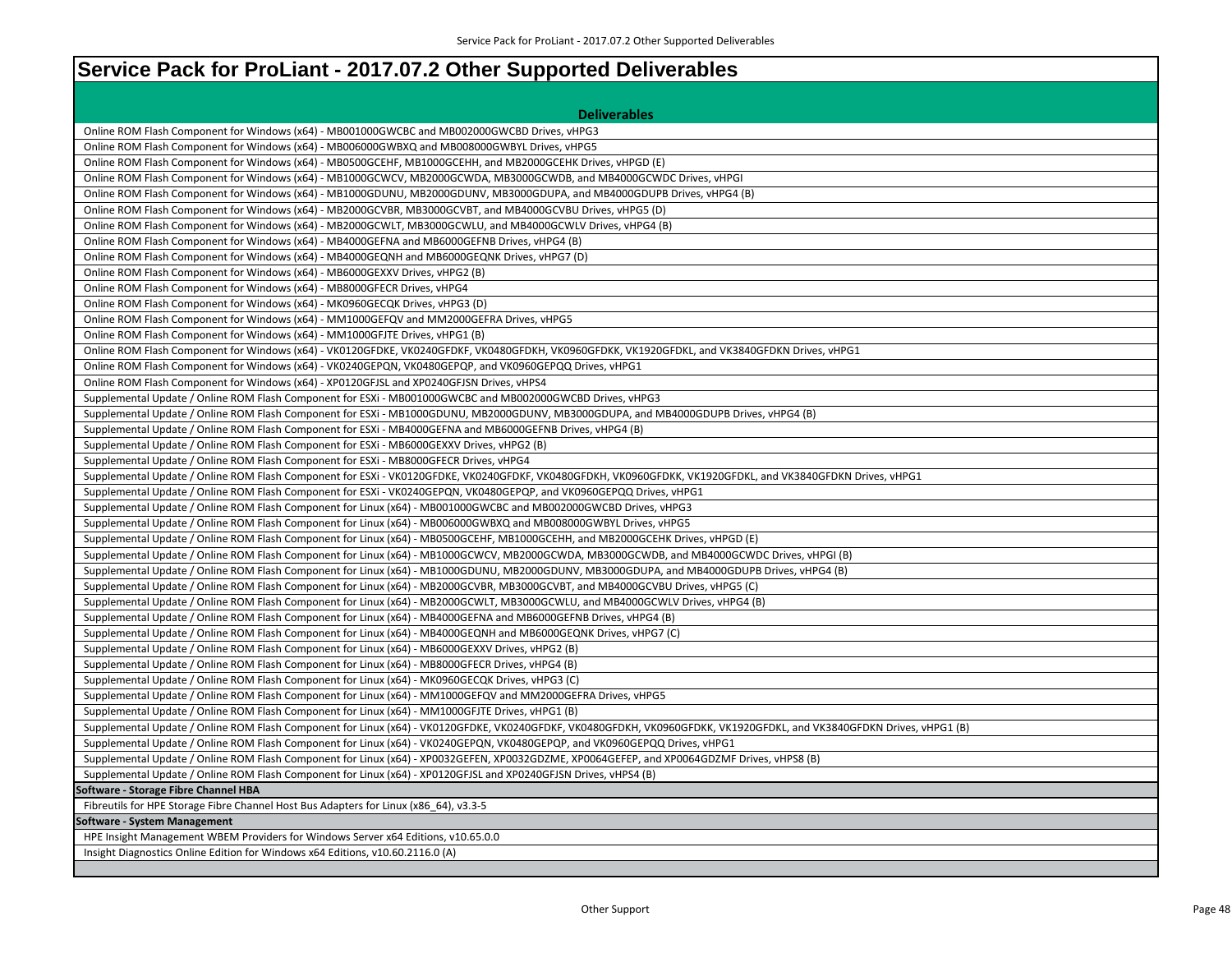| Service Pack for ProLiant - 2017.07.1 Windows Support Guide       |                               |                                  |                               |                                          |
|-------------------------------------------------------------------|-------------------------------|----------------------------------|-------------------------------|------------------------------------------|
|                                                                   |                               |                                  |                               |                                          |
|                                                                   |                               |                                  |                               | Microsoft Windows Server 2012 Essentials |
|                                                                   | Vicrosoft Windows Server 2016 | Vicrosoft Windows Server 2012 R2 | Vicrosoft Windows Server 2012 |                                          |
|                                                                   |                               |                                  |                               |                                          |
|                                                                   |                               |                                  |                               |                                          |
|                                                                   |                               |                                  |                               |                                          |
|                                                                   |                               |                                  |                               |                                          |
|                                                                   |                               |                                  |                               |                                          |
|                                                                   |                               |                                  |                               |                                          |
|                                                                   |                               |                                  |                               |                                          |
| <b>Server</b>                                                     |                               |                                  |                               |                                          |
| <b>HP ProLiant BL Workstation</b>                                 |                               |                                  |                               |                                          |
| HPE ProLiant WS460c Gen9 Graphics Server Blade                    | $\checkmark$                  | $\checkmark$                     |                               |                                          |
| <b>HP ProLiant XL Server</b>                                      |                               |                                  |                               |                                          |
| HPE Apollo 4200 Gen9 Server                                       | ✓                             | ✓                                | ✓                             |                                          |
| HPE ProLiant XL170r Gen9 Server                                   | ✓                             | ✓                                | ✓                             |                                          |
| HPE ProLiant XL190r Gen9 Server                                   | ✓                             | ✓                                | ✓                             |                                          |
| HPE ProLiant XL230a Gen9 Server                                   | ✓                             | ✓                                | ✓                             |                                          |
| HPE ProLiant XL230k Gen10 Server                                  | ✓                             | ✓                                |                               |                                          |
| HPE ProLiant XL250a Gen9 Server                                   | ✓                             | ✓                                | ✓                             |                                          |
| HPE ProLiant XL270d Gen9 Server                                   | ✓                             | ✓                                | ✓                             |                                          |
| <b>HPE ProLiant XL450 Gen9 Server</b>                             | $\checkmark$                  | ✓                                | ✓                             |                                          |
| <b>HPE Managed Hybrid Servers</b>                                 |                               |                                  |                               |                                          |
| HPE ProLiant Thin Micro TM200 Server                              | ✓                             | ✓                                |                               |                                          |
| <b>HP Synergy Compute Module</b>                                  |                               |                                  |                               |                                          |
| HPE Synergy 480 Gen10 Compute Module                              | ✓                             | ✓<br>$\bar{\checkmark}$          |                               |                                          |
| HPE Synergy 480 Gen9 Compute Module                               | $\checkmark$                  | ✓                                | $\checkmark$                  |                                          |
| HPE Synergy 620 Gen9 Compute Module                               | ✓                             |                                  | ✓                             |                                          |
| HPE Synergy 660 Gen10 Compute Module                              | ✓                             | ✓                                |                               |                                          |
| HPE Synergy 660 Gen9 Compute Module                               | ✓<br>$\checkmark$             | ✓<br>✓                           | ✓                             |                                          |
| HPE Synergy 680 Gen9 Compute Module                               |                               |                                  | ✓                             |                                          |
| <b>HPE ProLiant BL Server</b><br>HPE ProLiant BL460c Gen10 Server |                               |                                  |                               |                                          |
|                                                                   | ✓<br>$\checkmark$             | ✓<br>✓                           | ✓                             |                                          |
| HPE ProLiant BL460c Gen9 Server                                   | $\checkmark$                  | ✓                                | ✓                             |                                          |
| HPE ProLiant BL660c Gen9 Server                                   |                               |                                  |                               |                                          |
| <b>HPE ProLiant DL Server</b>                                     | ✓                             | ✓                                | ✓                             | $\checkmark$                             |
| HPE ProLiant DL120 Gen9 Server                                    | ✓                             | ✓                                | ✓                             | $\checkmark$                             |
| HPE ProLiant DL160 Gen9 Server                                    | ✓                             |                                  | ✓                             | $\checkmark$                             |
| HPE ProLiant DL180 Gen9 Server                                    | ✓                             |                                  | ✓                             | $\checkmark$                             |
| <b>HPE ProLiant DL20 Gen9 Server</b>                              | ✓                             | ✓                                |                               |                                          |
| HPE ProLiant DL360 Gen10 Server                                   | ✓                             | ✓                                | ✓                             | $\checkmark$                             |
| HPE ProLiant DL360 Gen9 Server                                    | ✓                             |                                  |                               |                                          |
| HPE ProLiant DL380 Gen10 Server                                   |                               |                                  |                               |                                          |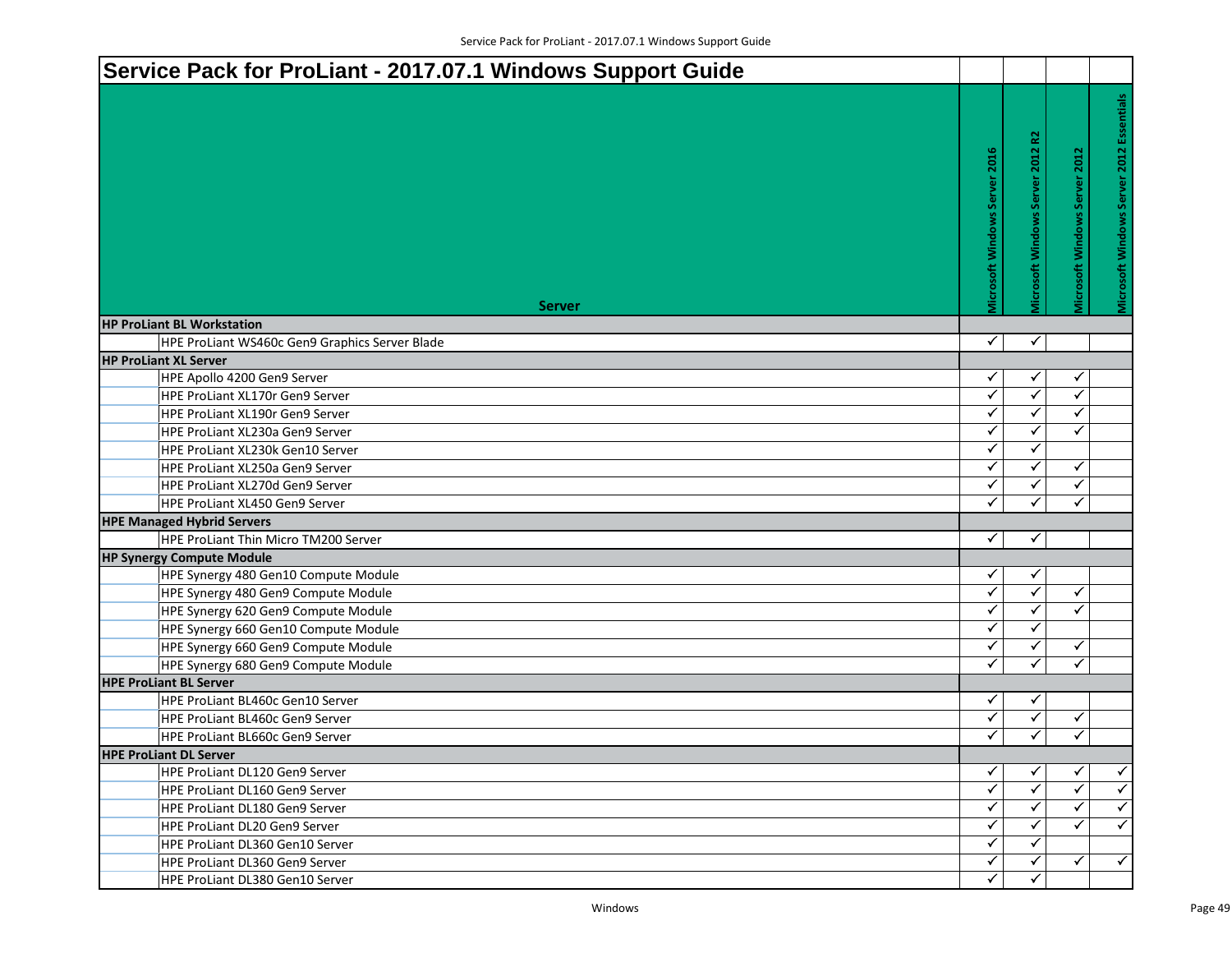| Service Pack for ProLiant - 2017.07.1 Windows Support Guide |                               |                                  |                               |                                          |
|-------------------------------------------------------------|-------------------------------|----------------------------------|-------------------------------|------------------------------------------|
| <b>Server</b>                                               | Microsoft Windows Server 2016 | Microsoft Windows Server 2012 R2 | Microsoft Windows Server 2012 | Microsoft Windows Server 2012 Essentials |
| HPE ProLiant DL380 Gen9 Server                              | ✓                             |                                  | ✓                             | $\overline{\checkmark}$                  |
| HPE ProLiant DL560 Gen10 Server                             | ✓                             |                                  |                               |                                          |
| HPE ProLiant DL560 Gen9 Server                              | ✓                             |                                  | ✓                             |                                          |
| HPE ProLiant DL580 Gen9 Server                              | ✓                             |                                  | ✓                             |                                          |
| HPE ProLiant DL60 Gen9 Server                               | ✓                             |                                  |                               | $\checkmark$                             |
| HPE ProLiant DL80 Gen9 Server                               | ✓                             |                                  | ✓                             | $\checkmark$                             |
| <b>HPE ProLiant ML Server</b>                               |                               |                                  |                               |                                          |
| HPE ProLiant ML110 Gen9 Server                              | ✓                             |                                  |                               |                                          |
| HPE ProLiant ML150 Gen9 Server                              | ✓                             |                                  | ✓                             | $\checkmark$                             |
| HPE ProLiant ML30 Gen9 Server                               | ✓                             |                                  | ✓                             | $\checkmark$                             |
| HPE ProLiant ML350 Gen9 Server                              | ✓                             | ✓                                | ✓                             | $\checkmark$                             |
|                                                             |                               |                                  |                               |                                          |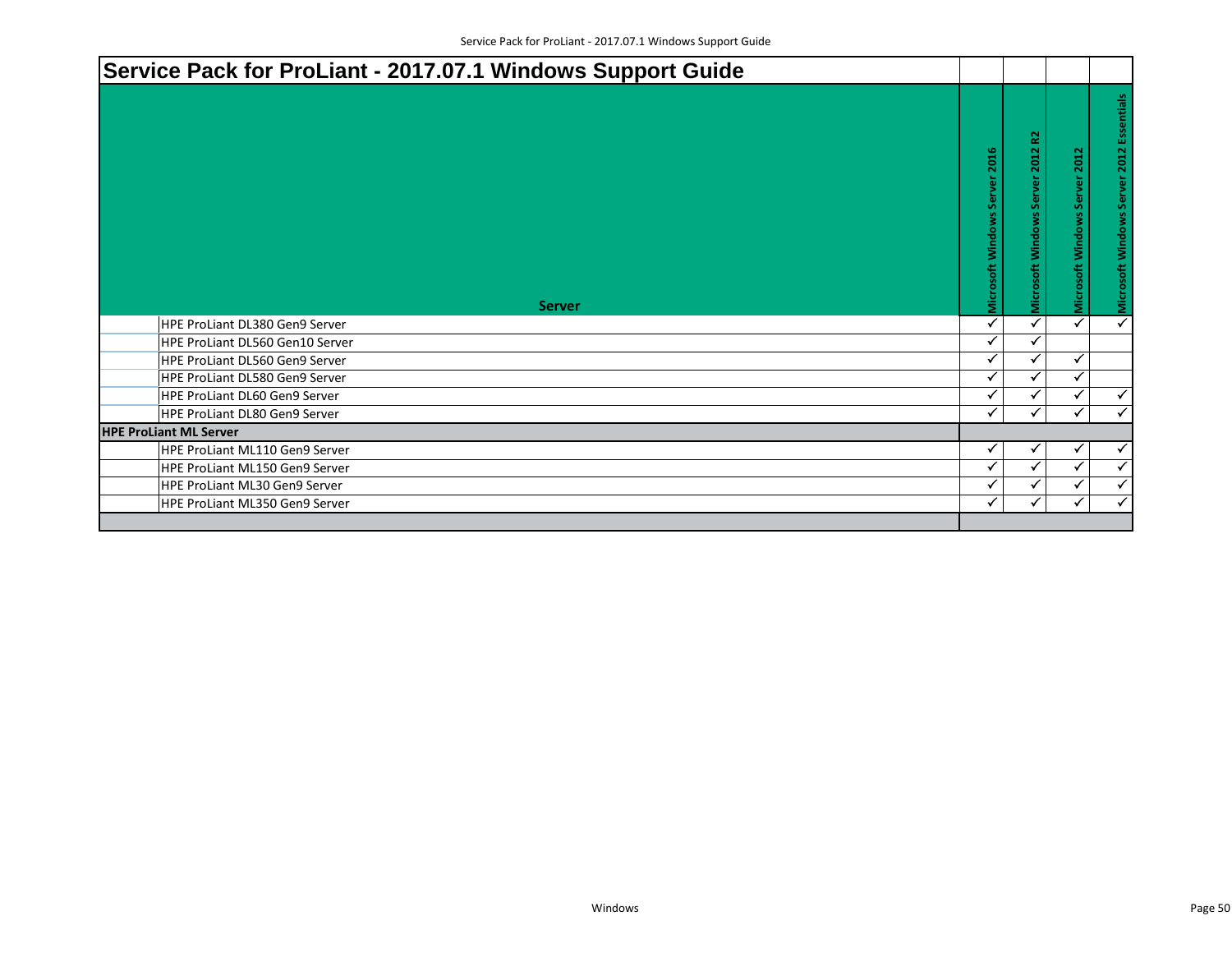| Service Pack for ProLiant - 2017.07.1 RHEL Support Guide |                |                                                     |
|----------------------------------------------------------|----------------|-----------------------------------------------------|
| <b>Server</b>                                            | <b>Red Hat</b> | Server<br>6<br>Red Hat Enterprise Linux<br>(x86-64) |
| <b>HP ProLiant BL Workstation</b>                        |                |                                                     |
| HPE ProLiant WS460c Gen9 Graphics Server Blade           | $\checkmark$   | $\checkmark$                                        |
| <b>HP ProLiant XL Server</b>                             |                |                                                     |
| HP ProLiant XL740f Gen9 Server                           | ✓              | $\checkmark$                                        |
| HP ProLiant XL750f Gen9 Server                           | ✓              | $\checkmark$                                        |
| HPE Apollo 4200 Gen9 Server                              | ✓              | $\checkmark$                                        |
| <b>HPE ProLiant XL170r Gen9 Server</b>                   | ✓              | $\blacktriangledown$                                |
| HPE ProLiant XL190r Gen9 Server                          | $\checkmark$   | $\overline{\checkmark}$                             |
| HPE ProLiant XL230a Gen9 Server                          | $\checkmark$   | $\blacktriangledown$                                |
| HPE ProLiant XL230k Gen10 Server                         | $\checkmark$   | $\blacktriangledown$                                |
| HPE ProLiant XL250a Gen9 Server                          | $\checkmark$   | $\checkmark$                                        |
| HPE ProLiant XL260a Gen9 Server                          | ✓              |                                                     |
| HPE ProLiant XL270d Gen9 Server                          | ✓              | $\checkmark$                                        |
| HPE ProLiant XL450 Gen9 Server                           | $\checkmark$   | $\blacktriangledown$                                |
| HPE ProLiant XL730f Gen9 Server                          | $\checkmark$   | $\blacktriangleleft$                                |
| <b>HPE Managed Hybrid Servers</b>                        |                |                                                     |
| HPE ProLiant Thin Micro TM200 Server                     | $\checkmark$   | $\checkmark$                                        |
| <b>HP Synergy Compute Module</b>                         |                |                                                     |
| HPE Synergy 480 Gen10 Compute Module                     | ✓              | $\checkmark$                                        |
| HPE Synergy 480 Gen9 Compute Module                      | ✓              | $\blacktriangleleft$                                |
| HPE Synergy 620 Gen9 Compute Module                      | $\checkmark$   | $\blacktriangledown$                                |
| HPE Synergy 660 Gen10 Compute Module                     | $\checkmark$   | $\overline{\checkmark}$                             |
| HPE Synergy 660 Gen9 Compute Module                      | $\checkmark$   | $\blacktriangledown$                                |
| HPE Synergy 680 Gen9 Compute Module                      | $\checkmark$   | $\checkmark$                                        |
| <b>HPE ProLiant BL Server</b>                            |                |                                                     |
| HPE ProLiant BL460c Gen10 Server                         | ✓              | $\checkmark$                                        |
| HPE ProLiant BL460c Gen9 Server                          | $\checkmark$   | $\overline{\checkmark}$                             |
| HPE ProLiant BL660c Gen9 Server                          | $\checkmark$   | $\overline{\checkmark}$                             |
| <b>HPE ProLiant DL Server</b>                            |                |                                                     |
| HPE ProLiant DL120 Gen9 Server                           | ✓              | $\blacktriangleleft$                                |
| HPE ProLiant DL160 Gen9 Server                           | ✓              | $\blacktriangledown$                                |
| HPE ProLiant DL180 Gen9 Server                           | ✓              | $\blacktriangleleft$                                |
| HPE ProLiant DL20 Gen9 Server                            | $\checkmark$   | $\overline{\checkmark}$                             |
| HPE ProLiant DL360 Gen10 Server                          | $\checkmark$   | $\overline{\checkmark}$                             |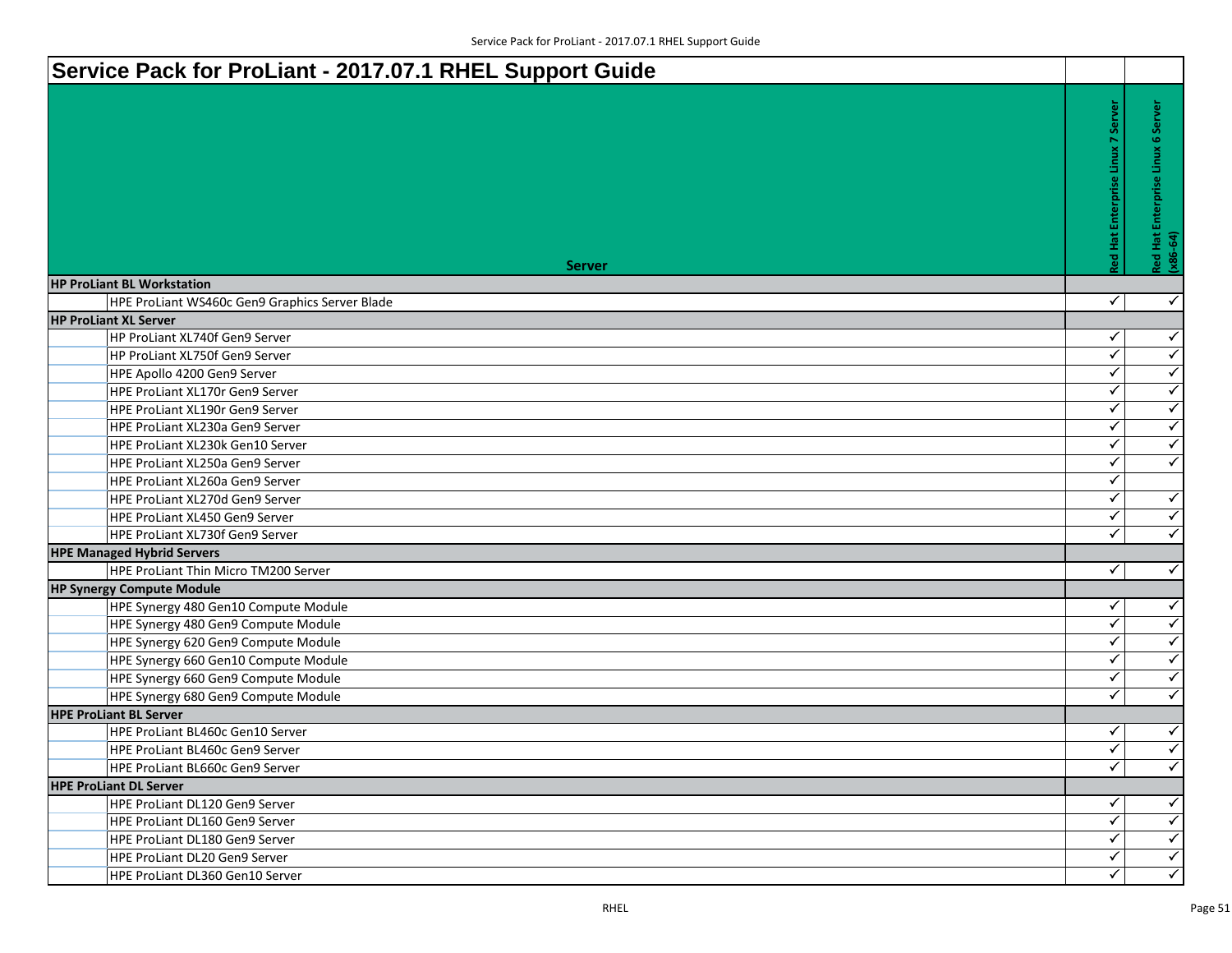| Service Pack for ProLiant - 2017.07.1 RHEL Support Guide |                                      |                                                                    |
|----------------------------------------------------------|--------------------------------------|--------------------------------------------------------------------|
| <b>Server</b>                                            | Server<br>Red Hat Enterprise Linux 7 | Server<br><b>G</b><br>Linux<br>Enterprise<br>Red Hat l<br>(x86-64) |
| HPE ProLiant DL360 Gen9 Server                           |                                      | $\checkmark$                                                       |
| <b>HPE ProLiant DL380 Gen10 Server</b>                   |                                      | $\checkmark$                                                       |
| HPE ProLiant DL380 Gen9 Server                           | ✓                                    | $\checkmark$                                                       |
| <b>HPE ProLiant DL560 Gen10 Server</b>                   | ✓                                    | $\checkmark$                                                       |
| HPE ProLiant DL560 Gen9 Server                           |                                      | $\checkmark$                                                       |
| HPE ProLiant DL580 Gen9 Server                           | ✔                                    | $\checkmark$                                                       |
| HPE ProLiant DL60 Gen9 Server                            | √                                    | $\checkmark$                                                       |
| HPE ProLiant DL80 Gen9 Server                            | ✓                                    | $\checkmark$                                                       |
| <b>HPE ProLiant ML Server</b>                            |                                      |                                                                    |
| HPE ProLiant ML110 Gen9 Server                           | ✓                                    | ✓                                                                  |
| HPE ProLiant ML150 Gen9 Server                           | $\checkmark$                         | ✓                                                                  |
| HPE ProLiant ML30 Gen9 Server                            |                                      | $\checkmark$                                                       |
| HPE ProLiant ML350 Gen9 Server                           | ✓                                    | $\checkmark$                                                       |
|                                                          |                                      |                                                                    |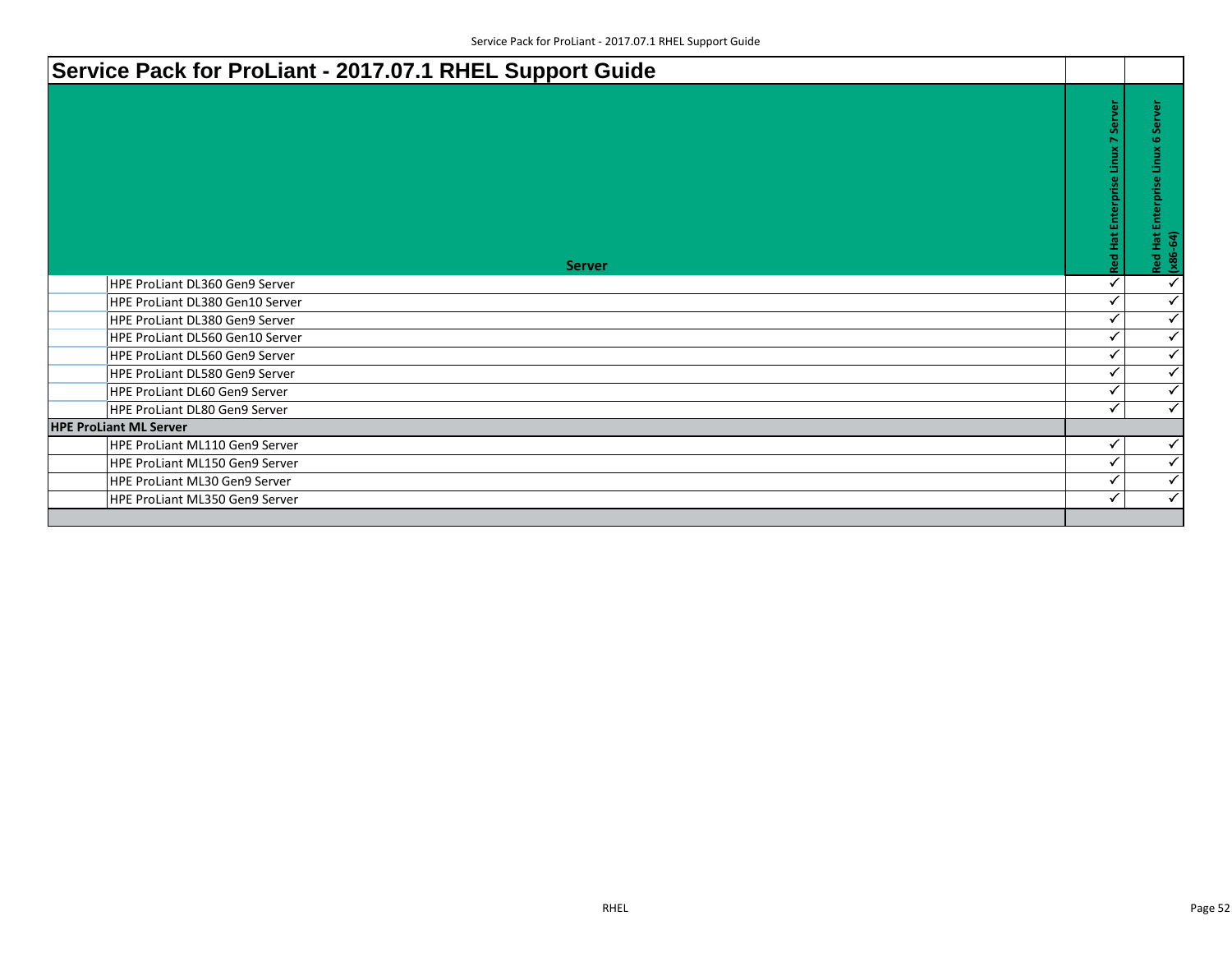| Service Pack for ProLiant - 2017.07.1 SUSE Support Guide |                        |                                                    |
|----------------------------------------------------------|------------------------|----------------------------------------------------|
| <b>Server</b>                                            | 읍<br><b>SUSE Linux</b> | я<br>SUSE LINUX Enterprise Server<br>(AMD64/EM64T) |
| <b>HP ProLiant XL Server</b>                             |                        |                                                    |
| HP ProLiant XL740f Gen9 Server                           | ✓                      | $\checkmark$                                       |
| HP ProLiant XL750f Gen9 Server                           | ✓                      | $\checkmark$                                       |
| HPE Apollo 4200 Gen9 Server                              | ✓                      | $\checkmark$                                       |
| HPE ProLiant XL170r Gen9 Server                          | ✓                      | $\blacktriangledown$                               |
| <b>HPE ProLiant XL190r Gen9 Server</b>                   | ✓                      | $\overline{\checkmark}$                            |
| HPE ProLiant XL230a Gen9 Server                          | $\checkmark$           | $\overline{\checkmark}$                            |
| <b>HPE ProLiant XL230k Gen10 Server</b>                  | $\checkmark$           | $\overline{\checkmark}$                            |
| HPE ProLiant XL250a Gen9 Server                          | ✓                      | $\checkmark$                                       |
| <b>HPE ProLiant XL260a Gen9 Server</b>                   | $\checkmark$           |                                                    |
| <b>HPE ProLiant XL270d Gen9 Server</b>                   | $\checkmark$           | $\checkmark$                                       |
| HPE ProLiant XL450 Gen9 Server                           | ✓                      | $\checkmark$                                       |
| HPE ProLiant XL730f Gen9 Server                          | $\checkmark$           | $\overline{\checkmark}$                            |
| <b>HPE Managed Hybrid Servers</b>                        |                        |                                                    |
| HPE ProLiant Thin Micro TM200 Server                     | $\checkmark$           | $\checkmark$                                       |
| <b>HP Synergy Compute Module</b>                         |                        |                                                    |
| HPE Synergy 480 Gen10 Compute Module                     | ✓                      | $\checkmark$                                       |
| HPE Synergy 480 Gen9 Compute Module                      | ✓                      | $\blacktriangleleft$                               |
| HPE Synergy 620 Gen9 Compute Module                      | ✓                      | $\overline{\checkmark}$                            |
| HPE Synergy 660 Gen10 Compute Module                     | $\checkmark$           | $\overline{\checkmark}$                            |
| HPE Synergy 660 Gen9 Compute Module                      | $\checkmark$           | $\blacklozenge$                                    |
| HPE Synergy 680 Gen9 Compute Module                      | $\checkmark$           | $\blacktriangledown$                               |
| <b>HPE ProLiant BL Server</b>                            |                        |                                                    |
| HPE ProLiant BL460c Gen10 Server                         | ✓                      | $\blacktriangledown$                               |
| HPE ProLiant BL460c Gen9 Server                          | $\checkmark$           | $\checkmark$                                       |
| HPE ProLiant BL660c Gen9 Server                          | ✓                      | $\blacktriangledown$                               |
| <b>HPE ProLiant DL Server</b>                            |                        |                                                    |
| HPE ProLiant DL120 Gen9 Server                           | ✓                      | $\checkmark$                                       |
| HPE ProLiant DL160 Gen9 Server                           | $\checkmark$           | $\blacktriangleleft$                               |
| HPE ProLiant DL180 Gen9 Server                           | ✓                      | $\left\langle \right\rangle$                       |
| HPE ProLiant DL20 Gen9 Server                            | ✓                      | $\blacktriangledown$                               |
| HPE ProLiant DL360 Gen10 Server                          | $\checkmark$           | $\blacktriangledown$                               |
| HPE ProLiant DL360 Gen9 Server                           | $\checkmark$           | $\blacktriangledown$                               |
| HPE ProLiant DL380 Gen10 Server                          | ✓                      | $\left\langle \right\rangle$                       |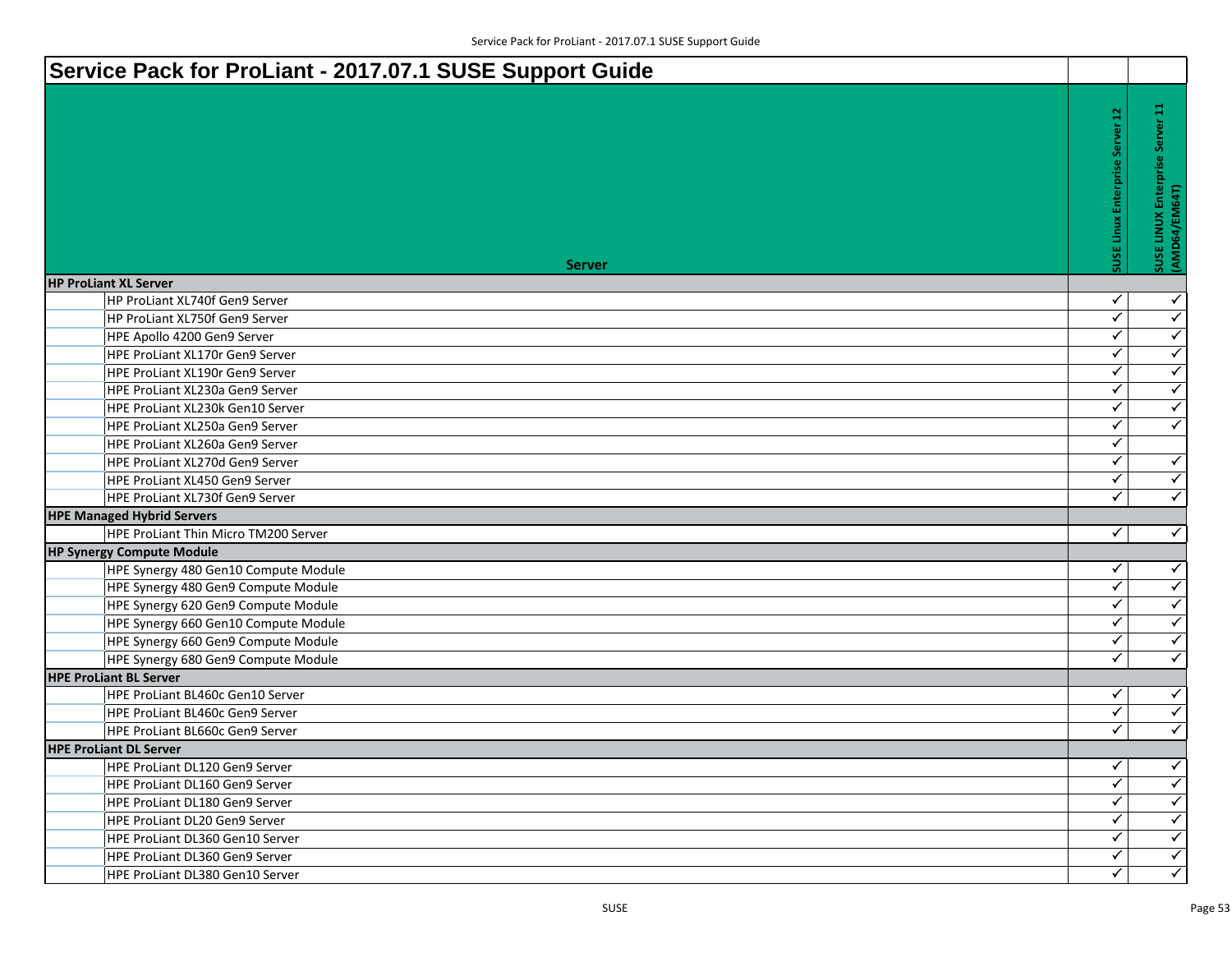| Service Pack for ProLiant - 2017.07.1 SUSE Support Guide |                                                  |                                                    |
|----------------------------------------------------------|--------------------------------------------------|----------------------------------------------------|
| <b>Server</b>                                            | $\mathbf{a}$<br><b>SUSE Linux Enterprise Ser</b> | ğ<br>႕မွ<br>SUSE LINUX Enterprise<br>(AMD64/EM64T) |
| HPE ProLiant DL380 Gen9 Server                           |                                                  | $\checkmark$                                       |
| HPE ProLiant DL560 Gen10 Server                          | $\checkmark$                                     | ✓                                                  |
| HPE ProLiant DL560 Gen9 Server                           |                                                  | ✓                                                  |
| HPE ProLiant DL580 Gen9 Server                           |                                                  | ✓                                                  |
| HPE ProLiant DL60 Gen9 Server                            |                                                  | $\checkmark$                                       |
| HPE ProLiant DL80 Gen9 Server                            | $\checkmark$                                     | ✓                                                  |
| <b>HPE ProLiant ML Server</b>                            |                                                  |                                                    |
| HPE ProLiant ML110 Gen9 Server                           | $\checkmark$                                     | $\checkmark$                                       |
| HPE ProLiant ML150 Gen9 Server                           | $\checkmark$                                     | ✓                                                  |
| HPE ProLiant ML30 Gen9 Server                            | $\checkmark$                                     | ✓                                                  |
| HPE ProLiant ML350 Gen9 Server                           | $\checkmark$                                     | ✓                                                  |
|                                                          |                                                  |                                                    |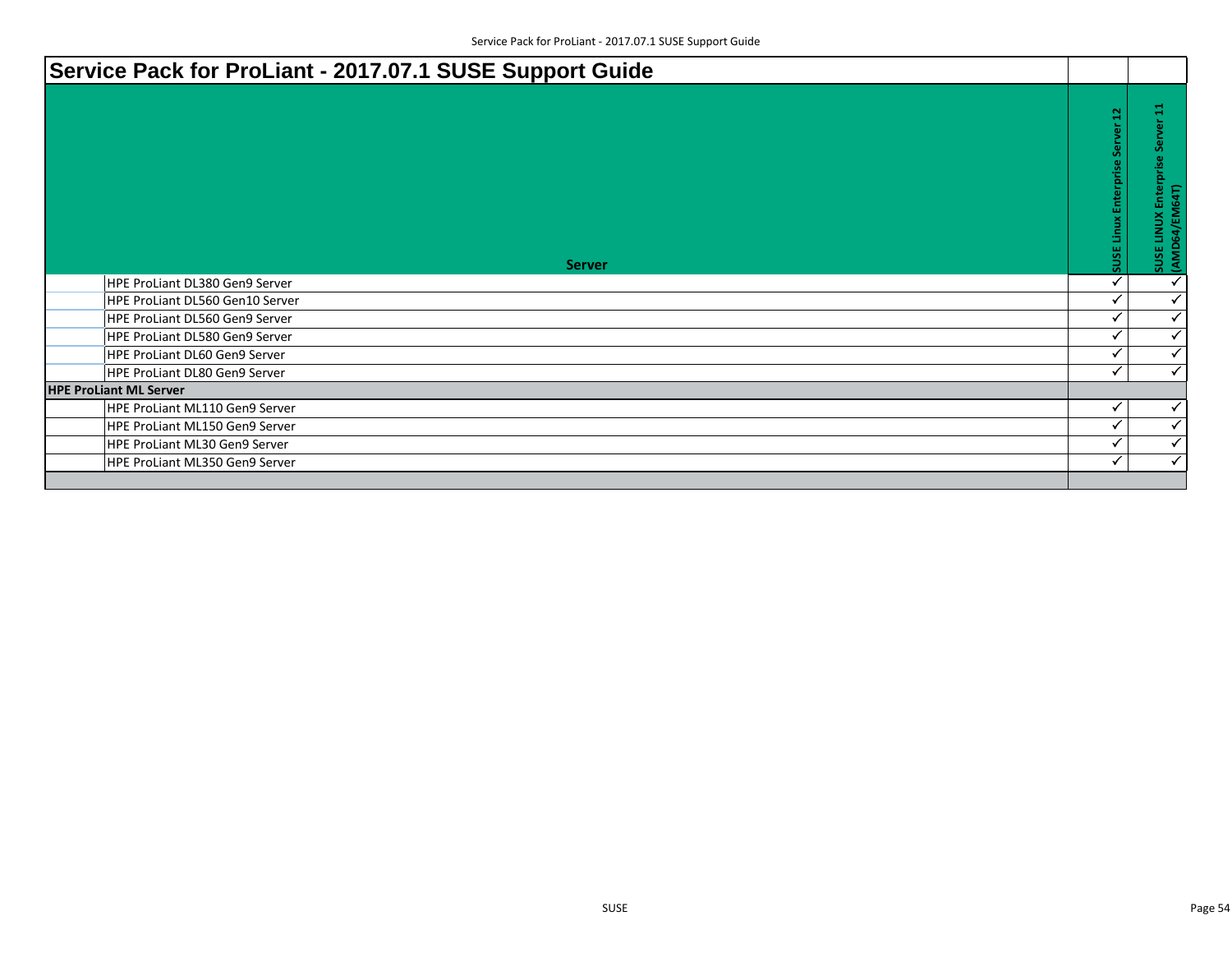| Service Pack for ProLiant - 2017.07.1 VMware Support Guide        |                              |                                              |
|-------------------------------------------------------------------|------------------------------|----------------------------------------------|
|                                                                   | 6.5                          |                                              |
|                                                                   |                              | VMware vSphere 6.0                           |
|                                                                   |                              |                                              |
|                                                                   |                              |                                              |
|                                                                   |                              |                                              |
| <b>Server</b>                                                     |                              |                                              |
| <b>HP ProLiant BL Workstation</b>                                 |                              |                                              |
| HPE ProLiant WS460c Gen9 Graphics Server Blade                    |                              | $\checkmark$                                 |
| <b>HP ProLiant XL Server</b>                                      |                              |                                              |
| HPE Apollo 4200 Gen9 Server                                       | ✓                            | $\checkmark$                                 |
| <b>HPE ProLiant XL170r Gen9 Server</b>                            | $\checkmark$                 | $\sqrt{2}$                                   |
| HPE ProLiant XL190r Gen9 Server                                   | $\checkmark$                 | $\overline{\checkmark}$                      |
| HPE ProLiant XL230a Gen9 Server                                   | $\checkmark$                 | $\blacktriangledown$                         |
| HPE ProLiant XL230k Gen10 Server                                  |                              | $\checkmark$                                 |
| HPE ProLiant XL250a Gen9 Server                                   | ✓                            | $\checkmark$                                 |
| HPE ProLiant XL270d Gen9 Server                                   |                              | $\blacktriangledown$                         |
| HPE ProLiant XL450 Gen9 Server                                    | $\checkmark$                 | $\checkmark$                                 |
| <b>HPE Managed Hybrid Servers</b>                                 |                              |                                              |
| HPE ProLiant Thin Micro TM200 Server                              |                              | $\checkmark$                                 |
| <b>HP Synergy Compute Module</b>                                  |                              |                                              |
| HPE Synergy 480 Gen10 Compute Module                              | ✓                            | $\checkmark$                                 |
| HPE Synergy 480 Gen9 Compute Module                               | ✓                            | $\checkmark$                                 |
| HPE Synergy 620 Gen9 Compute Module                               | $\checkmark$                 | $\blacktriangledown$                         |
| HPE Synergy 660 Gen10 Compute Module                              | $\checkmark$                 | $\overline{\checkmark}$                      |
| HPE Synergy 660 Gen9 Compute Module                               | ✓                            | $\overline{\checkmark}$                      |
| HPE Synergy 680 Gen9 Compute Module                               | $\checkmark$                 | $\checkmark$                                 |
| <b>HPE ProLiant BL Server</b>                                     |                              |                                              |
| HPE ProLiant BL460c Gen10 Server                                  | ✓                            | $\checkmark$                                 |
| HPE ProLiant BL460c Gen9 Server                                   | ✓                            | $\blacktriangleleft$                         |
| HPE ProLiant BL660c Gen9 Server                                   | ✓                            | $\checkmark$                                 |
| <b>HPE ProLiant DL Server</b>                                     |                              |                                              |
| HPE ProLiant DL120 Gen9 Server                                    | ✓                            | $\checkmark$                                 |
| HPE ProLiant DL160 Gen9 Server                                    | $\checkmark$<br>$\checkmark$ | $\overline{\checkmark}$                      |
| HPE ProLiant DL180 Gen9 Server                                    | ✓                            | $\blacktriangledown$<br>$\blacktriangledown$ |
| HPE ProLiant DL20 Gen9 Server                                     | ✓                            | $\checkmark$                                 |
| HPE ProLiant DL360 Gen10 Server                                   | $\blacktriangleleft$         | $\blacktriangle$                             |
| HPE ProLiant DL360 Gen9 Server                                    | $\checkmark$                 | $\overline{\checkmark}$                      |
| HPE ProLiant DL380 Gen10 Server                                   | $\checkmark$                 | $\blacktriangledown$                         |
| HPE ProLiant DL380 Gen9 Server                                    | ✓                            | $\checkmark$                                 |
| HPE ProLiant DL560 Gen10 Server<br>HPE ProLiant DL560 Gen9 Server | $\checkmark$                 | $\blacktriangleleft$                         |
| HPE ProLiant DL580 Gen9 Server                                    | ✓                            | $\blacktriangledown$                         |
| HPE ProLiant DL60 Gen9 Server                                     | $\checkmark$                 | $\left\langle \right\rangle$                 |
| HPE ProLiant DL80 Gen9 Server                                     | $\checkmark$                 | $\overline{\checkmark}$                      |
|                                                                   |                              |                                              |